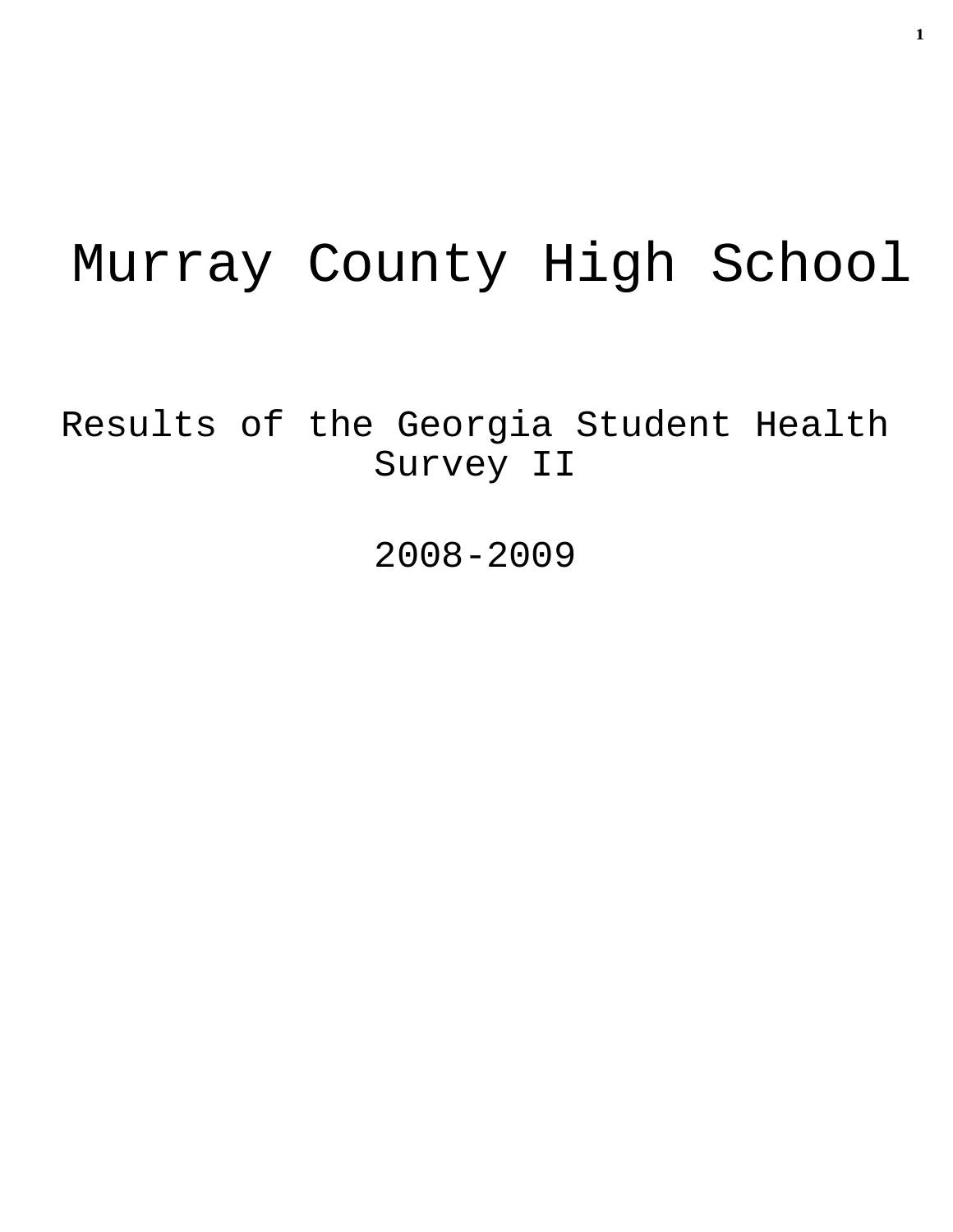# *Demographics* **2**

| Grade |                          |  |
|-------|--------------------------|--|
|       | <b>Grade   Frequency</b> |  |
| 10    | 185                      |  |
| 12    | 98                       |  |

| Frequency      | <b>Table of Gender by Grade</b> |              |             |              |
|----------------|---------------------------------|--------------|-------------|--------------|
| <b>Col Pct</b> |                                 | Grade(Grade) |             |              |
|                | Gender(Gender)                  | 10           | 12          | <b>Total</b> |
|                | <b>Female</b>                   | 88<br>47.57  | 49<br>50.00 | 137          |
|                | <b>Male</b>                     | 97<br>52.43  | 49<br>50.00 | 146          |
|                | <b>Total</b>                    | 185          | 98          | 283          |

| Frequency |       |
|-----------|-------|
| Col Pct   |       |
|           | Ethni |

| <b>Table of Ethnicity by Grade</b> |                        |                        |              |  |  |
|------------------------------------|------------------------|------------------------|--------------|--|--|
|                                    | Grade(Grade)           |                        |              |  |  |
| <b>Ethnicity</b> (Ethnicity)       | 10                     | 12                     | <b>Total</b> |  |  |
| <b>Black</b>                       | $\mathfrak{D}$<br>1.08 | 1.02                   | 3            |  |  |
| <b>Hispanic</b>                    | 24<br>12.97            | 9<br>9.18              | 33           |  |  |
| <b>White</b>                       | 155<br>83.78           | 85<br>86.73            | 240          |  |  |
| <b>Asian</b>                       | 2<br>1.08              | 1.02                   | 3            |  |  |
| <b>Other</b>                       | 2<br>1.08              | $\mathfrak{D}$<br>2.04 | 4            |  |  |
| <b>Total</b>                       | 185                    | 98                     | 283          |  |  |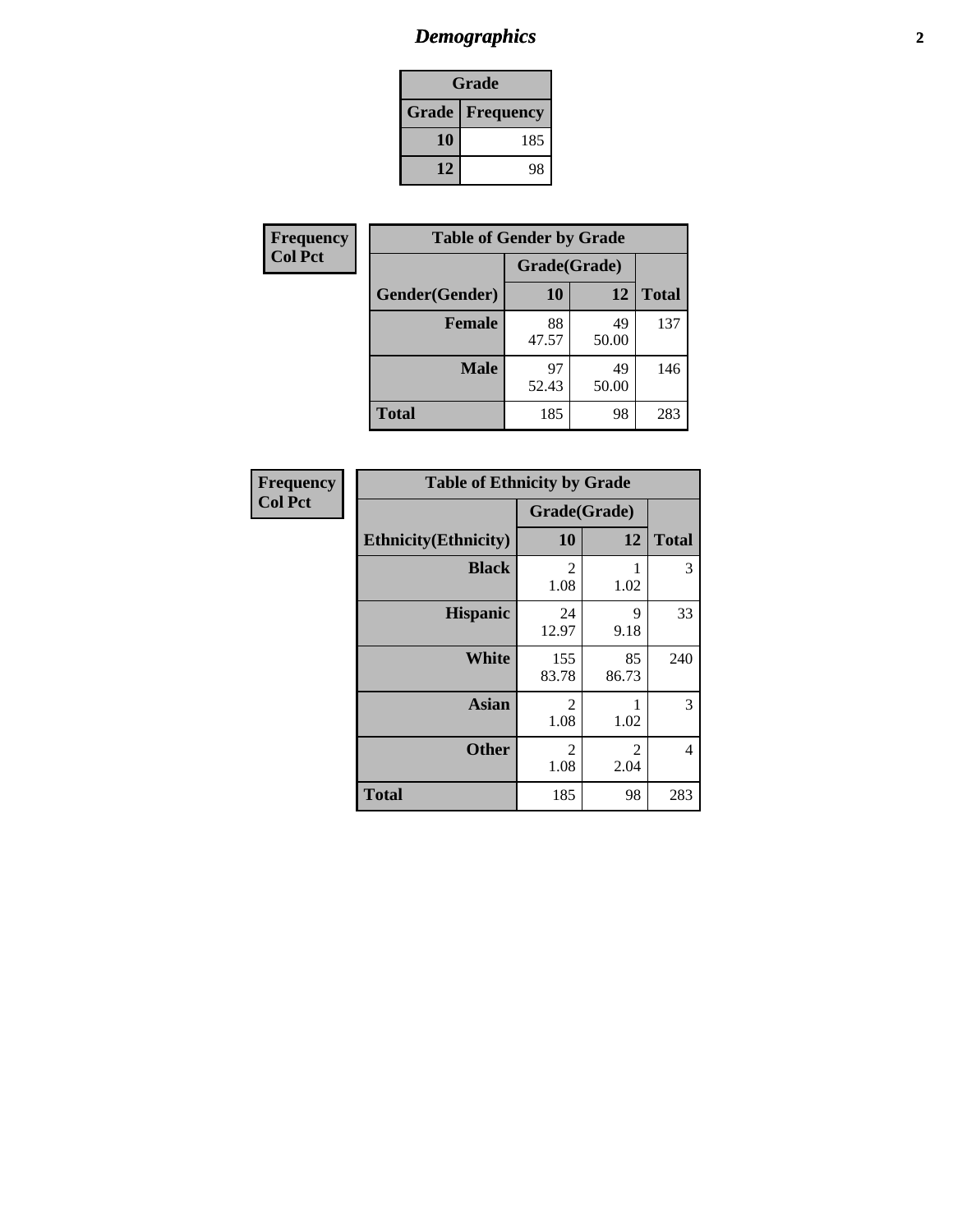#### *Title IV, Part A, Schedule A* **3** *Goal 1: Ensure that all schools are drug-free Baseline Data: Year 2008-2009 Prevalence of Drug Use*

| Frequency<br><b>Col Pct</b> | <b>Table of AlcoholAlt by Grade</b> |              |             |              |  |
|-----------------------------|-------------------------------------|--------------|-------------|--------------|--|
|                             | AlcoholAlt(Alcohol                  | Grade(Grade) |             |              |  |
|                             | use, past 30 days)                  | <b>10</b>    | 12          | <b>Total</b> |  |
|                             | Yes                                 | 40<br>21.62  | 31<br>31.63 | 71           |  |
|                             | N <sub>0</sub>                      | 145<br>78.38 | 67<br>68.37 | 212          |  |
|                             | Total                               | 185          | 98          | 283          |  |

| Frequency      | <b>Table of TobaccoAny by Grade</b> |              |             |              |
|----------------|-------------------------------------|--------------|-------------|--------------|
| <b>Col Pct</b> | TobaccoAny(Tobacco                  | Grade(Grade) |             |              |
|                | use, past 30 days)                  | <b>10</b>    | 12          | <b>Total</b> |
|                | Yes                                 | 51<br>27.57  | 35<br>35.71 | 86           |
|                | N <sub>0</sub>                      | 134<br>72.43 | 63<br>64.29 | 197          |
|                | Total                               | 185          | 98          | 283          |

| Frequency<br><b>Col Pct</b> | <b>Table of MarijuanaAlt by Grade</b> |              |             |              |  |
|-----------------------------|---------------------------------------|--------------|-------------|--------------|--|
|                             | MarijuanaAlt(Marijuana                | Grade(Grade) |             |              |  |
|                             | use, past 30 days)                    | 10           | 12          | <b>Total</b> |  |
|                             | <b>Yes</b>                            | 30<br>16.22  | 9<br>9.18   | 39           |  |
|                             | N <sub>0</sub>                        | 155<br>83.78 | 89<br>90.82 | 244          |  |
|                             | <b>Total</b>                          | 185          | 98          | 283          |  |

| Frequency<br><b>Col Pct</b> | <b>Table of OtherDrugAny by Grade</b>  |              |             |              |  |
|-----------------------------|----------------------------------------|--------------|-------------|--------------|--|
|                             | <b>OtherDrugAny(Other</b><br>drug use, | Grade(Grade) |             |              |  |
|                             | past 30 days)                          | 10           | 12          | <b>Total</b> |  |
|                             | Yes                                    | 23<br>12.43  | 11<br>11.22 | 34           |  |
|                             | N <sub>0</sub>                         | 162<br>87.57 | 87<br>88.78 | 249          |  |
|                             | <b>Total</b>                           | 185          | 98          | 283          |  |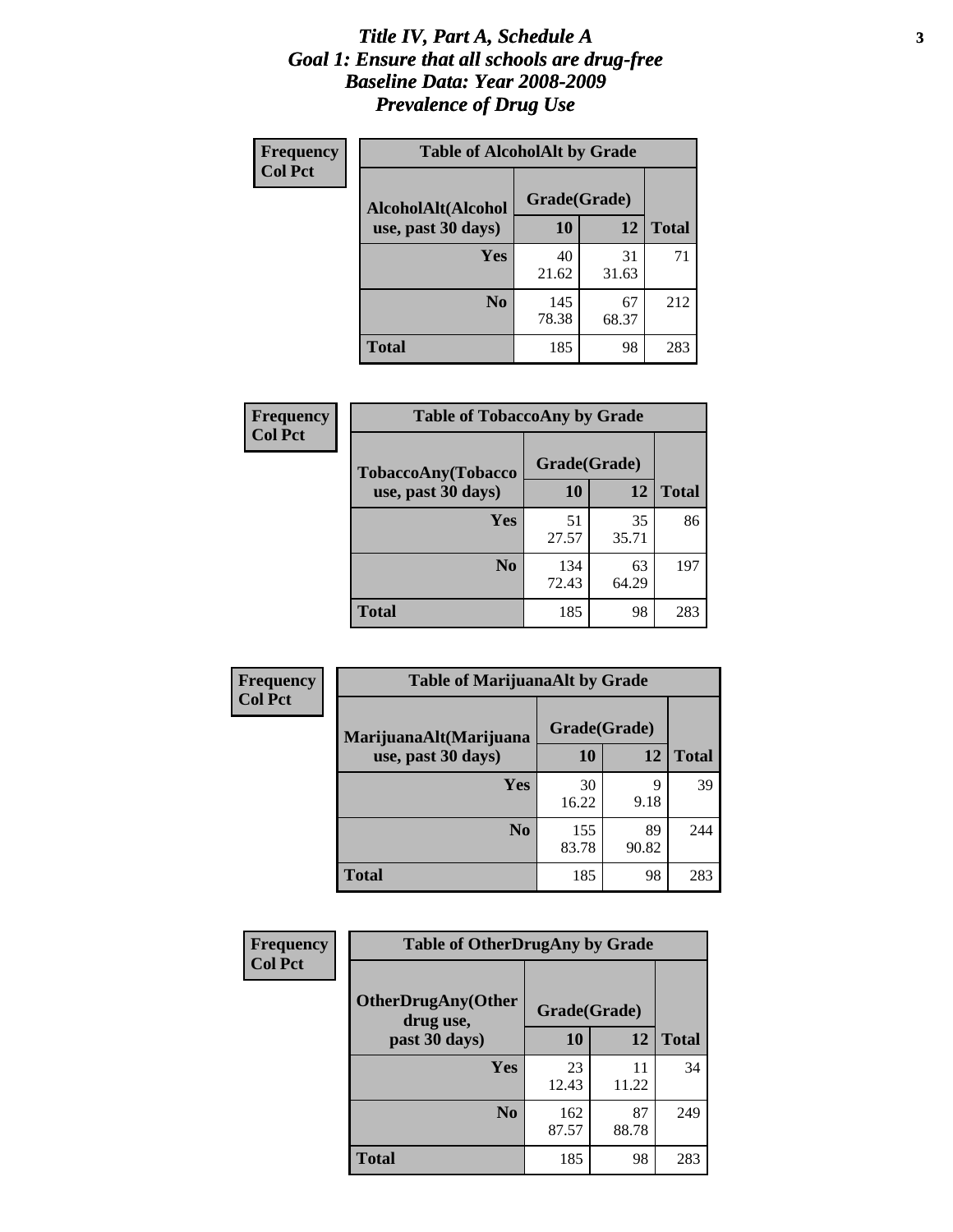#### *Average Age of Onset of Use* **4** *Results for "Average Age of Onset of Use" questions exclude students who said they did not use that substance*

| <b>Variable</b>    | Label                                                              | <b>Mean</b> |
|--------------------|--------------------------------------------------------------------|-------------|
| Alcoholinit2       | I started using alcohol when I was                                 | 13.88       |
| Cigarettesinit2    | I started smoking tobacco when I was                               | 13.54       |
| Smokelessinit2     | I started chewing tobacco when I was                               | 13.12       |
| Marijuanainit2     | I started using marijuana when I was                               | 13.42       |
| Cocaineinit2       | I started using cocaine when I was                                 | 13.88       |
| Inhalantsinit2     | I started using inhalants when I was                               | 13.27       |
| Steroidsinit2      | I started using steroids when I was                                | 11.63       |
| Ecstasyinit2       | I started using ecstasy when I was                                 | 13.50       |
| Methinit2          | I started using methamphetamines when I was                        | 13.45       |
| Hallucinogensinit2 | I started using hallucinogens when I was                           | 13.10       |
| Prescriptioninit2  | I started using prescription drugs not prescribed to me when I was | 13.58       |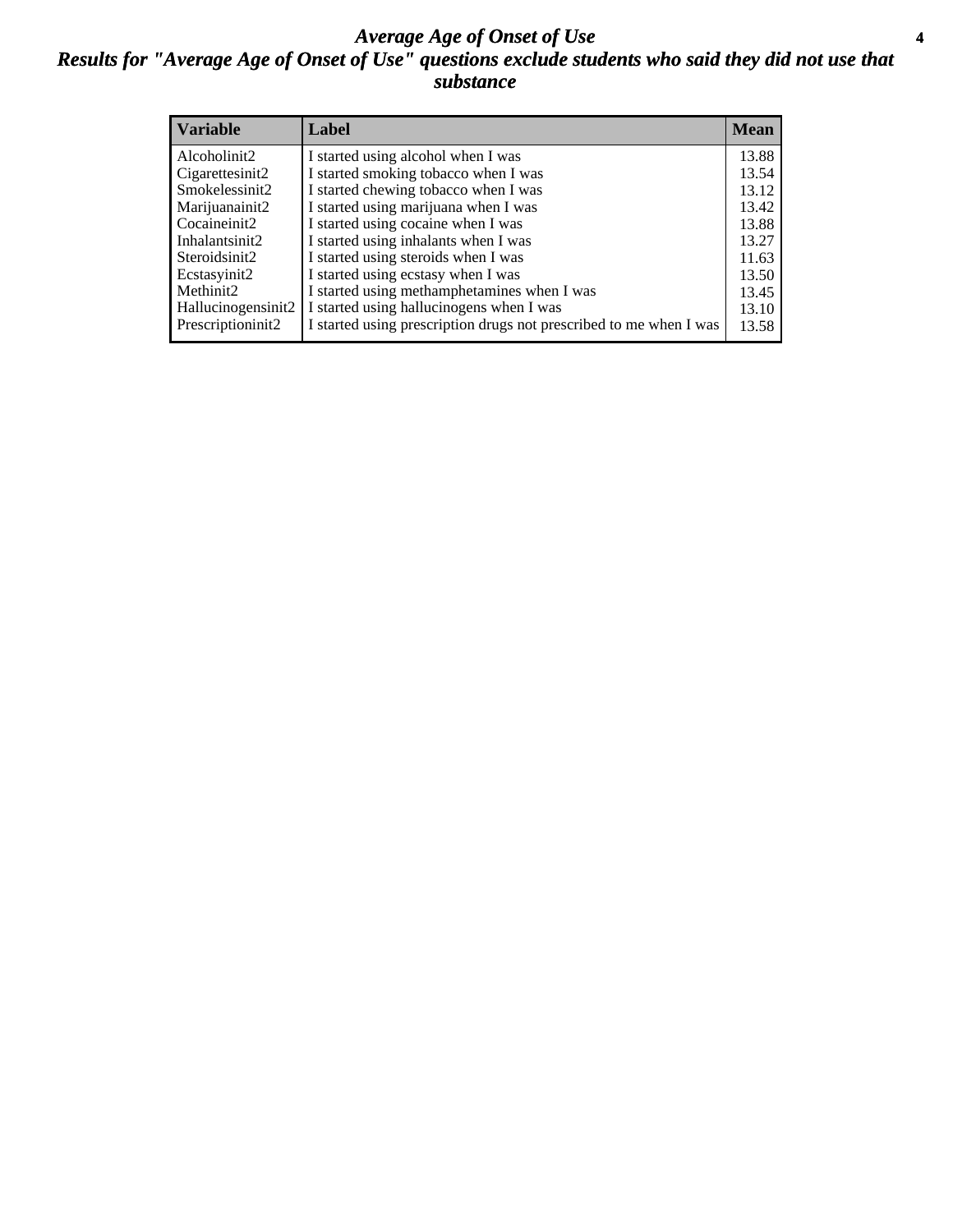# *Perception of Health Risk* **5**

| Frequency      | <b>Table of Alcoholharmdich by Grade</b> |              |             |              |  |
|----------------|------------------------------------------|--------------|-------------|--------------|--|
| <b>Col Pct</b> | Alcoholharmdich(I<br>think alcohol is    | Grade(Grade) |             |              |  |
|                | harmful)                                 | 10           | 12          | <b>Total</b> |  |
|                | Yes                                      | 142<br>76.76 | 78<br>79.59 | 220          |  |
|                | N <sub>0</sub>                           | 43<br>23.24  | 20<br>20.41 | 63           |  |
|                | <b>Total</b>                             | 185          | 98          | 283          |  |

| Frequency      | <b>Table of Tobaccoharmdich by Grade</b>              |              |             |              |
|----------------|-------------------------------------------------------|--------------|-------------|--------------|
| <b>Col Pct</b> | Tobaccoharmdich(I<br>Grade(Grade)<br>think tobacco is |              |             |              |
|                | harmful)                                              | 10           | 12          | <b>Total</b> |
|                | Yes                                                   | 164<br>88.65 | 95<br>96.94 | 259          |
|                | N <sub>0</sub>                                        | 21<br>11.35  | 3<br>3.06   | 24           |
|                | <b>Total</b>                                          | 185          | 98          | 283          |

| Frequency      | <b>Table of Marijuanaharmdich by Grade</b>                |              |             |              |  |  |
|----------------|-----------------------------------------------------------|--------------|-------------|--------------|--|--|
| <b>Col Pct</b> | Marijuanaharmdich(I<br>Grade(Grade)<br>think marijuana is |              |             |              |  |  |
|                | harmful)                                                  | 10           | 12          | <b>Total</b> |  |  |
|                | <b>Yes</b>                                                | 141<br>76.22 | 74<br>75.51 | 215          |  |  |
|                | N <sub>0</sub>                                            | 44<br>23.78  | 24<br>24.49 | 68           |  |  |
|                | <b>Total</b>                                              | 185          | 98          | 283          |  |  |

| Frequency      | <b>Table of Otherdrugharmdich by Grade</b>   |              |             |              |  |  |  |  |
|----------------|----------------------------------------------|--------------|-------------|--------------|--|--|--|--|
| <b>Col Pct</b> | Otherdrugharmdich(I<br>think other drugs are | Grade(Grade) |             |              |  |  |  |  |
|                | harmful)                                     | 10           | 12          | <b>Total</b> |  |  |  |  |
|                | <b>Yes</b>                                   | 168<br>90.81 | 93<br>94.90 | 261          |  |  |  |  |
|                | N <sub>0</sub>                               | 17<br>9.19   | 5<br>5.10   | 22           |  |  |  |  |
|                | <b>Total</b>                                 | 185          | 98          | 283          |  |  |  |  |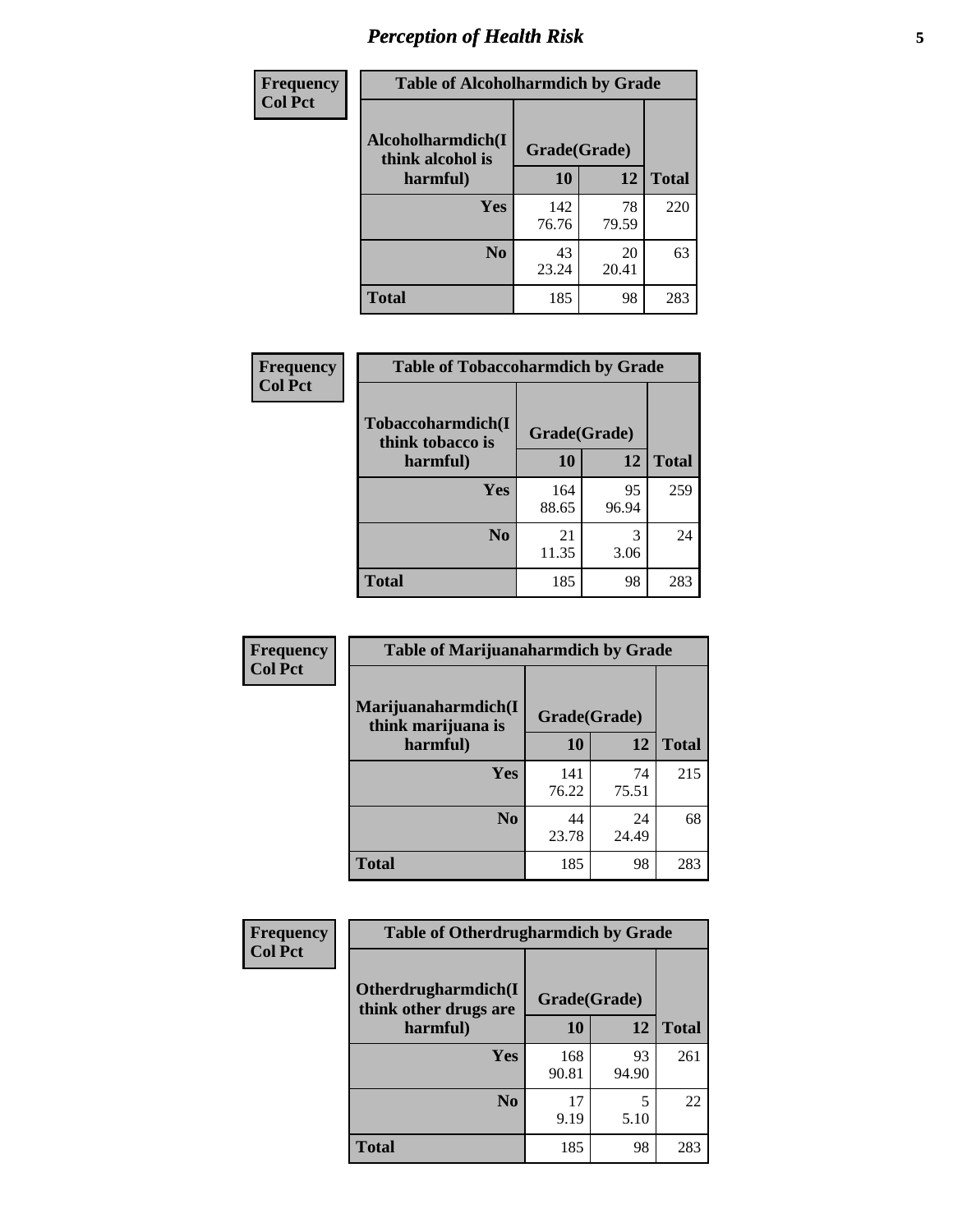# *Social Disapproval* **6**

| Frequency      | <b>Table of Alcoholpeerdich by Grade</b>                    |              |              |     |
|----------------|-------------------------------------------------------------|--------------|--------------|-----|
| <b>Col Pct</b> | Alcoholpeerdich(My<br>friends would<br>disapprove if I used | Grade(Grade) |              |     |
|                | alcohol)                                                    | 10           | <b>Total</b> |     |
|                | <b>Yes</b>                                                  | 86<br>46.49  | 31<br>31.63  | 117 |
|                | N <sub>0</sub>                                              | 99<br>53.51  | 67<br>68.37  | 166 |
|                | <b>Total</b>                                                | 185          | 98           | 283 |

| <b>Frequency</b> |
|------------------|
| <b>Col Pct</b>   |

| <b>Table of Tobaccopeerdich by Grade</b>                    |              |             |              |  |  |  |
|-------------------------------------------------------------|--------------|-------------|--------------|--|--|--|
| Tobaccopeerdich(My<br>friends would<br>disapprove if I used | Grade(Grade) |             |              |  |  |  |
| tobacco)                                                    | 10           | 12          | <b>Total</b> |  |  |  |
| Yes                                                         | 96<br>51.89  | 41<br>41.84 | 137          |  |  |  |
| N <sub>0</sub>                                              | 89<br>48.11  | 57<br>58.16 | 146          |  |  |  |
| <b>Total</b>                                                | 185          | 98          | 283          |  |  |  |

| <b>Frequency</b> | <b>Table of Marijuanapeerdich by Grade</b>                    |              |             |              |  |  |  |  |
|------------------|---------------------------------------------------------------|--------------|-------------|--------------|--|--|--|--|
| <b>Col Pct</b>   | Marijuanapeerdich(My<br>friends would<br>disapprove if I used | Grade(Grade) |             |              |  |  |  |  |
|                  | marijuana)                                                    | 10           | 12          | <b>Total</b> |  |  |  |  |
|                  | <b>Yes</b>                                                    | 102<br>55.14 | 67<br>68.37 | 169          |  |  |  |  |
|                  | N <sub>0</sub>                                                | 83<br>44.86  | 31<br>31.63 | 114          |  |  |  |  |
|                  | <b>Total</b>                                                  | 185          | 98          | 283          |  |  |  |  |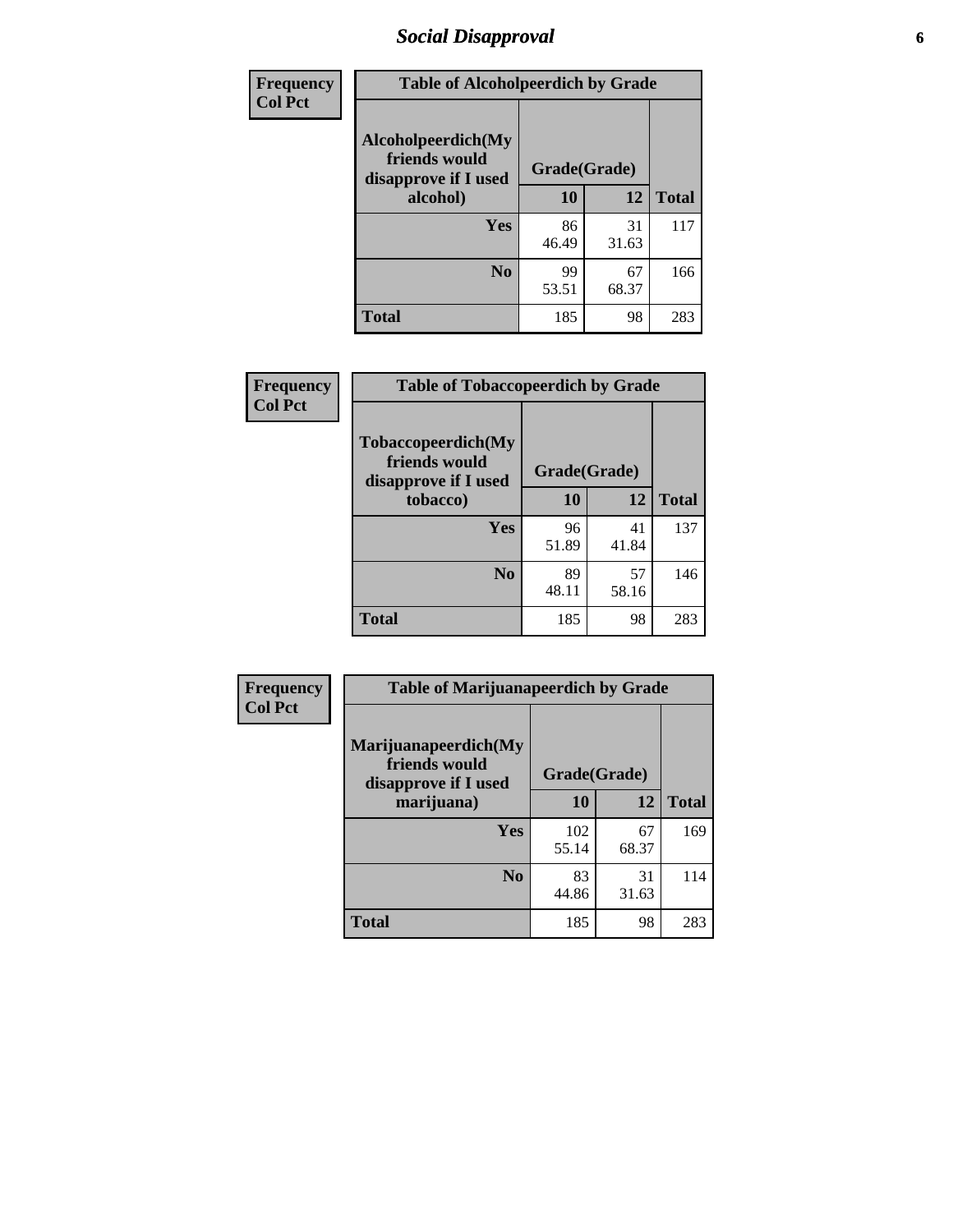# *Social Disapproval* **7**

| Frequency      | <b>Table of Otherdrugpeerdich by Grade</b>                    |              |             |              |  |  |  |  |
|----------------|---------------------------------------------------------------|--------------|-------------|--------------|--|--|--|--|
| <b>Col Pct</b> | Otherdrugpeerdich(My<br>friends would<br>disapprove if I used | Grade(Grade) |             |              |  |  |  |  |
|                | other drugs)                                                  | 10           | 12          | <b>Total</b> |  |  |  |  |
|                | Yes                                                           | 123<br>66.49 | 80<br>81.63 | 203          |  |  |  |  |
|                | N <sub>0</sub>                                                | 62<br>33.51  | 18<br>18.37 | 80           |  |  |  |  |
|                | <b>Total</b>                                                  | 185          | 98          | 283          |  |  |  |  |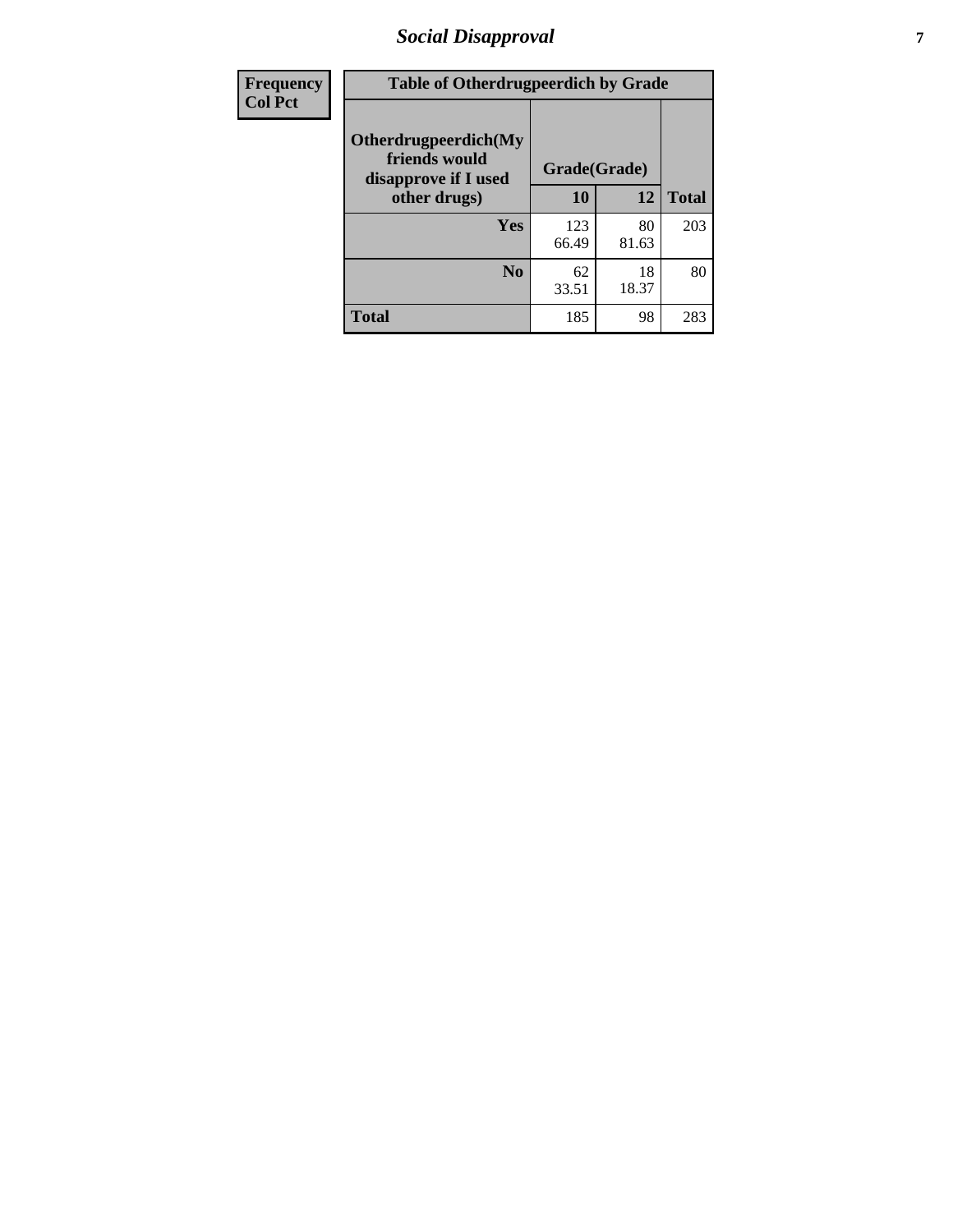#### Title IV, Part A, Schedule A **8** *Goal 2: To help ensure that all schools are safe and disciplined Baseline Data: Year 2008-2009 Student Involvement in Gang Activity*

| Frequency      | <b>Table of Gangself by Grade</b>                                                                 |                    |             |              |
|----------------|---------------------------------------------------------------------------------------------------|--------------------|-------------|--------------|
| <b>Col Pct</b> | Gangself(I<br>have<br>participated<br>in illegal<br>gang<br>activities in<br>the past 30<br>days) | Grade(Grade)<br>10 | 12          | <b>Total</b> |
|                | Yes                                                                                               | 11<br>5.95         | 6<br>6.12   | 17           |
|                | N <sub>0</sub>                                                                                    | 174<br>94.05       | 92<br>93.88 | 266          |
|                | <b>Total</b>                                                                                      | 185                | 98          | 283          |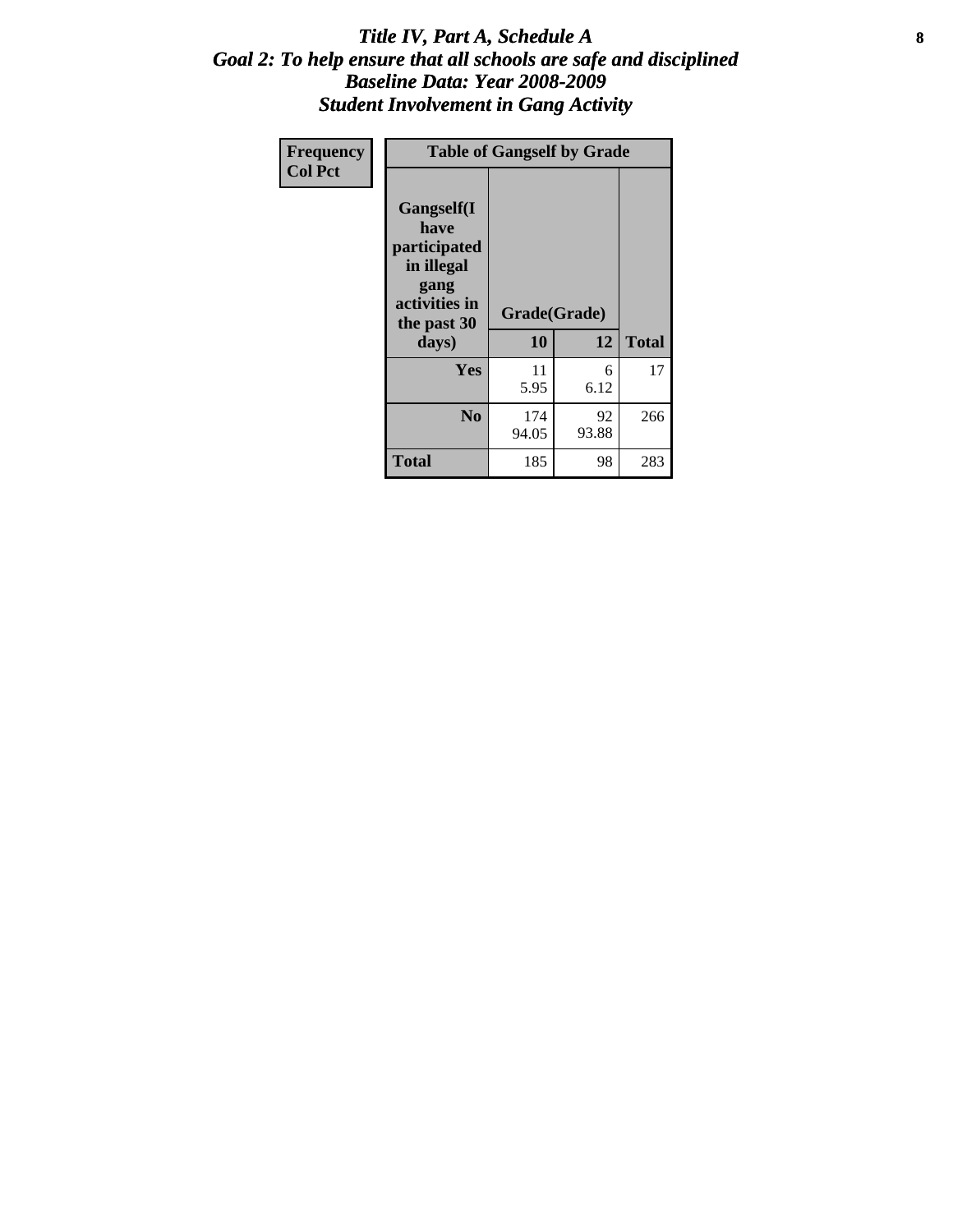# *Student Perception of School Safety* **9**

| <b>Frequency</b><br>Row Pct |
|-----------------------------|
|                             |

| <b>Table of Grade by Safeschool</b> |                                                                                                                                    |                                                        |             |             |     |  |  |  |
|-------------------------------------|------------------------------------------------------------------------------------------------------------------------------------|--------------------------------------------------------|-------------|-------------|-----|--|--|--|
|                                     |                                                                                                                                    | Safeschool (School is a place at which I feel<br>safe) |             |             |     |  |  |  |
| Grade(Grade)                        | Somewhat<br><b>Somewhat</b><br><b>Strongly</b><br><b>Strongly</b><br><b>Disagree</b><br>Agree<br>Disagree<br><b>Total</b><br>Agree |                                                        |             |             |     |  |  |  |
| 10                                  | 30<br>16.22                                                                                                                        | 90<br>48.65                                            | 45<br>24.32 | 20<br>10.81 | 185 |  |  |  |
| 12                                  | 21<br>21.43                                                                                                                        | 42<br>42.86                                            | 23<br>23.47 | 12<br>12.24 | 98  |  |  |  |
| <b>Total</b>                        | 51                                                                                                                                 | 132                                                    | 68          | 32          | 283 |  |  |  |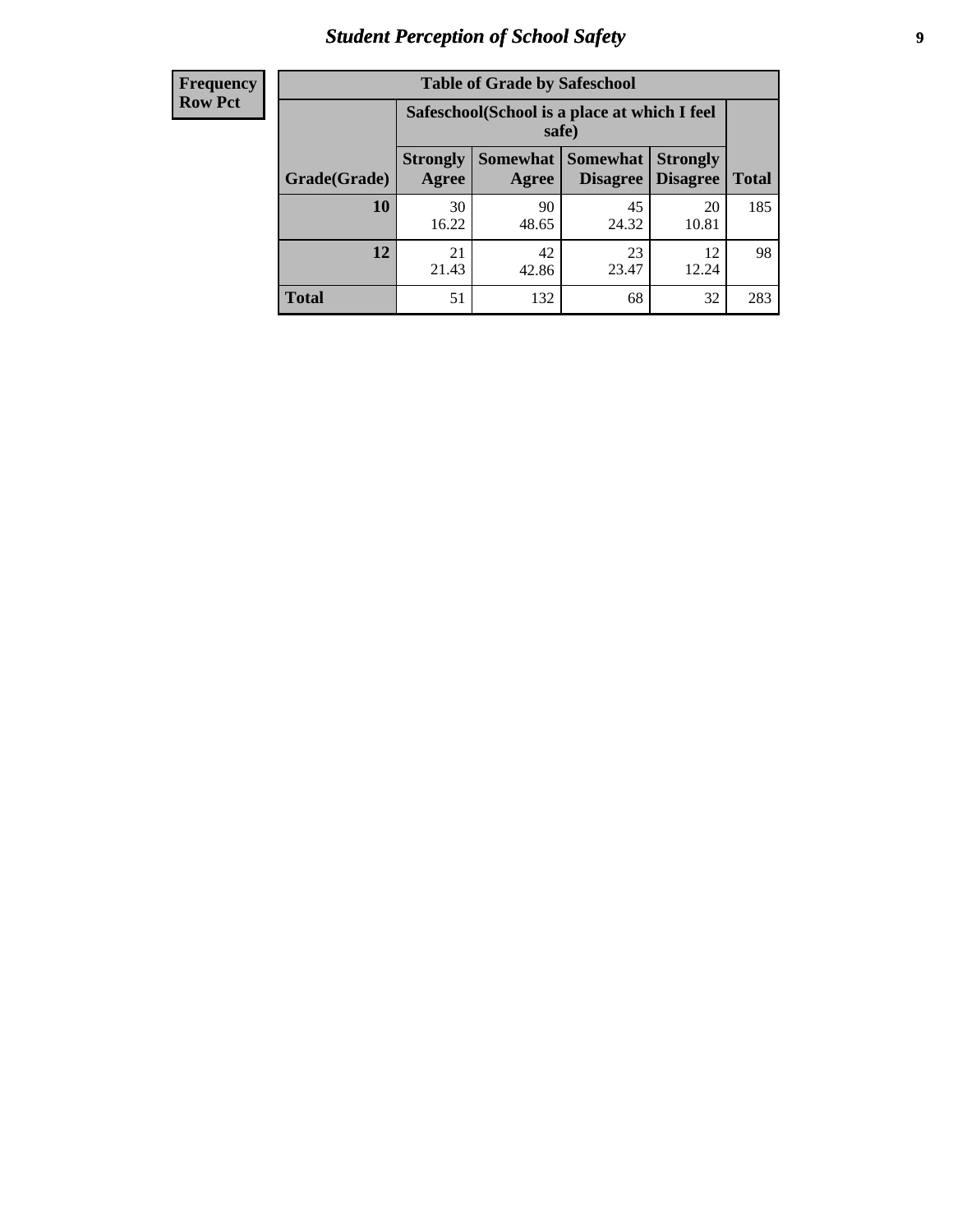#### *Students Who Have Been Bullied* **10**

| <b>Frequency</b> |
|------------------|
| Row Pct          |

| <b>Table of Grade by Bullied</b> |                            |                                                                               |                              |                          |                        |                        |                                 |              |
|----------------------------------|----------------------------|-------------------------------------------------------------------------------|------------------------------|--------------------------|------------------------|------------------------|---------------------------------|--------------|
|                                  |                            | <b>Bullied</b> (I have been bullied by other<br>students in the past 30 days) |                              |                          |                        |                        |                                 |              |
| Grade(Grade)                     | $\mathbf 0$<br><b>Days</b> | 1 or<br>2<br>days                                                             | 3 <sub>to</sub><br>5<br>days | <b>6 to</b><br>9<br>days | 10<br>to<br>19<br>days | 20<br>to<br>29<br>days | <b>All</b><br><b>30</b><br>days | <b>Total</b> |
| 10                               | 154<br>83.24               | 11<br>5.95                                                                    | 6<br>3.24                    | 0.54                     | $\overline{2}$<br>1.08 | $\overline{2}$<br>1.08 | 9<br>4.86                       | 185          |
| 12                               | 91<br>92.86                | 1.02                                                                          | 0<br>0.00                    | $\Omega$<br>0.00         | 2<br>2.04              | 2<br>2.04              | $\mathcal{D}$<br>2.04           | 98           |
| <b>Total</b>                     | 245                        | 12                                                                            | 6                            |                          | 4                      | $\overline{4}$         | 11                              | 283          |

 $\blacksquare$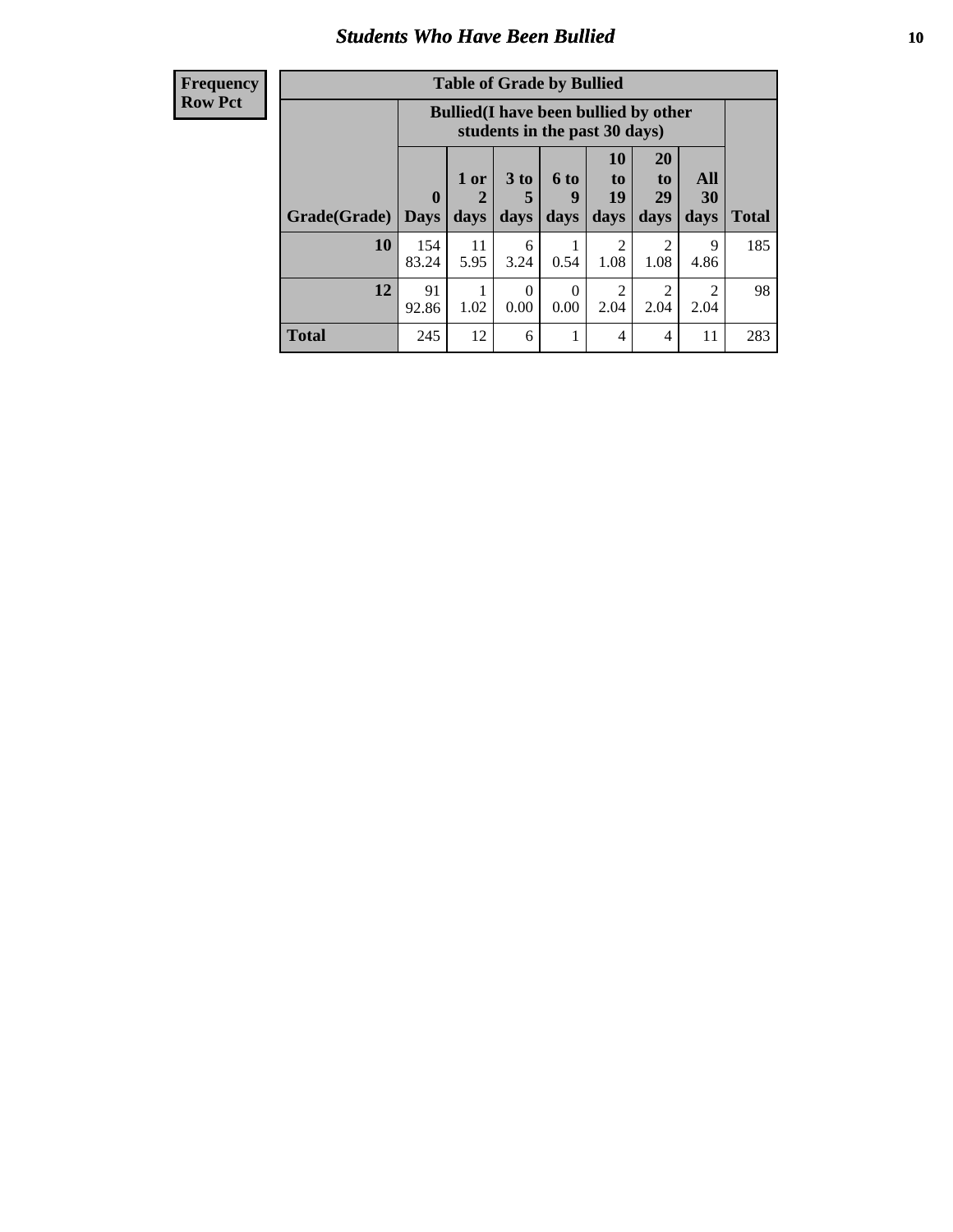### *School Climate* **11**

| Frequency      | <b>Table of SchoolClimate1 by Grade</b> |                    |             |              |  |  |
|----------------|-----------------------------------------|--------------------|-------------|--------------|--|--|
| <b>Col Pct</b> | SchoolClimate1(I<br>like school)        | Grade(Grade)<br>10 | 12          | <b>Total</b> |  |  |
|                | <b>Strongly Agree</b>                   | 30<br>16.22        | 17<br>17.35 | 47           |  |  |
|                | <b>Somewhat Agree</b>                   | 111<br>60.00       | 53<br>54.08 | 164          |  |  |
|                | <b>Somewhat Disagree</b>                | 24<br>12.97        | 16<br>16.33 | 40           |  |  |
|                | <b>Strongly Disagree</b>                | 20<br>10.81        | 12<br>12.24 | 32           |  |  |
|                | <b>Total</b>                            | 185                | 98          | 283          |  |  |

| Frequency      |  |
|----------------|--|
| <b>Col Pct</b> |  |

| <b>Table of SchoolClimate2 by Grade</b>           |                    |                       |              |  |  |
|---------------------------------------------------|--------------------|-----------------------|--------------|--|--|
| SchoolClimate2(I<br>feel successful at<br>school) | Grade(Grade)<br>10 | 12                    | <b>Total</b> |  |  |
| <b>Strongly Agree</b>                             | 48<br>25.95        | 30<br>30.61           | 78           |  |  |
| <b>Somewhat Agree</b>                             | 105<br>56.76       | 58<br>59.18           | 163          |  |  |
| <b>Somewhat Disagree</b>                          | 21<br>11.35        | 8<br>8.16             | 29           |  |  |
| <b>Strongly Disagree</b>                          | 11<br>5.95         | $\mathcal{L}$<br>2.04 | 13           |  |  |
| <b>Total</b>                                      | 185                | 98                    | 283          |  |  |

| <b>Table of SchoolClimate3 by Grade</b>                      |              |             |                    |  |  |
|--------------------------------------------------------------|--------------|-------------|--------------------|--|--|
| <b>SchoolClimate3(My</b><br>school has high<br>standards for |              |             |                    |  |  |
|                                                              |              |             | <b>Total</b>       |  |  |
| <b>Strongly Agree</b>                                        | 45<br>24.32  | 25<br>25.51 | 70                 |  |  |
| <b>Somewhat Agree</b>                                        | 86<br>46.49  | 44<br>44.90 | 130                |  |  |
| <b>Somewhat Disagree</b>                                     | 36<br>19.46  | 22<br>22.45 | 58                 |  |  |
| <b>Strongly Disagree</b>                                     | 18<br>9.73   | 7<br>7.14   | 25                 |  |  |
| Total                                                        | 185          | 98          | 283                |  |  |
|                                                              | achievement) | 10          | Grade(Grade)<br>12 |  |  |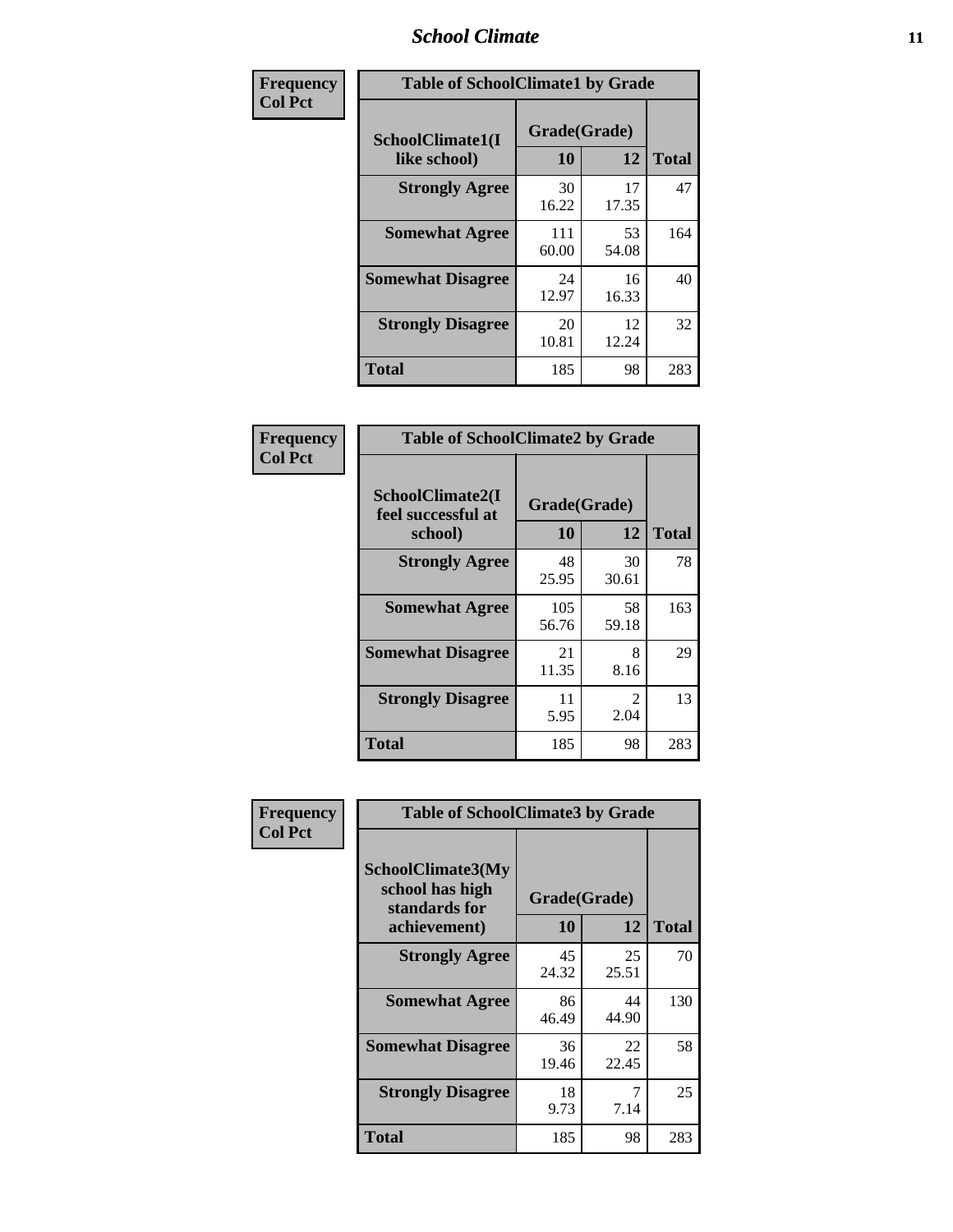### *School Climate* **12**

| Frequency      | <b>Table of SchoolClimate4 by Grade</b>                       |                    |             |              |
|----------------|---------------------------------------------------------------|--------------------|-------------|--------------|
| <b>Col Pct</b> | SchoolClimate4(My<br>school sets clear<br>rules for behavior) | Grade(Grade)<br>10 | 12          | <b>Total</b> |
|                | <b>Strongly Agree</b>                                         | 69<br>37.30        | 46<br>46.94 | 115          |
|                | <b>Somewhat Agree</b>                                         | 69<br>37.30        | 41<br>41.84 | 110          |
|                | <b>Somewhat Disagree</b>                                      | 30<br>16.22        | 7.14        | 37           |
|                | <b>Strongly Disagree</b>                                      | 17<br>9.19         | 4<br>4.08   | 21           |
|                | <b>Total</b>                                                  | 185                | 98          | 283          |

| <b>Table of SchoolClimate5 by Grade</b>                   |              |             |              |  |  |
|-----------------------------------------------------------|--------------|-------------|--------------|--|--|
| SchoolClimate5(I<br>know what to do in<br>an emergency at | Grade(Grade) |             |              |  |  |
| school)                                                   | 10           | 12          | <b>Total</b> |  |  |
| <b>Strongly Agree</b>                                     | 87<br>47.03  | 42<br>42.86 | 129          |  |  |
| <b>Somewhat Agree</b>                                     | 69<br>37.30  | 39<br>39.80 | 108          |  |  |
| <b>Somewhat Disagree</b>                                  | 18<br>9.73   | 11<br>11.22 | 29           |  |  |
| <b>Strongly Disagree</b>                                  | 11<br>5.95   | 6<br>6.12   | 17           |  |  |
| <b>Total</b>                                              | 185          | 98          | 283          |  |  |

| Frequency      | <b>Table of SchoolClimate6 by Grade</b>                  |                    |             |              |  |
|----------------|----------------------------------------------------------|--------------------|-------------|--------------|--|
| <b>Col Pct</b> | <b>SchoolClimate6(Teachers</b><br>treat me with respect) | Grade(Grade)<br>10 | 12          | <b>Total</b> |  |
|                | <b>Strongly Agree</b>                                    | 59<br>31.89        | 33<br>33.67 | 92           |  |
|                | <b>Somewhat Agree</b>                                    | 72<br>38.92        | 42<br>42.86 | 114          |  |
|                | <b>Somewhat Disagree</b>                                 | 26<br>14.05        | 15<br>15.31 | 41           |  |
|                | <b>Strongly Disagree</b>                                 | 28<br>15.14        | 8<br>8.16   | 36           |  |
|                | <b>Total</b>                                             | 185                | 98          | 283          |  |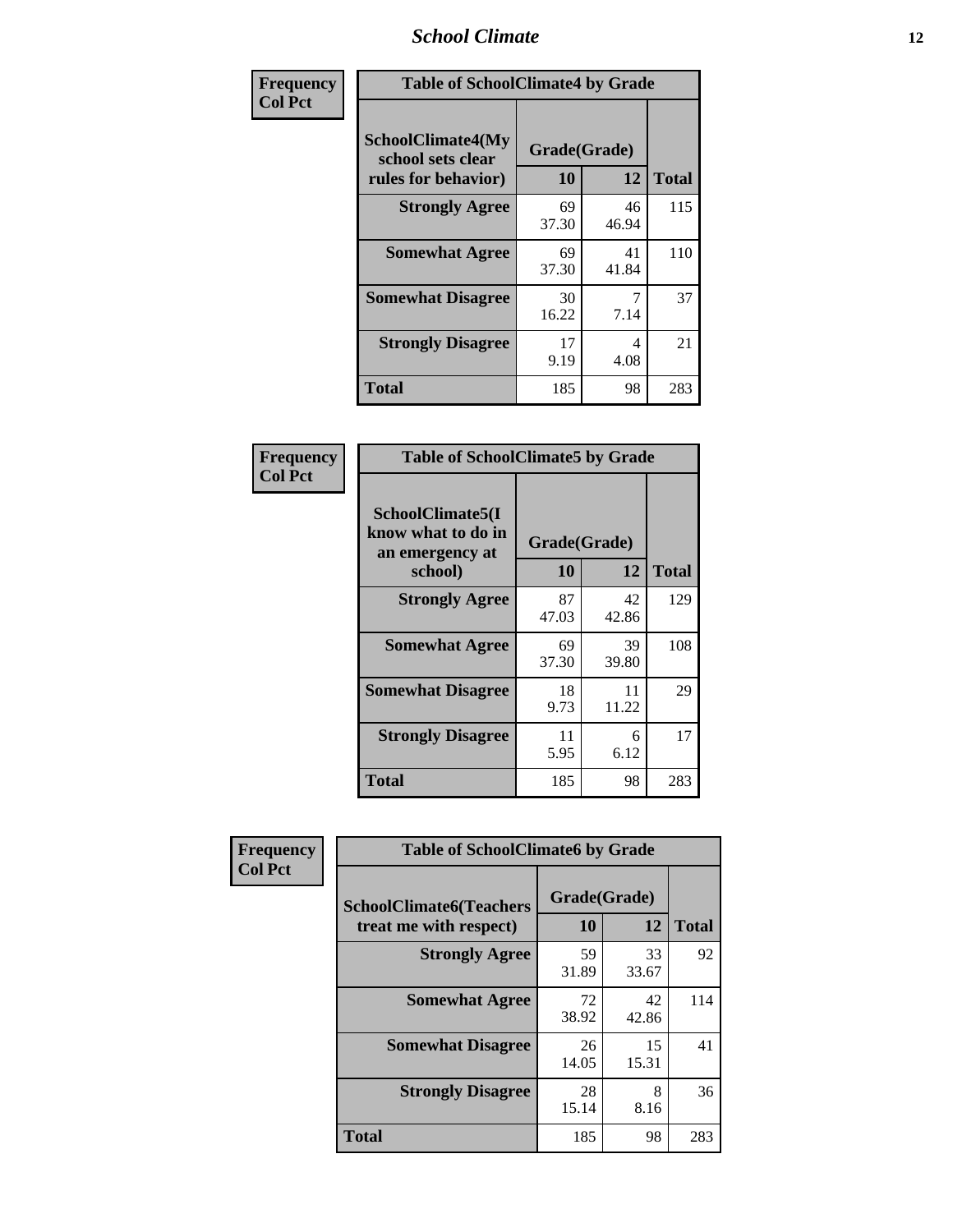### *School Climate* **13**

| Frequency      | <b>Table of SchoolClimate7 by Grade</b>                                       |                           |             |              |
|----------------|-------------------------------------------------------------------------------|---------------------------|-------------|--------------|
| <b>Col Pct</b> | <b>SchoolClimate7(Behaviors</b><br>in my class allow the<br>teacher to teach) | Grade(Grade)<br><b>10</b> | 12          | <b>Total</b> |
|                | <b>Strongly Agree</b>                                                         | 35<br>18.92               | 23<br>23.47 | 58           |
|                | <b>Somewhat Agree</b>                                                         | 96<br>51.89               | 56<br>57.14 | 152          |
|                | <b>Somewhat Disagree</b>                                                      | 34<br>18.38               | 15<br>15.31 | 49           |
|                | <b>Strongly Disagree</b>                                                      | 20<br>10.81               | 4<br>4.08   | 24           |
|                | <b>Total</b>                                                                  | 185                       | 98          | 283          |

| Frequency      | <b>Table of SchoolClimate8 by Grade</b>                                 |              |             |              |  |
|----------------|-------------------------------------------------------------------------|--------------|-------------|--------------|--|
| <b>Col Pct</b> | <b>SchoolClimate8(Students</b><br>are frequently<br>recognized for good | Grade(Grade) |             |              |  |
|                | behavior)                                                               | 10           | 12          | <b>Total</b> |  |
|                | <b>Strongly Agree</b>                                                   | 25<br>13.51  | 11<br>11.22 | 36           |  |
|                | <b>Somewhat Agree</b>                                                   | 69<br>37.30  | 42<br>42.86 | 111          |  |
|                | <b>Somewhat Disagree</b>                                                | 51<br>27.57  | 26<br>26.53 | 77           |  |
|                | <b>Strongly Disagree</b>                                                | 40<br>21.62  | 19<br>19.39 | 59           |  |
|                | <b>Total</b>                                                            | 185          | 98          | 283          |  |

| Frequency      | <b>Table of SchoolClimate9 by Grade</b>                                           |                    |             |              |  |
|----------------|-----------------------------------------------------------------------------------|--------------------|-------------|--------------|--|
| <b>Col Pct</b> | SchoolClimate9(School<br>counselor would be<br>helpful if I needed<br>assistance) | Grade(Grade)<br>10 | 12          | <b>Total</b> |  |
|                | <b>Strongly Agree</b>                                                             | 64<br>34.59        | 54<br>55.10 | 118          |  |
|                | <b>Somewhat Agree</b>                                                             | 75<br>40.54        | 23<br>23.47 | 98           |  |
|                | <b>Somewhat Disagree</b>                                                          | 16<br>8.65         | 12<br>12.24 | 28           |  |
|                | <b>Strongly Disagree</b>                                                          | 30<br>16.22        | 9<br>9.18   | 39           |  |
|                | Total                                                                             | 185                | 98          | 283          |  |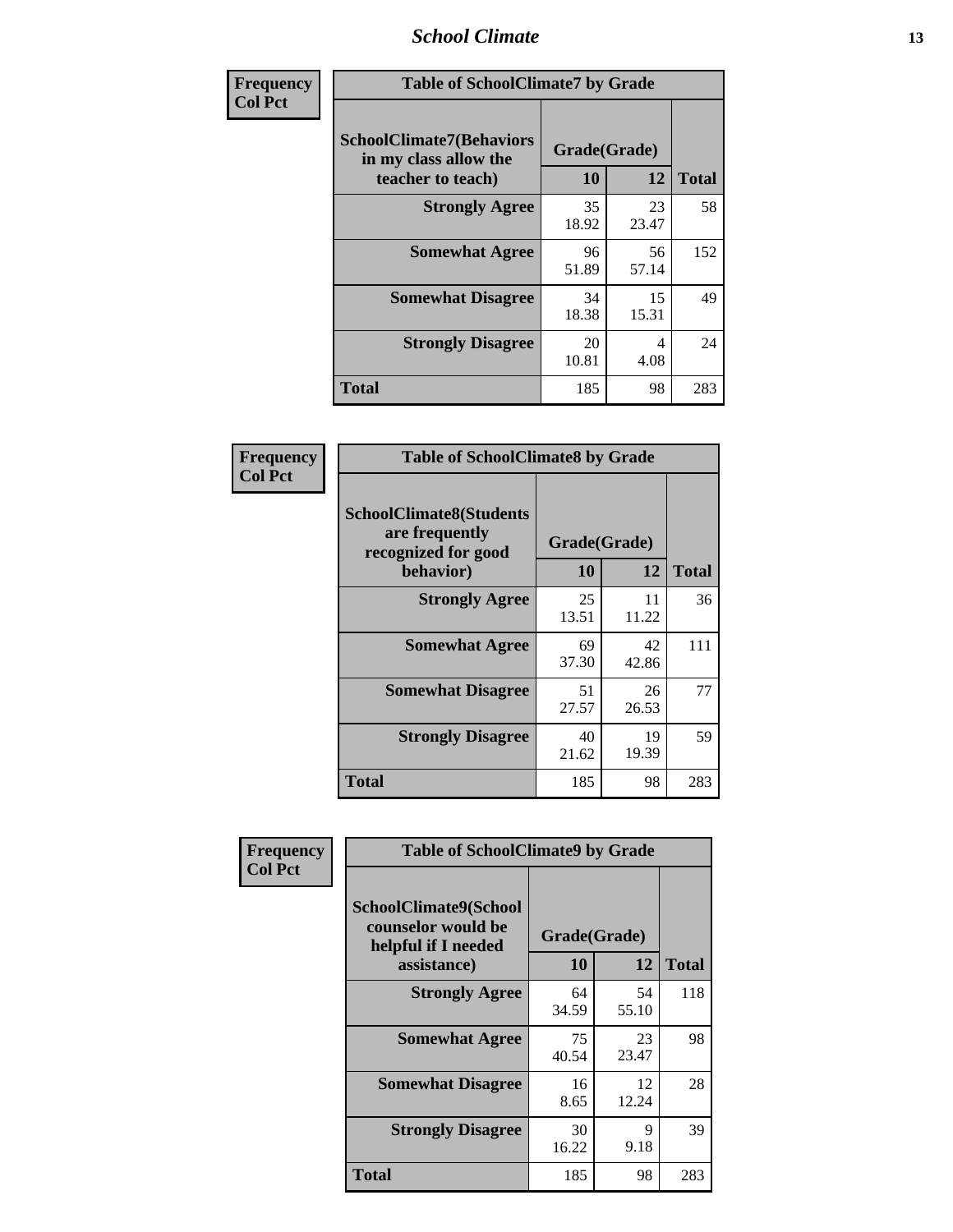### *Reasons for Dropping Out* **14**

| Frequency      | <b>Table of Dropoutreason by Grade</b>                                   |              |                    |                |  |
|----------------|--------------------------------------------------------------------------|--------------|--------------------|----------------|--|
| <b>Col Pct</b> | Dropoutreason(If<br>I dropped out the<br>reason would<br>most likely be) | 10           | Grade(Grade)<br>12 | <b>Total</b>   |  |
|                | <b>Won't Drop out</b>                                                    | 107<br>57.84 | 63<br>64.29        | 170            |  |
|                | <b>Bored</b>                                                             | 34<br>18.38  | 12<br>12.24        | 46             |  |
|                | <b>Family Reasons</b>                                                    | 8<br>4.32    | 6<br>6.12          | 14             |  |
|                | <b>Being Bullied</b>                                                     | 2<br>1.08    | 2<br>2.04          | $\overline{4}$ |  |
|                | <b>Other</b>                                                             | 34<br>18.38  | 15<br>15.31        | 49             |  |
|                | <b>Total</b>                                                             | 185          | 98                 | 283            |  |

| Frequency<br><b>Col Pct</b> |                                                             | <b>Table of Dropout by Grade</b> |             |              |
|-----------------------------|-------------------------------------------------------------|----------------------------------|-------------|--------------|
|                             | Dropout(I<br>have<br>thought<br>about<br>dropping<br>out of | Grade(Grade)                     |             |              |
|                             | school)                                                     | 10                               | 12          | <b>Total</b> |
|                             | Yes                                                         | 59<br>31.89                      | 17<br>17.35 | 76           |
|                             | N <sub>0</sub>                                              | 126<br>68.11                     | 81<br>82.65 | 207          |
|                             |                                                             |                                  |             |              |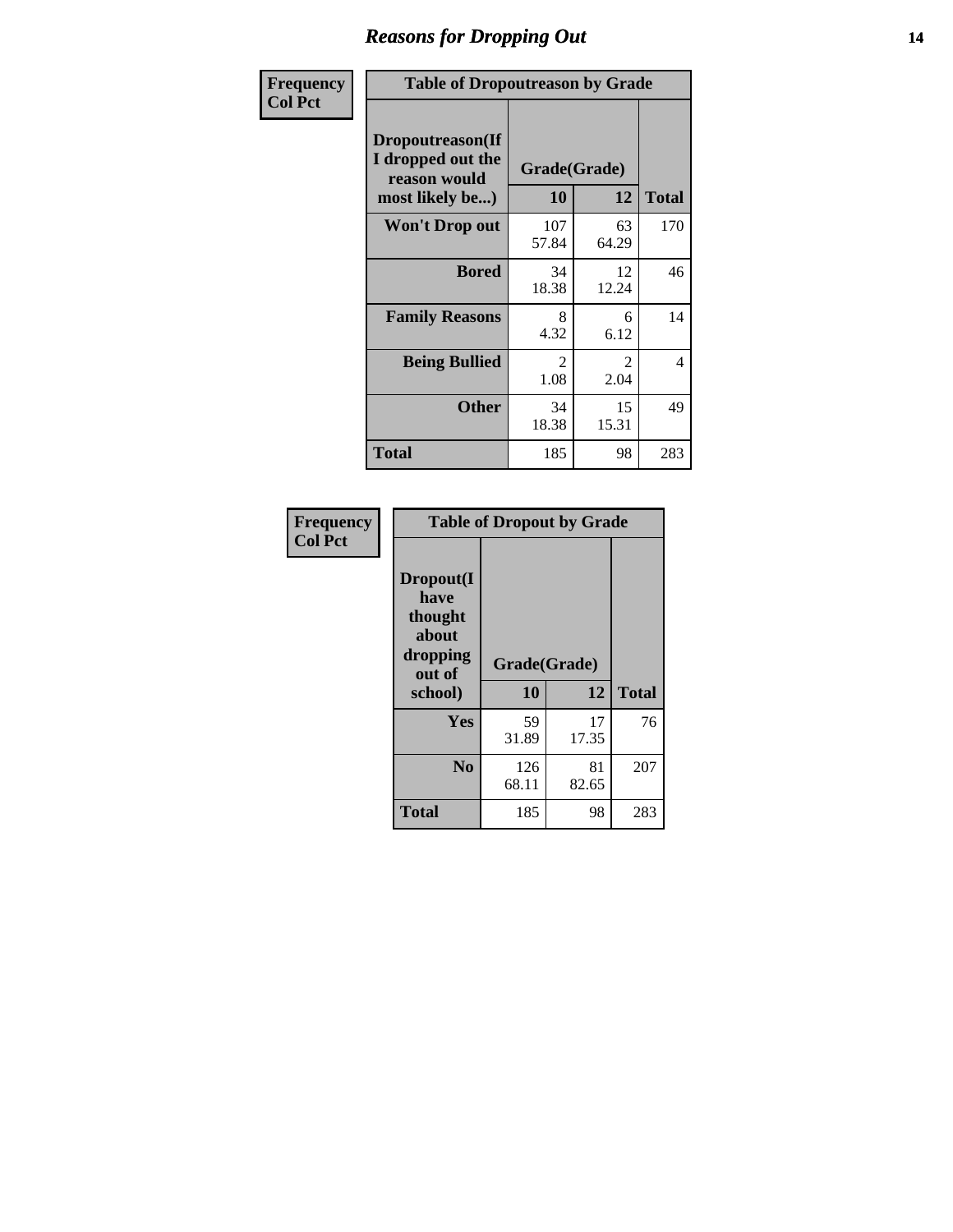*School Safety* **15**

| Frequency<br><b>Col Pct</b> | <b>Table of Gangself by Grade</b>                                                                 |                    |             |              |  |
|-----------------------------|---------------------------------------------------------------------------------------------------|--------------------|-------------|--------------|--|
|                             | Gangself(I<br>have<br>participated<br>in illegal<br>gang<br>activities in<br>the past 30<br>days) | Grade(Grade)<br>10 | 12          | <b>Total</b> |  |
|                             | Yes                                                                                               | 11<br>5.95         | 6<br>6.12   | 17           |  |
|                             | N <sub>0</sub>                                                                                    | 174<br>94.05       | 92<br>93.88 | 266          |  |
|                             | Total                                                                                             | 185                | 98          | 283          |  |

| Frequency<br><b>Col Pct</b> | <b>Table of Gangpeers by Grade</b>                                                                                             |                    |             |              |  |  |  |  |  |  |
|-----------------------------|--------------------------------------------------------------------------------------------------------------------------------|--------------------|-------------|--------------|--|--|--|--|--|--|
|                             | <b>Gangpeers</b> (I<br>have friends<br>who have<br>participated<br>in illegal<br>gang<br>activities in<br>the past 30<br>days) | Grade(Grade)<br>10 | 12          | <b>Total</b> |  |  |  |  |  |  |
|                             | Yes                                                                                                                            | 43<br>23.24        | 9<br>9.18   | 52           |  |  |  |  |  |  |
|                             | N <sub>0</sub>                                                                                                                 | 142<br>76.76       | 89<br>90.82 | 231          |  |  |  |  |  |  |
|                             | <b>Total</b>                                                                                                                   | 185                | 98          | 283          |  |  |  |  |  |  |

| Frequency      | <b>Table of Pickedon by Grade</b>                                                       |                    |             |              |
|----------------|-----------------------------------------------------------------------------------------|--------------------|-------------|--------------|
| <b>Col Pct</b> | <b>Pickedon(I have</b><br>been picked on or<br>teased at school in<br>the past 30 days) | Grade(Grade)<br>10 | 12          | <b>Total</b> |
|                | <b>Strongly Agree</b>                                                                   | 22<br>11.89        | 12<br>12.24 | 34           |
|                | <b>Somewhat Agree</b>                                                                   | 23<br>12.43        | 7.14        | 30           |
|                | <b>Somewhat Disagree</b>                                                                | 25<br>13.51        | 10<br>10.20 | 35           |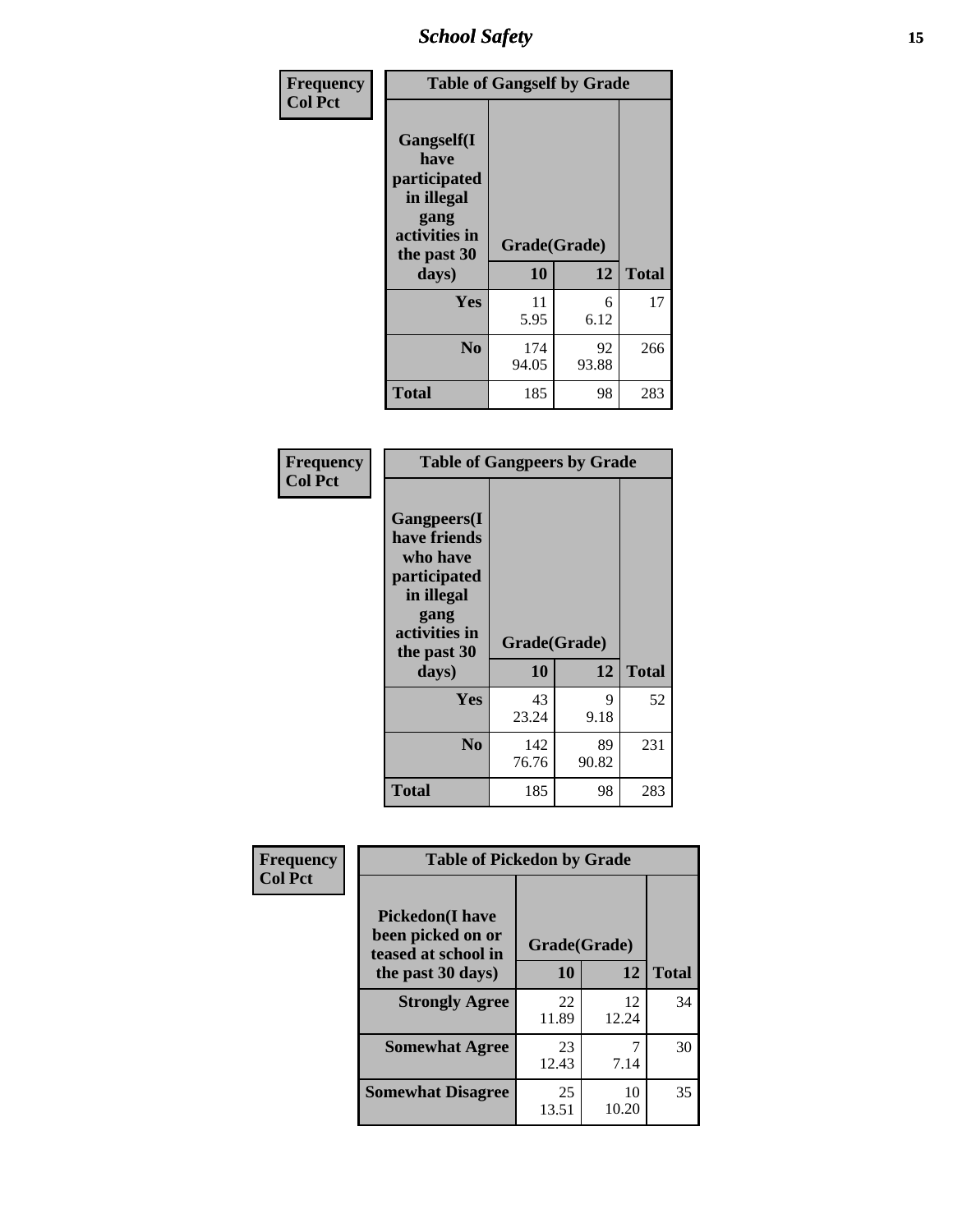# *School Safety* **16**

| <b>Frequency</b> |                                                                                          | <b>Table of Pickedon by Grade</b> |             |              |  |  |  |  |  |  |
|------------------|------------------------------------------------------------------------------------------|-----------------------------------|-------------|--------------|--|--|--|--|--|--|
| <b>Col Pct</b>   | <b>Pickedon</b> (I have<br>been picked on or<br>teased at school in<br>the past 30 days) | Grade(Grade)<br>10                | 12          | <b>Total</b> |  |  |  |  |  |  |
|                  | <b>Strongly Disagree</b>                                                                 | 115<br>62.16                      | 69<br>70.41 | 184          |  |  |  |  |  |  |
|                  | Total                                                                                    | 185                               | 98          | 283          |  |  |  |  |  |  |

| Frequency      |                                                          | <b>Table of Safeschool by Grade</b> |             |              |  |  |  |  |  |  |
|----------------|----------------------------------------------------------|-------------------------------------|-------------|--------------|--|--|--|--|--|--|
| <b>Col Pct</b> | Safeschool(School<br>is a place at which I<br>feel safe) | Grade(Grade)<br>10                  | 12          | <b>Total</b> |  |  |  |  |  |  |
|                | <b>Strongly Agree</b>                                    | 30<br>16.22                         | 21<br>21.43 | 51           |  |  |  |  |  |  |
|                | <b>Somewhat Agree</b>                                    | 90<br>48.65                         | 42<br>42.86 | 132          |  |  |  |  |  |  |
|                | <b>Somewhat Disagree</b>                                 | 45<br>24.32                         | 23<br>23.47 | 68           |  |  |  |  |  |  |
|                | <b>Strongly Disagree</b>                                 | 20<br>10.81                         | 12<br>12.24 | 32           |  |  |  |  |  |  |
|                | <b>Total</b>                                             | 185                                 | 98          | 283          |  |  |  |  |  |  |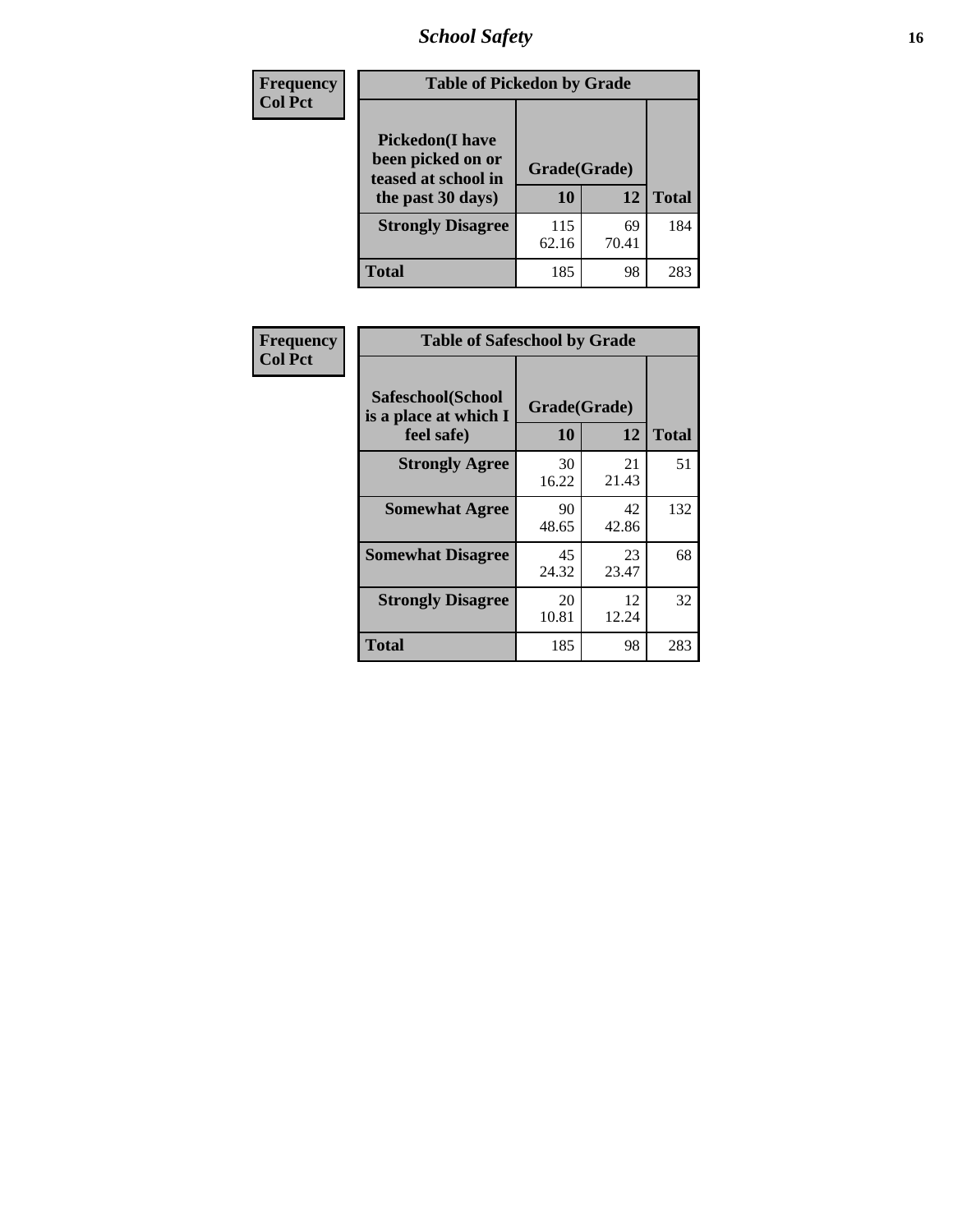*School Safety* **17**

| <b>Frequency</b> |
|------------------|
| <b>Row Pct</b>   |

| <b>Table of Grade by Bullied</b> |                                 |                                                                               |                         |                          |                               |                               |                        |              |  |  |
|----------------------------------|---------------------------------|-------------------------------------------------------------------------------|-------------------------|--------------------------|-------------------------------|-------------------------------|------------------------|--------------|--|--|
|                                  |                                 | <b>Bullied</b> (I have been bullied by other<br>students in the past 30 days) |                         |                          |                               |                               |                        |              |  |  |
| <b>Grade(Grade)</b>              | $\boldsymbol{0}$<br><b>Days</b> | 1 or<br>$\boldsymbol{2}$<br>days                                              | 3 <sub>to</sub><br>days | <b>6 to</b><br>9<br>days | <b>10</b><br>to<br>19<br>days | <b>20</b><br>to<br>29<br>days | All<br>30<br>days      | <b>Total</b> |  |  |
| 10                               | 154<br>83.24                    | 11<br>5.95                                                                    | 6<br>3.24               | 0.54                     | 2<br>1.08                     | 2<br>1.08                     | 9<br>4.86              | 185          |  |  |
| 12                               | 91<br>92.86                     | 1.02                                                                          | $\theta$<br>0.00        | 0<br>0.00                | 2<br>2.04                     | $\mathfrak{D}$<br>2.04        | $\mathfrak{D}$<br>2.04 | 98           |  |  |
| <b>Total</b>                     | 245                             | 12                                                                            | 6                       | 1                        | 4                             | 4                             | 11                     | 283          |  |  |

| <b>Frequency</b> | <b>Table of Grade by Bulliedothers</b> |                             |                                                                |                              |                        |                               |                   |              |  |  |  |
|------------------|----------------------------------------|-----------------------------|----------------------------------------------------------------|------------------------------|------------------------|-------------------------------|-------------------|--------------|--|--|--|
| <b>Row Pct</b>   |                                        |                             | <b>Bulliedothers</b> (I bullied others in the<br>past 30 days) |                              |                        |                               |                   |              |  |  |  |
|                  | Grade(Grade)                           | $\mathbf{0}$<br><b>Days</b> | 1 or<br>days                                                   | 3 <sub>to</sub><br>5<br>days | 10<br>to<br>19<br>days | <b>20</b><br>to<br>29<br>days | All<br>30<br>days | <b>Total</b> |  |  |  |
|                  | 10                                     | 154<br>83.24                | 18<br>9.73                                                     | 3<br>1.62                    | 4<br>2.16              | 3<br>1.62                     | 3<br>1.62         | 185          |  |  |  |
|                  | 12                                     | 93<br>94.90                 | 2<br>2.04                                                      | 0<br>0.00                    | $\mathfrak{D}$<br>2.04 | 0<br>0.00                     | 1.02              | 98           |  |  |  |
|                  | <b>Total</b>                           | 247                         | 20                                                             | 3                            | 6                      | 3                             | 4                 | 283          |  |  |  |

| <b>Frequency</b> |              |                                                                   |                   | <b>Table of Grade by Weaponschool</b> |                        |                        |                   |              |  |
|------------------|--------------|-------------------------------------------------------------------|-------------------|---------------------------------------|------------------------|------------------------|-------------------|--------------|--|
| <b>Row Pct</b>   |              | Weaponschool(I brought a weapon<br>to school in the past 30 days) |                   |                                       |                        |                        |                   |              |  |
|                  | Grade(Grade) | $\mathbf 0$<br><b>Days</b>                                        | 1 or<br>2<br>days | <b>6 to</b><br>g<br>days              | 10<br>to<br>19<br>days | 20<br>to<br>29<br>days | All<br>30<br>days | <b>Total</b> |  |
|                  | 10           | 179<br>96.76                                                      | 3<br>1.62         | 0<br>0.00                             | 0.54                   | $\Omega$<br>0.00       | 2<br>1.08         | 185          |  |
|                  | 12           | 93<br>94.90                                                       | 1.02              | 1.02                                  | 1.02                   | 1.02                   | 1.02              | 98           |  |
|                  | <b>Total</b> | 272                                                               | 4                 |                                       | $\mathfrak{D}$         |                        | 3                 | 283          |  |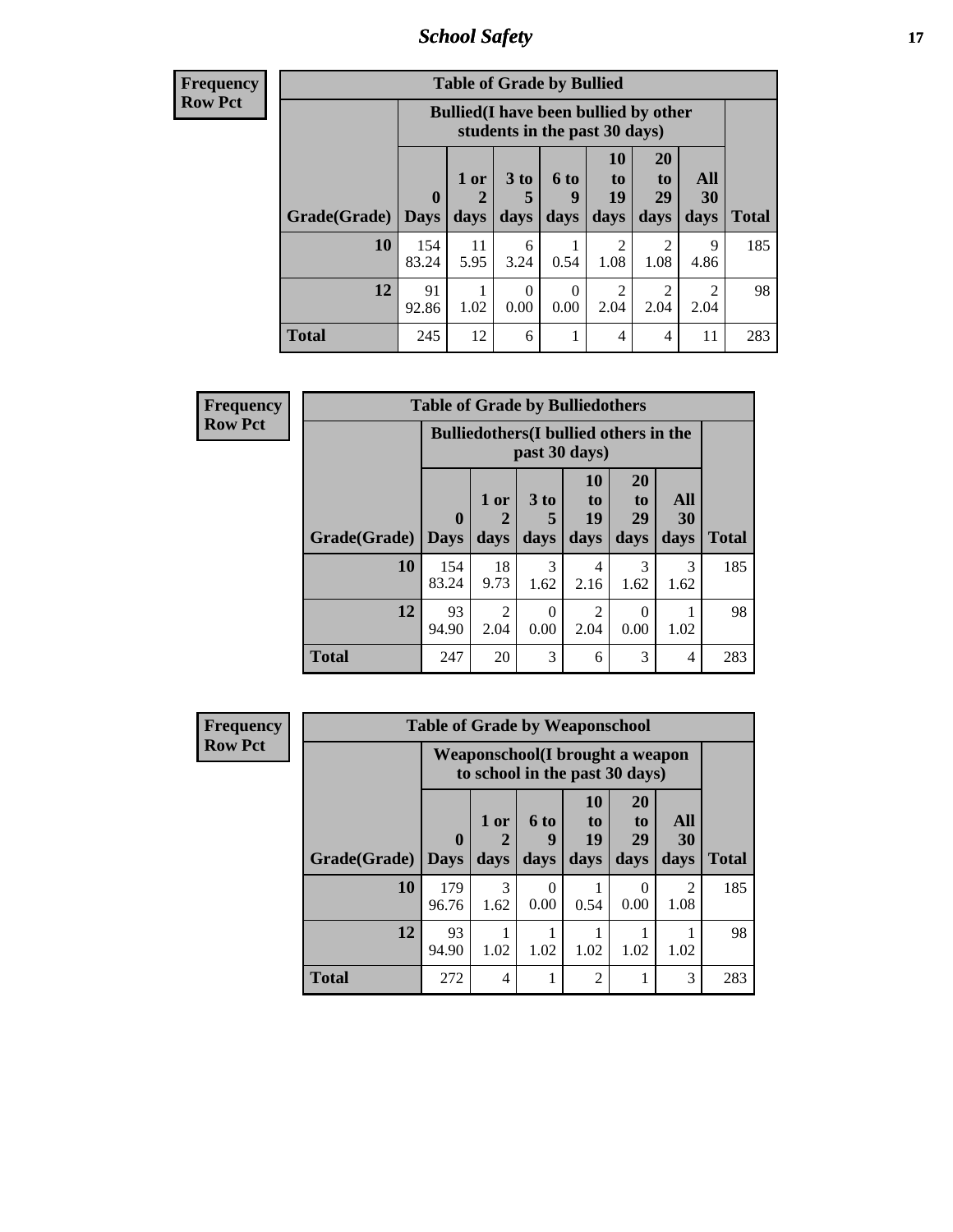*School Safety* **18**

| <b>Frequency</b> |              |              |                        | <b>Table of Grade by Absentunsafe</b>                                           |                        |                  |                |           |              |
|------------------|--------------|--------------|------------------------|---------------------------------------------------------------------------------|------------------------|------------------|----------------|-----------|--------------|
| <b>Row Pct</b>   |              |              |                        | Absentunsafe(I have missed school<br>because I felt unsafe in the past 30 days) |                        |                  |                |           |              |
|                  |              | $\mathbf{0}$ | 1 or<br>2              | 3 <sub>to</sub><br>5                                                            | 6 to<br>9              | 10<br>to<br>19   | 20<br>to<br>29 | All<br>30 |              |
|                  | Grade(Grade) | <b>Days</b>  | days                   | days                                                                            | days                   | days             | days           | days      | <b>Total</b> |
|                  | 10           | 177<br>95.68 | $\overline{2}$<br>1.08 | $\Omega$<br>0.00                                                                | $\overline{2}$<br>1.08 | 0.54             | 0<br>0.00      | 3<br>1.62 | 185          |
|                  | 12           | 93<br>94.90  | $\mathfrak{D}$<br>2.04 | 1.02                                                                            | $\Omega$<br>0.00       | $\Omega$<br>0.00 | 1.02           | 1.02      | 98           |
|                  | <b>Total</b> | 270          | 4                      |                                                                                 | 2                      |                  |                | 4         | 283          |
|                  |              |              |                        |                                                                                 |                        |                  |                |           |              |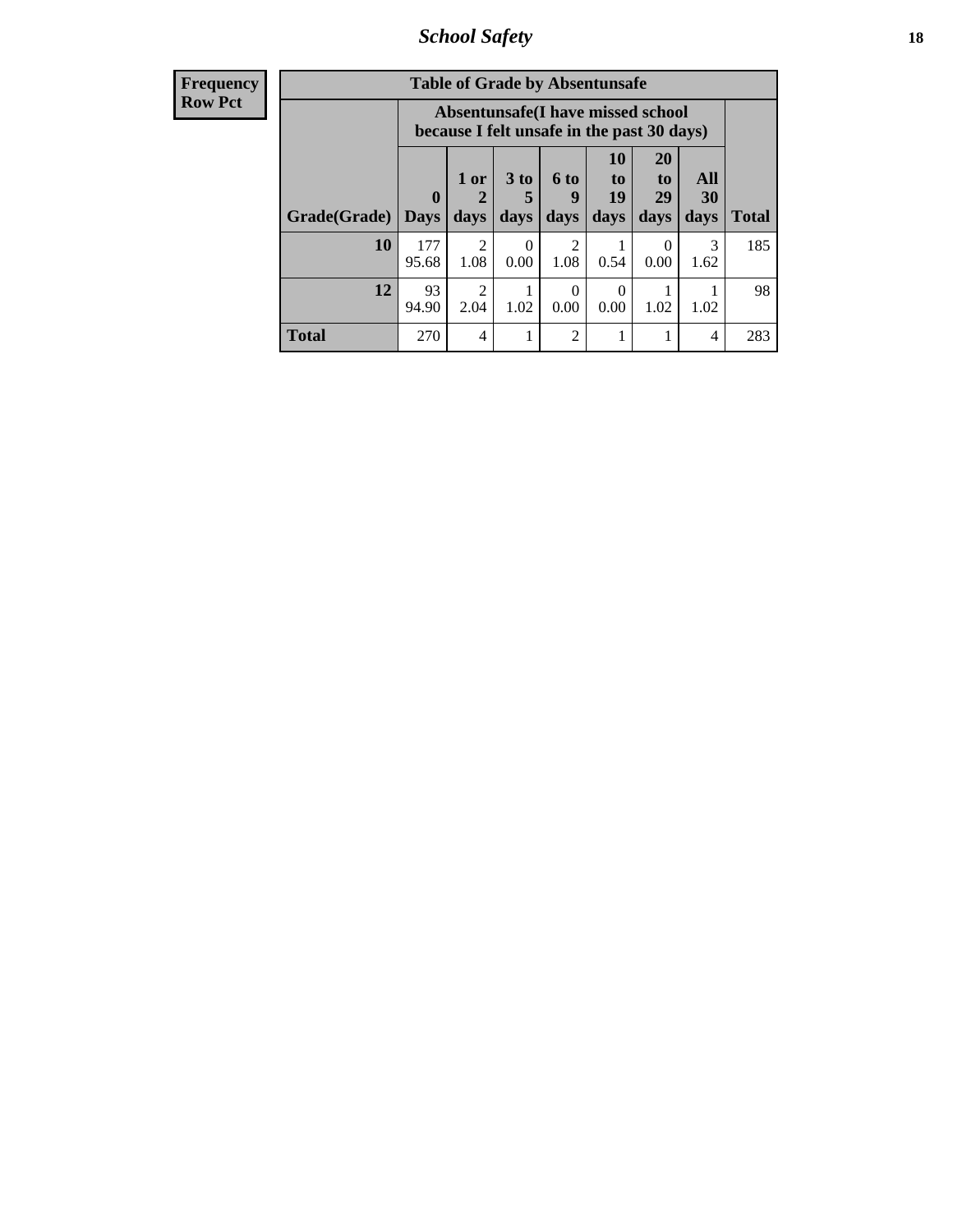# *Drug Use During Last 30 Days* **19**

#### **Frequency Row Pct**

| <b>Table of Grade by Alcohol</b> |                                 |                                    |                 |               |                 |               |              |              |  |  |  |  |
|----------------------------------|---------------------------------|------------------------------------|-----------------|---------------|-----------------|---------------|--------------|--------------|--|--|--|--|
|                                  |                                 | Alcohol(Alcohol use, past 30 days) |                 |               |                 |               |              |              |  |  |  |  |
| Grade(Grade)                     | <b>Did</b><br>not<br><b>use</b> | $1 - 2$<br>days                    | $3 - 5$<br>days | $6-9$<br>days | $10-19$<br>days | 20-29<br>days | Every<br>day | <b>Total</b> |  |  |  |  |
| 10                               | 145<br>78.38                    | 9<br>4.86                          | 12<br>6.49      | 3<br>1.62     | 6<br>3.24       | 6<br>3.24     | 4<br>2.16    | 185          |  |  |  |  |
| 12                               | 67<br>68.37                     | 5<br>5.10                          | 8<br>8.16       | 5<br>5.10     | 8<br>8.16       | 1.02          | 4<br>4.08    | 98           |  |  |  |  |
| <b>Total</b>                     | 212                             | 14                                 | 20              | 8             | 14              | 7             | 8            | 283          |  |  |  |  |

#### **Frequency Row Pct**

| <b>Table of Grade by Cigarettes</b>            |                          |                 |                 |                 |                 |               |              |       |  |  |  |  |
|------------------------------------------------|--------------------------|-----------------|-----------------|-----------------|-----------------|---------------|--------------|-------|--|--|--|--|
| Cigarettes (Smoking tobacco use, past 30 days) |                          |                 |                 |                 |                 |               |              |       |  |  |  |  |
| Grade(Grade)                                   | Did<br>not<br><b>use</b> | $1 - 2$<br>days | $3 - 5$<br>days | $6 - 9$<br>days | $10-19$<br>days | 20-29<br>days | Every<br>day | Total |  |  |  |  |
| 10                                             | 137<br>74.05             | 31<br>16.76     | 4<br>2.16       | 0.54            | 3<br>1.62       | 4<br>2.16     | 5<br>2.70    | 185   |  |  |  |  |
| 12                                             | 70<br>71.43              | 11<br>11.22     | 3<br>3.06       | 1.02            | 4<br>4.08       | 1.02          | 8<br>8.16    | 98    |  |  |  |  |
| <b>Total</b>                                   | 207                      | 42              | 7               | $\overline{2}$  | 7               | 5             | 13           | 283   |  |  |  |  |

| <b>Frequency</b> | <b>Table of Grade by Smokeless</b> |                                 |               |                                     |                                                        |                       |                     |              |
|------------------|------------------------------------|---------------------------------|---------------|-------------------------------------|--------------------------------------------------------|-----------------------|---------------------|--------------|
| <b>Row Pct</b>   |                                    |                                 |               |                                     | <b>Smokeless</b> (Chewing tobaccouse,<br>past 30 days) |                       |                     |              |
|                  | Grade(Grade)                       | <b>Did</b><br>not<br><b>use</b> | $1-2$<br>days | $6-9$<br>days                       | $10-19$<br>days                                        | $20 - 29$<br>days     | <b>Every</b><br>day | <b>Total</b> |
|                  | 10                                 | 165<br>89.19                    | 10<br>5.41    | 0<br>0.00                           | 4<br>2.16                                              | $\mathcal{R}$<br>1.62 | 3<br>1.62           | 185          |
|                  | 12                                 | 79<br>80.61                     | 7.14          | $\mathcal{D}_{\mathcal{L}}$<br>2.04 | $\overline{c}$<br>2.04                                 | 0<br>0.00             | 8<br>8.16           | 98           |
|                  | <b>Total</b>                       | 244                             | 17            | $\overline{2}$                      | 6                                                      | 3                     | 11                  | 283          |

| <b>Frequency</b> |
|------------------|
| <b>Row Pct</b>   |

| <b>Table of Grade by Marijuana</b> |                          |                                         |                 |                 |                 |               |                     |       |  |  |  |
|------------------------------------|--------------------------|-----------------------------------------|-----------------|-----------------|-----------------|---------------|---------------------|-------|--|--|--|
|                                    |                          | Marijuana (Marijuana use, past 30 days) |                 |                 |                 |               |                     |       |  |  |  |
| Grade(Grade)                       | Did<br>not<br><b>use</b> | $1 - 2$<br>days                         | $3 - 5$<br>days | $6 - 9$<br>days | $10-19$<br>days | 20-29<br>days | <b>Every</b><br>day | Total |  |  |  |
| 10                                 | 155<br>83.78             | 11<br>5.95                              | 4<br>2.16       | 5<br>2.70       | 3<br>1.62       | 3<br>1.62     | 4<br>2.16           | 185   |  |  |  |
| 12                                 | 89<br>90.82              | 4<br>4.08                               | 1.02            | 1.02            | 1.02            | 1.02          | 1.02                | 98    |  |  |  |
| <b>Total</b>                       | 244                      | 15                                      | 5               | 6               | $\overline{4}$  | 4             | 5                   | 283   |  |  |  |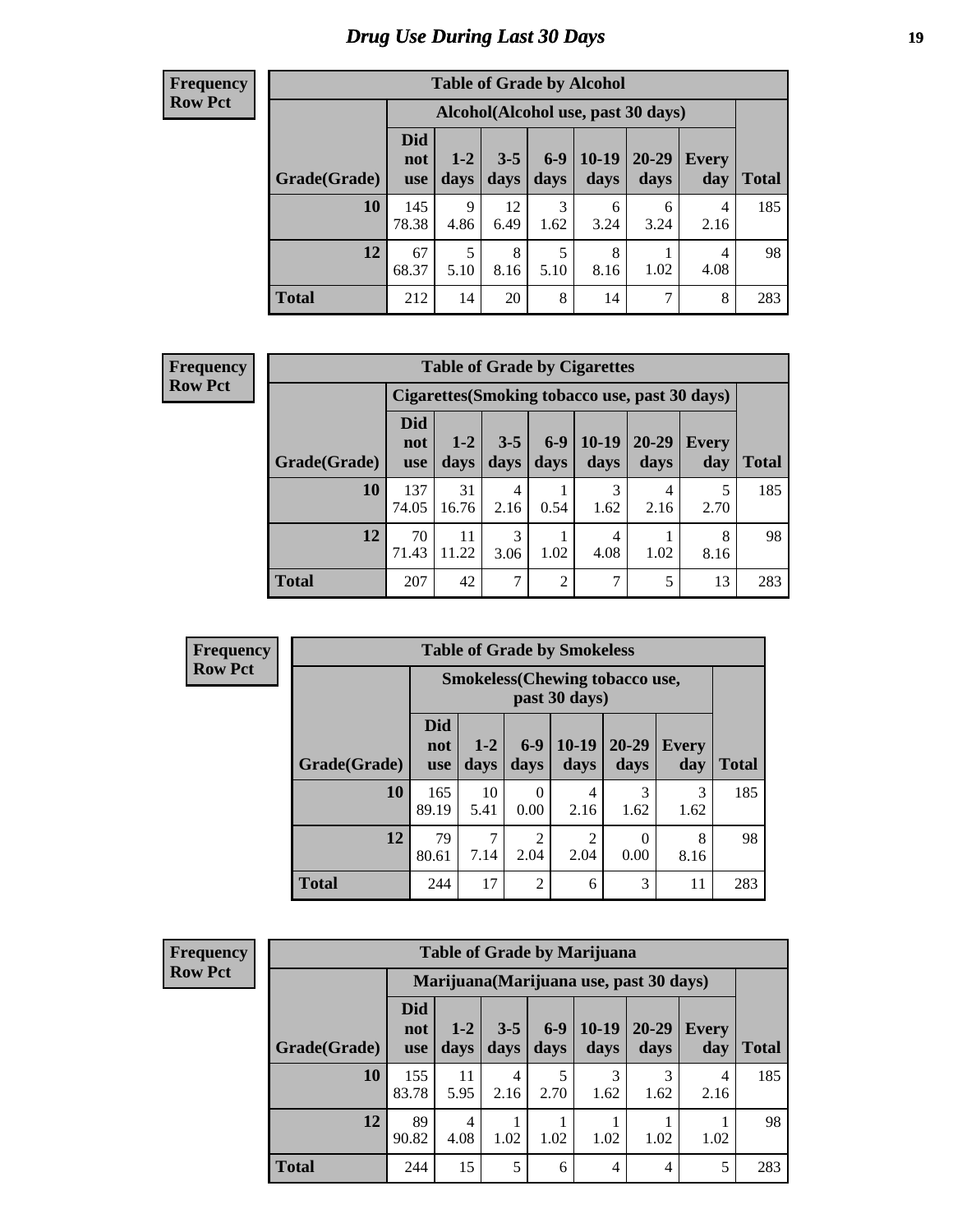# *Drug Use During Last 30 Days* 20

# **Frequency Row Pct**

| <b>Table of Grade by Cocaine</b>            |
|---------------------------------------------|
| <b>Cocaine</b> (Cocaine us<br>past 30 days) |

|              |                                 | Cocaine (Cocaine use,<br>past 30 days) |                        |                  |                     |              |  |  |  |  |
|--------------|---------------------------------|----------------------------------------|------------------------|------------------|---------------------|--------------|--|--|--|--|
| Grade(Grade) | <b>Did</b><br>not<br><b>use</b> | $3 - 5$<br>days                        | $10-19$<br>days        | 20-29<br>days    | <b>Every</b><br>day | <b>Total</b> |  |  |  |  |
| 10           | 179<br>96.76                    | $\theta$<br>0.00                       | 0.00                   | 3<br>1.62        | 3<br>1.62           | 185          |  |  |  |  |
| 12           | 93<br>94.90                     | 2<br>2.04                              | $\mathfrak{D}$<br>2.04 | $\theta$<br>0.00 | 1.02                | 98           |  |  |  |  |
| <b>Total</b> | 272                             | $\overline{2}$                         | $\overline{2}$         | 3                | 4                   | 283          |  |  |  |  |

**Frequency Row Pct**

| <b>Table of Grade by Inhalants</b> |                                 |                                        |                        |                  |                  |                   |                        |       |  |  |
|------------------------------------|---------------------------------|----------------------------------------|------------------------|------------------|------------------|-------------------|------------------------|-------|--|--|
|                                    |                                 | Inhalants (Inhalant use, past 30 days) |                        |                  |                  |                   |                        |       |  |  |
| Grade(Grade)                       | <b>Did</b><br>not<br><b>use</b> | $1 - 2$<br>days                        | $3 - 5$<br>days        | $6-9$<br>days    | $10-19$<br>days  | $20 - 29$<br>days | Every<br>day           | Total |  |  |
| 10                                 | 174<br>94.05                    | 3<br>1.62                              | $\overline{2}$<br>1.08 | 0.54             | 2<br>1.08        | 0.54              | 2<br>1.08              | 185   |  |  |
| 12                                 | 95<br>96.94                     | 1.02                                   | 0<br>0.00              | $\Omega$<br>0.00 | $\theta$<br>0.00 | 0<br>0.00         | $\mathfrak{D}$<br>2.04 | 98    |  |  |
| <b>Total</b>                       | 269                             | 4                                      | $\overline{2}$         |                  | $\overline{2}$   |                   | 4                      | 283   |  |  |

| Frequency      |              | <b>Table of Grade by Steroids</b> |                                                |                     |              |
|----------------|--------------|-----------------------------------|------------------------------------------------|---------------------|--------------|
| <b>Row Pct</b> |              |                                   | <b>Steroids</b> (Steroid<br>use, past 30 days) |                     |              |
|                | Grade(Grade) | Did<br>not<br><b>use</b>          | $1 - 2$<br>days                                | <b>Every</b><br>day | <b>Total</b> |
|                | 10           | 179<br>96.76                      | 0.54                                           | 5<br>2.70           | 185          |
|                | 12           | 96<br>97.96                       | 1.02                                           | 1.02                | 98           |
|                | <b>Total</b> | 275                               | 2                                              | 6                   | 283          |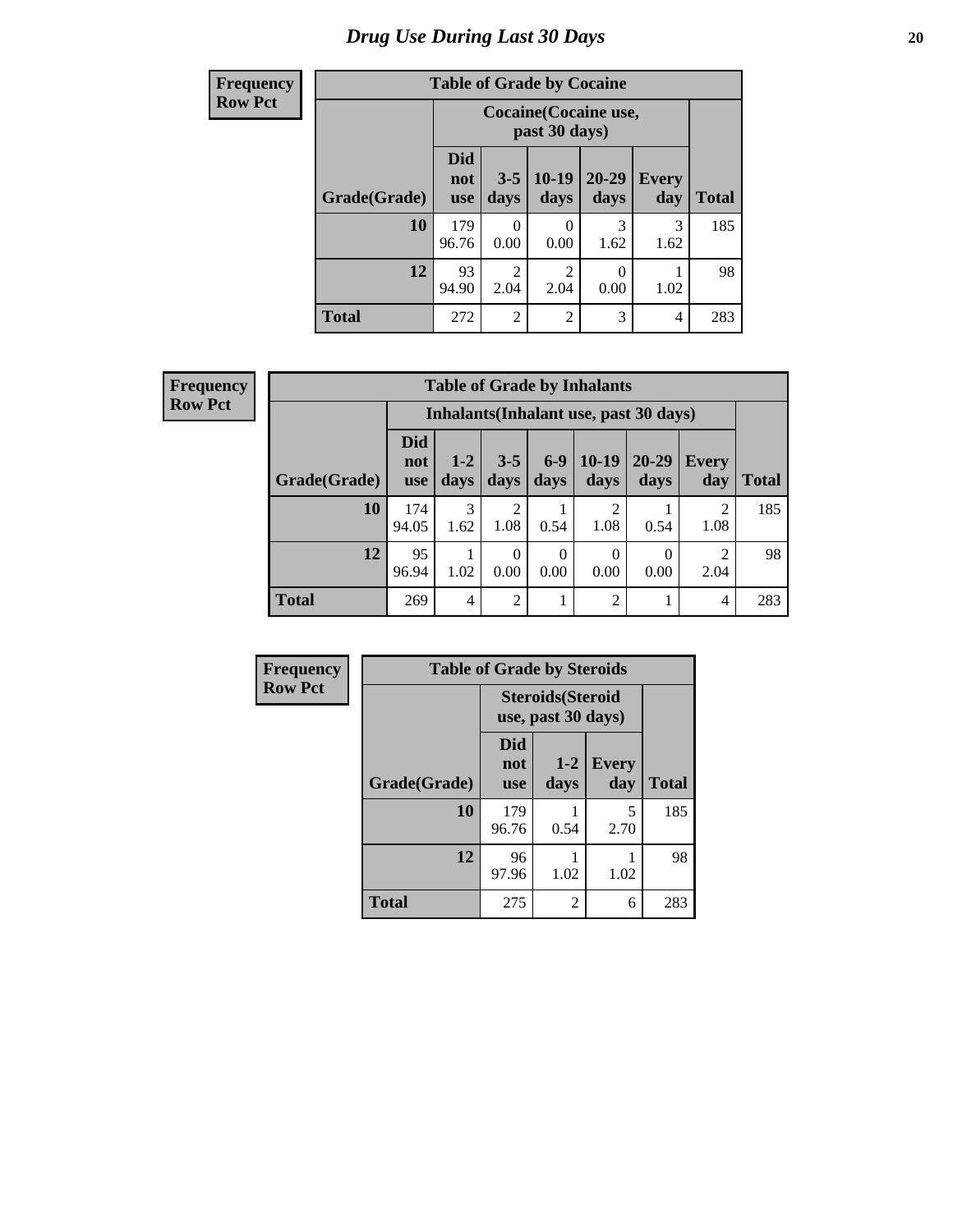# *Drug Use During Last 30 Days* **21**

| <b>Frequency</b> | <b>Table of Grade by Ecstasy</b> |                       |                                               |              |  |  |
|------------------|----------------------------------|-----------------------|-----------------------------------------------|--------------|--|--|
| <b>Row Pct</b>   |                                  |                       | <b>Ecstasy</b> (Ecstasy<br>use, past 30 days) |              |  |  |
|                  | Grade(Grade)                     | Did not<br><b>use</b> | <b>Every</b><br>day                           | <b>Total</b> |  |  |
|                  | 10                               | 181<br>97.84          | 4<br>2.16                                     | 185          |  |  |
|                  | 12                               | 97<br>98.98           | 1.02                                          | 98           |  |  |
|                  | <b>Total</b>                     | 278                   | 5                                             | 283          |  |  |

| Frequency      | <b>Table of Grade by Meth</b>                      |                       |                 |                     |              |  |  |
|----------------|----------------------------------------------------|-----------------------|-----------------|---------------------|--------------|--|--|
| <b>Row Pct</b> | <b>Meth</b> (Methamphetamine<br>use, past 30 days) |                       |                 |                     |              |  |  |
|                | Grade(Grade)                                       | Did not<br><b>use</b> | $10-19$<br>days | <b>Every</b><br>day | <b>Total</b> |  |  |
|                | 10                                                 | 180<br>97.30          | 0.00            | 5<br>2.70           | 185          |  |  |
|                | 12                                                 | 96<br>97.96           | 1.02            | 1.02                | 98           |  |  |
|                | <b>Total</b>                                       | 276                   |                 | 6                   | 283          |  |  |

| Frequency      |              | <b>Table of Grade by Hallucinogens</b> |                                                   |                 |               |                       |                   |                     |              |  |
|----------------|--------------|----------------------------------------|---------------------------------------------------|-----------------|---------------|-----------------------|-------------------|---------------------|--------------|--|
| <b>Row Pct</b> |              |                                        | Hallucinogens (Hallucinogen use,<br>past 30 days) |                 |               |                       |                   |                     |              |  |
|                | Grade(Grade) | <b>Did</b><br>not<br><b>use</b>        | $1 - 2$<br>days                                   | $3 - 5$<br>days | $6-9$<br>days | $10-19$<br>days       | $20 - 29$<br>days | <b>Every</b><br>day | <b>Total</b> |  |
|                | 10           | 178<br>96.22                           | 0.54                                              | 0.54            | 0.00          | 0.54                  | 0.54              | 3<br>1.62           | 185          |  |
|                | 12           | 96<br>97.96                            | $\Omega$<br>0.00                                  | 0<br>0.00       | 1.02          | $\mathcal{O}$<br>0.00 | $\Omega$<br>0.00  | 1.02                | 98           |  |
|                | <b>Total</b> | 274                                    |                                                   |                 |               |                       |                   | 4                   | 283          |  |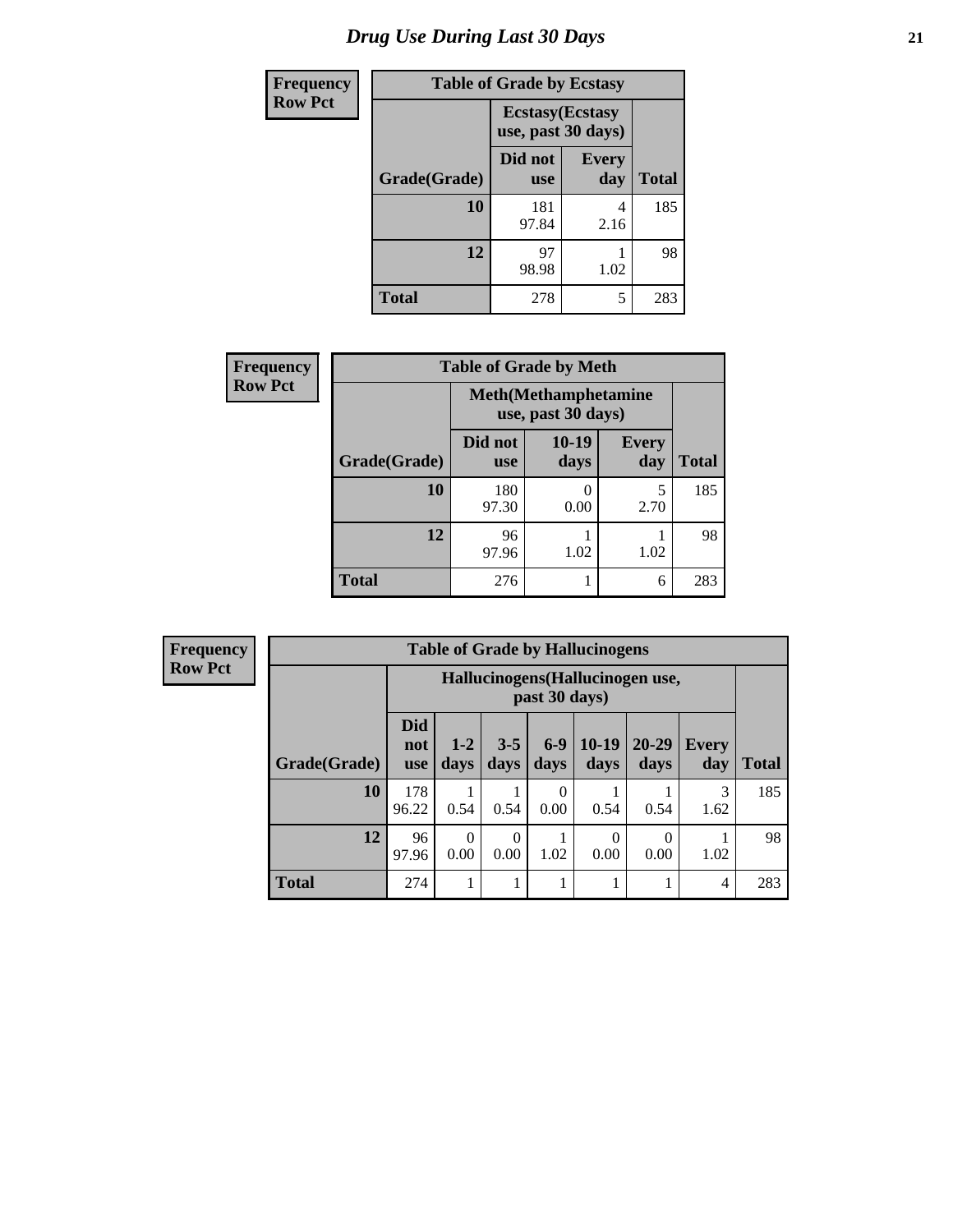#### **Frequency Row Pct**

| <b>Table of Grade by Prescription</b> |                                                                                                                                                |                                                                                |           |                        |           |                  |           |       |  |  |
|---------------------------------------|------------------------------------------------------------------------------------------------------------------------------------------------|--------------------------------------------------------------------------------|-----------|------------------------|-----------|------------------|-----------|-------|--|--|
|                                       |                                                                                                                                                | <b>Prescription</b> (Prescription drugs not<br>prescribed to me, past 30 days) |           |                        |           |                  |           |       |  |  |
| Grade(Grade)                          | Did<br>$10-19$<br>$6-9$<br>$20 - 29$<br>$3 - 5$<br>$1 - 2$<br><b>Every</b><br>not<br>days<br>days<br>days<br>days<br>day<br>days<br><b>use</b> |                                                                                |           |                        |           |                  |           | Total |  |  |
| 10                                    | 169<br>91.35                                                                                                                                   | 4<br>2.16                                                                      | 0<br>0.00 | $\overline{2}$<br>1.08 | 5<br>2.70 | $\Omega$<br>0.00 | 5<br>2.70 | 185   |  |  |
| 12                                    | 91<br>92.86                                                                                                                                    | $\overline{c}$<br>2.04                                                         | 2<br>2.04 | 0<br>0.00              | 1.02      | 1.02             | 1.02      | 98    |  |  |
| <b>Total</b>                          | 260                                                                                                                                            | 6                                                                              | 2         | $\overline{2}$         | 6         |                  | 6         | 283   |  |  |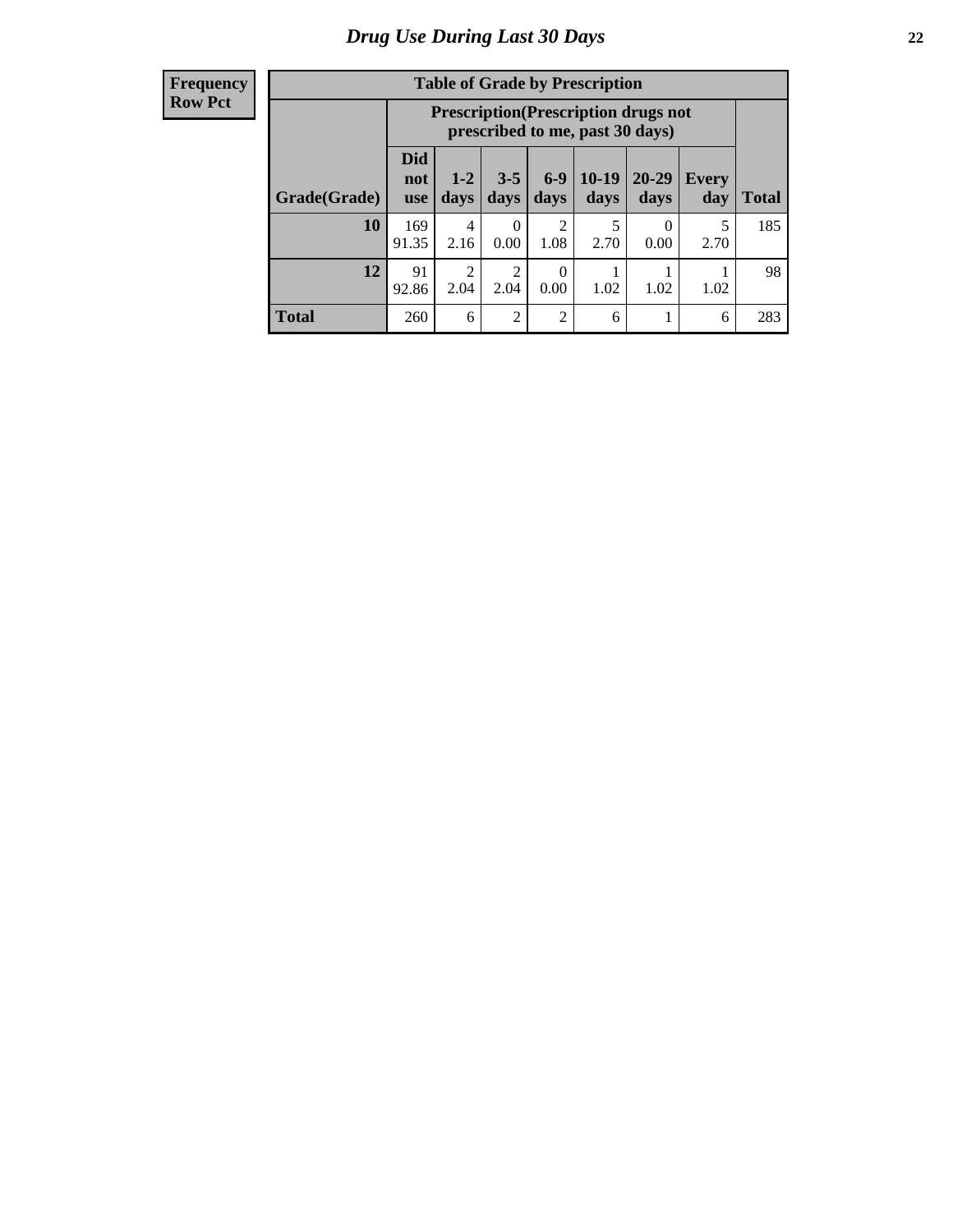| Frequency      | <b>Table of Alcoholease by Grade</b>              |                    |             |              |  |  |
|----------------|---------------------------------------------------|--------------------|-------------|--------------|--|--|
| <b>Col Pct</b> | <b>Alcoholease</b> (It is<br>easy to get alcohol) | Grade(Grade)<br>10 | 12          | <b>Total</b> |  |  |
|                | <b>Strongly Agree</b>                             | 70<br>37.84        | 55<br>56.12 | 125          |  |  |
|                | <b>Somewhat Agree</b>                             | 55<br>29.73        | 26<br>26.53 | 81           |  |  |
|                | <b>Somewhat Disagree</b>                          | 25<br>13.51        | 10<br>10.20 | 35           |  |  |
|                | <b>Strongly Disagree</b>                          | 35<br>18.92        | 7.14        | 42           |  |  |
|                | <b>Total</b>                                      | 185                | 98          | 283          |  |  |

| Frequency      |                                                         | <b>Table of Cigarettesease by Grade</b> |             |              |  |  |  |
|----------------|---------------------------------------------------------|-----------------------------------------|-------------|--------------|--|--|--|
| <b>Col Pct</b> | Cigarettesease(It is<br>easy to get smoking<br>tobacco) | Grade(Grade)<br>10                      | 12          | <b>Total</b> |  |  |  |
|                | <b>Strongly Agree</b>                                   | 96<br>51.89                             | 66<br>67.35 | 162          |  |  |  |
|                | <b>Somewhat Agree</b>                                   | 39<br>21.08                             | 19<br>19.39 | 58           |  |  |  |
|                | <b>Somewhat Disagree</b>                                | 12<br>6.49                              | 3<br>3.06   | 15           |  |  |  |
|                | <b>Strongly Disagree</b>                                | 38<br>20.54                             | 10<br>10.20 | 48           |  |  |  |
|                | Total                                                   | 185                                     | 98          | 283          |  |  |  |

| Frequency      | <b>Table of Smokelessease by Grade</b>             |              |                        |              |  |  |  |  |  |  |
|----------------|----------------------------------------------------|--------------|------------------------|--------------|--|--|--|--|--|--|
| <b>Col Pct</b> | <b>Smokelessease</b> (It is<br>easy to get chewing | Grade(Grade) |                        |              |  |  |  |  |  |  |
|                | tobacco)                                           | 10           | 12                     | <b>Total</b> |  |  |  |  |  |  |
|                | <b>Strongly Agree</b>                              | 93<br>50.27  | 69<br>70.41            | 162          |  |  |  |  |  |  |
|                | <b>Somewhat Agree</b>                              | 37<br>20.00  | 17<br>17.35            | 54           |  |  |  |  |  |  |
|                | <b>Somewhat Disagree</b>                           | 8<br>4.32    | $\mathfrak{D}$<br>2.04 | 10           |  |  |  |  |  |  |
|                | <b>Strongly Disagree</b>                           | 47<br>25.41  | 10<br>10.20            | 57           |  |  |  |  |  |  |
|                | <b>Total</b>                                       | 185          | 98                     | 283          |  |  |  |  |  |  |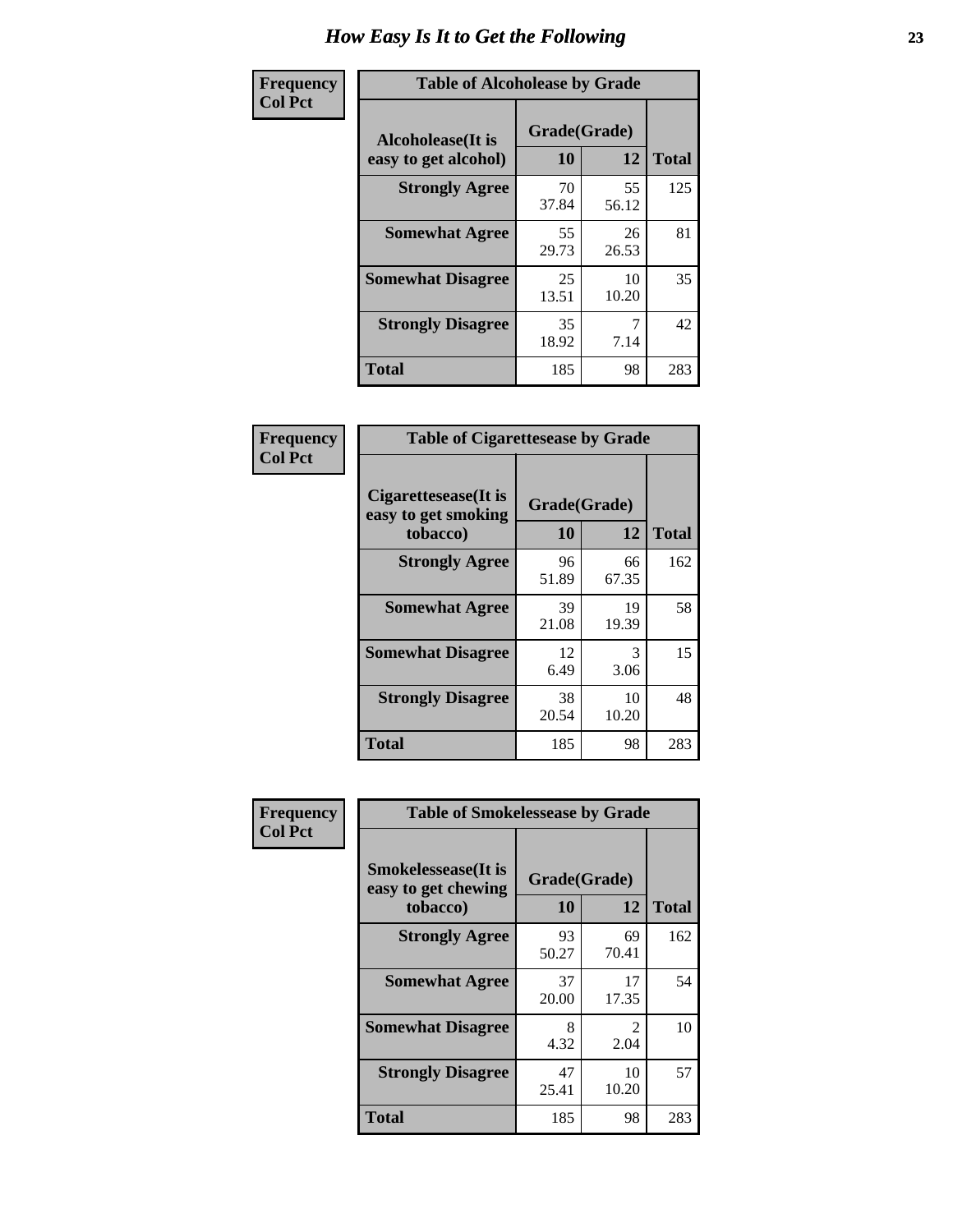| Frequency      | <b>Table of Marijuanaease by Grade</b>           |                    |              |     |  |  |  |  |  |
|----------------|--------------------------------------------------|--------------------|--------------|-----|--|--|--|--|--|
| <b>Col Pct</b> | Marijuanaease(It is<br>easy to get<br>marijuana) | Grade(Grade)<br>10 | <b>Total</b> |     |  |  |  |  |  |
|                | <b>Strongly Agree</b>                            | 65<br>35.14        | 35<br>35.71  | 100 |  |  |  |  |  |
|                | <b>Somewhat Agree</b>                            | 40<br>21.62        | 27<br>27.55  | 67  |  |  |  |  |  |
|                | <b>Somewhat Disagree</b>                         | 25<br>13.51        | 13<br>13.27  | 38  |  |  |  |  |  |
|                | <b>Strongly Disagree</b>                         | 55<br>29.73        | 23<br>23.47  | 78  |  |  |  |  |  |
|                | <b>Total</b>                                     | 185                | 98           | 283 |  |  |  |  |  |

| <b>Table of Cocaineease by Grade</b>              |             |                    |                    |  |  |  |  |  |  |  |
|---------------------------------------------------|-------------|--------------------|--------------------|--|--|--|--|--|--|--|
| <b>Cocaineease</b> (It is<br>easy to get cocaine) | 10          | Grade(Grade)<br>12 |                    |  |  |  |  |  |  |  |
| <b>Strongly Agree</b>                             | 29<br>15.68 | 17<br>17.35        | <b>Total</b><br>46 |  |  |  |  |  |  |  |
| <b>Somewhat Agree</b>                             | 36<br>19.46 | 17<br>17.35        | 53                 |  |  |  |  |  |  |  |
| <b>Somewhat Disagree</b>                          | 29<br>15.68 | 20<br>20.41        | 49                 |  |  |  |  |  |  |  |
| <b>Strongly Disagree</b>                          | 91<br>49.19 | 44<br>44.90        | 135                |  |  |  |  |  |  |  |
| <b>Total</b>                                      | 185         | 98                 | 283                |  |  |  |  |  |  |  |

| Frequency      | <b>Table of Inhalantsease by Grade</b>                   |             |                    |     |  |  |  |  |  |  |
|----------------|----------------------------------------------------------|-------------|--------------------|-----|--|--|--|--|--|--|
| <b>Col Pct</b> | <b>Inhalantsease</b> (It is<br>easy to get<br>inhalants) | <b>10</b>   | Grade(Grade)<br>12 |     |  |  |  |  |  |  |
|                | <b>Strongly Agree</b>                                    | 79<br>42.70 | 48<br>48.98        | 127 |  |  |  |  |  |  |
|                | <b>Somewhat Agree</b>                                    | 26<br>14.05 | 11<br>11.22        | 37  |  |  |  |  |  |  |
|                | <b>Somewhat Disagree</b>                                 | 16<br>8.65  | 10<br>10.20        | 26  |  |  |  |  |  |  |
|                | <b>Strongly Disagree</b>                                 | 64<br>34.59 | 29<br>29.59        | 93  |  |  |  |  |  |  |
|                | <b>Total</b>                                             | 185         | 98                 | 283 |  |  |  |  |  |  |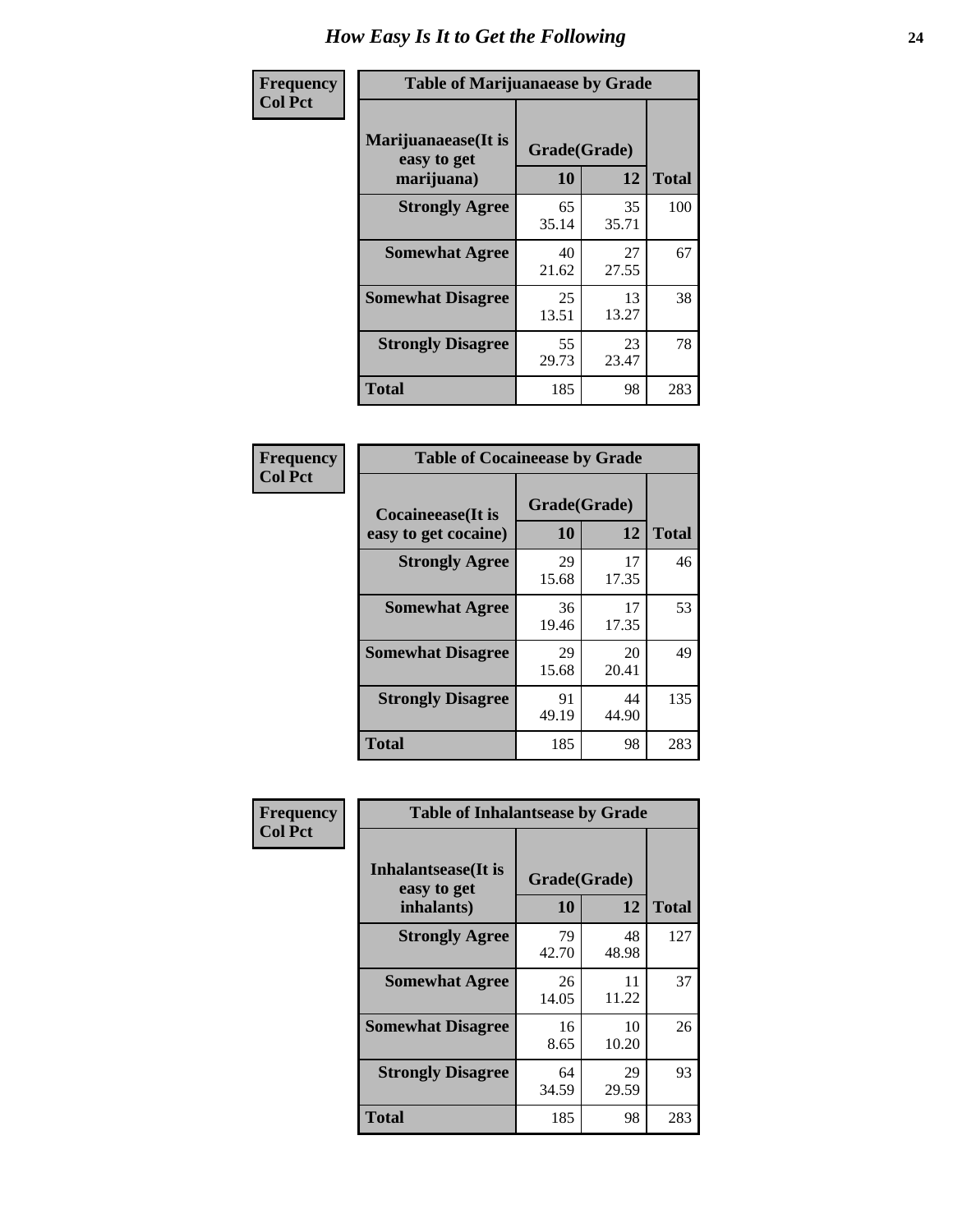| Frequency      | <b>Table of Steroidsease by Grade</b>               |                    |              |     |  |  |  |  |  |  |
|----------------|-----------------------------------------------------|--------------------|--------------|-----|--|--|--|--|--|--|
| <b>Col Pct</b> | <b>Steroidsease</b> (It is<br>easy to get steroids) | Grade(Grade)<br>10 | <b>Total</b> |     |  |  |  |  |  |  |
|                | <b>Strongly Agree</b>                               | 30<br>16.22        | 17<br>17.35  | 47  |  |  |  |  |  |  |
|                | <b>Somewhat Agree</b>                               | 33<br>17.84        | 20<br>20.41  | 53  |  |  |  |  |  |  |
|                | <b>Somewhat Disagree</b>                            | 36<br>19.46        | 24<br>24.49  | 60  |  |  |  |  |  |  |
|                | <b>Strongly Disagree</b>                            | 86<br>46.49        | 37<br>37.76  | 123 |  |  |  |  |  |  |
|                | <b>Total</b>                                        | 185                | 98           | 283 |  |  |  |  |  |  |

| Frequency      | <b>Table of Ecstasyease by Grade</b>              |                    |              |     |  |  |  |  |  |  |
|----------------|---------------------------------------------------|--------------------|--------------|-----|--|--|--|--|--|--|
| <b>Col Pct</b> | <b>Ecstasyease</b> (It is<br>easy to get ecstasy) | Grade(Grade)<br>10 | <b>Total</b> |     |  |  |  |  |  |  |
|                | <b>Strongly Agree</b>                             | 25<br>13.51        | 12<br>12.24  | 37  |  |  |  |  |  |  |
|                | <b>Somewhat Agree</b>                             | 30<br>16.22        | 15<br>15.31  | 45  |  |  |  |  |  |  |
|                | <b>Somewhat Disagree</b>                          | 35<br>18.92        | 27<br>27.55  | 62  |  |  |  |  |  |  |
|                | <b>Strongly Disagree</b>                          | 95<br>51.35        | 44<br>44.90  | 139 |  |  |  |  |  |  |
|                | Total                                             | 185                | 98           | 283 |  |  |  |  |  |  |

| Frequency      | <b>Table of Methease by Grade</b>                          |             |                    |     |  |  |  |  |  |  |  |
|----------------|------------------------------------------------------------|-------------|--------------------|-----|--|--|--|--|--|--|--|
| <b>Col Pct</b> | <b>Methease</b> (It is easy<br>to get<br>methamphetamines) | 10          | Grade(Grade)<br>12 |     |  |  |  |  |  |  |  |
|                | <b>Strongly Agree</b>                                      | 31<br>16.76 | 26<br>26.53        | 57  |  |  |  |  |  |  |  |
|                | <b>Somewhat Agree</b>                                      | 35<br>18.92 | 11<br>11.22        | 46  |  |  |  |  |  |  |  |
|                | <b>Somewhat Disagree</b>                                   | 29<br>15.68 | 21<br>21.43        | 50  |  |  |  |  |  |  |  |
|                | <b>Strongly Disagree</b>                                   | 90<br>48.65 | 40<br>40.82        | 130 |  |  |  |  |  |  |  |
|                | Total                                                      | 185         | 98                 | 283 |  |  |  |  |  |  |  |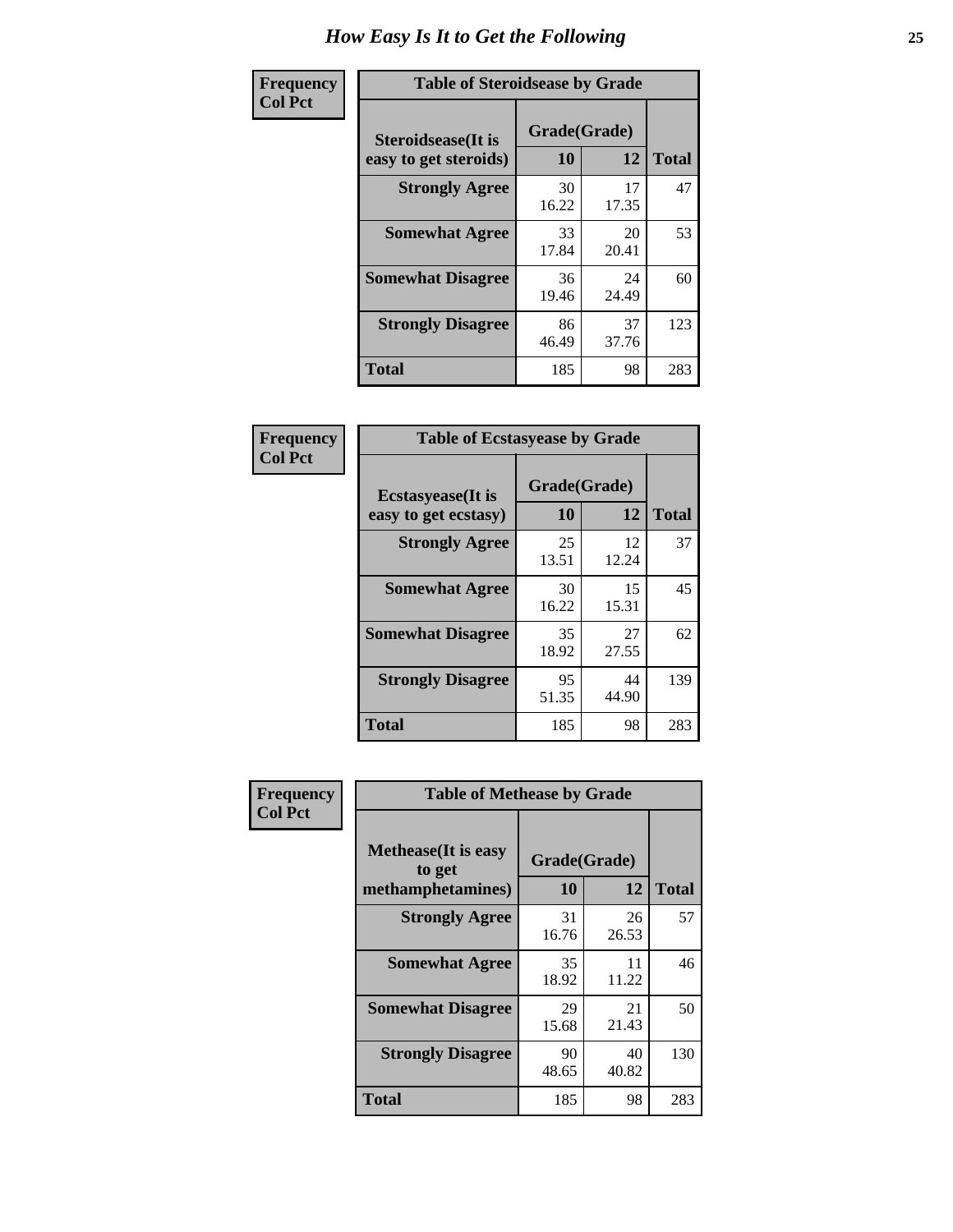| <b>Frequency</b> | <b>Table of Hallucinogensease by Grade</b>               |                    |             |              |  |  |  |  |  |  |
|------------------|----------------------------------------------------------|--------------------|-------------|--------------|--|--|--|--|--|--|
| <b>Col Pct</b>   | Hallucinogensease(It<br>is easy to get<br>hallucinogens) | Grade(Grade)<br>10 | 12          | <b>Total</b> |  |  |  |  |  |  |
|                  | <b>Strongly Agree</b>                                    | 33<br>17.84        | 17<br>17.35 | 50           |  |  |  |  |  |  |
|                  | <b>Somewhat Agree</b>                                    | 31<br>16.76        | 16<br>16.33 | 47           |  |  |  |  |  |  |
|                  | <b>Somewhat Disagree</b>                                 | 30<br>16.22        | 20<br>20.41 | 50           |  |  |  |  |  |  |
|                  | <b>Strongly Disagree</b>                                 | 91<br>49.19        | 45<br>45.92 | 136          |  |  |  |  |  |  |
|                  | <b>Total</b>                                             | 185                | 98          | 283          |  |  |  |  |  |  |

| Frequency<br>Col Pct |
|----------------------|
|                      |

| <b>Table of Prescriptionease by Grade</b>                                                |              |             |              |  |  |  |  |  |  |  |
|------------------------------------------------------------------------------------------|--------------|-------------|--------------|--|--|--|--|--|--|--|
| <b>Prescriptionease</b> (It<br>is easy to get<br>prescription drugs<br>not prescribed to | Grade(Grade) |             |              |  |  |  |  |  |  |  |
| me)                                                                                      | 10           | 12          | <b>Total</b> |  |  |  |  |  |  |  |
| <b>Strongly Agree</b>                                                                    | 85<br>45.95  | 43<br>43.88 | 128          |  |  |  |  |  |  |  |
| <b>Somewhat Agree</b>                                                                    | 26<br>14.05  | 13<br>13.27 | 39           |  |  |  |  |  |  |  |
| <b>Somewhat Disagree</b>                                                                 | 17<br>9.19   | 15<br>15.31 | 32           |  |  |  |  |  |  |  |
| <b>Strongly Disagree</b>                                                                 | 57<br>30.81  | 27<br>27.55 | 84           |  |  |  |  |  |  |  |
| Total                                                                                    | 185          | 98          | 283          |  |  |  |  |  |  |  |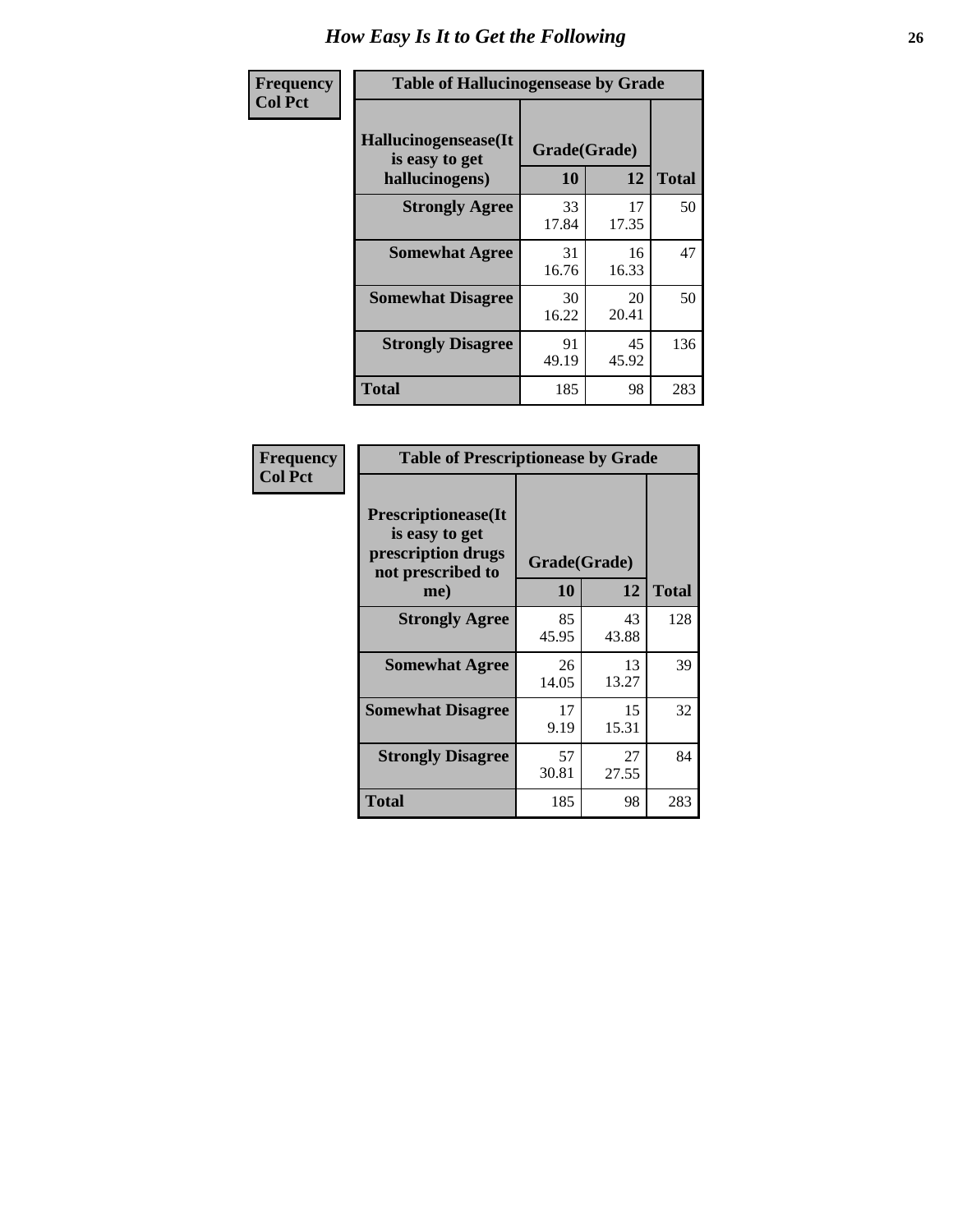*Age at Onset of Use* **27** *Results for "Age at Onset of Use" questions exclude students who said they did not use that substance*

| Frequency      | <b>Table of Grade by Alcoholinit</b> |                                                  |                  |           |                |            |                           |                        |             |             |            |                       |              |  |
|----------------|--------------------------------------|--------------------------------------------------|------------------|-----------|----------------|------------|---------------------------|------------------------|-------------|-------------|------------|-----------------------|--------------|--|
| <b>Row Pct</b> |                                      | Alcoholinit (I started using alcohol when I was) |                  |           |                |            |                           |                        |             |             |            |                       |              |  |
|                | Grade(Grade)                         | <b>8 or</b><br>younger                           | $\boldsymbol{9}$ | <b>10</b> | 11             | 12         | 13                        | 14                     | 15          | <b>16</b>   | 17         | <b>18 or</b><br>older | <b>Total</b> |  |
|                | 10                                   | 7.35                                             | 2.94             | ↑<br>2.94 | 1.47           | 8<br>11.76 | 18<br>26.47               | 13<br>19.12            | 9<br>13.24  | 9<br>13.24  | 1.47       | $\theta$<br>0.00      | 68           |  |
|                | 12                                   | ↑<br>4.17                                        | 2.08             | ↑<br>4.17 | 2.08           | 2.08       | 3<br>6.25                 | $\overline{2}$<br>4.17 | 11<br>22.92 | 14<br>29.17 | 9<br>18.75 | 2<br>4.17             | 48           |  |
|                | <b>Total</b>                         | ⇁                                                | 3                | 4         | $\overline{2}$ | 9          | 21                        | 15                     | 20          | 23          | 10         | 2                     | 116          |  |
|                |                                      |                                                  |                  |           |                |            | Frequency Missing $= 167$ |                        |             |             |            |                       |              |  |

| <b>Frequency</b> | <b>Table of Grade by Cigarettesinit</b> |                                                      |                  |                  |                           |            |             |            |             |            |                  |                       |              |
|------------------|-----------------------------------------|------------------------------------------------------|------------------|------------------|---------------------------|------------|-------------|------------|-------------|------------|------------------|-----------------------|--------------|
| <b>Row Pct</b>   |                                         | Cigarettesinit(I started smoking tobacco when I was) |                  |                  |                           |            |             |            |             |            |                  |                       |              |
|                  | Grade(Grade)                            | <b>8 or</b><br>younger                               | 9                | 10               | 11                        | 12         | 13          | 14         | 15          | 16         | 17               | <b>18 or</b><br>older | <b>Total</b> |
|                  | 10                                      | 3<br>5.00                                            | 4<br>6.67        | 1.67             | 11.67                     | 9<br>15.00 | 14<br>23.33 | 8<br>13.33 | 12<br>20.00 | 2<br>3.33  | $\theta$<br>0.00 | $\theta$<br>0.00      | 60           |
|                  | 12                                      | 5.71                                                 | $\Omega$<br>0.00 | $\Omega$<br>0.00 | $\theta$<br>0.00          | 4<br>11.43 | 2<br>5.71   | 3<br>8.57  | 4<br>11.43  | 9<br>25.71 | 9<br>25.71       | 2<br>5.71             | 35           |
|                  | <b>Total</b>                            | 5                                                    | 4                |                  | $\mathcal{L}$             | 13         | 16          | 11         | 16          | 11         | 9                | ↑                     | 95           |
|                  |                                         |                                                      |                  |                  | Frequency Missing $= 188$ |            |             |            |             |            |                  |                       |              |

**Frequency Row Pct**

| <b>Table of Grade by Smokelessinit</b>                                              |                                                                                                                                                   |                                                                                              |                                 |           |       |                        |       |             |      |                  |    |  |
|-------------------------------------------------------------------------------------|---------------------------------------------------------------------------------------------------------------------------------------------------|----------------------------------------------------------------------------------------------|---------------------------------|-----------|-------|------------------------|-------|-------------|------|------------------|----|--|
|                                                                                     | Smokelessinit (I started chewing tobacco when I was)                                                                                              |                                                                                              |                                 |           |       |                        |       |             |      |                  |    |  |
| Grade(Grade)                                                                        | 8 or<br>younger                                                                                                                                   | 15<br>12<br>9<br>11<br>13 <sup>1</sup><br>14<br><b>Total</b><br><b>10</b><br><b>16</b><br>17 |                                 |           |       |                        |       |             |      |                  |    |  |
| 10                                                                                  | 2.78                                                                                                                                              | $\mathfrak{D}$                                                                               | $\mathfrak{D}$<br>$5.56$   5.56 | 3<br>8.33 | 19.44 | $\mathfrak{D}$<br>5.56 | 19.44 | 11<br>30.56 | 2.78 | $\Omega$<br>0.00 | 36 |  |
| 12                                                                                  | $\mathfrak{D}$<br>21<br>2<br>3<br>2<br>2<br>$\Omega$<br>4<br>4<br>14.29<br>0.00<br>9.52<br>4.76<br>4.76<br>19.05<br>9.52<br>9.52<br>9.52<br>19.05 |                                                                                              |                                 |           |       |                        |       |             |      |                  |    |  |
| <b>Total</b><br>3<br>3<br>3<br>3<br>5<br>57<br>11<br>9<br>14<br>$\overline{2}$<br>4 |                                                                                                                                                   |                                                                                              |                                 |           |       |                        |       |             |      |                  |    |  |
| <b>Frequency Missing = 226</b>                                                      |                                                                                                                                                   |                                                                                              |                                 |           |       |                        |       |             |      |                  |    |  |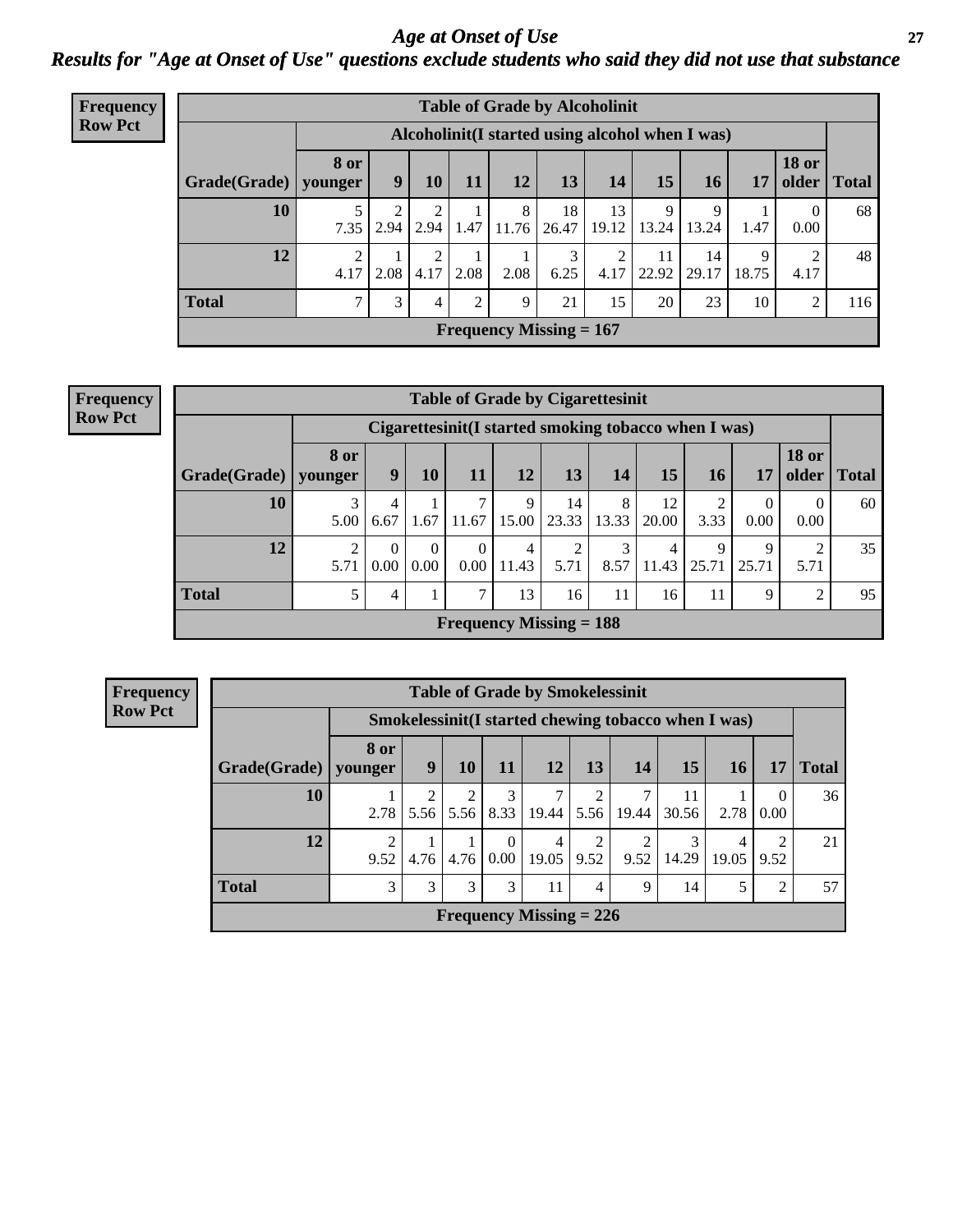#### *Age at Onset of Use* **28**

*Results for "Age at Onset of Use" questions exclude students who said they did not use that substance*

| Frequency      | <b>Table of Grade by Marijuanainit</b> |                        |            |                      |           |                                |           |                     |             |                                                     |                  |              |
|----------------|----------------------------------------|------------------------|------------|----------------------|-----------|--------------------------------|-----------|---------------------|-------------|-----------------------------------------------------|------------------|--------------|
| <b>Row Pct</b> |                                        |                        |            |                      |           |                                |           |                     |             | Marijuanainit(I started using marijuana when I was) |                  |              |
|                | Grade(Grade)                           | <b>8 or</b><br>younger | 9          | <b>10</b>            | 11        | 12                             | 13        | 14                  | 15          | <b>16</b>                                           | 17               | <b>Total</b> |
|                | 10                                     | 4<br>10.26             | 2.56       | 2.56                 | 3<br>7.69 | 4<br>10.26                     | 2<br>5.13 | 12<br>30.77         | 10<br>25.64 | $\mathcal{D}_{\mathcal{A}}$<br>5.13                 | $\Omega$<br>0.00 | 39           |
|                | 12                                     | $\left($<br>0.00       | 2<br>11.11 | $\theta$<br>$0.00-1$ | 5.56      | 5.56                           |           | 2<br>$5.56$   11.11 | 3<br>16.67  | 6<br>33.33                                          | 2<br>  11.11     | 18           |
|                | <b>Total</b>                           | $\overline{4}$         | 3          |                      | 4         | 5                              | 3         | 14                  | 13          | 8                                                   | $\overline{2}$   | 57           |
|                |                                        |                        |            |                      |           | <b>Frequency Missing = 226</b> |           |                     |             |                                                     |                  |              |

| Frequency      |                        |                         | <b>Table of Grade by Cocaineinit</b>                   |                  |                           |                         |                                      |                  |              |  |  |
|----------------|------------------------|-------------------------|--------------------------------------------------------|------------------|---------------------------|-------------------------|--------------------------------------|------------------|--------------|--|--|
| <b>Row Pct</b> |                        |                         | Cocaineinit(I started using cocaine when I<br>was)     |                  |                           |                         |                                      |                  |              |  |  |
|                | Grade(Grade)   younger | 8 or                    | 12                                                     | 13 <sup>1</sup>  | 14                        | 15                      | <b>16</b>                            | <b>17</b>        | <b>Total</b> |  |  |
|                | 10                     | $\mathfrak{D}$<br>16.67 | $\mathfrak{D}$<br>16.67                                | 8.33             | 2<br>16.67                | 4<br>33.33              | 8.33                                 | $\theta$<br>0.00 | 12           |  |  |
|                | 12                     | 0<br>0.00               | $\theta$<br>0.00                                       | $\Omega$<br>0.00 | $\Omega$<br>0.00          | $\mathfrak{D}$<br>40.00 | $\mathcal{D}_{\mathcal{A}}$<br>40.00 | 20.00            | 5            |  |  |
|                | <b>Total</b>           | $\mathcal{D}$           | $\mathcal{R}$<br>$\mathfrak{D}$<br>$\overline{2}$<br>6 |                  |                           |                         |                                      |                  |              |  |  |
|                |                        |                         |                                                        |                  | Frequency Missing $= 266$ |                         |                                      |                  |              |  |  |

**Frequency Row Pct**

| <b>Table of Grade by Inhalantsinit</b> |                                                                                      |                                                         |  |  |  |  |  |  |  |  |  |
|----------------------------------------|--------------------------------------------------------------------------------------|---------------------------------------------------------|--|--|--|--|--|--|--|--|--|
|                                        |                                                                                      | Inhalantsinit (I started using inhalants when<br>I was) |  |  |  |  |  |  |  |  |  |
| Grade(Grade)   younger                 | 8 or                                                                                 | 15<br><b>12</b><br>13<br>14<br><b>16</b><br>17          |  |  |  |  |  |  |  |  |  |
| 10                                     | 3<br>15.79<br>$36.84$ 5.26<br>21.05<br>10.53<br>5.26<br>5.26                         |                                                         |  |  |  |  |  |  |  |  |  |
| 12                                     | $\Omega$<br>$\Omega$<br>0<br>33.33<br>33.33<br>0.00<br>0.00<br>0.00<br>0.00<br>33.33 |                                                         |  |  |  |  |  |  |  |  |  |
| <b>Total</b>                           | $\mathfrak{D}$<br>8<br>$\mathfrak{D}$<br>4<br>4                                      |                                                         |  |  |  |  |  |  |  |  |  |
| Frequency Missing $= 261$              |                                                                                      |                                                         |  |  |  |  |  |  |  |  |  |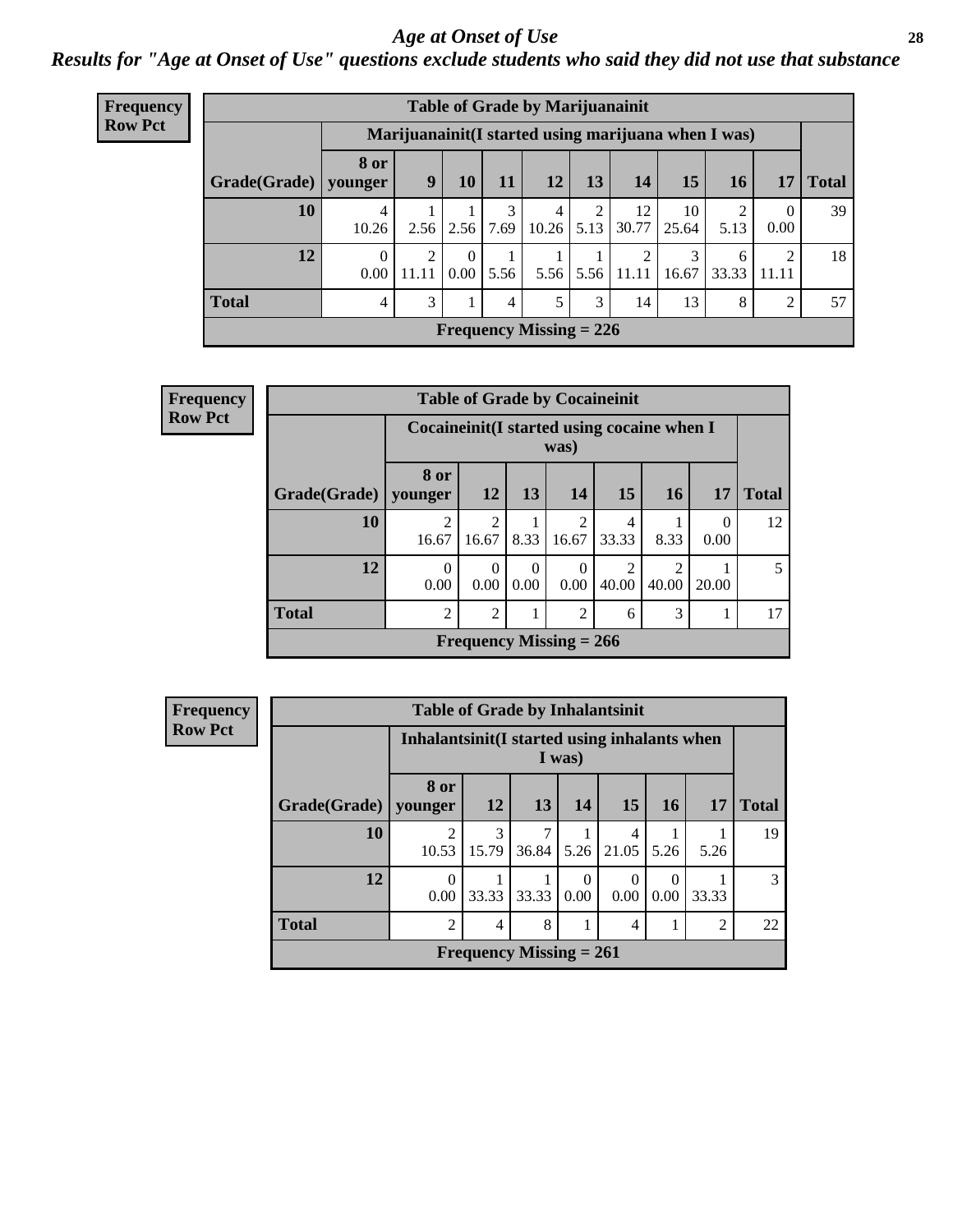#### *Age at Onset of Use* **29**

### *Results for "Age at Onset of Use" questions exclude students who said they did not use that substance*

| <b>Frequency</b> |              | <b>Table of Grade by Steroidsinit</b>         |           |           |                  |           |              |  |  |
|------------------|--------------|-----------------------------------------------|-----------|-----------|------------------|-----------|--------------|--|--|
| <b>Row Pct</b>   |              | <b>Steroidsinit (I started using steroids</b> |           |           |                  |           |              |  |  |
|                  | Grade(Grade) | 8 or<br>younger                               | <b>12</b> | 13        | 14               | <b>15</b> | <b>Total</b> |  |  |
|                  | 10           | 3<br>42.86                                    | 14.29     | 14.29     | 14.29            | 14.29     |              |  |  |
|                  | 12           | 0<br>0.00                                     | 0<br>0.00 | 0<br>0.00 | $\Omega$<br>0.00 | 100.00    |              |  |  |
|                  | <b>Total</b> | 3<br>2                                        |           |           |                  |           |              |  |  |
|                  |              | Frequency Missing $= 275$                     |           |           |                  |           |              |  |  |

| Frequency      |              |                                                  | <b>Table of Grade by Ecstasyinit</b> |       |           |            |                         |                       |              |  |  |  |  |
|----------------|--------------|--------------------------------------------------|--------------------------------------|-------|-----------|------------|-------------------------|-----------------------|--------------|--|--|--|--|
| <b>Row Pct</b> |              | Ecstasyinit (I started using ecstasy when I was) |                                      |       |           |            |                         |                       |              |  |  |  |  |
|                | Grade(Grade) | 8 or<br>vounger                                  | <b>12</b>                            | 13    | <b>14</b> | 15         | 16                      | <b>18 or</b><br>older | <b>Total</b> |  |  |  |  |
|                | 10           | 2<br>20.00                                       | $\overline{2}$<br>20.00              | 10.00 | 10.00     | 3<br>30.00 | 0.00                    | 10.00                 | 10           |  |  |  |  |
|                | 12           | $\Omega$<br>0.00                                 | $\Omega$<br>0.00                     | 0.00  | 0<br>0.00 | 0<br>0.00  | $\mathcal{D}$<br>100.00 | 0.00                  | 2            |  |  |  |  |
|                | <b>Total</b> | $\overline{c}$                                   | 2<br>3<br>$\mathfrak{D}$             |       |           |            |                         |                       |              |  |  |  |  |
|                |              |                                                  | Frequency Missing $= 271$            |       |           |            |                         |                       |              |  |  |  |  |

| Frequency      | <b>Table of Grade by Methinit</b> |                                            |                           |                  |                  |            |            |       |               |
|----------------|-----------------------------------|--------------------------------------------|---------------------------|------------------|------------------|------------|------------|-------|---------------|
| <b>Row Pct</b> |                                   | Methinit (I started using methamphetamines |                           |                  | when I was)      |            |            |       |               |
|                | Grade(Grade)   younger            | 8 or                                       | <b>11</b>                 | <b>12</b>        | <b>13</b>        | 15         | <b>16</b>  | 17    | <b>Total</b>  |
|                | 10                                | 2<br>25.00                                 | 12.50                     | 12.50            | 12.50            | っ<br>25.00 | 0.00       | 12.50 | 8             |
|                | 12                                | $\Omega$<br>0.00                           | $\Omega$<br>0.00          | $\theta$<br>0.00 | $\Omega$<br>0.00 | 0.00       | 2<br>66.67 | 33.33 | $\mathcal{R}$ |
|                | <b>Total</b>                      | 2                                          | $\overline{2}$            | 11               |                  |            |            |       |               |
|                |                                   |                                            | Frequency Missing $= 272$ |                  |                  |            |            |       |               |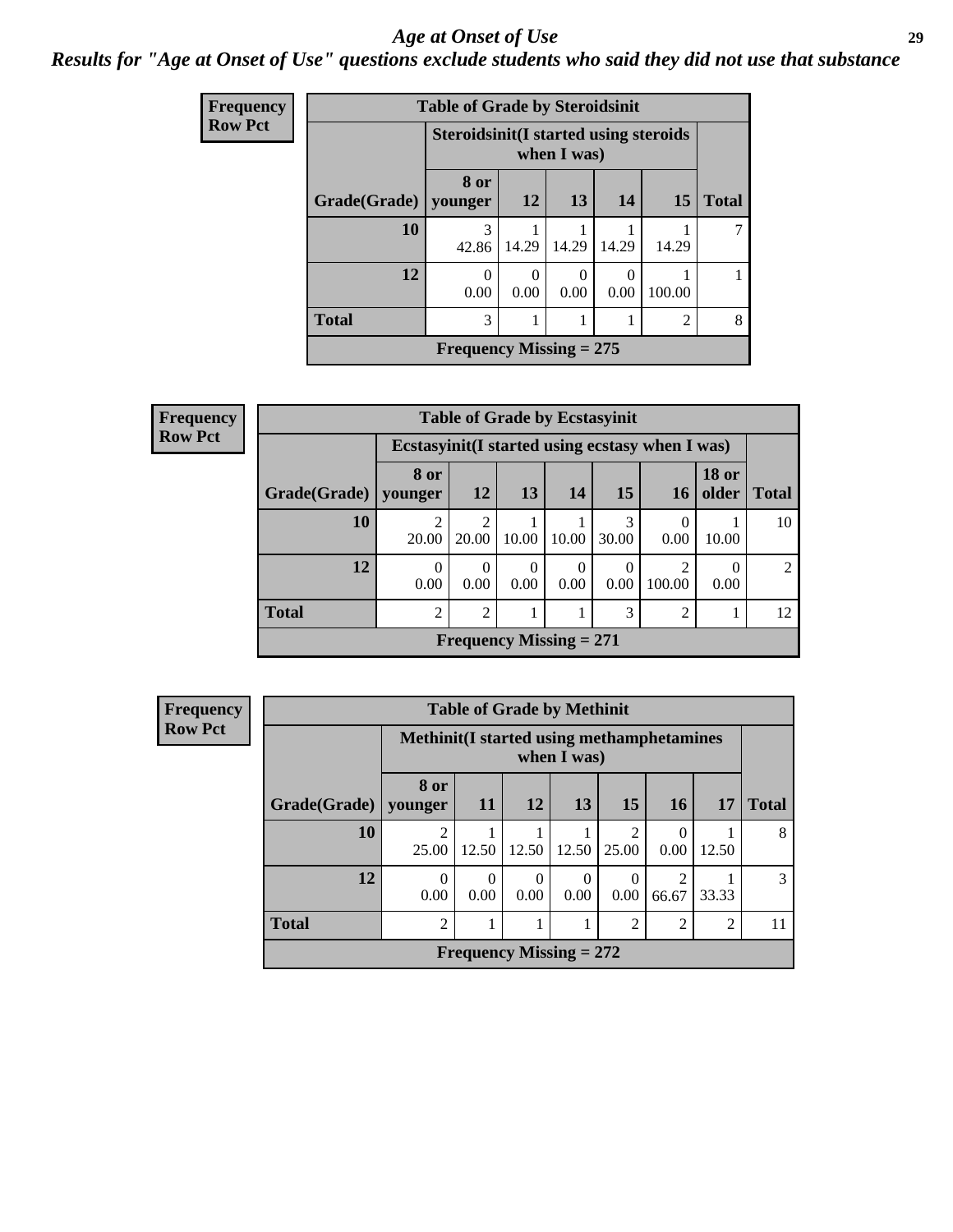#### Age at Onset of Use **30**

### *Results for "Age at Onset of Use" questions exclude students who said they did not use that substance*

| <b>Frequency</b> |              | <b>Table of Grade by Hallucinogensinit</b>                      |                         |                  |        |      |              |
|------------------|--------------|-----------------------------------------------------------------|-------------------------|------------------|--------|------|--------------|
| <b>Row Pct</b>   |              | Hallucinogensinit (I started using<br>hallucinogens when I was) |                         |                  |        |      |              |
|                  | Grade(Grade) | 8 or<br>vounger                                                 | <b>12</b>               | 14               | 16     | 17   | <b>Total</b> |
|                  | 10           | $\overline{2}$<br>22.22                                         | $\mathfrak{D}$<br>22.22 | 3<br>33.33       | 11.11  |      | 9            |
|                  | 12           | $\theta$<br>0.00                                                | $\Omega$<br>0.00        | $\Omega$<br>0.00 | 100.00 | 0.00 |              |
|                  | <b>Total</b> | $\overline{2}$                                                  | 10                      |                  |        |      |              |
|                  |              | Frequency Missing $= 273$                                       |                         |                  |        |      |              |

| <b>Frequency</b>                                 |              |                                                              |                  |                  | <b>Table of Grade by Prescriptioninit</b> |            |            |                  |            |              |  |  |
|--------------------------------------------------|--------------|--------------------------------------------------------------|------------------|------------------|-------------------------------------------|------------|------------|------------------|------------|--------------|--|--|
| <b>Row Pct</b>                                   |              | <b>Prescriptioninit (I started using prescription drugs)</b> |                  |                  | not prescribed to me when I was)          |            |            |                  |            |              |  |  |
|                                                  | Grade(Grade) | <b>8 or</b><br>younger                                       | 11               | <b>12</b>        | 13                                        | 14         | 15         | 16 <sup>1</sup>  | 17         | <b>Total</b> |  |  |
|                                                  | 10           | 4<br>14.29                                                   | 3.57             | 4<br>14.29       | 6<br>21.43                                | 3<br>10.71 | 8<br>28.57 | $\Omega$<br>0.00 | ∍<br>7.14  | 28           |  |  |
|                                                  | 12           | $\Omega$<br>0.00                                             | $\Omega$<br>0.00 | $\Omega$<br>0.00 | 8.33                                      | 5<br>41.67 | 3<br>25.00 | 8.33             | ◠<br>16.67 | 12           |  |  |
| <b>Total</b><br>8<br>⇁<br>1<br>11<br>4<br>4<br>4 |              |                                                              |                  |                  |                                           |            |            |                  | 40         |              |  |  |
|                                                  |              |                                                              |                  |                  | Frequency Missing $= 243$                 |            |            |                  |            |              |  |  |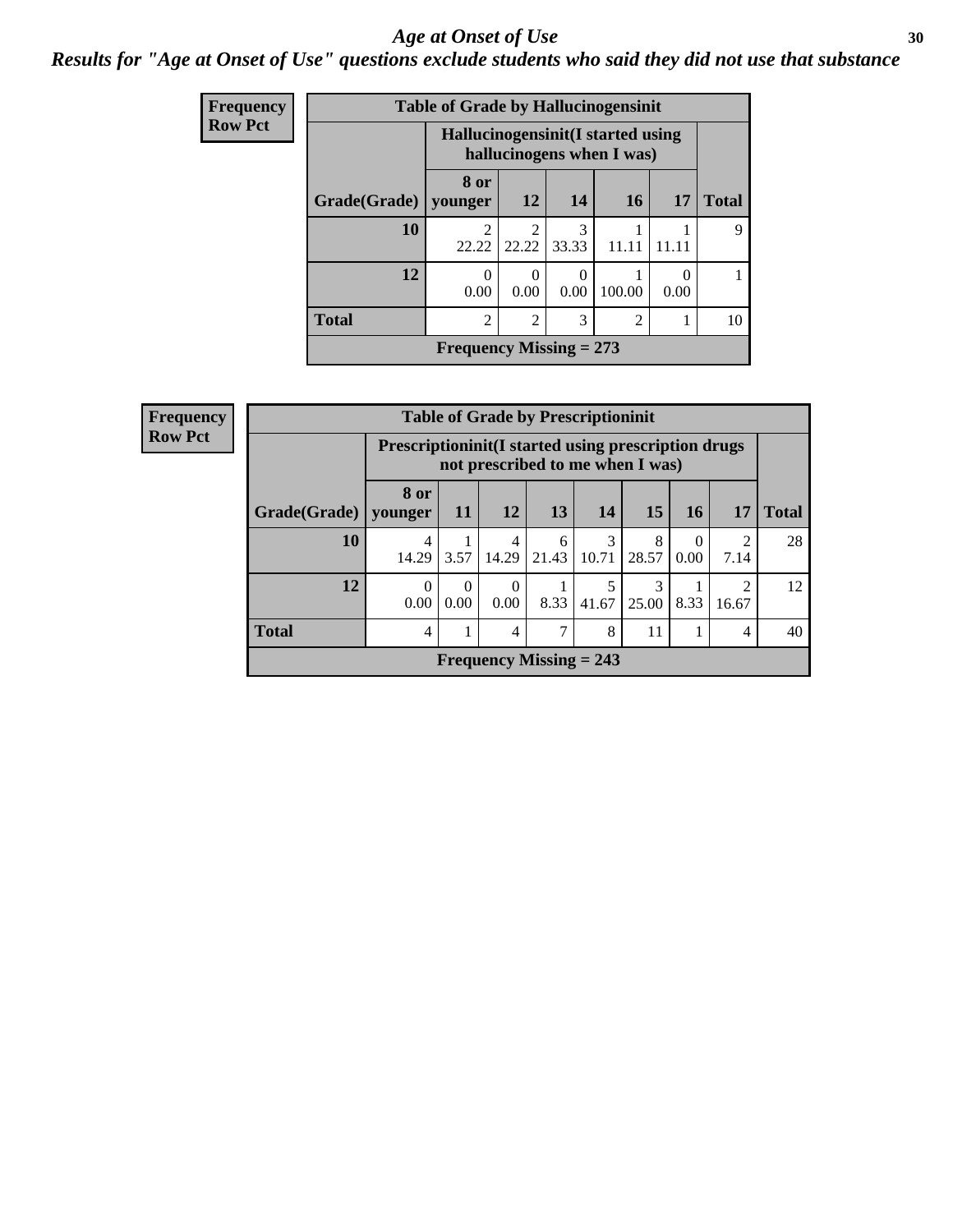| Frequency      |                                               | <b>Table of Alcoholharm by Grade</b> |             |              |  |  |  |  |  |  |  |  |
|----------------|-----------------------------------------------|--------------------------------------|-------------|--------------|--|--|--|--|--|--|--|--|
| <b>Col Pct</b> | Alcoholharm(I<br>think alcohol is<br>harmful) | Grade(Grade)<br>10                   | 12          | <b>Total</b> |  |  |  |  |  |  |  |  |
|                | <b>Strongly Agree</b>                         | 89<br>48.11                          | 48<br>48.98 | 137          |  |  |  |  |  |  |  |  |
|                | <b>Somewhat Agree</b>                         | 53<br>28.65                          | 30<br>30.61 | 83           |  |  |  |  |  |  |  |  |
|                | <b>Somewhat Disagree</b>                      | 22<br>11.89                          | 10<br>10.20 | 32           |  |  |  |  |  |  |  |  |
|                | <b>Strongly Disagree</b>                      | 21<br>11.35                          | 10<br>10.20 | 31           |  |  |  |  |  |  |  |  |
|                | <b>Total</b>                                  | 185                                  | 98          | 283          |  |  |  |  |  |  |  |  |

| <b>Table of Cigarettesharm by Grade</b>                  |                    |             |              |  |  |  |  |  |
|----------------------------------------------------------|--------------------|-------------|--------------|--|--|--|--|--|
| Cigarettesharm(I<br>think smoking<br>tobacco is harmful) | Grade(Grade)<br>10 | 12          | <b>Total</b> |  |  |  |  |  |
| <b>Strongly Agree</b>                                    | 137<br>74.05       | 73<br>74.49 | 210          |  |  |  |  |  |
| <b>Somewhat Agree</b>                                    | 20<br>10.81        | 18<br>18.37 | 38           |  |  |  |  |  |
| <b>Somewhat Disagree</b>                                 | 10<br>5.41         | 3<br>3.06   | 13           |  |  |  |  |  |
| <b>Strongly Disagree</b>                                 | 18<br>9.73         | 4<br>4.08   | 22           |  |  |  |  |  |
| <b>Total</b>                                             | 185                | 98          | 283          |  |  |  |  |  |

| Frequency      | <b>Table of Smokelessharm by Grade</b>                  |                    |             |              |
|----------------|---------------------------------------------------------|--------------------|-------------|--------------|
| <b>Col Pct</b> | Smokelessharm(I<br>think chewing<br>tobacco is harmful) | Grade(Grade)<br>10 | 12          | <b>Total</b> |
|                | <b>Strongly Agree</b>                                   | 136<br>73.51       | 77<br>78.57 | 213          |
|                | <b>Somewhat Agree</b>                                   | 21<br>11.35        | 10<br>10.20 | 31           |
|                | <b>Somewhat Disagree</b>                                | 11<br>5.95         | 4<br>4.08   | 15           |
|                | <b>Strongly Disagree</b>                                | 17<br>9.19         | 7<br>7.14   | 24           |
|                | <b>Total</b>                                            | 185                | 98          | 283          |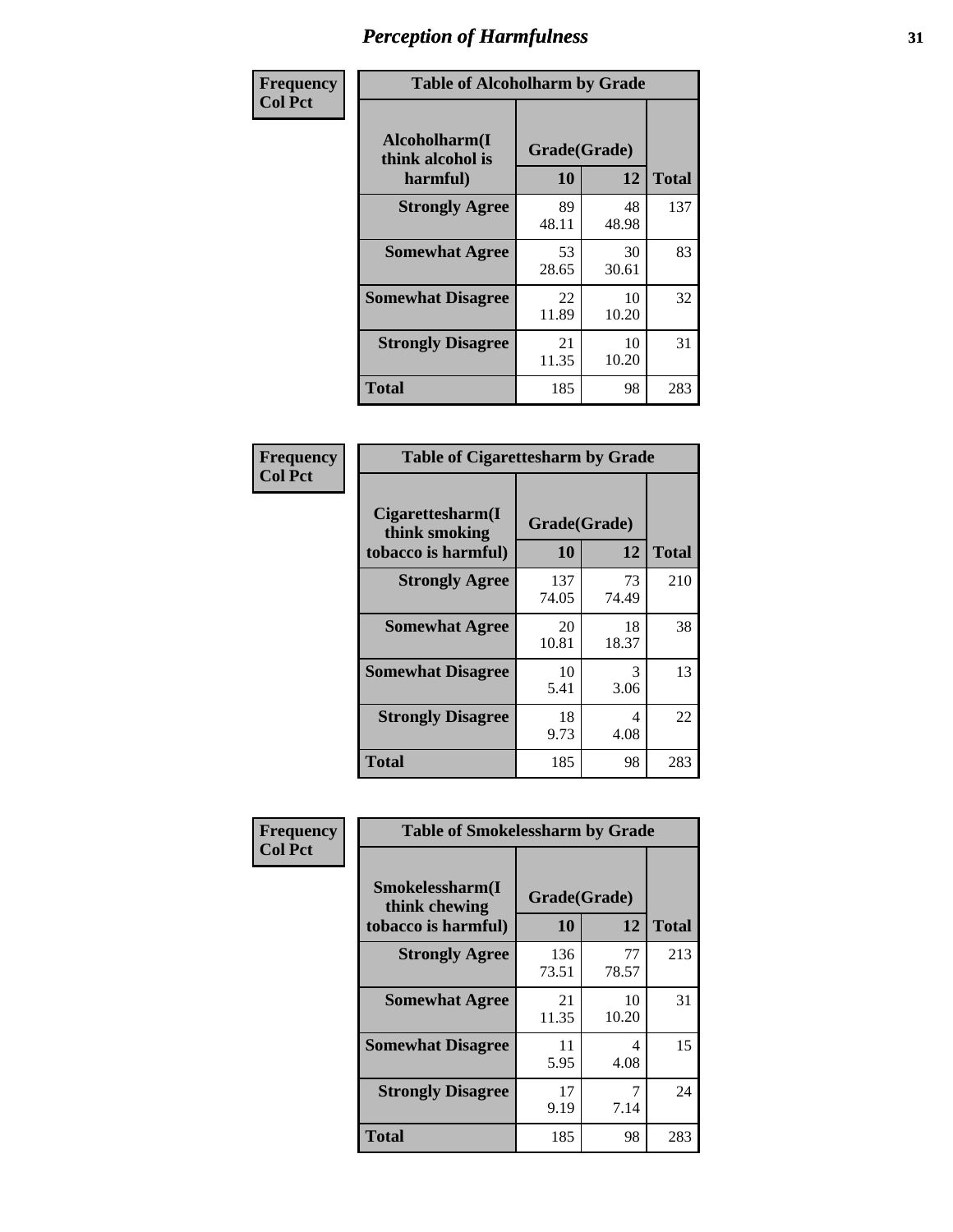| Frequency      | <b>Table of Marijuanaharm by Grade</b>            |                    |             |              |
|----------------|---------------------------------------------------|--------------------|-------------|--------------|
| <b>Col Pct</b> | Marijuanaharm(I<br>think marijuana is<br>harmful) | Grade(Grade)<br>10 | 12          | <b>Total</b> |
|                | <b>Strongly Agree</b>                             | 118<br>63.78       | 67<br>68.37 | 185          |
|                | <b>Somewhat Agree</b>                             | 23<br>12.43        | 7.14        | 30           |
|                | <b>Somewhat Disagree</b>                          | 15<br>8.11         | 12<br>12.24 | 27           |
|                | <b>Strongly Disagree</b>                          | 29<br>15.68        | 12<br>12.24 | 41           |
|                | <b>Total</b>                                      | 185                | 98          | 283          |

| <b>Table of Cocaineharm by Grade</b>          |                    |             |              |  |  |
|-----------------------------------------------|--------------------|-------------|--------------|--|--|
| Cocaineharm(I<br>think cocaine is<br>harmful) | Grade(Grade)<br>10 | 12          | <b>Total</b> |  |  |
| <b>Strongly Agree</b>                         | 159<br>85.95       | 91<br>92.86 | 250          |  |  |
| <b>Somewhat Agree</b>                         | 9<br>4.86          | 1.02        | 10           |  |  |
| <b>Somewhat Disagree</b>                      | 4<br>2.16          | 1.02        | 5            |  |  |
| <b>Strongly Disagree</b>                      | 13<br>7.03         | 5<br>5.10   | 18           |  |  |
| <b>Total</b>                                  | 185                | 98          | 283          |  |  |

| Frequency      | <b>Table of Inhalantsharm by Grade</b>             |                    |             |              |
|----------------|----------------------------------------------------|--------------------|-------------|--------------|
| <b>Col Pct</b> | Inhalantsharm(I<br>think inhalants are<br>harmful) | Grade(Grade)<br>10 | 12          | <b>Total</b> |
|                | <b>Strongly Agree</b>                              | 152<br>82.16       | 92<br>93.88 | 244          |
|                | <b>Somewhat Agree</b>                              | 12<br>6.49         | 1.02        | 13           |
|                | <b>Somewhat Disagree</b>                           | 4<br>2.16          | 1.02        | 5            |
|                | <b>Strongly Disagree</b>                           | 17<br>9.19         | 4<br>4.08   | 21           |
|                | <b>Total</b>                                       | 185                | 98          | 283          |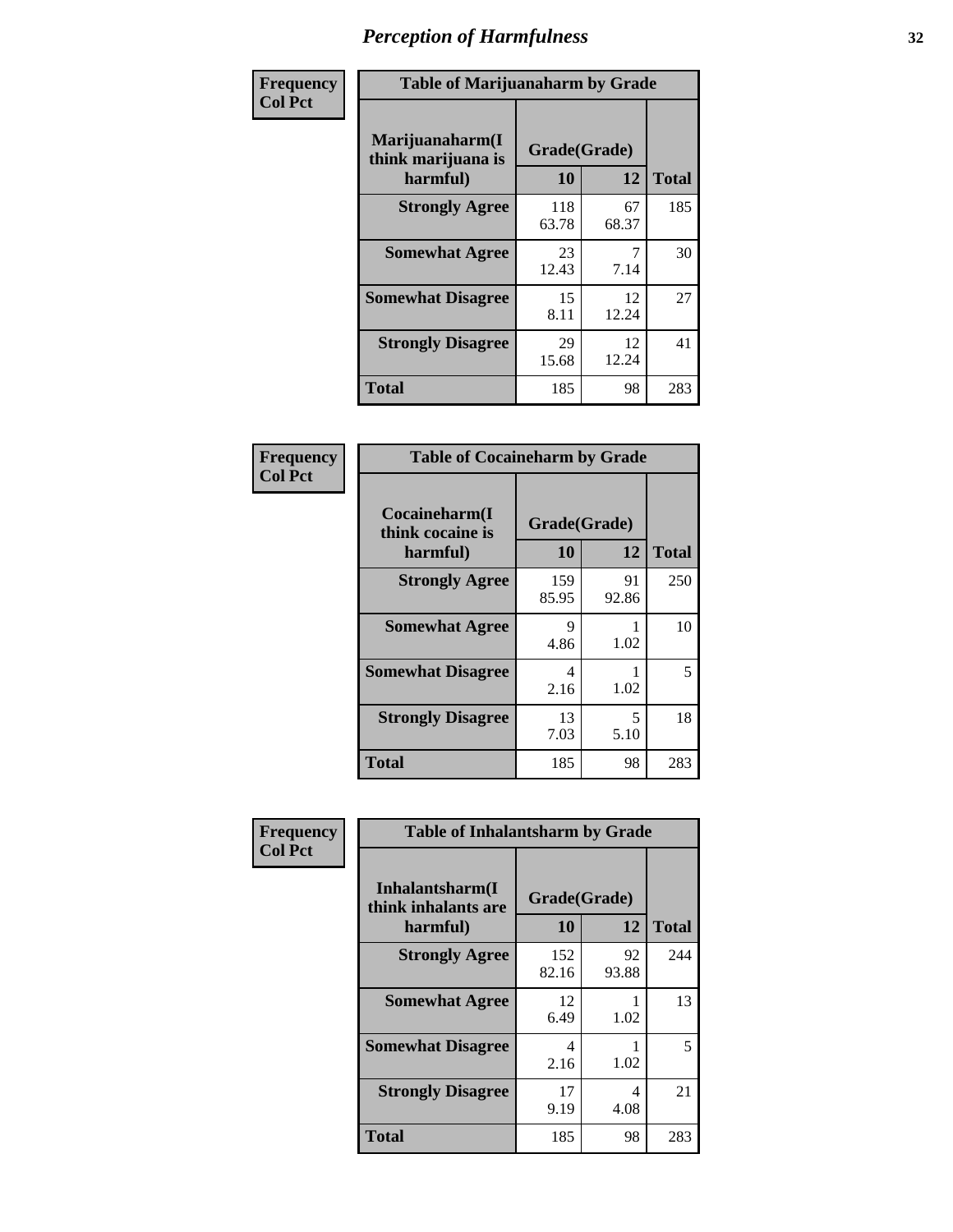| Frequency      | <b>Table of Steroidsharm by Grade</b>            |                    |             |              |
|----------------|--------------------------------------------------|--------------------|-------------|--------------|
| <b>Col Pct</b> | Steroidsharm(I<br>think steroids are<br>harmful) | Grade(Grade)<br>10 | 12          | <b>Total</b> |
|                | <b>Strongly Agree</b>                            | 151<br>81.62       | 87<br>88.78 | 238          |
|                | <b>Somewhat Agree</b>                            | 11<br>5.95         | 3<br>3.06   | 14           |
|                | <b>Somewhat Disagree</b>                         | 5<br>2.70          | 4<br>4.08   | 9            |
|                | <b>Strongly Disagree</b>                         | 18<br>9.73         | 4<br>4.08   | 22           |
|                | <b>Total</b>                                     | 185                | 98          | 283          |

| <b>Table of Ecstasyharm by Grade</b>          |                    |                        |              |  |  |
|-----------------------------------------------|--------------------|------------------------|--------------|--|--|
| Ecstasyharm(I<br>think ecstasy is<br>harmful) | Grade(Grade)<br>10 | 12                     | <b>Total</b> |  |  |
| <b>Strongly Agree</b>                         | 153<br>82.70       | 87<br>88.78            | 240          |  |  |
| <b>Somewhat Agree</b>                         | 13<br>7.03         | $\mathfrak{D}$<br>2.04 | 15           |  |  |
| <b>Somewhat Disagree</b>                      | 4<br>2.16          | 4<br>4.08              | 8            |  |  |
| <b>Strongly Disagree</b>                      | 15<br>8.11         | 5<br>5.10              | 20           |  |  |
| <b>Total</b>                                  | 185                | 98                     | 283          |  |  |

| Frequency      | <b>Table of Methharm by Grade</b>                           |                    |             |              |
|----------------|-------------------------------------------------------------|--------------------|-------------|--------------|
| <b>Col Pct</b> | <b>Methharm(I think</b><br>methamphetamines<br>are harmful) | Grade(Grade)<br>10 | 12          | <b>Total</b> |
|                | <b>Strongly Agree</b>                                       | 160<br>86.49       | 92<br>93.88 | 252          |
|                | <b>Somewhat Agree</b>                                       | 8<br>4.32          | 0<br>0.00   | 8            |
|                | <b>Somewhat Disagree</b>                                    | 3<br>1.62          | 1.02        | 4            |
|                | <b>Strongly Disagree</b>                                    | 14<br>7.57         | 5<br>5.10   | 19           |
|                | Total                                                       | 185                | 98          | 283          |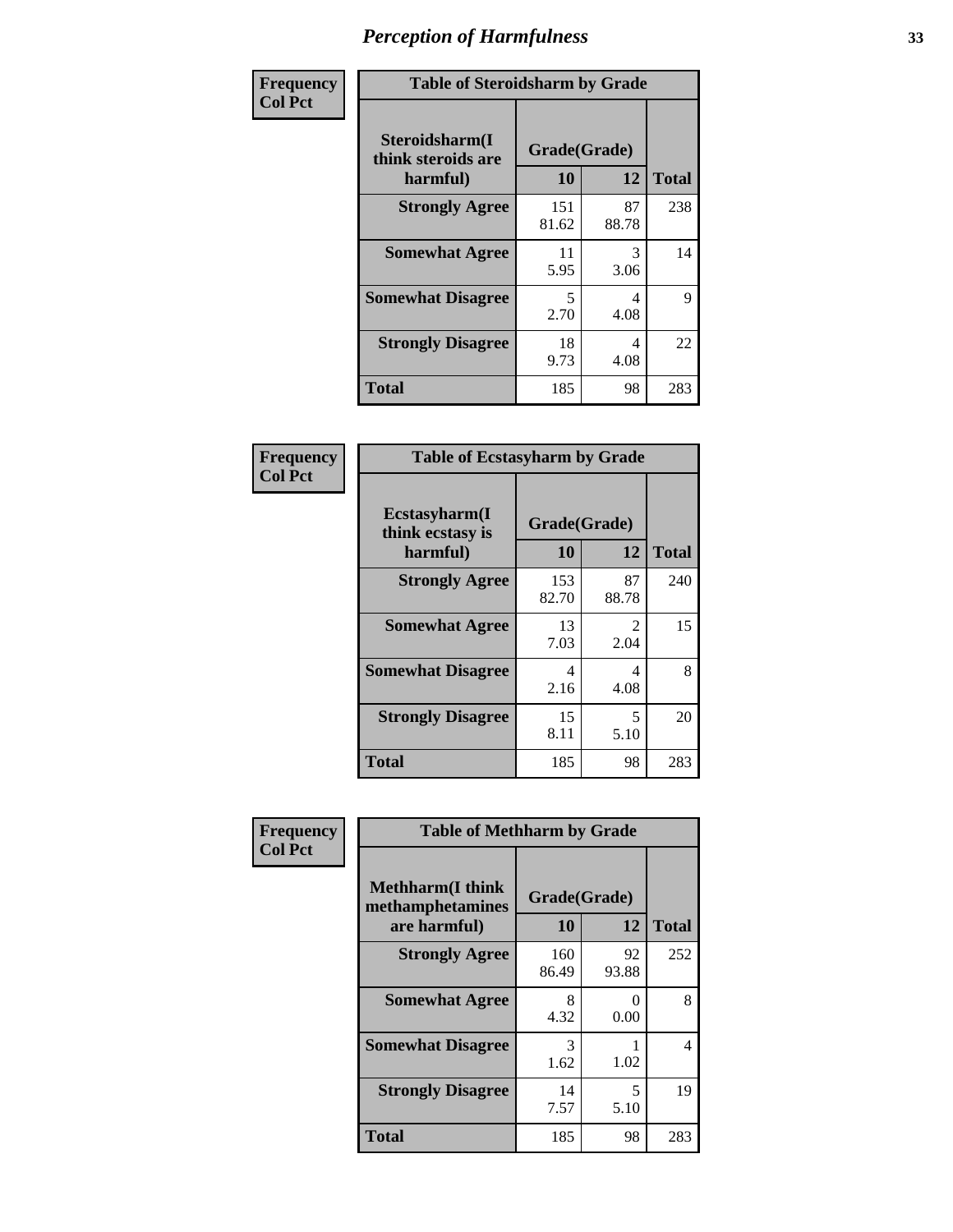| Frequency | <b>Table of Hallucinogensharm by Grade</b>                 |                    |                       |              |
|-----------|------------------------------------------------------------|--------------------|-----------------------|--------------|
| Col Pct   | Hallucinogensharm(I<br>think hallucinogens<br>are harmful) | Grade(Grade)<br>10 | 12                    | <b>Total</b> |
|           | <b>Strongly Agree</b>                                      | 150<br>81.08       | 88<br>89.80           | 238          |
|           | <b>Somewhat Agree</b>                                      | 10<br>5.41         | $\mathcal{L}$<br>2.04 | 12           |
|           | <b>Somewhat Disagree</b>                                   | 4<br>2.16          | $\mathcal{L}$<br>2.04 | 6            |
|           | <b>Strongly Disagree</b>                                   | 21<br>11.35        | 6<br>6.12             | 27           |
|           | <b>Total</b>                                               | 185                | 98                    | 283          |

| <b>Table of Prescriptionharm by Grade</b>                                         |              |             |              |  |
|-----------------------------------------------------------------------------------|--------------|-------------|--------------|--|
| <b>Prescriptionharm(I)</b><br>think prescription<br>drugs not<br>prescribed to me | Grade(Grade) |             |              |  |
| are harmful)                                                                      | 10           | 12          | <b>Total</b> |  |
| <b>Strongly Agree</b>                                                             | 134<br>72.43 | 78<br>79.59 | 212          |  |
| <b>Somewhat Agree</b>                                                             | 19<br>10.27  | 11<br>11.22 | 30           |  |
| <b>Somewhat Disagree</b>                                                          | 11<br>5.95   | 4<br>4.08   | 15           |  |
| <b>Strongly Disagree</b>                                                          | 21<br>11.35  | 5<br>5.10   | 26           |  |
| <b>Total</b>                                                                      | 185          | 98          | 283          |  |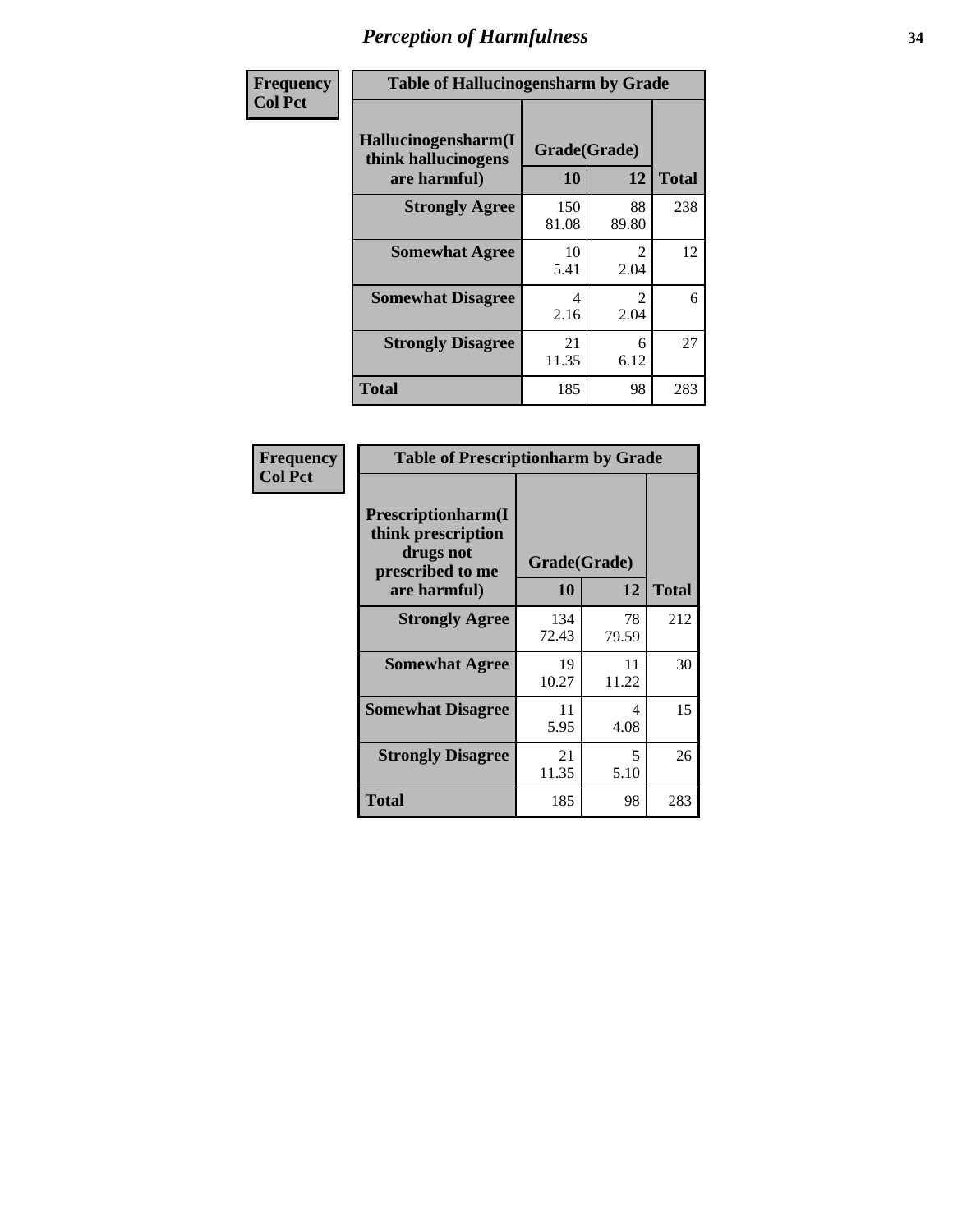# *Disapproval by Adults* **35**

| Frequency      | <b>Table of Alcoholadult by Grade</b>                                 |                    |             |              |
|----------------|-----------------------------------------------------------------------|--------------------|-------------|--------------|
| <b>Col Pct</b> | <b>Alcoholadult</b> (Adults<br>would disapprove if<br>I used alcohol) | Grade(Grade)<br>10 | 12          | <b>Total</b> |
|                | <b>Strongly Agree</b>                                                 | 120<br>64.86       | 59<br>60.20 | 179          |
|                | <b>Somewhat Agree</b>                                                 | 34<br>18.38        | 21<br>21.43 | 55           |
|                | <b>Somewhat Disagree</b>                                              | 16<br>8.65         | 10<br>10.20 | 26           |
|                | <b>Strongly Disagree</b>                                              | 15<br>8.11         | 8<br>8.16   | 23           |
|                | <b>Total</b>                                                          | 185                | 98          | 283          |

| <b>Table of Tobaccoadult by Grade</b>                                 |                    |             |              |
|-----------------------------------------------------------------------|--------------------|-------------|--------------|
| <b>Tobaccoadult</b> (Adults<br>would disapprove if<br>I used tobacco) | Grade(Grade)<br>10 | 12          | <b>Total</b> |
| <b>Strongly Agree</b>                                                 | 133<br>71.89       | 56<br>57.14 | 189          |
| <b>Somewhat Agree</b>                                                 | 17<br>9.19         | 20<br>20.41 | 37           |
| <b>Somewhat Disagree</b>                                              | 18<br>9.73         | 15<br>15.31 | 33           |
| <b>Strongly Disagree</b>                                              | 17<br>9.19         | 7<br>7.14   | 24           |
| Total                                                                 | 185                | 98          | 283          |

| Frequency<br><b>Col Pct</b> | <b>Table of Marijuanaadult by Grade</b>                           |                    |                                  |              |
|-----------------------------|-------------------------------------------------------------------|--------------------|----------------------------------|--------------|
|                             | Marijuanaadult(Adults<br>would disapprove if I<br>used marijuana) | Grade(Grade)<br>10 | 12                               | <b>Total</b> |
|                             | <b>Strongly Agree</b>                                             | 152<br>82.16       | 84<br>85.71                      | 236          |
|                             | <b>Somewhat Agree</b>                                             | 6<br>3.24          | $\overline{\phantom{0}}$<br>5.10 | 11           |
|                             | <b>Somewhat Disagree</b>                                          | 3.78               | $\overline{\phantom{0}}$<br>5.10 | 12           |
|                             | <b>Strongly Disagree</b>                                          | 20<br>10.81        | 4<br>4.08                        | 24           |
|                             | <b>Total</b>                                                      | 185                | 98                               | 283          |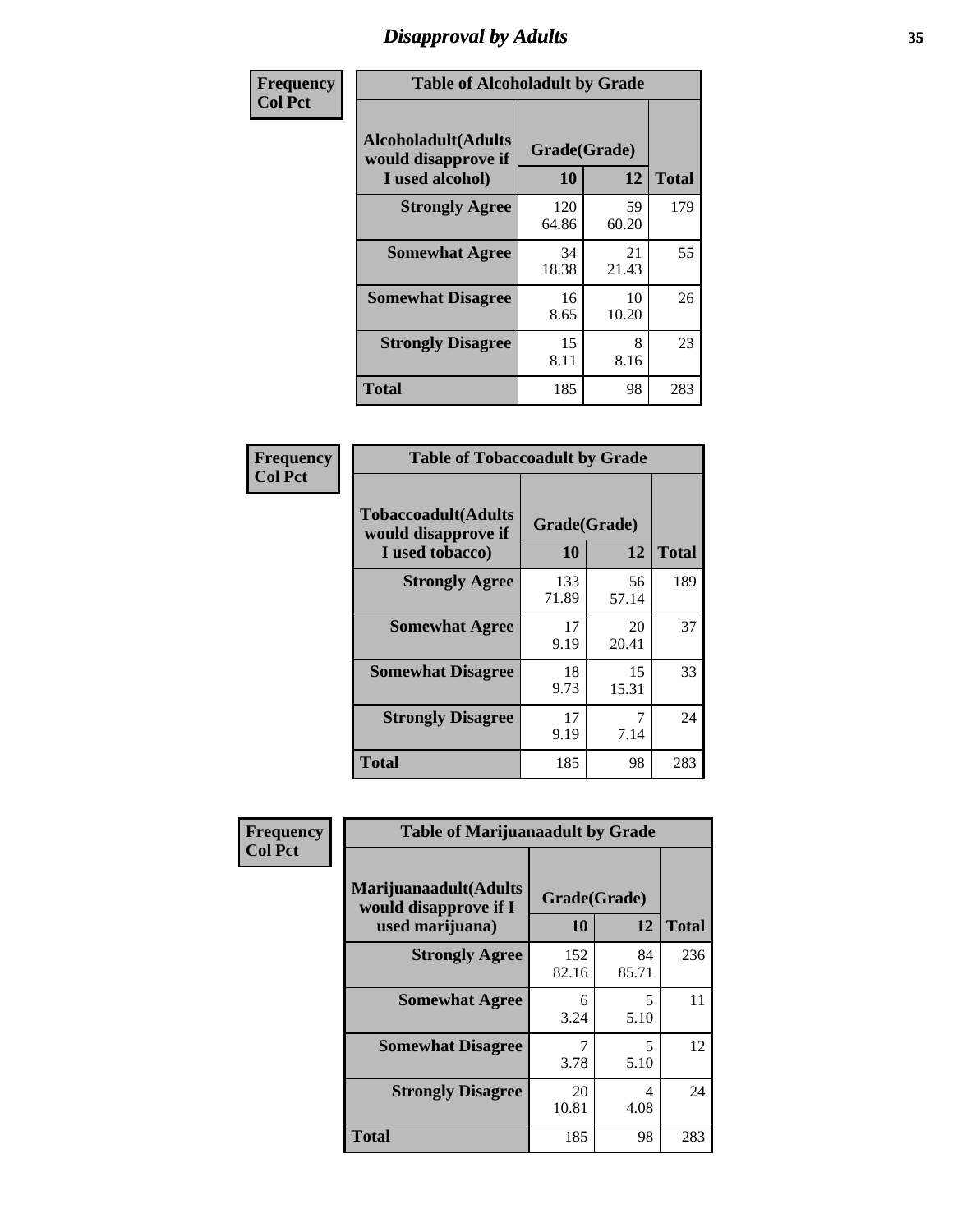### *Disapproval by Adults* **36**

| <b>Frequency</b> | <b>Table of Otherdrugadult by Grade</b>                                     |                    |             |                          |
|------------------|-----------------------------------------------------------------------------|--------------------|-------------|--------------------------|
| <b>Col Pct</b>   | <b>Otherdrugadult</b> (Adults<br>would disapprove if I<br>used other drugs) | Grade(Grade)<br>10 | 12          | <b>Total</b>             |
|                  | <b>Strongly Agree</b>                                                       | 159<br>85.95       | 89<br>90.82 | 248                      |
|                  | <b>Somewhat Agree</b>                                                       | 5<br>2.70          | 5<br>5.10   | 10                       |
|                  | <b>Somewhat Disagree</b>                                                    | 4<br>2.16          | 0<br>0.00   | $\overline{\mathcal{A}}$ |
|                  | <b>Strongly Disagree</b>                                                    | 17<br>9.19         | 4<br>4.08   | 21                       |
|                  | <b>Total</b>                                                                | 185                | 98          | 283                      |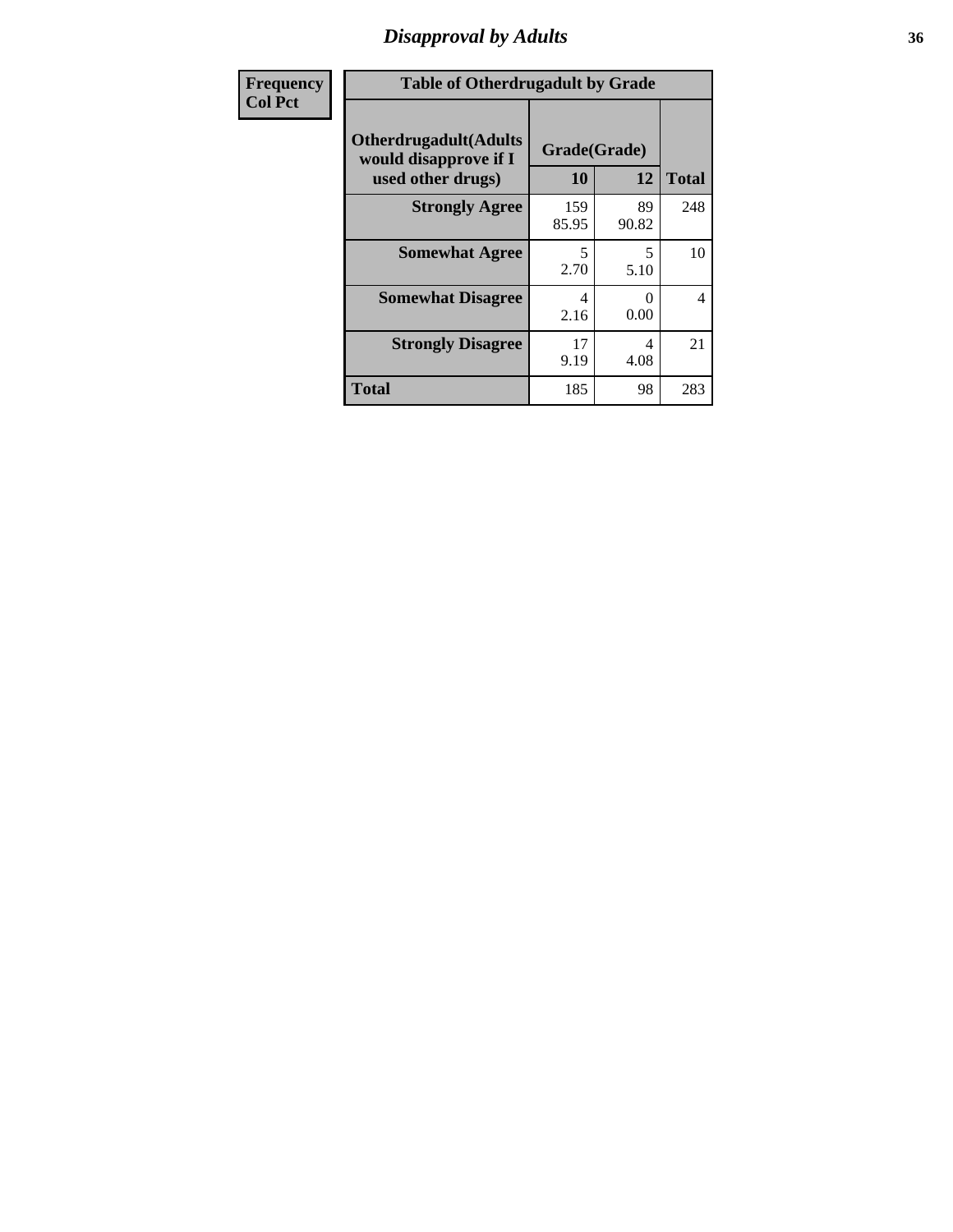# *Disapproval by Peers* **37**

| Frequency      | <b>Table of Alcoholpeer by Grade</b>                    |              |             |              |  |
|----------------|---------------------------------------------------------|--------------|-------------|--------------|--|
| <b>Col Pct</b> | Alcoholpeer(My<br>friends would<br>disapprove if I used | Grade(Grade) |             |              |  |
|                | alcohol)                                                | 10           | 12          | <b>Total</b> |  |
|                | <b>Strongly Agree</b>                                   | 49<br>26.49  | 15<br>15.31 | 64           |  |
|                | <b>Somewhat Agree</b>                                   | 37<br>20.00  | 16<br>16.33 | 53           |  |
|                | <b>Somewhat Disagree</b>                                | 47<br>25.41  | 23<br>23.47 | 70           |  |
|                | <b>Strongly Disagree</b>                                | 52<br>28.11  | 44<br>44.90 | 96           |  |
|                | Total                                                   | 185          | 98          | 283          |  |

| Frequency      | <b>Table of Tobaccopeer by Grade</b>                                |                    |             |              |
|----------------|---------------------------------------------------------------------|--------------------|-------------|--------------|
| <b>Col Pct</b> | Tobaccopeer(My<br>friends would<br>disapprove if I used<br>tobacco) | Grade(Grade)<br>10 | 12          | <b>Total</b> |
|                | <b>Strongly Agree</b>                                               | 67<br>36.22        | 30<br>30.61 | 97           |
|                | <b>Somewhat Agree</b>                                               | 29<br>15.68        | 11<br>11.22 | 40           |
|                | <b>Somewhat Disagree</b>                                            | 40<br>21.62        | 25<br>25.51 | 65           |
|                | <b>Strongly Disagree</b>                                            | 49<br>26.49        | 32<br>32.65 | 81           |
|                | Total                                                               | 185                | 98          | 283          |

| Frequency<br><b>Col Pct</b> | <b>Table of Marijuanapeer by Grade</b>                    |              |             |              |
|-----------------------------|-----------------------------------------------------------|--------------|-------------|--------------|
|                             | Marijuanapeer(My<br>friends would<br>disapprove if I used | Grade(Grade) |             |              |
|                             | marijuana)                                                | <b>10</b>    | 12          | <b>Total</b> |
|                             | <b>Strongly Agree</b>                                     | 75<br>40.54  | 45<br>45.92 | 120          |
|                             | <b>Somewhat Agree</b>                                     | 27<br>14.59  | 22<br>22.45 | 49           |
|                             | <b>Somewhat Disagree</b>                                  | 35<br>18.92  | 14<br>14.29 | 49           |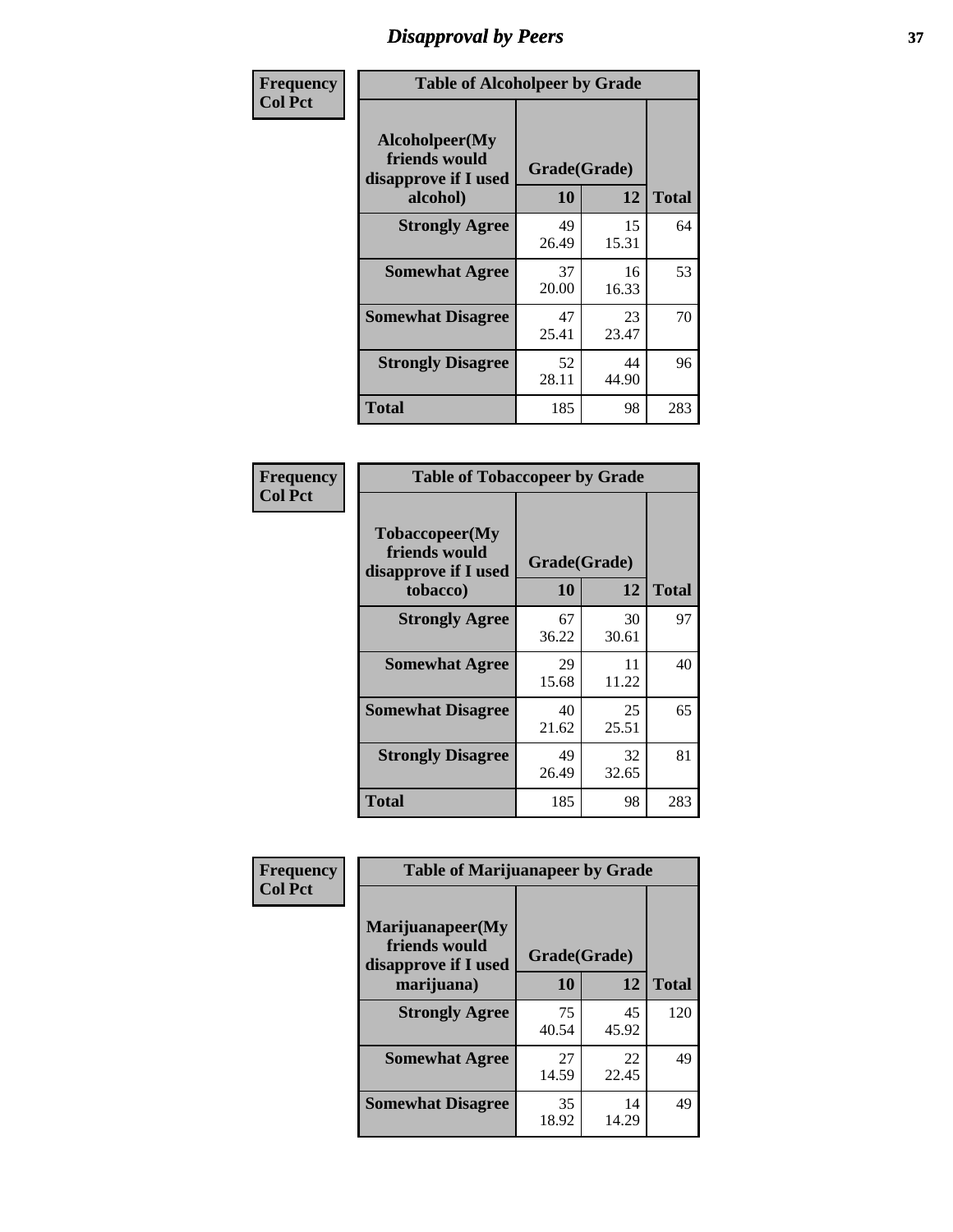# *Disapproval by Peers* **38**

| <b>Frequency</b> | <b>Table of Marijuanapeer by Grade</b>                                  |                    |             |              |  |
|------------------|-------------------------------------------------------------------------|--------------------|-------------|--------------|--|
| <b>Col Pct</b>   | Marijuanapeer(My<br>friends would<br>disapprove if I used<br>marijuana) | Grade(Grade)<br>10 | 12          | <b>Total</b> |  |
|                  | <b>Strongly Disagree</b>                                                | 48<br>25.95        | 17<br>17.35 | 65           |  |
|                  | <b>Total</b>                                                            | 185                | 98          | 283          |  |

| Frequency      | <b>Table of Otherdrugpeer by Grade</b>                                    |                    |             |              |
|----------------|---------------------------------------------------------------------------|--------------------|-------------|--------------|
| <b>Col Pct</b> | Otherdrugpeer(My<br>friends would<br>disapprove if I used<br>other drugs) | Grade(Grade)<br>10 | 12          | <b>Total</b> |
|                | <b>Strongly Agree</b>                                                     | 96<br>51.89        | 63<br>64.29 | 159          |
|                | <b>Somewhat Agree</b>                                                     | 27<br>14.59        | 17<br>17.35 | 44           |
|                | <b>Somewhat Disagree</b>                                                  | 28<br>15.14        | 10<br>10.20 | 38           |
|                | <b>Strongly Disagree</b>                                                  | 34<br>18.38        | 8<br>8.16   | 42           |
|                | <b>Total</b>                                                              | 185                | 98          | 283          |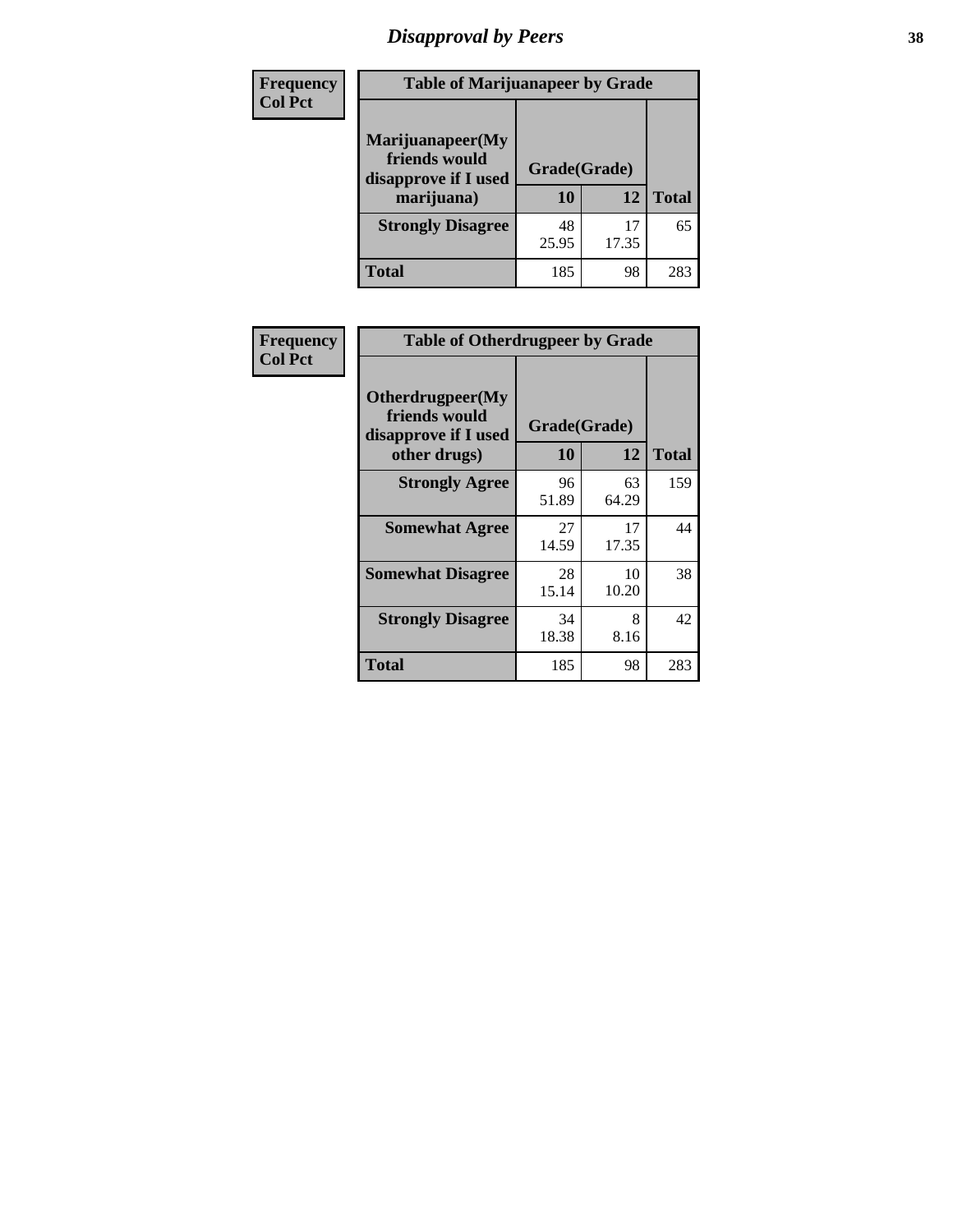| Frequency      | <b>Table of Alcohollocation1 by Grade</b> |              |             |              |
|----------------|-------------------------------------------|--------------|-------------|--------------|
| <b>Col Pct</b> | <b>Alcohollocation1(Places</b>            | Grade(Grade) |             |              |
|                | <b>Friends Use Alcohol)</b>               | 10           | 12          | <b>Total</b> |
|                |                                           | 120<br>64.86 | 75<br>76.53 | 195          |
|                | Do Not Use                                | 65<br>35.14  | 23<br>23.47 | 88           |
|                | <b>Total</b>                              | 185          | 98          | 283          |

| Frequency      | <b>Table of Alcohollocation2 by Grade</b>                     |                    |             |              |
|----------------|---------------------------------------------------------------|--------------------|-------------|--------------|
| <b>Col Pct</b> | <b>Alcohollocation2(Places</b><br><b>Friends Use Alcohol)</b> | Grade(Grade)<br>10 | <b>12</b>   | <b>Total</b> |
|                |                                                               | 104<br>56.22       | 57<br>58.16 | 161          |
|                | Home                                                          | 81<br>43.78        | 41<br>41.84 | 122          |
|                | <b>Total</b>                                                  | 185                | 98          | 283          |

| Frequency<br><b>Col Pct</b> | <b>Table of Alcohollocation 3 by Grade</b>                    |                    |             |              |
|-----------------------------|---------------------------------------------------------------|--------------------|-------------|--------------|
|                             | <b>Alcohollocation3(Places</b><br><b>Friends Use Alcohol)</b> | Grade(Grade)<br>10 | 12          | <b>Total</b> |
|                             |                                                               | 170<br>91.89       | 90<br>91.84 | 260          |
|                             | <b>School</b>                                                 | 15<br>8.11         | 8<br>8.16   | 23           |
|                             | <b>Total</b>                                                  | 185                | 98          | 283          |

| Frequency      | <b>Table of Alcohollocation4 by Grade</b> |              |             |              |
|----------------|-------------------------------------------|--------------|-------------|--------------|
| <b>Col Pct</b> | <b>Alcohollocation4(Places</b>            | Grade(Grade) |             |              |
|                | <b>Friends Use Alcohol)</b>               | 10           | 12          | <b>Total</b> |
|                |                                           | 171<br>92.43 | 86<br>87.76 | 257          |
|                | Car                                       | 14<br>7.57   | 12<br>12.24 | 26           |
|                | <b>Total</b>                              | 185          | 98          | 283          |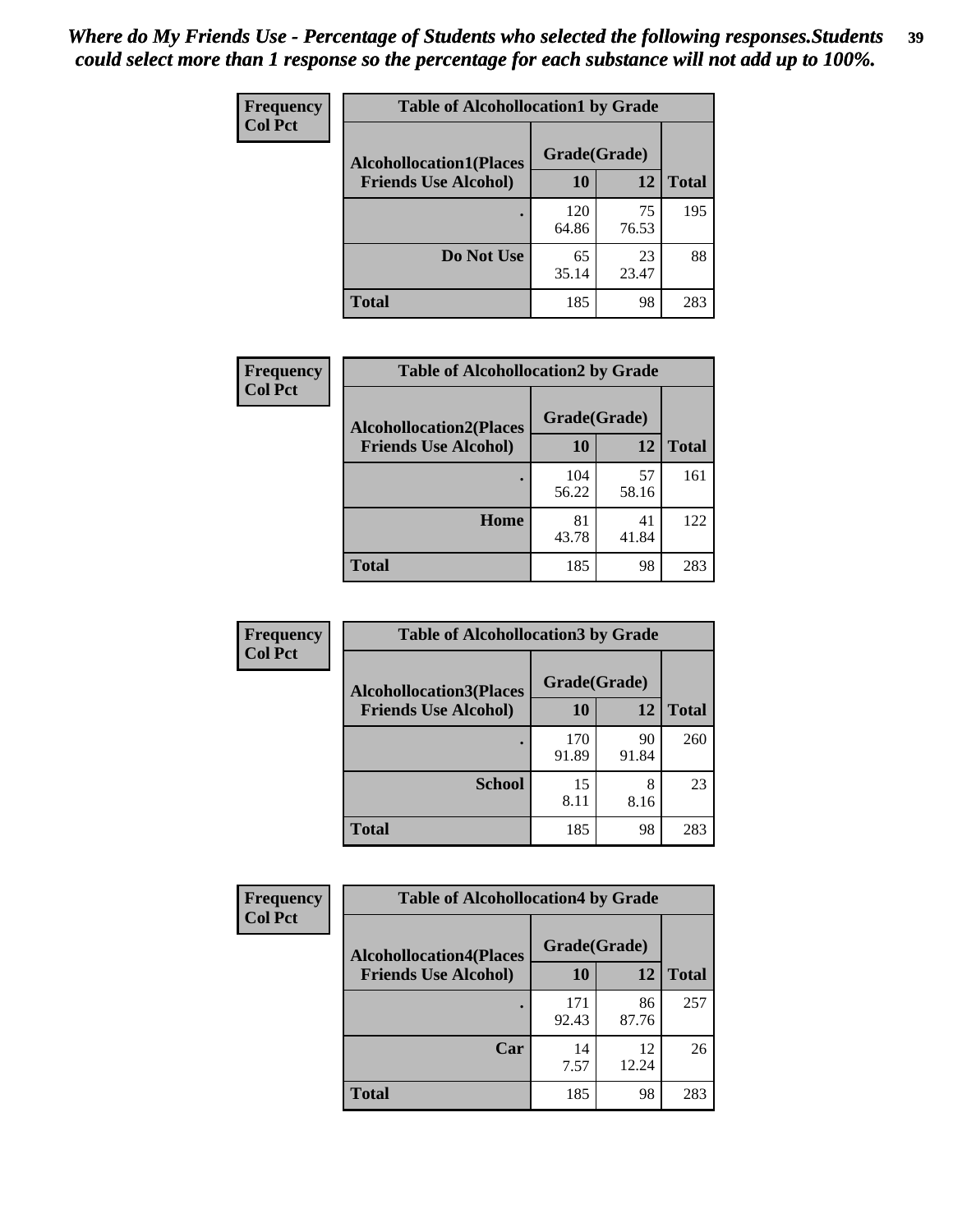| Frequency<br><b>Col Pct</b> | <b>Table of Alcohollocation5 by Grade</b>      |             |             |              |  |
|-----------------------------|------------------------------------------------|-------------|-------------|--------------|--|
|                             | Grade(Grade)<br><b>Alcohollocation5(Places</b> |             |             |              |  |
|                             | <b>Friends Use Alcohol)</b>                    | 10          | 12          | <b>Total</b> |  |
|                             |                                                | 92<br>49.73 | 40<br>40.82 | 132          |  |
|                             | <b>Friend's House</b>                          | 93<br>50.27 | 58<br>59.18 | 151          |  |
|                             | <b>Total</b>                                   | 185         | 98          | 283          |  |

| <b>Frequency</b> | <b>Table of Alcohollocation6 by Grade</b> |              |             |              |
|------------------|-------------------------------------------|--------------|-------------|--------------|
| <b>Col Pct</b>   | <b>Alcohollocation6(Places</b>            | Grade(Grade) |             |              |
|                  | <b>Friends Use Alcohol)</b>               | 10           | 12          | <b>Total</b> |
|                  |                                           | 128<br>69.19 | 55<br>56.12 | 183          |
|                  | <b>Other</b>                              | 57<br>30.81  | 43<br>43.88 | 100          |
|                  | <b>Total</b>                              | 185          | 98          | 283          |

| Frequency      | <b>Table of Tobaccolocation1 by Grade</b> |              |             |              |
|----------------|-------------------------------------------|--------------|-------------|--------------|
| <b>Col Pct</b> | <b>Tobaccolocation1(Places</b>            | Grade(Grade) |             |              |
|                | <b>Friends Use Tobacco)</b>               | 10           | 12          | <b>Total</b> |
|                |                                           | 116<br>62.70 | 72<br>73.47 | 188          |
|                | Do Not Use                                | 69<br>37.30  | 26<br>26.53 | 95           |
|                | <b>Total</b>                              | 185          | 98          | 283          |

| Frequency      | <b>Table of Tobaccolocation2 by Grade</b> |              |             |              |  |  |
|----------------|-------------------------------------------|--------------|-------------|--------------|--|--|
| <b>Col Pct</b> | <b>Tobaccolocation2(Places</b>            | Grade(Grade) |             |              |  |  |
|                | <b>Friends Use Tobacco)</b>               | 10           | <b>12</b>   | <b>Total</b> |  |  |
|                |                                           | 95<br>51.35  | 41<br>41.84 | 136          |  |  |
|                | Home                                      | 90<br>48.65  | 57<br>58.16 | 147          |  |  |
|                | <b>Total</b>                              | 185          | 98          | 283          |  |  |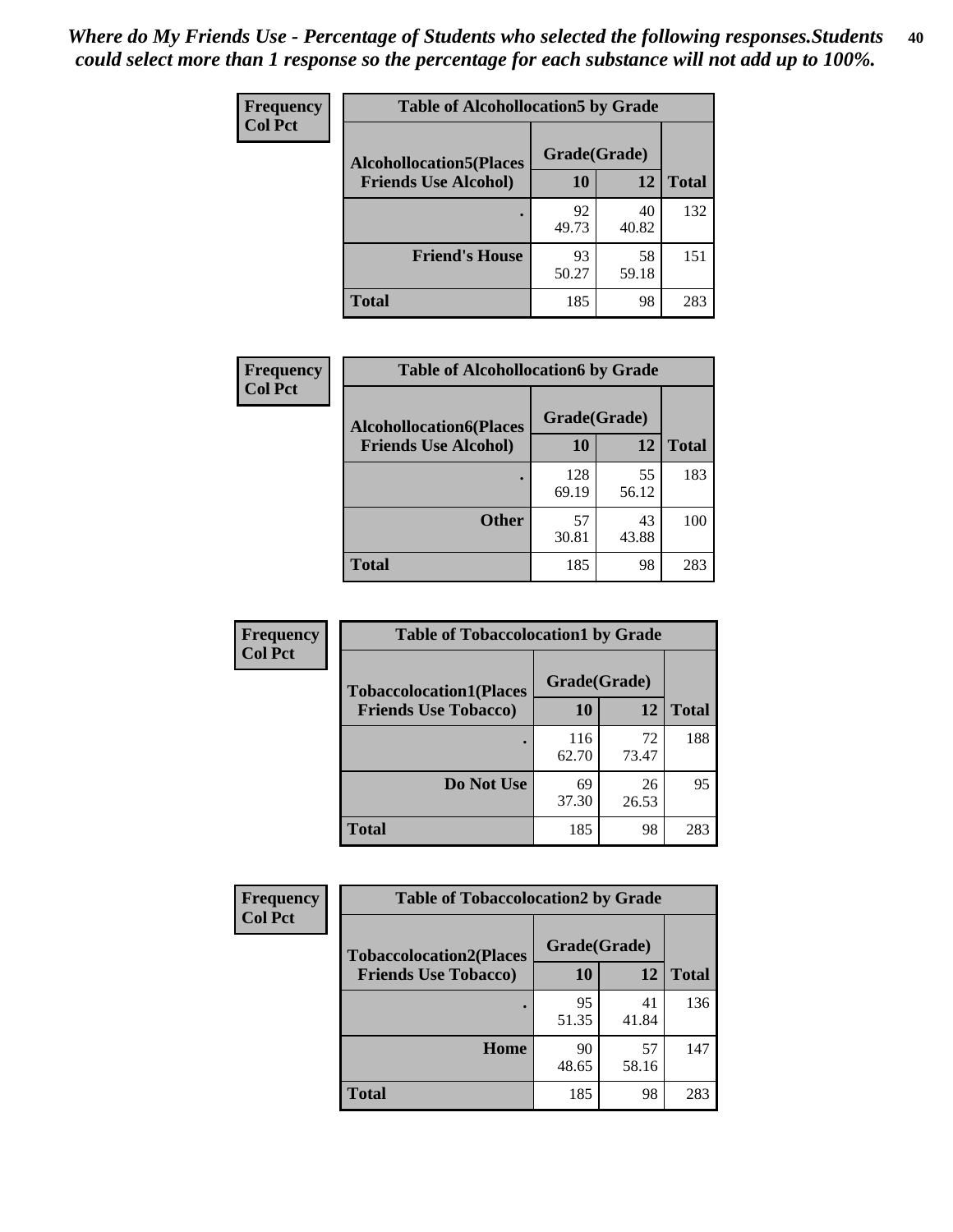| Frequency      | <b>Table of Tobaccolocation 3 by Grade</b> |              |             |              |  |
|----------------|--------------------------------------------|--------------|-------------|--------------|--|
| <b>Col Pct</b> | <b>Tobaccolocation3(Places</b>             | Grade(Grade) |             |              |  |
|                | <b>Friends Use Tobacco)</b>                | 10           | 12          | <b>Total</b> |  |
|                |                                            | 114<br>61.62 | 47<br>47.96 | 161          |  |
|                | <b>School</b>                              | 71<br>38.38  | 51<br>52.04 | 122          |  |
|                | <b>Total</b>                               | 185          | 98          | 283          |  |

| Frequency      | <b>Table of Tobaccolocation4 by Grade</b>                     |                           |             |              |
|----------------|---------------------------------------------------------------|---------------------------|-------------|--------------|
| <b>Col Pct</b> | <b>Tobaccolocation4(Places</b><br><b>Friends Use Tobacco)</b> | Grade(Grade)<br><b>10</b> | 12          | <b>Total</b> |
|                |                                                               | 119<br>64.32              | 42<br>42.86 | 161          |
|                | Car                                                           | 66<br>35.68               | 56<br>57.14 | 122          |
|                | <b>Total</b>                                                  | 185                       | 98          | 283          |

| Frequency      | <b>Table of Tobaccolocation5 by Grade</b> |              |             |              |
|----------------|-------------------------------------------|--------------|-------------|--------------|
| <b>Col Pct</b> | <b>Tobaccolocation5(Places</b>            | Grade(Grade) |             |              |
|                | <b>Friends Use Tobacco)</b>               | 10           | <b>12</b>   | <b>Total</b> |
|                |                                           | 108<br>58.38 | 42<br>42.86 | 150          |
|                | <b>Friend's House</b>                     | 77<br>41.62  | 56<br>57.14 | 133          |
|                | <b>Total</b>                              | 185          | 98          | 283          |

| <b>Frequency</b> | <b>Table of Tobaccolocation6 by Grade</b> |              |             |              |  |  |
|------------------|-------------------------------------------|--------------|-------------|--------------|--|--|
| <b>Col Pct</b>   | <b>Tobaccolocation6(Places</b>            | Grade(Grade) |             |              |  |  |
|                  | <b>Friends Use Tobacco)</b>               | 10           | 12          | <b>Total</b> |  |  |
|                  |                                           | 119<br>64.32 | 52<br>53.06 | 171          |  |  |
|                  | <b>Other</b>                              | 66<br>35.68  | 46<br>46.94 | 112          |  |  |
|                  | <b>Total</b>                              | 185          | 98          | 283          |  |  |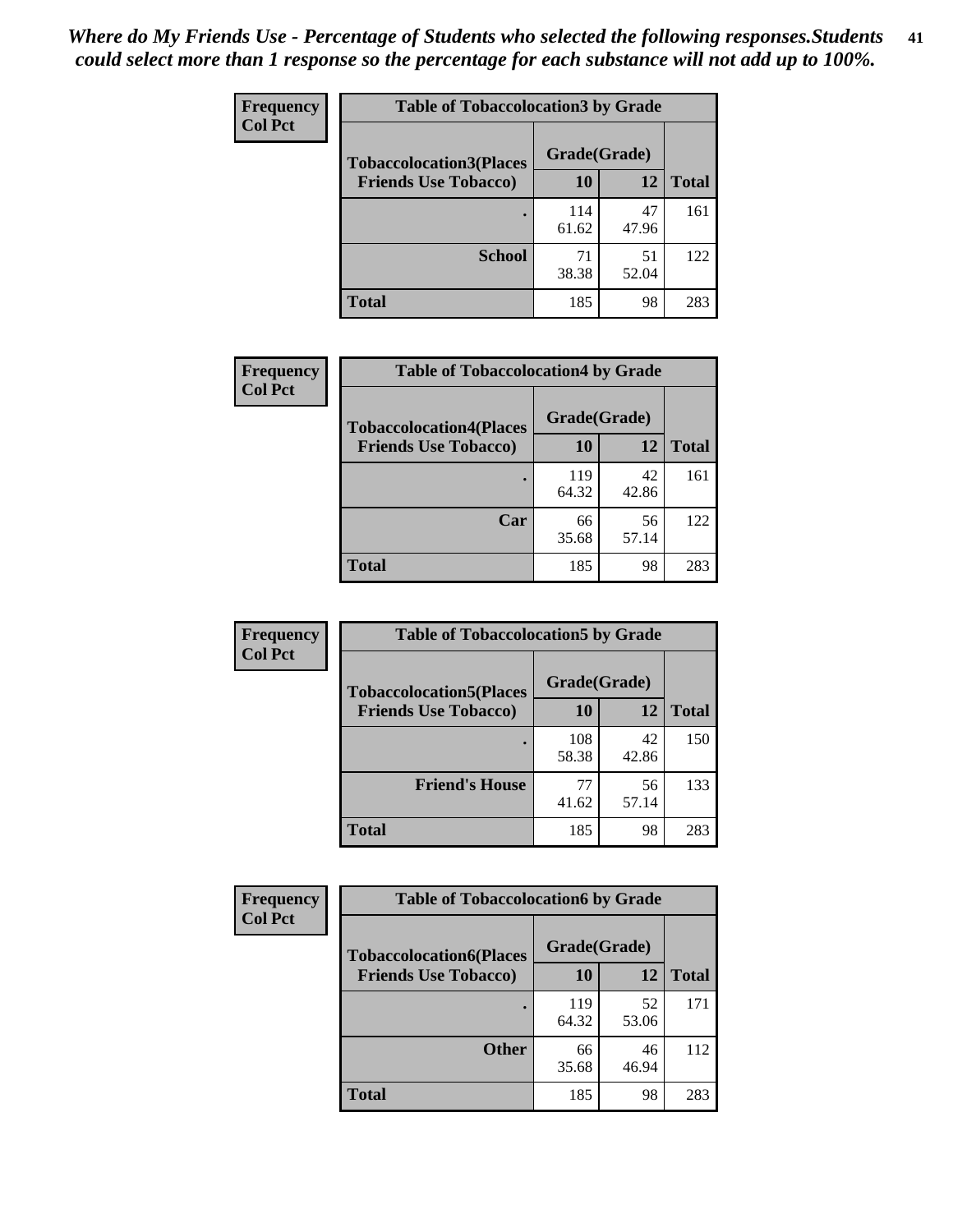| <b>Frequency</b> | <b>Table of Marijuanalocation1 by Grade</b> |              |             |              |
|------------------|---------------------------------------------|--------------|-------------|--------------|
| <b>Col Pct</b>   | <b>Marijuanalocation1(Places</b>            | Grade(Grade) |             |              |
|                  | <b>Friends Use Marijuana</b> )              | <b>10</b>    | 12          | <b>Total</b> |
|                  |                                             | 87<br>47.03  | 46<br>46.94 | 133          |
|                  | Do Not Use                                  | 98<br>52.97  | 52<br>53.06 | 150          |
|                  | <b>Total</b>                                | 185          | 98          | 283          |

| <b>Frequency</b> | <b>Table of Marijuanalocation2 by Grade</b>                        |                    |             |              |
|------------------|--------------------------------------------------------------------|--------------------|-------------|--------------|
| <b>Col Pct</b>   | <b>Marijuanalocation2(Places</b><br><b>Friends Use Marijuana</b> ) | Grade(Grade)<br>10 | 12          | <b>Total</b> |
|                  |                                                                    | 128<br>69.19       | 66<br>67.35 | 194          |
|                  | <b>Home</b>                                                        | 57<br>30.81        | 32<br>32.65 | 89           |
|                  | <b>Total</b>                                                       | 185                | 98          | 283          |

| Frequency<br><b>Col Pct</b> | <b>Table of Marijuanalocation3 by Grade</b> |              |             |              |
|-----------------------------|---------------------------------------------|--------------|-------------|--------------|
|                             | <b>Marijuanalocation3(Places</b>            | Grade(Grade) |             |              |
|                             | <b>Friends Use Marijuana</b> )              | 10           | 12          | <b>Total</b> |
|                             |                                             | 161<br>87.03 | 82<br>83.67 | 243          |
|                             | <b>School</b>                               | 24<br>12.97  | 16<br>16.33 | 40           |
|                             | <b>Total</b>                                | 185          | 98          | 283          |

| <b>Frequency</b> | <b>Table of Marijuanalocation4 by Grade</b> |              |             |              |  |
|------------------|---------------------------------------------|--------------|-------------|--------------|--|
| <b>Col Pct</b>   | <b>Marijuanalocation4(Places</b>            | Grade(Grade) |             |              |  |
|                  | <b>Friends Use Marijuana</b> )              | <b>10</b>    | 12          | <b>Total</b> |  |
|                  |                                             | 155<br>83.78 | 74<br>75.51 | 229          |  |
|                  | Car                                         | 30<br>16.22  | 24<br>24.49 | 54           |  |
|                  | <b>Total</b>                                | 185          | 98          | 283          |  |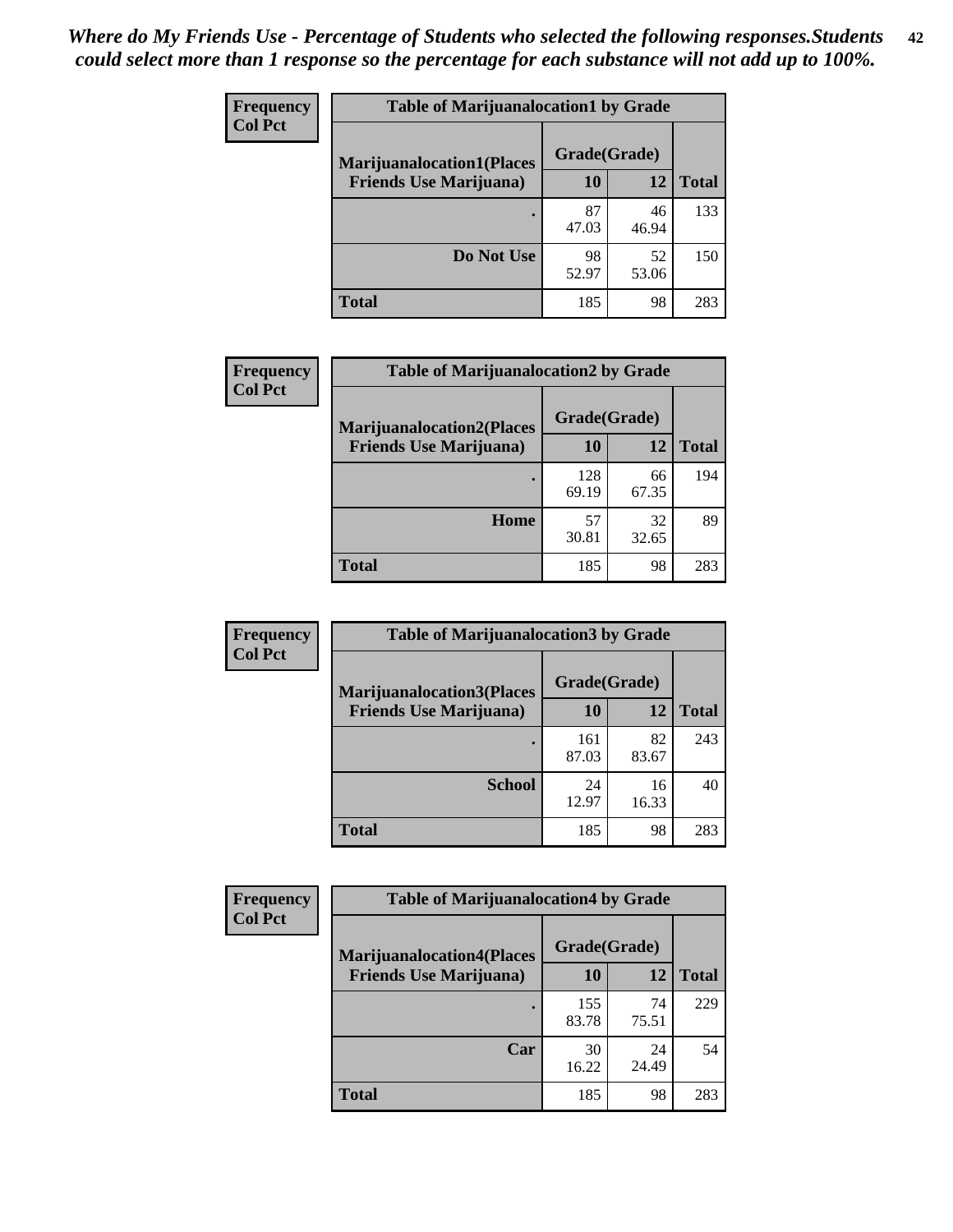| <b>Frequency</b> | <b>Table of Marijuanalocation5 by Grade</b> |              |             |              |
|------------------|---------------------------------------------|--------------|-------------|--------------|
| <b>Col Pct</b>   | <b>Marijuanalocation5</b> (Places           | Grade(Grade) |             |              |
|                  | <b>Friends Use Marijuana</b> )              | 10           | 12          | <b>Total</b> |
|                  |                                             | 117<br>63.24 | 57<br>58.16 | 174          |
|                  | <b>Friend's House</b>                       | 68<br>36.76  | 41<br>41.84 | 109          |
|                  | <b>Total</b>                                | 185          | 98          | 283          |

| <b>Frequency</b> | <b>Table of Marijuanalocation6 by Grade</b>                        |                    |             |              |
|------------------|--------------------------------------------------------------------|--------------------|-------------|--------------|
| <b>Col Pct</b>   | <b>Marijuanalocation6(Places</b><br><b>Friends Use Marijuana</b> ) | Grade(Grade)<br>10 | 12          | <b>Total</b> |
|                  |                                                                    | 140<br>75.68       | 76<br>77.55 | 216          |
|                  | <b>Other</b>                                                       | 45<br>24.32        | 22<br>22.45 | 67           |
|                  | <b>Total</b>                                                       | 185                | 98          | 283          |

| <b>Frequency</b> | <b>Table of Otherdruglocation1 by Grade</b>                          |              |             |              |
|------------------|----------------------------------------------------------------------|--------------|-------------|--------------|
| <b>Col Pct</b>   | <b>Otherdruglocation1(Places</b><br><b>Friends Use Other Illegal</b> | Grade(Grade) |             |              |
|                  | Drugs)                                                               | 10           | 12          | <b>Total</b> |
|                  |                                                                      | 63<br>34.05  | 34<br>34.69 | 97           |
|                  | Do Not Use                                                           | 122<br>65.95 | 64<br>65.31 | 186          |
|                  | <b>Total</b>                                                         | 185          | 98          | 283          |

| <b>Frequency</b> | <b>Table of Otherdruglocation2 by Grade</b>                          |              |             |              |
|------------------|----------------------------------------------------------------------|--------------|-------------|--------------|
| <b>Col Pct</b>   | <b>Otherdruglocation2(Places</b><br><b>Friends Use Other Illegal</b> | Grade(Grade) |             |              |
|                  | Drugs)                                                               | 10           | 12          | <b>Total</b> |
|                  |                                                                      | 143<br>77.30 | 76<br>77.55 | 219          |
|                  | Home                                                                 | 42<br>22.70  | 22<br>22.45 | 64           |
|                  | <b>Total</b>                                                         | 185          | 98          | 283          |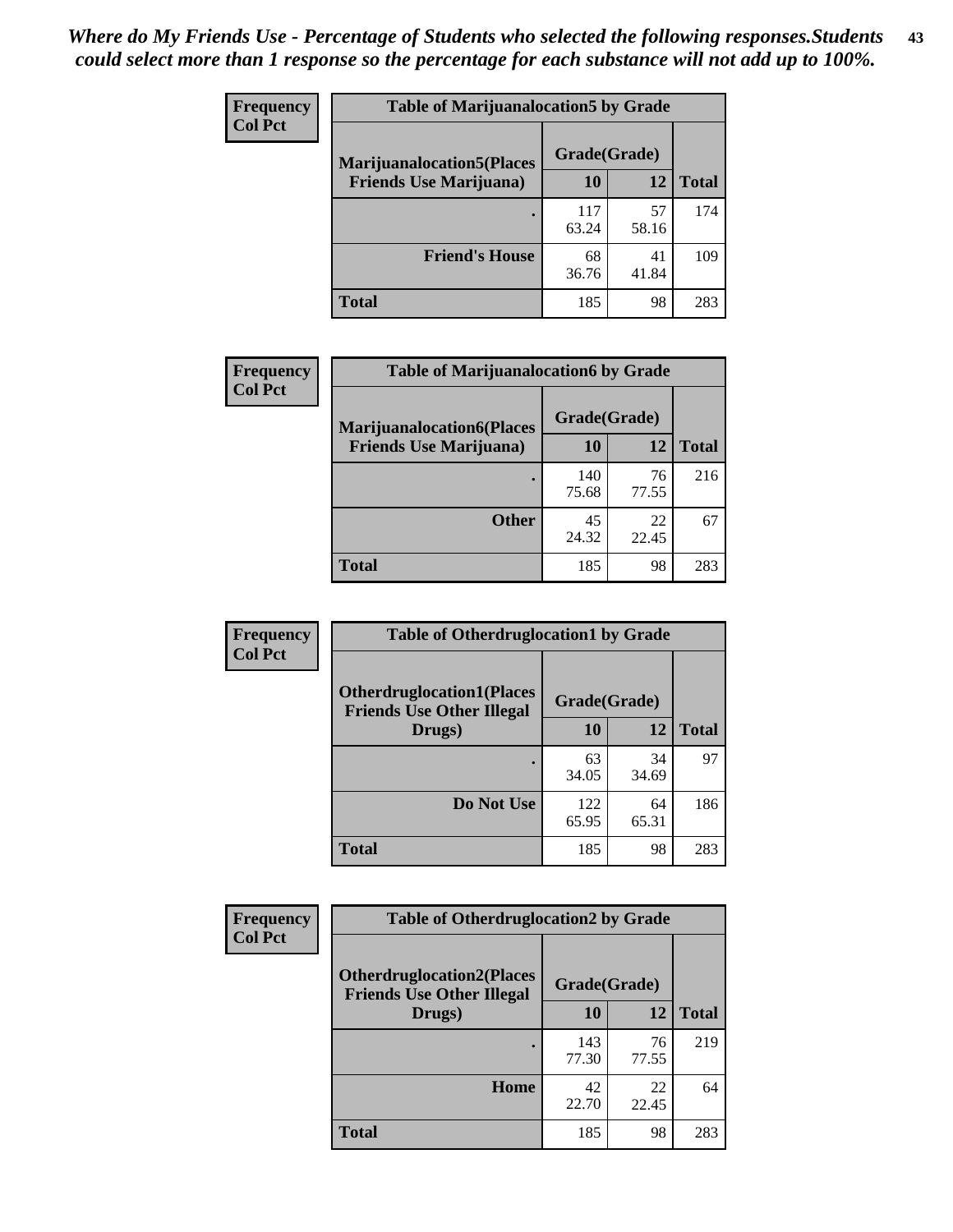| <b>Frequency</b> | <b>Table of Otherdruglocation 3 by Grade</b>                          |              |             |              |
|------------------|-----------------------------------------------------------------------|--------------|-------------|--------------|
| <b>Col Pct</b>   | <b>Otherdruglocation3(Places)</b><br><b>Friends Use Other Illegal</b> | Grade(Grade) |             |              |
|                  | Drugs)                                                                | 10           | 12          | <b>Total</b> |
|                  |                                                                       | 156<br>84.32 | 86<br>87.76 | 242          |
|                  | <b>School</b>                                                         | 29<br>15.68  | 12<br>12.24 | 41           |
|                  | <b>Total</b>                                                          | 185          | 98          | 283          |

| Frequency      | <b>Table of Otherdruglocation4 by Grade</b>                          |              |             |              |
|----------------|----------------------------------------------------------------------|--------------|-------------|--------------|
| <b>Col Pct</b> | <b>Otherdruglocation4(Places</b><br><b>Friends Use Other Illegal</b> | Grade(Grade) |             |              |
|                | Drugs)                                                               | 10           | 12          | <b>Total</b> |
|                |                                                                      | 160<br>86.49 | 81<br>82.65 | 241          |
|                | Car                                                                  | 25<br>13.51  | 17<br>17.35 | 42           |
|                | <b>Total</b>                                                         | 185          | 98          | 283          |

| <b>Frequency</b><br><b>Col Pct</b> | <b>Table of Otherdruglocation5 by Grade</b>                          |              |             |              |
|------------------------------------|----------------------------------------------------------------------|--------------|-------------|--------------|
|                                    | <b>Otherdruglocation5(Places</b><br><b>Friends Use Other Illegal</b> | Grade(Grade) |             |              |
|                                    | Drugs)                                                               | <b>10</b>    | 12          | <b>Total</b> |
|                                    |                                                                      | 135<br>72.97 | 70<br>71.43 | 205          |
|                                    | <b>Friend's House</b>                                                | 50<br>27.03  | 28<br>28.57 | 78           |
|                                    | <b>Total</b>                                                         | 185          | 98          | 283          |

| <b>Frequency</b> | <b>Table of Otherdruglocation6 by Grade</b>                          |              |             |              |
|------------------|----------------------------------------------------------------------|--------------|-------------|--------------|
| <b>Col Pct</b>   | <b>Otherdruglocation6(Places</b><br><b>Friends Use Other Illegal</b> | Grade(Grade) |             |              |
|                  | Drugs)                                                               | 10           | 12          | <b>Total</b> |
|                  |                                                                      | 146<br>78.92 | 80<br>81.63 | 226          |
|                  | <b>Other</b>                                                         | 39<br>21.08  | 18<br>18.37 | 57           |
|                  | <b>Total</b>                                                         | 185          | 98          | 283          |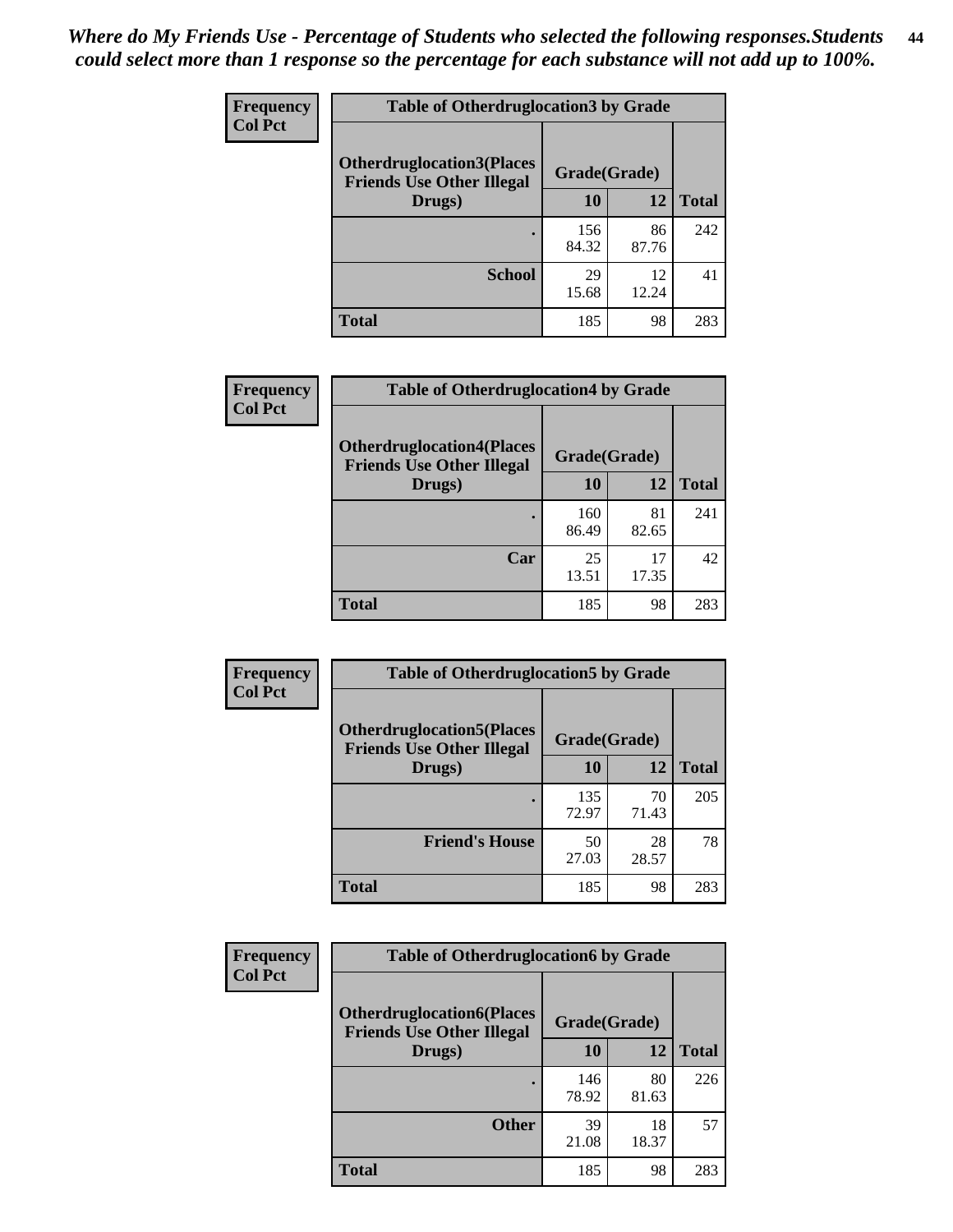| Frequency      | <b>Table of Alcoholtime1 by Grade</b>           |              |             |              |
|----------------|-------------------------------------------------|--------------|-------------|--------------|
| <b>Col Pct</b> | <b>Alcoholtime1(Times</b><br><b>Friends Use</b> | Grade(Grade) |             |              |
|                | Alcohol)                                        | 10           | 12          | <b>Total</b> |
|                |                                                 | 121<br>65.41 | 76<br>77.55 | 197          |
|                | Do Not Use                                      | 64<br>34.59  | 22<br>22.45 | 86           |
|                | <b>Total</b>                                    | 185          | 98          | 283          |

| Frequency      | <b>Table of Alcoholtime2 by Grade</b>           |              |             |              |
|----------------|-------------------------------------------------|--------------|-------------|--------------|
| <b>Col Pct</b> | <b>Alcoholtime2(Times</b><br><b>Friends Use</b> | Grade(Grade) |             |              |
|                | <b>Alcohol</b> )                                | 10           | 12          | <b>Total</b> |
|                |                                                 | 174<br>94.05 | 92<br>93.88 | 266          |
|                | <b>On Way to School</b>                         | 11<br>5.95   | 6<br>6.12   | 17           |
|                | <b>Total</b>                                    | 185          | 98          | 283          |

| Frequency      | <b>Table of Alcoholtime3 by Grade</b>           |              |             |              |
|----------------|-------------------------------------------------|--------------|-------------|--------------|
| <b>Col Pct</b> | <b>Alcoholtime3(Times</b><br><b>Friends Use</b> | Grade(Grade) |             |              |
|                | Alcohol)                                        | 10           | 12          | <b>Total</b> |
|                |                                                 | 170<br>91.89 | 92<br>93.88 | 262          |
|                | <b>During School</b>                            | 15<br>8.11   | 6<br>6.12   | 21           |
|                | <b>Total</b>                                    | 185          | 98          | 283          |

| <b>Frequency</b> | <b>Table of Alcoholtime4 by Grade</b> |              |             |              |
|------------------|---------------------------------------|--------------|-------------|--------------|
| <b>Col Pct</b>   | <b>Alcoholtime4(Times</b>             | Grade(Grade) |             |              |
|                  | <b>Friends Use Alcohol)</b>           | 10           | 12          | <b>Total</b> |
|                  |                                       | 168<br>90.81 | 91<br>92.86 | 259          |
|                  | <b>On Way Home From School</b>        | 17<br>9.19   | 7.14        | 24           |
|                  | <b>Total</b>                          | 185          | 98          | 283          |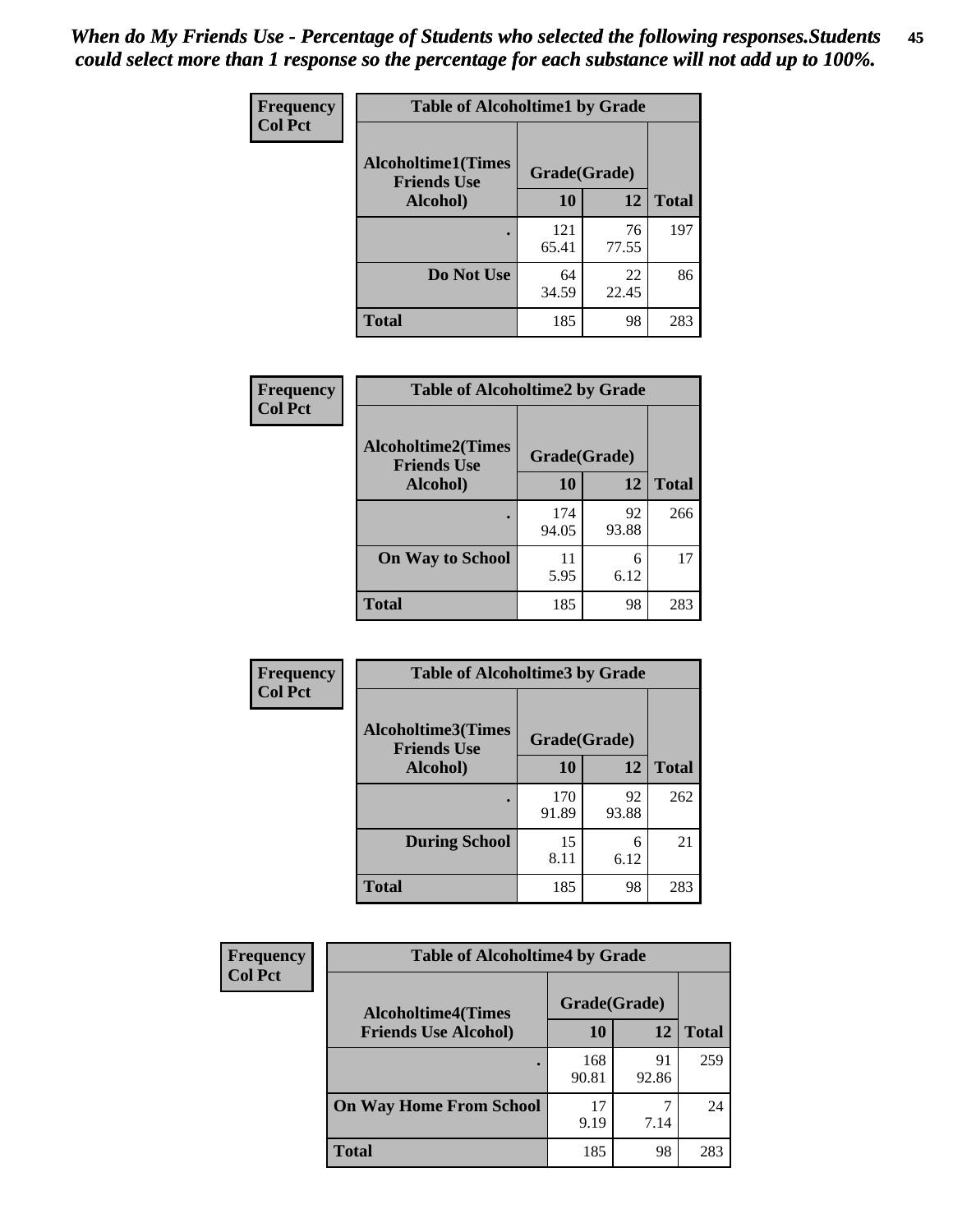*When do My Friends Use - Percentage of Students who selected the following responses.Students could select more than 1 response so the percentage for each substance will not add up to 100%.* **46**

| Frequency      | <b>Table of Alcoholtime5 by Grade</b>           |              |             |              |
|----------------|-------------------------------------------------|--------------|-------------|--------------|
| <b>Col Pct</b> | <b>Alcoholtime5(Times</b><br><b>Friends Use</b> | Grade(Grade) |             |              |
|                | Alcohol)                                        | 10           | 12          | <b>Total</b> |
|                |                                                 | 133<br>71.89 | 76<br>77.55 | 209          |
|                | <b>Weeknights</b>                               | 52<br>28.11  | 22<br>22.45 | 74           |
|                | <b>Total</b>                                    | 185          | 98          | 283          |

| <b>Frequency</b> | <b>Table of Alcoholtime6 by Grade</b>           |              |             |              |
|------------------|-------------------------------------------------|--------------|-------------|--------------|
| <b>Col Pct</b>   | <b>Alcoholtime6(Times</b><br><b>Friends Use</b> | Grade(Grade) |             |              |
|                  | Alcohol)                                        | 10           | 12          | <b>Total</b> |
|                  |                                                 | 64<br>34.59  | 21<br>21.43 | 85           |
|                  | Weekends                                        | 121<br>65.41 | 77<br>78.57 | 198          |
|                  | <b>Total</b>                                    | 185          | 98          | 283          |

| Frequency      | <b>Table of Tobaccotime1 by Grade</b>           |              |             |              |
|----------------|-------------------------------------------------|--------------|-------------|--------------|
| <b>Col Pct</b> | <b>Tobaccotime1(Times</b><br><b>Friends Use</b> | Grade(Grade) |             |              |
|                | <b>Tobacco</b> )                                | 10           | 12          | <b>Total</b> |
|                | $\bullet$                                       | 117<br>63.24 | 72<br>73.47 | 189          |
|                | Do Not Use                                      | 68<br>36.76  | 26<br>26.53 | 94           |
|                | <b>Total</b>                                    | 185          | 98          | 283          |

| <b>Frequency</b> | <b>Table of Tobaccotime2 by Grade</b>           |              |             |              |
|------------------|-------------------------------------------------|--------------|-------------|--------------|
| <b>Col Pct</b>   | <b>Tobaccotime2(Times</b><br><b>Friends Use</b> | Grade(Grade) |             |              |
|                  | <b>Tobacco</b> )                                | 10           | 12          | <b>Total</b> |
|                  |                                                 | 118<br>63.78 | 43<br>43.88 | 161          |
|                  | <b>On Way to School</b>                         | 67<br>36.22  | 55<br>56.12 | 122          |
|                  | <b>Total</b>                                    | 185          | 98          | 283          |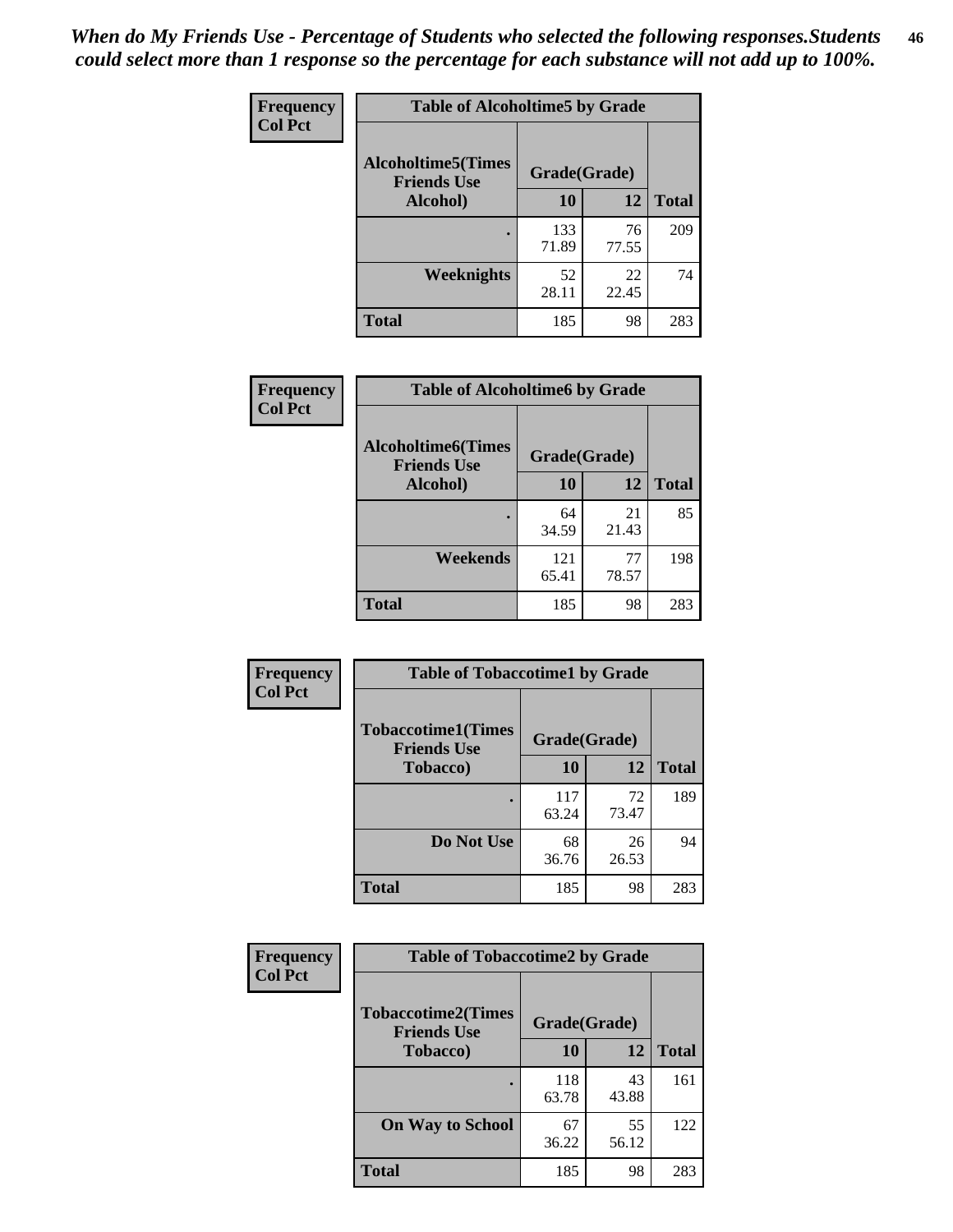*When do My Friends Use - Percentage of Students who selected the following responses.Students could select more than 1 response so the percentage for each substance will not add up to 100%.* **47**

| <b>Frequency</b> | <b>Table of Tobaccotime3 by Grade</b>           |              |             |              |  |
|------------------|-------------------------------------------------|--------------|-------------|--------------|--|
| <b>Col Pct</b>   | <b>Tobaccotime3(Times</b><br><b>Friends Use</b> | Grade(Grade) |             |              |  |
|                  | <b>Tobacco</b> )                                | 10           | 12          | <b>Total</b> |  |
|                  |                                                 | 115<br>62.16 | 61<br>62.24 | 176          |  |
|                  | <b>During School</b>                            | 70<br>37.84  | 37<br>37.76 | 107          |  |
|                  | <b>Total</b>                                    | 185          | 98          | 283          |  |

| <b>Frequency</b> | <b>Table of Tobaccotime4 by Grade</b> |              |             |              |
|------------------|---------------------------------------|--------------|-------------|--------------|
| <b>Col Pct</b>   | <b>Tobaccotime4(Times</b>             | Grade(Grade) |             |              |
|                  | <b>Friends Use Tobacco)</b>           | 10           | 12          | <b>Total</b> |
|                  |                                       | 168<br>90.81 | 91<br>92.86 | 259          |
|                  | <b>On Way Home From School</b>        | 17<br>9.19   | 7.14        | 24           |
|                  | <b>Total</b>                          | 185          | 98          | 283          |

| <b>Frequency</b> | <b>Table of Tobaccotime5 by Grade</b>           |              |             |              |
|------------------|-------------------------------------------------|--------------|-------------|--------------|
| <b>Col Pct</b>   | <b>Tobaccotime5(Times</b><br><b>Friends Use</b> | Grade(Grade) |             |              |
|                  | <b>Tobacco</b> )                                | 10           | 12          | <b>Total</b> |
|                  |                                                 | 102<br>55.14 | 37<br>37.76 | 139          |
|                  | Weeknights                                      | 83<br>44.86  | 61<br>62.24 | 144          |
|                  | <b>Total</b>                                    | 185          | 98          | 283          |

| <b>Frequency</b> | <b>Table of Tobaccotime6 by Grade</b>           |              |             |              |  |
|------------------|-------------------------------------------------|--------------|-------------|--------------|--|
| <b>Col Pct</b>   | <b>Tobaccotime6(Times</b><br><b>Friends Use</b> | Grade(Grade) |             |              |  |
|                  | <b>Tobacco</b> )                                | 10           | 12          | <b>Total</b> |  |
|                  | ٠                                               | 89<br>48.11  | 35<br>35.71 | 124          |  |
|                  | Weekends                                        | 96<br>51.89  | 63<br>64.29 | 159          |  |
|                  | <b>Total</b>                                    | 185          | 98          | 283          |  |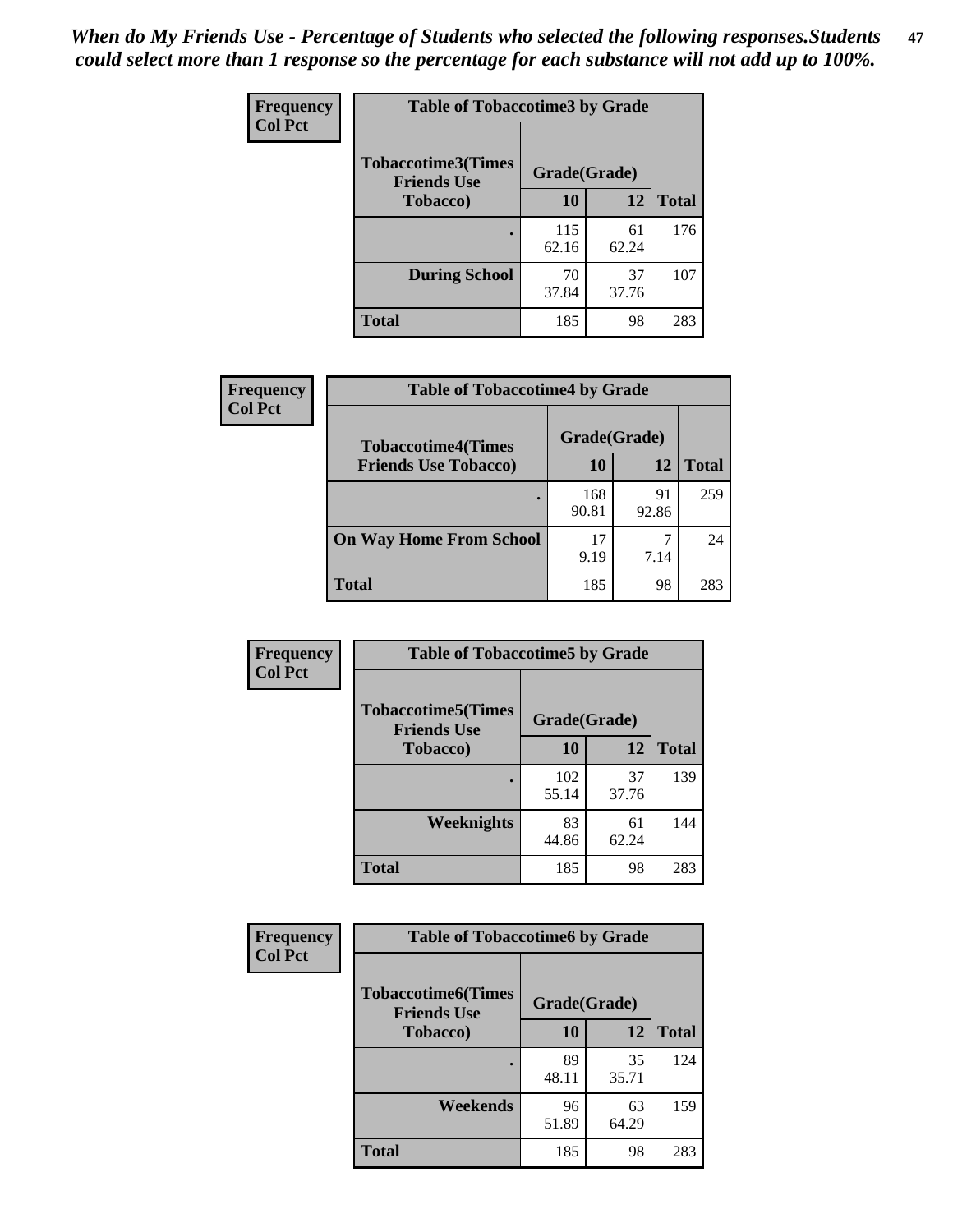| Frequency      | <b>Table of Marijuanatime1 by Grade</b>           |              |             |              |
|----------------|---------------------------------------------------|--------------|-------------|--------------|
| <b>Col Pct</b> | <b>Marijuanatime1(Times</b><br><b>Friends Use</b> | Grade(Grade) |             |              |
|                | Marijuana)                                        | 10           | 12          | <b>Total</b> |
|                |                                                   | 86<br>46.49  | 45<br>45.92 | 131          |
|                | Do Not Use                                        | 99<br>53.51  | 53<br>54.08 | 152          |
|                | <b>Total</b>                                      | 185          | 98          | 283          |

| Frequency      | <b>Table of Marijuanatime2 by Grade</b>           |              |             |              |
|----------------|---------------------------------------------------|--------------|-------------|--------------|
| <b>Col Pct</b> | <b>Marijuanatime2(Times</b><br><b>Friends Use</b> | Grade(Grade) |             |              |
|                | Marijuana)                                        | 10           | 12          | <b>Total</b> |
|                |                                                   | 161<br>87.03 | 83<br>84.69 | 244          |
|                | <b>On Way to School</b>                           | 24<br>12.97  | 15<br>15.31 | 39           |
|                | <b>Total</b>                                      | 185          | 98          | 283          |

| <b>Frequency</b> | <b>Table of Marijuanatime3 by Grade</b>    |              |             |              |  |
|------------------|--------------------------------------------|--------------|-------------|--------------|--|
| <b>Col Pct</b>   | Marijuanatime3(Times<br><b>Friends Use</b> | Grade(Grade) |             |              |  |
|                  | Marijuana)                                 | 10           | 12          | <b>Total</b> |  |
|                  |                                            | 164<br>88.65 | 85<br>86.73 | 249          |  |
|                  | <b>During School</b>                       | 21<br>11.35  | 13<br>13.27 | 34           |  |
|                  | <b>Total</b>                               | 185          | 98          | 283          |  |

| <b>Frequency</b> | <b>Table of Marijuanatime4 by Grade</b> |              |             |              |
|------------------|-----------------------------------------|--------------|-------------|--------------|
| <b>Col Pct</b>   | <b>Marijuanatime4</b> (Times            | Grade(Grade) |             |              |
|                  | <b>Friends Use Marijuana</b> )          | 10           | 12          | <b>Total</b> |
|                  |                                         | 156<br>84.32 | 83<br>84.69 | 239          |
|                  | <b>On Way Home From School</b>          | 29<br>15.68  | 15<br>15.31 | 44           |
|                  | <b>Total</b>                            | 185          | 98          | 283          |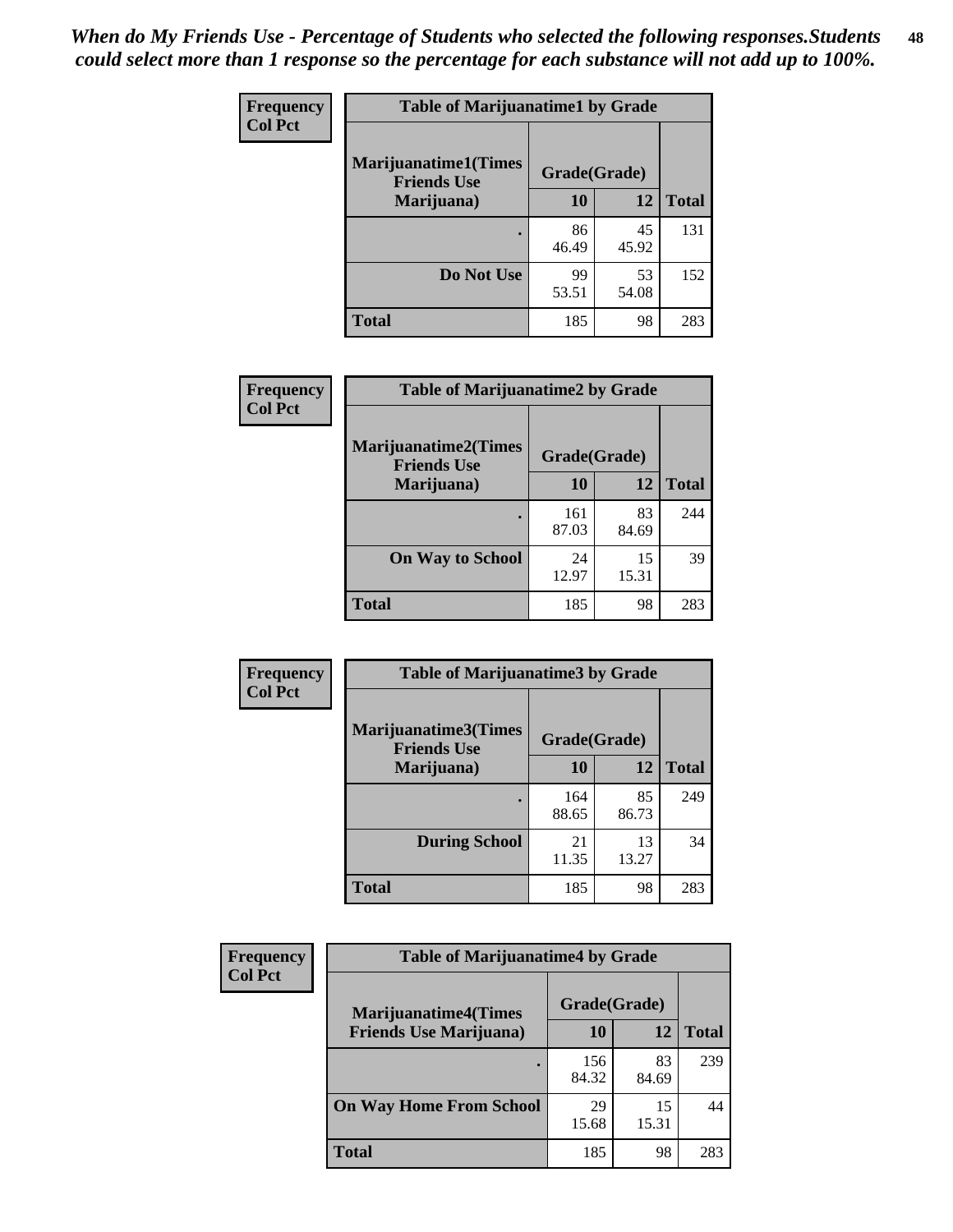| Frequency      | <b>Table of Marijuanatime5 by Grade</b>            |              |             |              |
|----------------|----------------------------------------------------|--------------|-------------|--------------|
| <b>Col Pct</b> | <b>Marijuanatime5</b> (Times<br><b>Friends Use</b> | Grade(Grade) |             |              |
|                | Marijuana)                                         | 10           | 12          | <b>Total</b> |
|                |                                                    | 129<br>69.73 | 72<br>73.47 | 201          |
|                | Weeknights                                         | 56<br>30.27  | 26<br>26.53 | 82           |
|                | <b>Total</b>                                       | 185          | 98          | 283          |

| Frequency      | <b>Table of Marijuanatime6 by Grade</b>            |              |             |              |
|----------------|----------------------------------------------------|--------------|-------------|--------------|
| <b>Col Pct</b> | <b>Marijuanatime6</b> (Times<br><b>Friends Use</b> | Grade(Grade) |             |              |
|                | Marijuana)                                         | 10           | 12          | <b>Total</b> |
|                | ٠                                                  | 104<br>56.22 | 54<br>55.10 | 158          |
|                | <b>Weekends</b>                                    | 81<br>43.78  | 44<br>44.90 | 125          |
|                | <b>Total</b>                                       | 185          | 98          | 283          |

| Frequency      | <b>Table of Otherdrugtime1 by Grade</b>                 |              |             |              |
|----------------|---------------------------------------------------------|--------------|-------------|--------------|
| <b>Col Pct</b> | <b>Otherdrugtime1(Times</b><br><b>Friends Use Other</b> | Grade(Grade) |             |              |
|                | <b>Illegal Drugs</b> )                                  | 10           | 12          | <b>Total</b> |
|                |                                                         | 60<br>32.43  | 32<br>32.65 | 92           |
|                | Do Not Use                                              | 125<br>67.57 | 66<br>67.35 | 191          |
|                | <b>Total</b>                                            | 185          | 98          | 283          |

| Frequency      | <b>Table of Otherdrugtime2 by Grade</b>                 |              |             |              |  |  |  |
|----------------|---------------------------------------------------------|--------------|-------------|--------------|--|--|--|
| <b>Col Pct</b> | <b>Otherdrugtime2(Times</b><br><b>Friends Use Other</b> | Grade(Grade) |             |              |  |  |  |
|                | <b>Illegal Drugs</b> )                                  | 10           | 12          | <b>Total</b> |  |  |  |
|                |                                                         | 167<br>90.27 | 87<br>88.78 | 254          |  |  |  |
|                | <b>On Way to School</b>                                 | 18<br>9.73   | 11<br>11.22 | 29           |  |  |  |
|                | Total                                                   | 185          | 98          | 283          |  |  |  |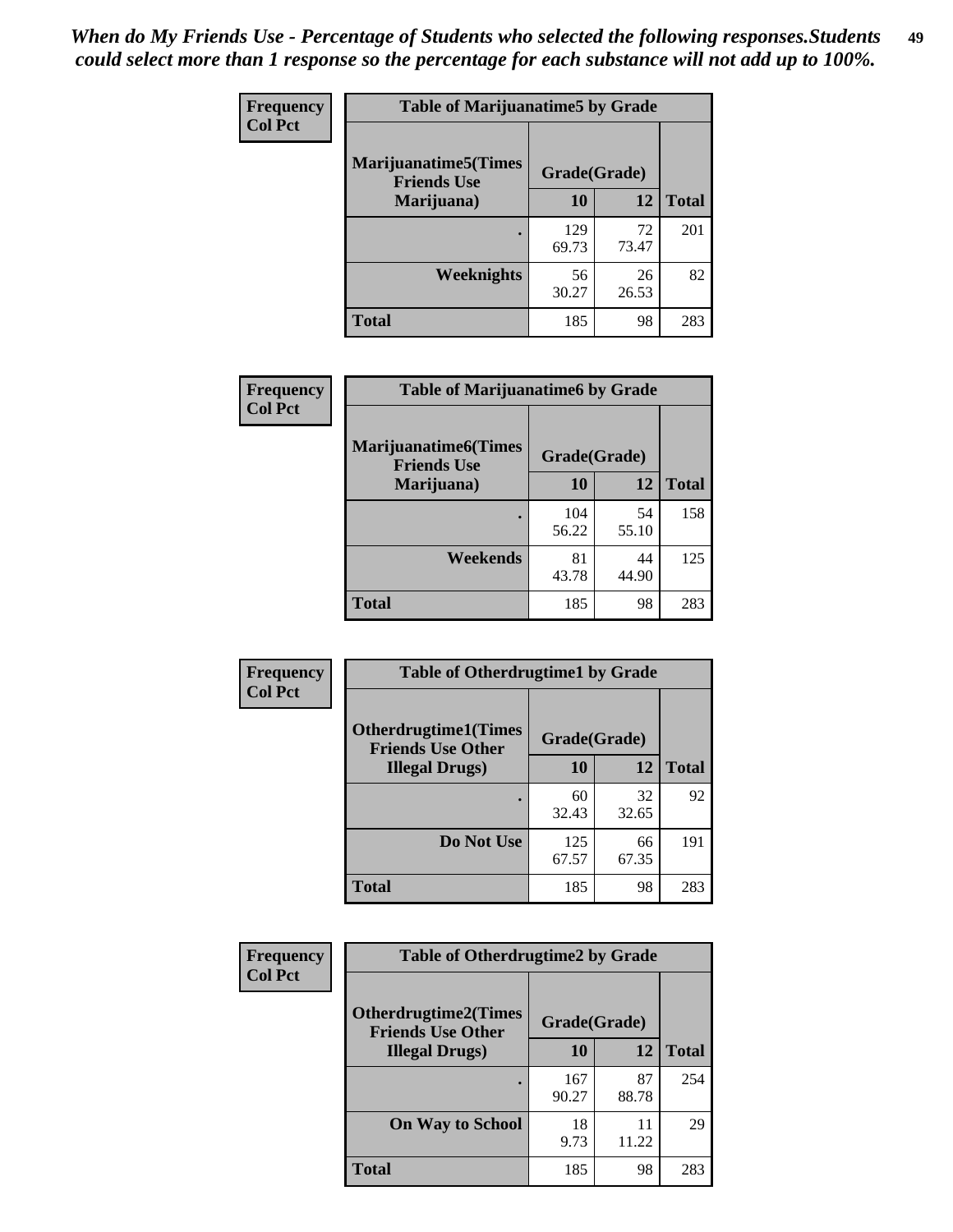| <b>Frequency</b> | <b>Table of Otherdrugtime3 by Grade</b>          |              |             |              |  |  |
|------------------|--------------------------------------------------|--------------|-------------|--------------|--|--|
| <b>Col Pct</b>   | Otherdrugtime3(Times<br><b>Friends Use Other</b> | Grade(Grade) |             |              |  |  |
|                  | <b>Illegal Drugs</b> )                           | 10           | 12          | <b>Total</b> |  |  |
|                  |                                                  | 162<br>87.57 | 87<br>88.78 | 249          |  |  |
|                  | <b>During School</b>                             | 23<br>12.43  | 11<br>11.22 | 34           |  |  |
|                  | Total                                            | 185          | 98          | 283          |  |  |

| Frequency      | <b>Table of Otherdrugtime4 by Grade</b>                         |              |             |              |  |  |  |
|----------------|-----------------------------------------------------------------|--------------|-------------|--------------|--|--|--|
| <b>Col Pct</b> | <b>Otherdrugtime4(Times</b><br><b>Friends Use Other Illegal</b> | Grade(Grade) |             |              |  |  |  |
|                | Drugs)                                                          | 10           | 12          | <b>Total</b> |  |  |  |
|                | $\bullet$                                                       | 165<br>89.19 | 84<br>85.71 | 249          |  |  |  |
|                | <b>On Way Home From School</b>                                  | 20<br>10.81  | 14<br>14.29 | 34           |  |  |  |
|                | Total                                                           | 185          | 98          | 283          |  |  |  |

| <b>Frequency</b> | <b>Table of Otherdrugtime5 by Grade</b>                  |              |             |              |  |  |  |
|------------------|----------------------------------------------------------|--------------|-------------|--------------|--|--|--|
| <b>Col Pct</b>   | <b>Otherdrugtime5</b> (Times<br><b>Friends Use Other</b> | Grade(Grade) |             |              |  |  |  |
|                  | <b>Illegal Drugs)</b>                                    | 10           | 12          | <b>Total</b> |  |  |  |
|                  |                                                          | 142<br>76.76 | 81<br>82.65 | 223          |  |  |  |
|                  | Weeknights                                               | 43<br>23.24  | 17<br>17.35 | 60           |  |  |  |
|                  | <b>Total</b>                                             | 185          | 98          | 283          |  |  |  |

| <b>Frequency</b> | <b>Table of Otherdrugtime6 by Grade</b>                 |              |             |              |  |  |  |
|------------------|---------------------------------------------------------|--------------|-------------|--------------|--|--|--|
| <b>Col Pct</b>   | <b>Otherdrugtime6(Times</b><br><b>Friends Use Other</b> | Grade(Grade) |             |              |  |  |  |
|                  | <b>Illegal Drugs</b> )                                  | 10           | 12          | <b>Total</b> |  |  |  |
|                  |                                                         | 124<br>67.03 | 69<br>70.41 | 193          |  |  |  |
|                  | Weekends                                                | 61<br>32.97  | 29<br>29.59 | 90           |  |  |  |
|                  | <b>Total</b>                                            | 185          | 98          | 283          |  |  |  |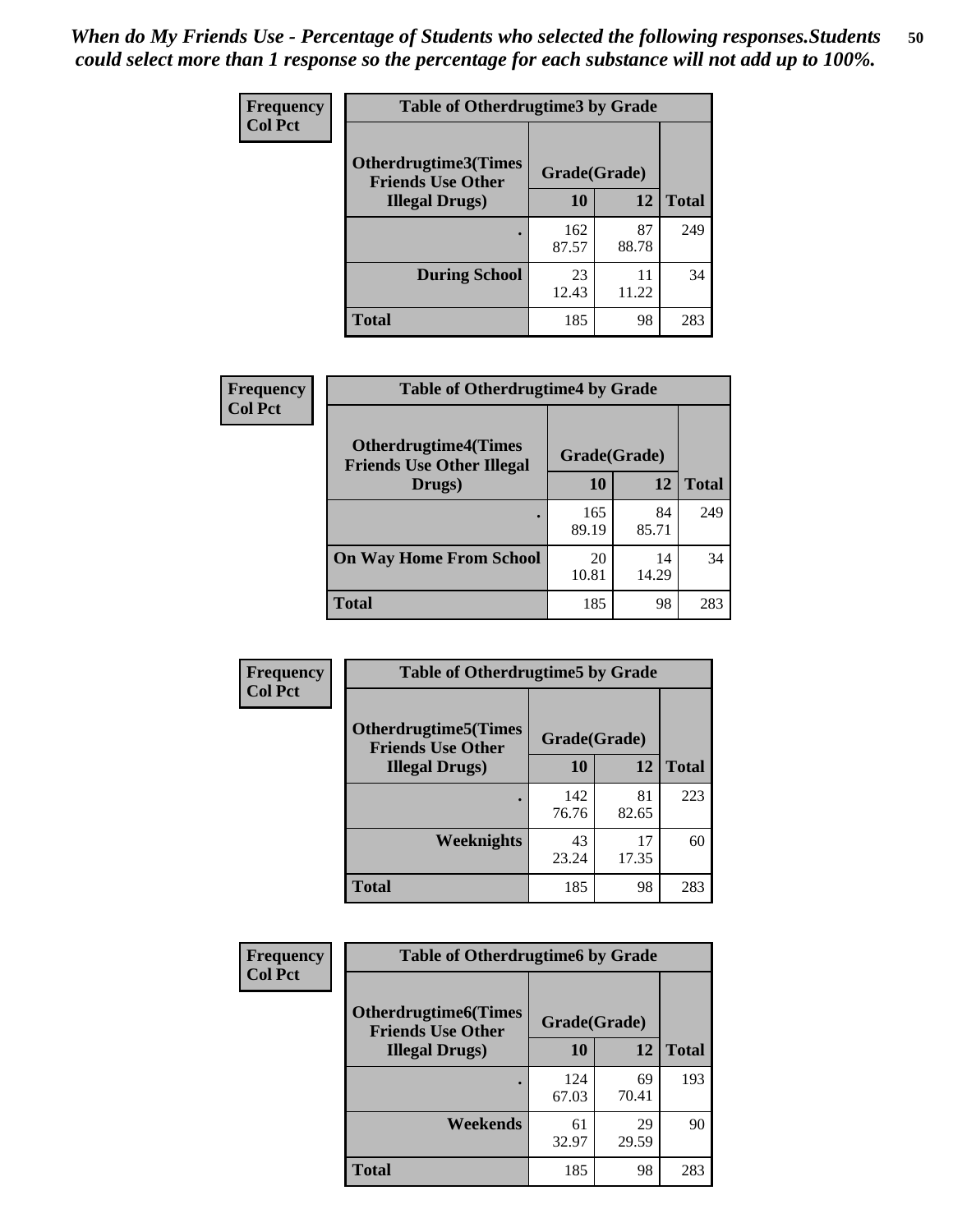| Frequency      | <b>Table of Educationalcohol by Grade</b>                                                                  |              |             |              |  |  |
|----------------|------------------------------------------------------------------------------------------------------------|--------------|-------------|--------------|--|--|
| <b>Col Pct</b> | Educationalcohol(I<br>have been taught<br>about alcohol,<br>tobacco,<br>and other drugs<br>within the last | Grade(Grade) |             |              |  |  |
|                | year at school)                                                                                            | 10           | 12          | <b>Total</b> |  |  |
|                | <b>Yes</b>                                                                                                 | 139<br>75.14 | 39<br>39.80 | 178          |  |  |
|                | N <sub>0</sub>                                                                                             | 46<br>24.86  | 59<br>60.20 | 105          |  |  |
|                | <b>Total</b>                                                                                               | 185          | 98          | 283          |  |  |

| Frequency      | <b>Table of Eversmoked by Grade</b> |              |             |              |  |  |  |
|----------------|-------------------------------------|--------------|-------------|--------------|--|--|--|
| <b>Col Pct</b> | Eversmoked(I<br>have smoked         | Grade(Grade) |             |              |  |  |  |
|                | a cigarette)                        | 10           | 12          | <b>Total</b> |  |  |  |
|                | Yes                                 | 85<br>45.95  | 60<br>61.22 | 145          |  |  |  |
|                | N <sub>0</sub>                      | 100<br>54.05 | 38<br>38.78 | 138          |  |  |  |
|                | <b>Total</b>                        | 185          | 98          | 283          |  |  |  |

| Frequency      | <b>Table of Drovedrinking by Grade</b>                                                                              |                    |             |              |  |  |
|----------------|---------------------------------------------------------------------------------------------------------------------|--------------------|-------------|--------------|--|--|
| <b>Col Pct</b> | Drovedrinking(In<br>the past 30 days I<br>have driven a car<br>or other vehicle<br>while I was<br>drinking alcohol) | Grade(Grade)<br>10 | 12          | <b>Total</b> |  |  |
|                | <b>Yes</b>                                                                                                          | 9<br>4.86          | 8<br>8.16   | 17           |  |  |
|                | N <sub>0</sub>                                                                                                      | 176<br>95.14       | 90<br>91.84 | 266          |  |  |
|                | <b>Total</b>                                                                                                        | 185                | 98          | 283          |  |  |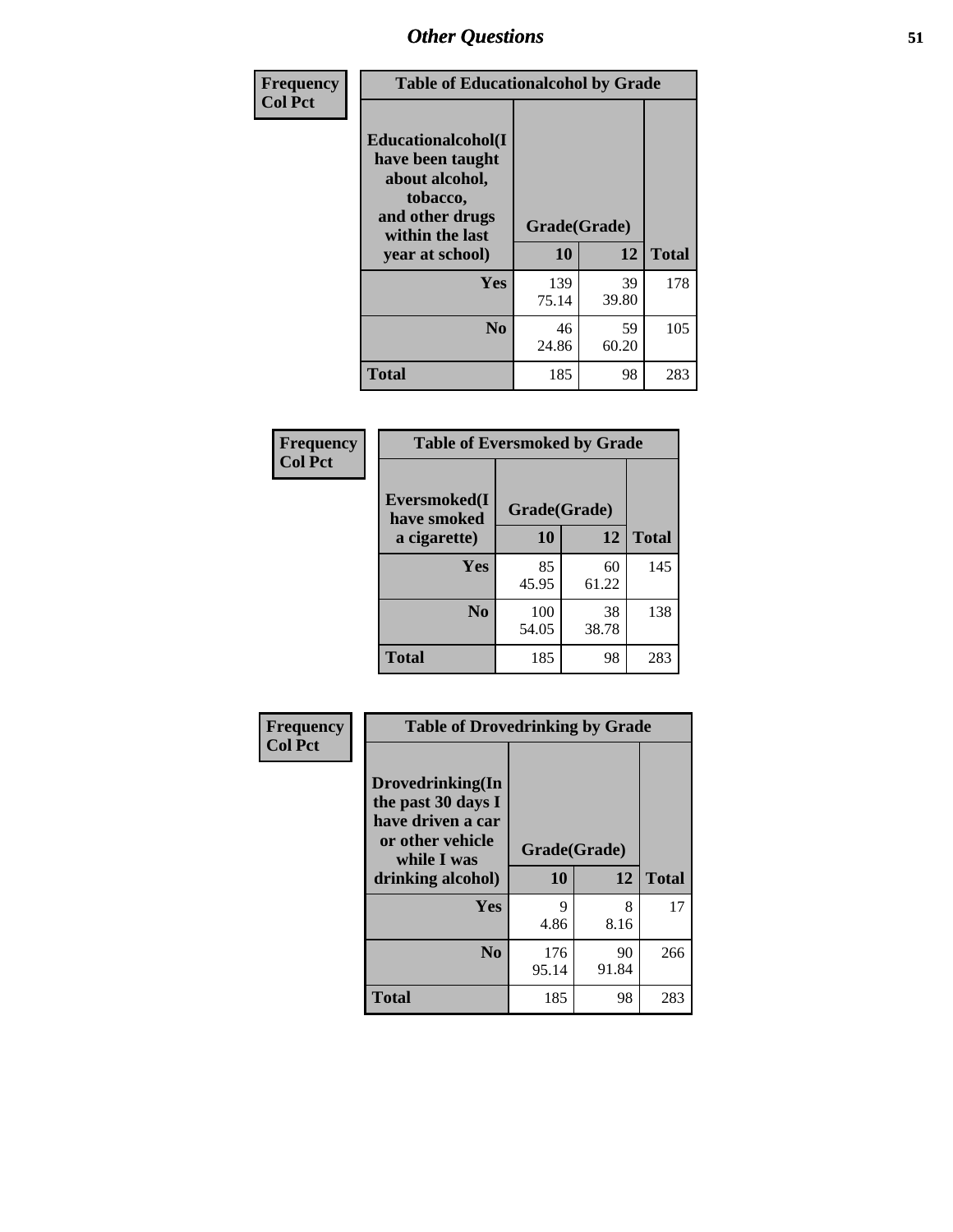| Frequency<br><b>Col Pct</b> | <b>Table of Rodedrinking by Grade</b>                                                                                  |                    |              |     |  |  |  |
|-----------------------------|------------------------------------------------------------------------------------------------------------------------|--------------------|--------------|-----|--|--|--|
|                             | Rodedrinking(In<br>the past 30 days<br>I have ridden in<br>a car with a<br>driver who had<br>been drinking<br>alcohol) | Grade(Grade)<br>10 | <b>Total</b> |     |  |  |  |
|                             | <b>Yes</b>                                                                                                             | 25<br>13.51        | 14<br>14.29  | 39  |  |  |  |
|                             | N <sub>0</sub>                                                                                                         | 160<br>86.49       | 84<br>85.71  | 244 |  |  |  |
|                             | <b>Total</b>                                                                                                           | 185                | 98           | 283 |  |  |  |

#### **Frequency Col Pct**

| <b>Table of Drugsschool by Grade</b>                                                                                      |              |             |              |  |  |  |
|---------------------------------------------------------------------------------------------------------------------------|--------------|-------------|--------------|--|--|--|
| <b>Drugsschool</b> (During<br>the past 12 months,<br>I have been offered,<br>sold,<br>or given illegal<br>drugs on school | Grade(Grade) |             |              |  |  |  |
| property)                                                                                                                 | 10           | 12          | <b>Total</b> |  |  |  |
| Yes                                                                                                                       | 47<br>25.41  | 20<br>20.41 | 67           |  |  |  |
| N <sub>0</sub>                                                                                                            | 138<br>74.59 | 78<br>79.59 | 216          |  |  |  |
| <b>Total</b>                                                                                                              | 185          | 98          | 283          |  |  |  |

| Frequency      | <b>Table of Helpbullied by Grade</b>                                         |             |                    |              |  |  |  |
|----------------|------------------------------------------------------------------------------|-------------|--------------------|--------------|--|--|--|
| <b>Col Pct</b> | $Helpb$ ullied $(I$<br>would help<br>someone who was<br>10<br>being bullied) |             | Grade(Grade)<br>12 |              |  |  |  |
|                |                                                                              |             |                    | <b>Total</b> |  |  |  |
|                | <b>Strongly Agree</b>                                                        | 80<br>43.24 | 49<br>50.00        | 129          |  |  |  |
|                | <b>Somewhat Agree</b>                                                        | 80<br>43.24 | 43<br>43.88        | 123          |  |  |  |
|                | <b>Somewhat Disagree</b>                                                     | 17<br>9.19  | 4<br>4.08          | 21           |  |  |  |
|                | <b>Strongly Disagree</b>                                                     | 8<br>4.32   | 2<br>2.04          | 10           |  |  |  |
|                | <b>Total</b>                                                                 | 185         | 98                 | 283          |  |  |  |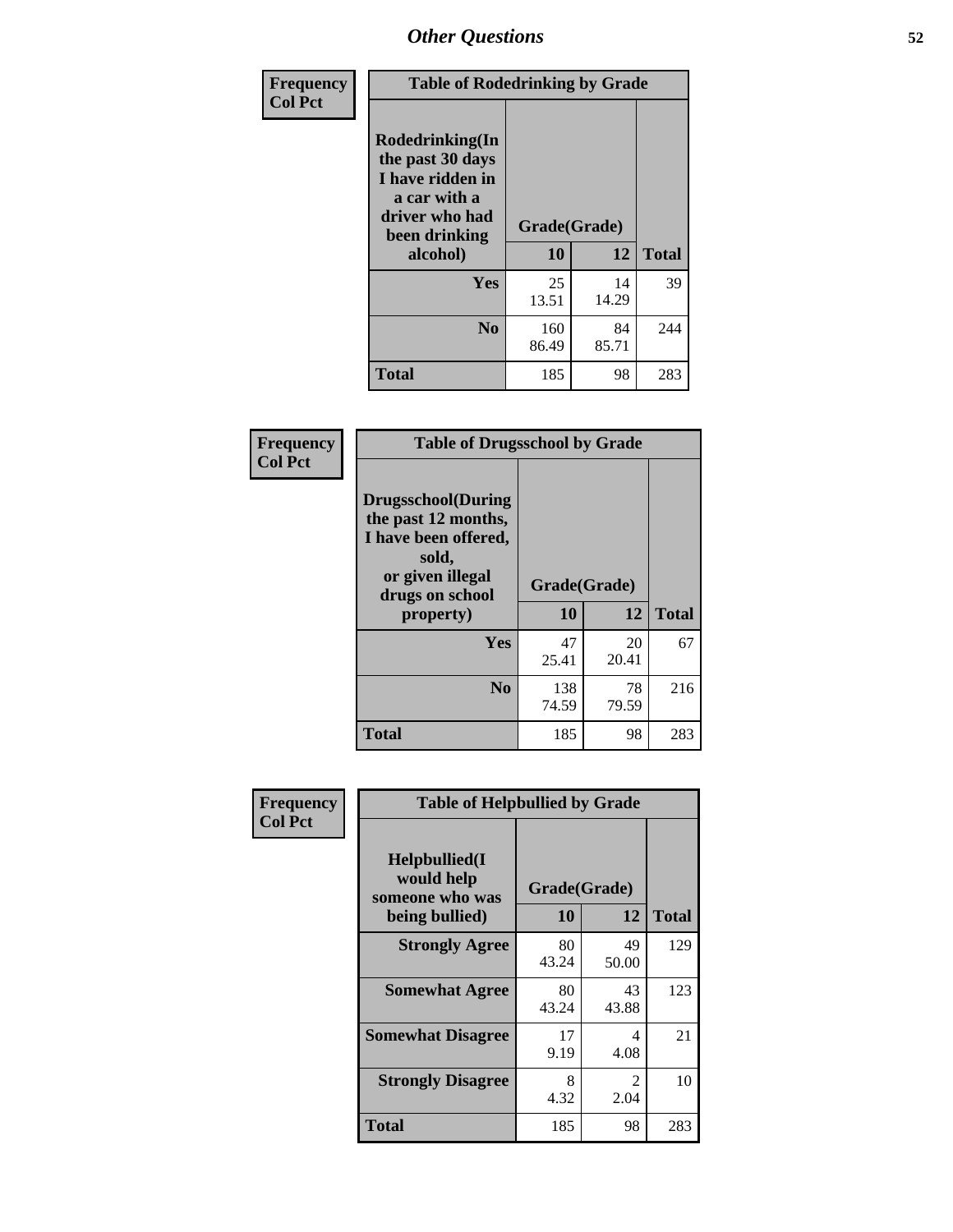| <b>Frequency</b> |              |                                                                                                         | <b>Table of Grade by Bingedrinking</b> |                              |                          |                               |                               |                   |              |
|------------------|--------------|---------------------------------------------------------------------------------------------------------|----------------------------------------|------------------------------|--------------------------|-------------------------------|-------------------------------|-------------------|--------------|
| <b>Row Pct</b>   |              | Bingedrinking(I have drunk five or more<br>drinks of alcohol at one sitting during the<br>last 30 days) |                                        |                              |                          |                               |                               |                   |              |
|                  | Grade(Grade) | $\mathbf{0}$<br><b>Days</b>                                                                             | 1 or<br>$\mathbf 2$<br>days            | 3 <sub>to</sub><br>5<br>days | <b>6 to</b><br>9<br>days | <b>10</b><br>to<br>19<br>days | <b>20</b><br>to<br>29<br>days | All<br>30<br>days | <b>Total</b> |
|                  | 10           | 152<br>82.16                                                                                            | 5<br>2.70                              | 5<br>2.70                    | $\overline{2}$<br>1.08   | 9<br>4.86                     | 7<br>3.78                     | 5<br>2.70         | 185          |
|                  | 12           | 66<br>67.35                                                                                             | 5<br>5.10                              | 8<br>8.16                    | 5<br>5.10                | 8<br>8.16                     | 3<br>3.06                     | 3<br>3.06         | 98           |
|                  | <b>Total</b> | 218                                                                                                     | 10                                     | 13                           | 7                        | 17                            | 10                            | 8                 | 283          |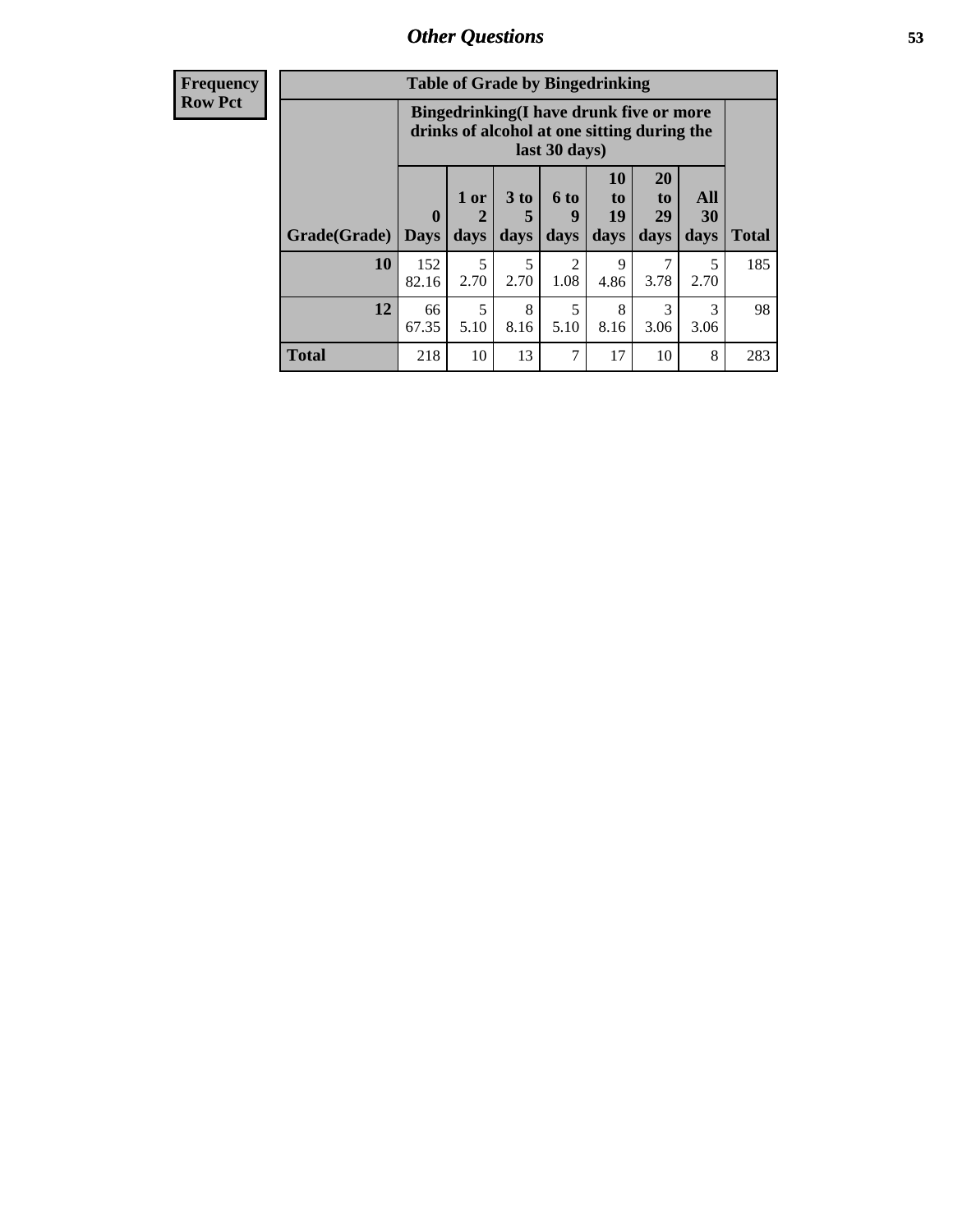#### *Nutrition* **54**

| <b>Frequency</b> |
|------------------|
| <b>Row Pct</b>   |

| <b>Table of Grade by Dairy</b> |                          |                                                                 |                                    |                                    |              |  |
|--------------------------------|--------------------------|-----------------------------------------------------------------|------------------------------------|------------------------------------|--------------|--|
|                                |                          | Dairy (I eat at least 3 servings of dairy<br>products each day) |                                    |                                    |              |  |
| Grade(Grade)                   | <b>Strongly</b><br>Agree | <b>Somewhat</b><br>Agree                                        | <b>Somewhat</b><br><b>Disagree</b> | <b>Strongly</b><br><b>Disagree</b> | <b>Total</b> |  |
| 10                             | 58<br>31.35              | 67<br>36.22                                                     | 34<br>18.38                        | 26<br>14.05                        | 185          |  |
| 12                             | 29<br>29.59              | 32<br>32.65                                                     | 24<br>24.49                        | 13<br>13.27                        | 98           |  |
| <b>Total</b>                   | 87                       | 99                                                              | 58                                 | 39                                 | 283          |  |

| <b>Frequency</b> |  |
|------------------|--|
| <b>Row Pct</b>   |  |

| <b>Table of Grade by Fruitveg</b>                                        |                          |             |                                        |                                    |              |
|--------------------------------------------------------------------------|--------------------------|-------------|----------------------------------------|------------------------------------|--------------|
| Fruitveg(I eat at least 5 servings of fruits<br>and vegetables each day) |                          |             |                                        |                                    |              |
| Grade(Grade)                                                             | <b>Strongly</b><br>Agree | Agree       | <b>Somewhat   Somewhat</b><br>Disagree | <b>Strongly</b><br><b>Disagree</b> | <b>Total</b> |
| 10                                                                       | 28<br>15.14              | 55<br>29.73 | 54<br>29.19                            | 48<br>25.95                        | 185          |
| 12                                                                       | 10<br>10.20              | 23<br>23.47 | 39<br>39.80                            | 26<br>26.53                        | 98           |
| <b>Total</b>                                                             | 38                       | 78          | 93                                     | 74                                 | 283          |

| <b>Frequency</b> |              |                          |                     | <b>Table of Grade by Cafeteriahealthy</b>                             |                                    |              |
|------------------|--------------|--------------------------|---------------------|-----------------------------------------------------------------------|------------------------------------|--------------|
| <b>Row Pct</b>   |              |                          |                     | Cafeteriahealthy (School meals in my<br>school cafeteria are healthy) |                                    |              |
|                  | Grade(Grade) | <b>Strongly</b><br>Agree | Somewhat  <br>Agree | <b>Somewhat</b><br><b>Disagree</b>                                    | <b>Strongly</b><br><b>Disagree</b> | <b>Total</b> |
|                  | 10           | 24<br>12.97              | 64<br>34.59         | 43<br>23.24                                                           | 54<br>29.19                        | 185          |
|                  | 12           | 5.10                     | 27<br>27.55         | 19<br>19.39                                                           | 47<br>47.96                        | 98           |
|                  | <b>Total</b> | 29                       | 91                  | 62                                                                    | 101                                | 283          |

| <b>Frequency</b> |
|------------------|
| <b>Row Pct</b>   |

| <b>Table of Grade by Cafeterianutrition</b>                                               |                          |             |                                        |                                    |              |
|-------------------------------------------------------------------------------------------|--------------------------|-------------|----------------------------------------|------------------------------------|--------------|
| <b>Cafeterianutrition</b> (Facts about nutrition<br>are available in my school cafeteria) |                          |             |                                        |                                    |              |
| Grade(Grade)                                                                              | <b>Strongly</b><br>Agree | Agree       | Somewhat   Somewhat<br><b>Disagree</b> | <b>Strongly</b><br><b>Disagree</b> | <b>Total</b> |
| 10                                                                                        | 26<br>14.05              | 57<br>30.81 | 48<br>25.95                            | 54<br>29.19                        | 185          |
| 12                                                                                        | 9<br>9.18                | 34<br>34.69 | 19<br>19.39                            | 36<br>36.73                        | 98           |
| <b>Total</b>                                                                              | 35                       | 91          | 67                                     | 90                                 | 283          |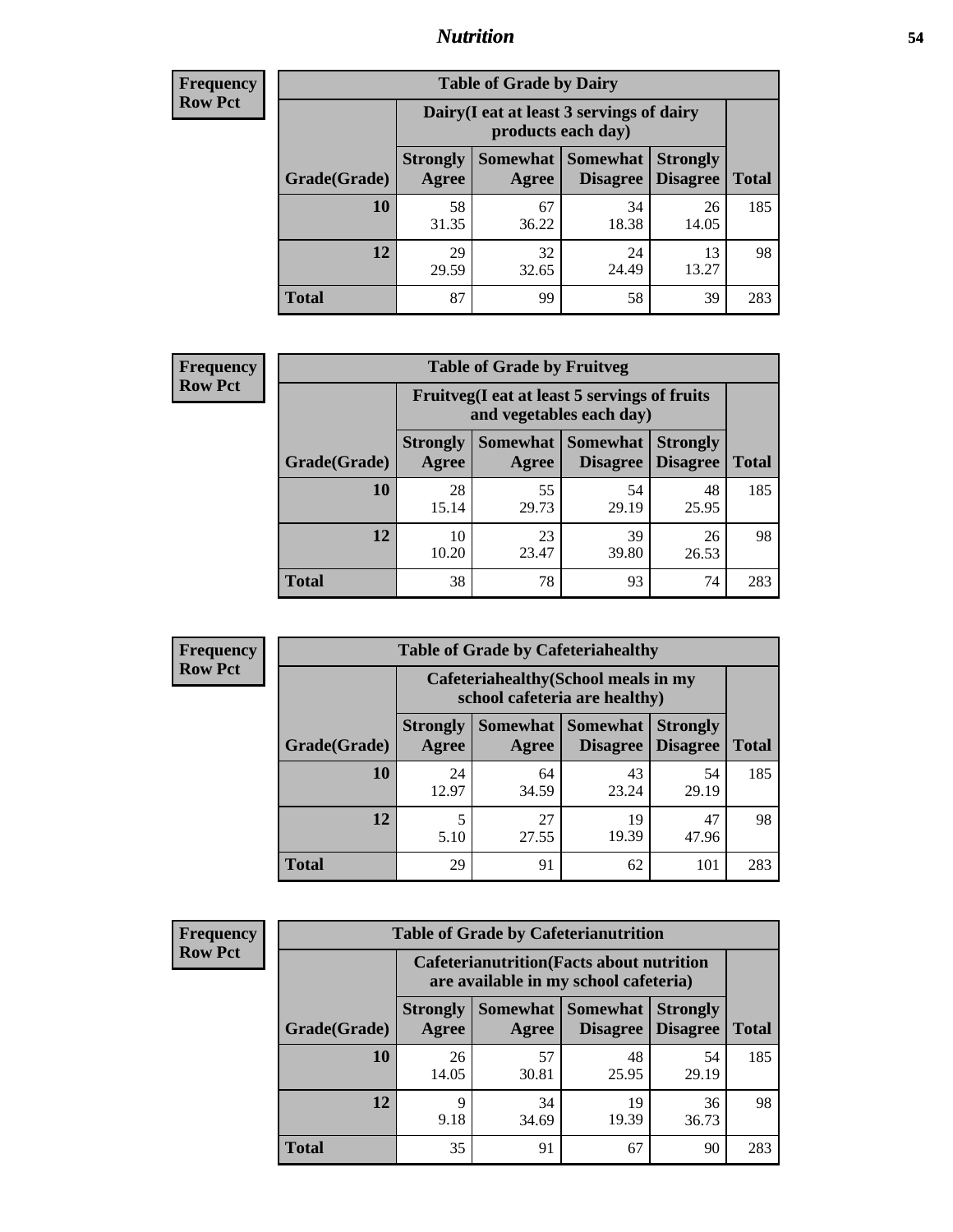# *Nutrition* **55**

| Frequency |
|-----------|
| Row Pct   |

| <b>Table of Grade by Schoollunch</b> |                                                                 |             |                               |                                    |              |  |
|--------------------------------------|-----------------------------------------------------------------|-------------|-------------------------------|------------------------------------|--------------|--|
|                                      | Schoollunch(I eat school lunch three or<br>more times per week) |             |                               |                                    |              |  |
| Grade(Grade)                         | <b>Strongly</b><br>Agree                                        | Agree       | Somewhat Somewhat<br>Disagree | <b>Strongly</b><br><b>Disagree</b> | <b>Total</b> |  |
| 10                                   | 116<br>62.70                                                    | 29<br>15.68 | 11<br>5.95                    | 29<br>15.68                        | 185          |  |
| 12                                   | 43<br>43.88                                                     | 10<br>10.20 | 8<br>8.16                     | 37<br>37.76                        | 98           |  |
| <b>Total</b>                         | 159                                                             | 39          | 19                            | 66                                 | 283          |  |

| <b>Frequency</b> |  |
|------------------|--|
| <b>Row Pct</b>   |  |

| <b>Table of Grade by Foodchoices</b>                                |                          |             |                               |                                    |              |
|---------------------------------------------------------------------|--------------------------|-------------|-------------------------------|------------------------------------|--------------|
| Foodchoices (I make healthy food choices in<br>my school cafeteria) |                          |             |                               |                                    |              |
| Grade(Grade)                                                        | <b>Strongly</b><br>Agree | Agree       | Somewhat Somewhat<br>Disagree | <b>Strongly</b><br><b>Disagree</b> | <b>Total</b> |
| 10                                                                  | 35<br>18.92              | 69<br>37.30 | 32<br>17.30                   | 49<br>26.49                        | 185          |
| 12                                                                  | 15<br>15.31              | 23<br>23.47 | 24<br>24.49                   | 36<br>36.73                        | 98           |
| <b>Total</b>                                                        | 50                       | 92          | 56                            | 85                                 | 283          |

| <b>Frequency</b> | <b>Table of Grade by Wholewheat</b> |                          |                      |                                                                                     |                                    |              |  |  |  |
|------------------|-------------------------------------|--------------------------|----------------------|-------------------------------------------------------------------------------------|------------------------------------|--------------|--|--|--|
| <b>Row Pct</b>   |                                     |                          | my school cafeteria) | Wholewheat (There are whole wheat and<br>multigrain breads and cereals available in |                                    |              |  |  |  |
|                  | Grade(Grade)                        | <b>Strongly</b><br>Agree | Agree                | <b>Somewhat   Somewhat</b><br><b>Disagree</b>                                       | <b>Strongly</b><br><b>Disagree</b> | <b>Total</b> |  |  |  |
|                  | 10                                  | 53<br>28.65              | 68<br>36.76          | 34<br>18.38                                                                         | 30<br>16.22                        | 185          |  |  |  |
|                  | 12                                  | 26<br>26.53              | 34<br>34.69          | 12<br>12.24                                                                         | 26<br>26.53                        | 98           |  |  |  |
|                  | <b>Total</b>                        | 79                       | 102                  | 46                                                                                  | 56                                 | 283          |  |  |  |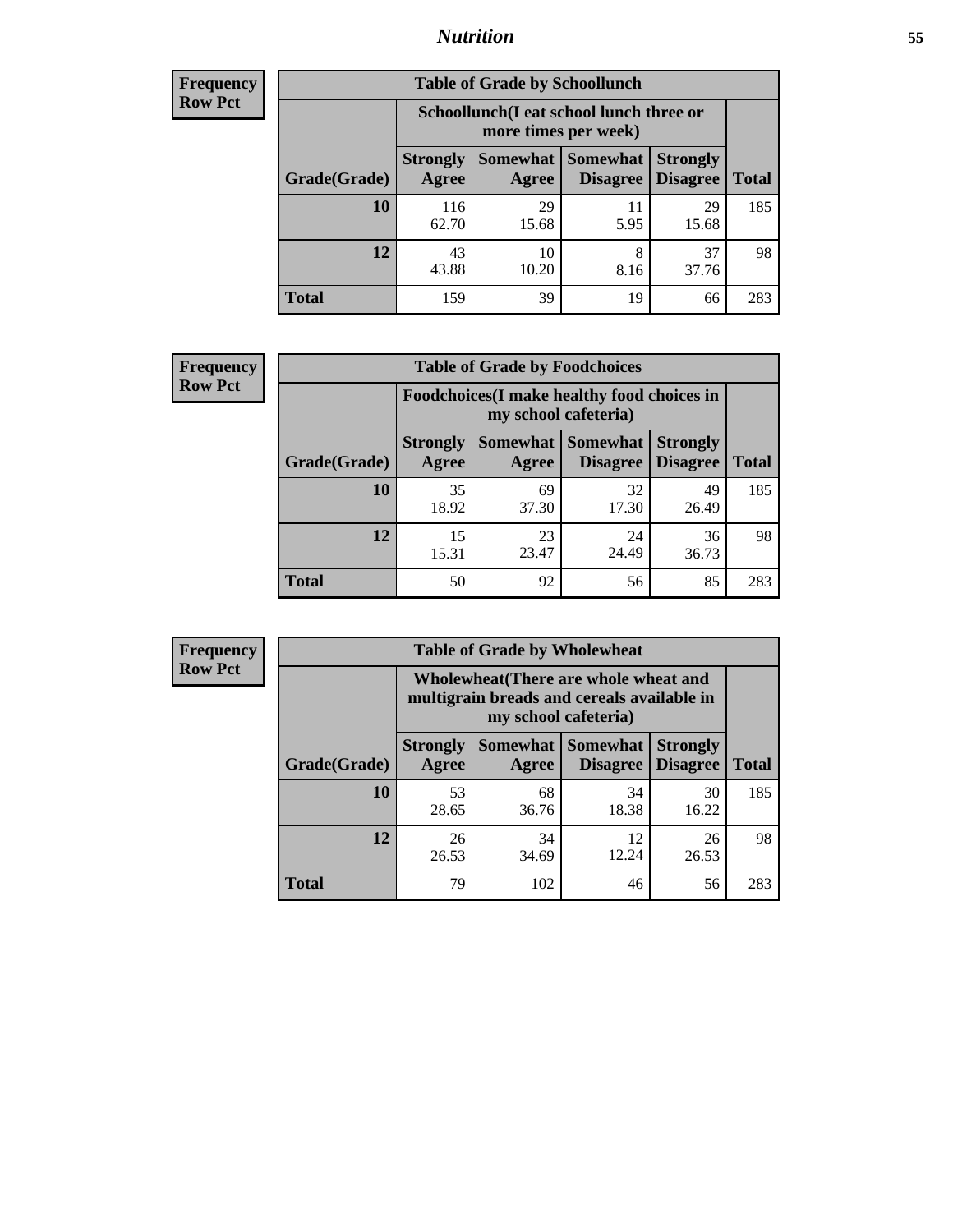#### *Nutrition* **56**

**Frequency Row Pct**

| <b>Table of Grade by Healthyvending</b> |                                                                                                                                               |                          |                                    |                                    |              |  |
|-----------------------------------------|-----------------------------------------------------------------------------------------------------------------------------------------------|--------------------------|------------------------------------|------------------------------------|--------------|--|
|                                         | Healthyvending (If only healthy snacks and<br>beverages were available in the vending<br>machines during the school day,<br>I would buy them) |                          |                                    |                                    |              |  |
| Grade(Grade)                            | <b>Strongly</b><br>Agree                                                                                                                      | <b>Somewhat</b><br>Agree | <b>Somewhat</b><br><b>Disagree</b> | <b>Strongly</b><br><b>Disagree</b> | <b>Total</b> |  |
| 10                                      | 42<br>22.70                                                                                                                                   | 52<br>28.11              | 28<br>15.14                        | 63<br>34.05                        | 185          |  |
| 12                                      | 16<br>16.33                                                                                                                                   | 17<br>17.35              | 16<br>16.33                        | 49<br>50.00                        | 98           |  |
| <b>Total</b>                            | 58                                                                                                                                            | 69                       | 44                                 | 112                                | 283          |  |

**Frequency Row Pct**

| <b>Table of Grade by Schoolbreakfast</b> |                                                                                                                                        |             |             |             |     |  |
|------------------------------------------|----------------------------------------------------------------------------------------------------------------------------------------|-------------|-------------|-------------|-----|--|
|                                          | Schoolbreakfast(If breakfast were<br>available at school,<br>but outside the cafeteria,<br>I would eat breakfast at school more often) |             |             |             |     |  |
| Grade(Grade)                             | Somewhat   Somewhat<br><b>Strongly</b><br><b>Strongly</b><br><b>Disagree</b><br><b>Total</b><br>Agree<br>Disagree<br>Agree             |             |             |             |     |  |
| <b>10</b>                                | 67<br>36.22                                                                                                                            | 62<br>33.51 | 23<br>12.43 | 33<br>17.84 | 185 |  |
| 12                                       | 23<br>11<br>30<br>34<br>11.22<br>23.47<br>34.69<br>30.61                                                                               |             |             |             |     |  |
| <b>Total</b>                             | 101                                                                                                                                    | 85          | 34          | 63          | 283 |  |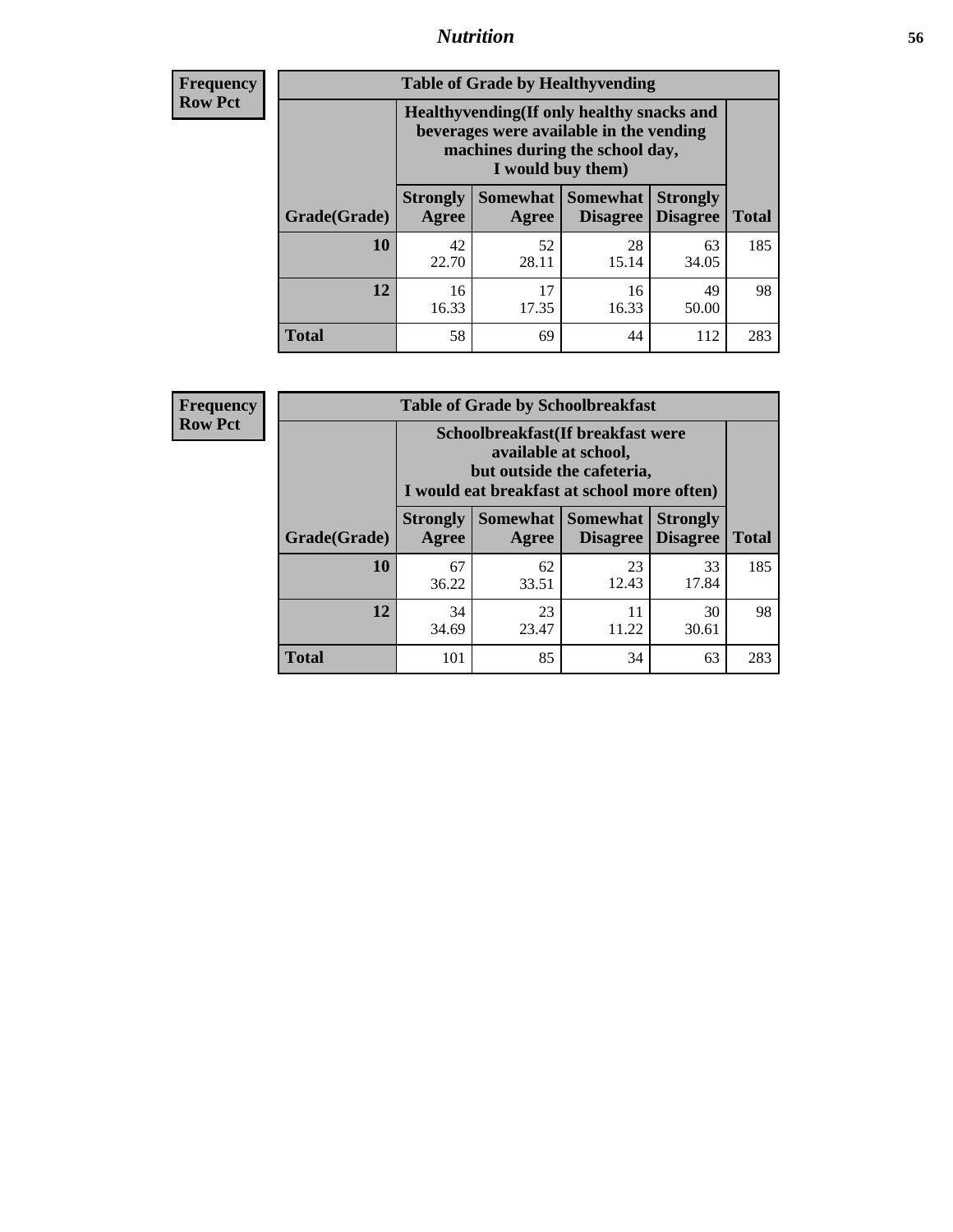| Frequency<br><b>Col Pct</b> | <b>Table of Educationaids by Grade</b>                                                                    |                    |             |              |
|-----------------------------|-----------------------------------------------------------------------------------------------------------|--------------------|-------------|--------------|
|                             | <b>Educationaids</b> (I<br>have been<br>taught about<br><b>HIV/AIDS</b> at<br>school in the<br>past year) | Grade(Grade)<br>10 | 12          | <b>Total</b> |
|                             | Yes                                                                                                       | 152<br>82.16       | 49<br>50.00 | 201          |
|                             | N <sub>0</sub>                                                                                            | 33<br>17.84        | 49<br>50.00 | 82           |
|                             | <b>Total</b>                                                                                              | 185                | 98          | 283          |

| <b>Frequency</b> | <b>Table of Educationcharacter by Grade</b>                                                 |              |             |              |
|------------------|---------------------------------------------------------------------------------------------|--------------|-------------|--------------|
| <b>Col Pct</b>   | <b>Educationcharacter(I</b><br>have been taught<br>about character<br>education in the past | Grade(Grade) |             |              |
|                  | year at school)                                                                             | 10           | 12          | <b>Total</b> |
|                  | <b>Yes</b>                                                                                  | 138<br>74.59 | 48<br>48.98 | 186          |
|                  | N <sub>0</sub>                                                                              | 47<br>25.41  | 50<br>51.02 | 97           |
|                  | <b>Total</b>                                                                                | 185          | 98          | 283          |

| Frequency      | <b>Table of Gradcoach1 by Grade</b>              |              |             |              |  |
|----------------|--------------------------------------------------|--------------|-------------|--------------|--|
| <b>Col Pct</b> | Gradcoach1(I<br>know who my<br><b>Graduation</b> | Grade(Grade) |             |              |  |
|                | Coach is)                                        | 10           | 12          | <b>Total</b> |  |
|                | Yes                                              | 22<br>11.89  | 58<br>59.18 | 80           |  |
|                | N <sub>0</sub>                                   | 163<br>88.11 | 40<br>40.82 | 203          |  |
|                | <b>Total</b>                                     | 185          | 98          | 283          |  |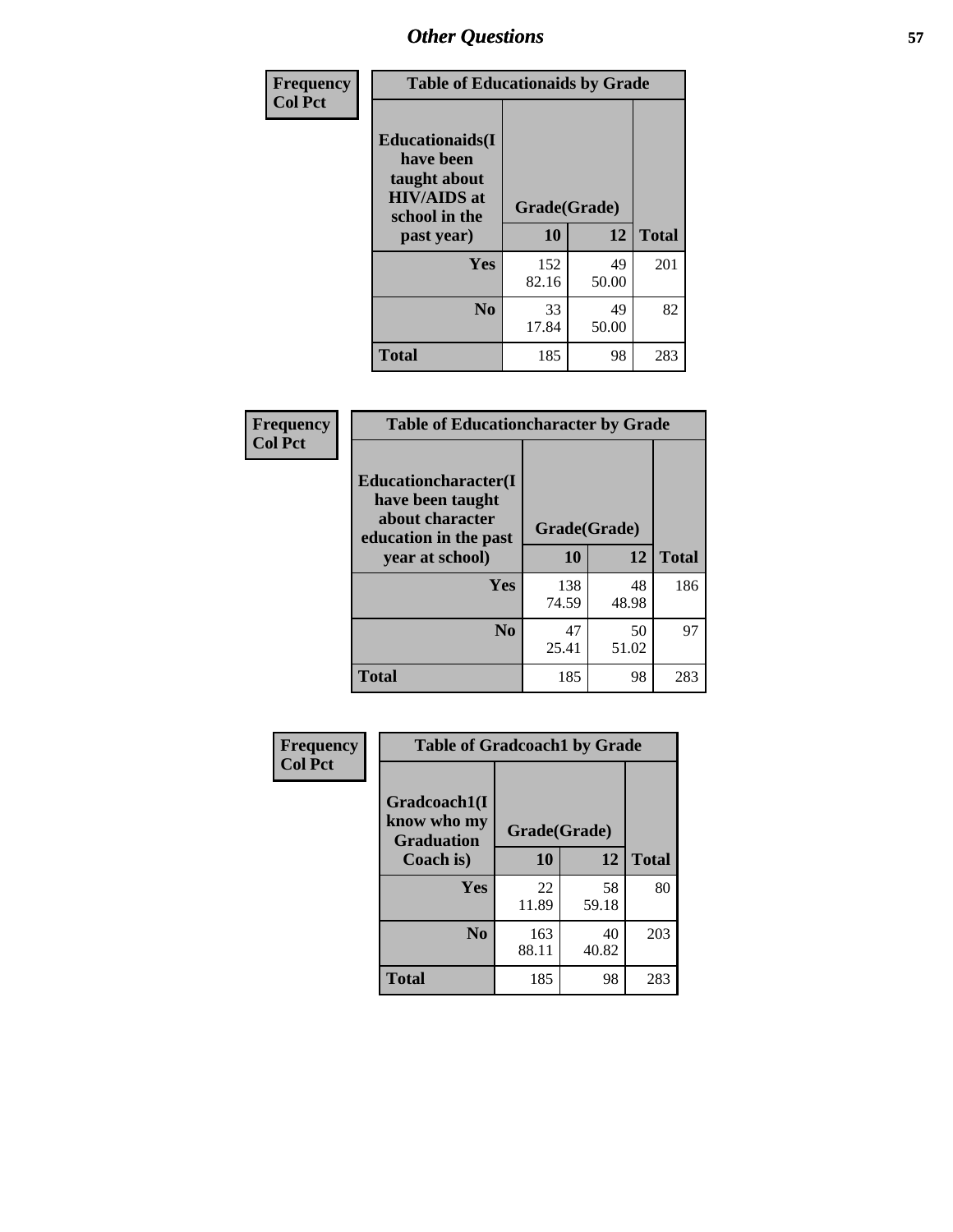| Frequency      | <b>Table of Gradcoach2 by Grade</b> |              |             |              |
|----------------|-------------------------------------|--------------|-------------|--------------|
| <b>Col Pct</b> |                                     |              |             |              |
|                | Gradcoach2(I<br>have                |              |             |              |
|                | contacted my<br><b>Graduation</b>   | Grade(Grade) |             |              |
|                | Coach)                              | 10           | 12          | <b>Total</b> |
|                | Yes                                 | 8<br>4.32    | 23<br>23.47 | 31           |
|                | N <sub>0</sub>                      | 177<br>95.68 | 75<br>76.53 | 252          |
|                | <b>Total</b>                        | 185          | 98          | 283          |

| <b>Frequency</b><br><b>Col Pct</b> | <b>Table of Gradcoach3 by Grade</b>                                         |              |             |              |
|------------------------------------|-----------------------------------------------------------------------------|--------------|-------------|--------------|
|                                    | Gradcoach3(I<br>have received<br>assistance<br>from my<br><b>Graduation</b> | Grade(Grade) |             |              |
|                                    | Coach)                                                                      | 10           | 12          | <b>Total</b> |
|                                    | Yes                                                                         | 6<br>3.24    | 24<br>24.49 | 30           |
|                                    | N <sub>0</sub>                                                              | 63<br>34.05  | 21<br>21.43 | 84           |
|                                    | Don't know                                                                  | 116<br>62.70 | 53<br>54.08 | 169          |
|                                    | <b>Total</b>                                                                | 185          | 98          | 283          |

| Frequency      | <b>Table of Selfharm by Grade</b>                                                                                                                                                      |                    |             |              |
|----------------|----------------------------------------------------------------------------------------------------------------------------------------------------------------------------------------|--------------------|-------------|--------------|
| <b>Col Pct</b> | <b>Selfharm</b> (During<br>the past 12<br>months,<br>I harmed myself<br>on purpose<br><b>Suicideconsider</b><br>During the past<br>12 months,<br>I seriously<br>considered<br>suicide) | Grade(Grade)<br>10 | 12          | <b>Total</b> |
|                | Yes                                                                                                                                                                                    | 31<br>16.76        | 9<br>9.18   | 40           |
|                | N <sub>0</sub>                                                                                                                                                                         | 154<br>83.24       | 89<br>90.82 | 243          |
|                | Total                                                                                                                                                                                  | 185                | 98          | 283          |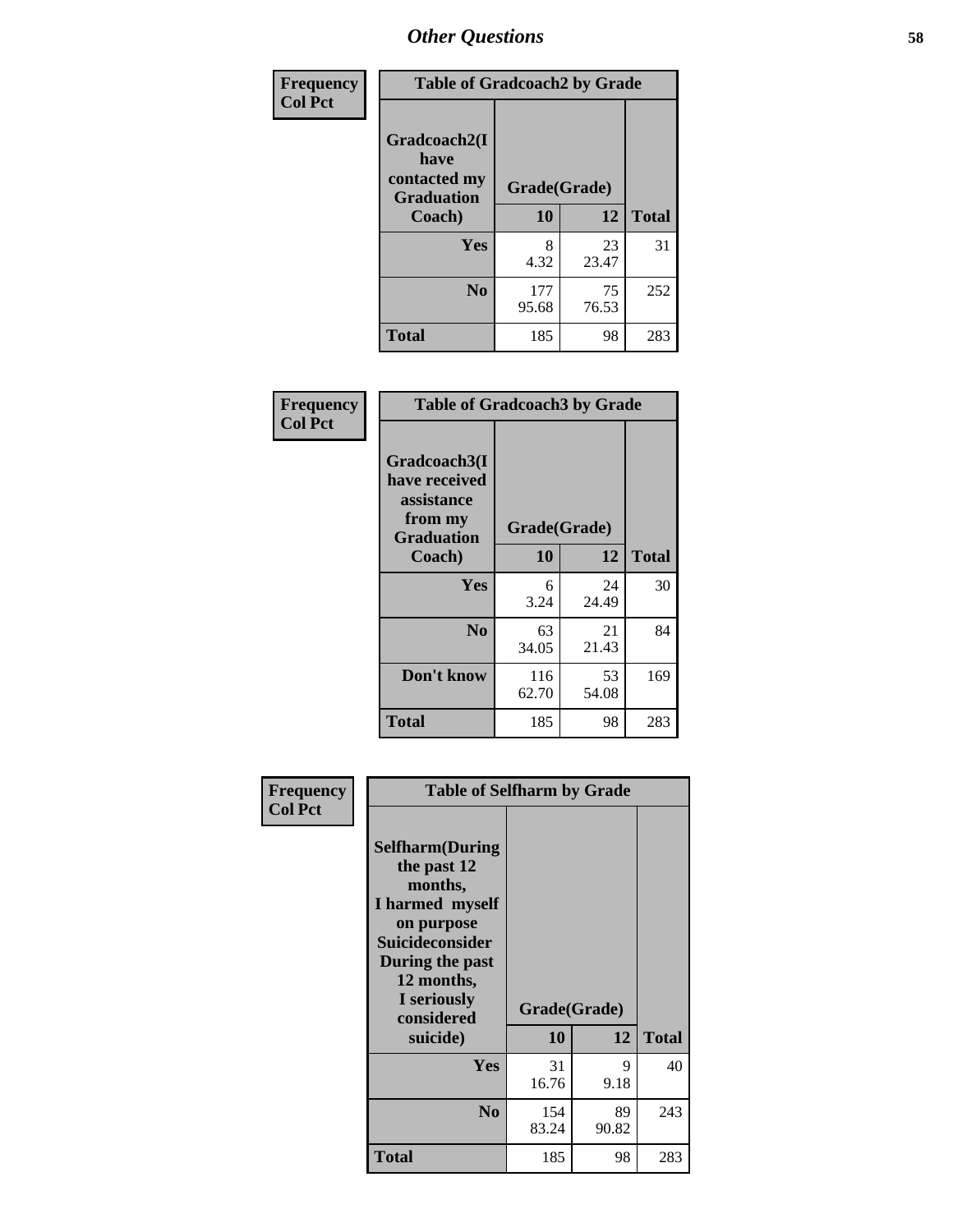| <b>Frequency</b> | <b>Table of Suicideconsider by Grade</b> |              |             |              |
|------------------|------------------------------------------|--------------|-------------|--------------|
| <b>Col Pct</b>   |                                          | Grade(Grade) |             |              |
|                  | Suicideconsider                          | <b>10</b>    | 12          | <b>Total</b> |
|                  | Yes                                      | 26<br>14.05  | 11<br>11.22 | 37           |
|                  | N <sub>0</sub>                           | 159<br>85.95 | 87<br>88.78 | 246          |
|                  | <b>Total</b>                             | 185          | 98          | 283          |

| Frequency      | <b>Table of Suicideattempt by Grade</b>              |              |             |              |
|----------------|------------------------------------------------------|--------------|-------------|--------------|
| <b>Col Pct</b> | Suicideattempt(I<br>have attempted<br>suicide in the | Grade(Grade) |             |              |
|                | last year)                                           | 10           | 12          | <b>Total</b> |
|                | Yes                                                  | 17<br>9.19   | 4<br>4.08   | 21           |
|                | $\bf No$                                             | 168<br>90.81 | 94<br>95.92 | 262          |
|                | <b>Total</b>                                         | 185          | 98          | 283          |

| Frequency      | <b>Table of Instantmessaged by Grade</b>               |              |             |              |
|----------------|--------------------------------------------------------|--------------|-------------|--------------|
| <b>Col Pct</b> | Instantmessaged(I<br>have instant<br>messaged people I | Grade(Grade) |             |              |
|                | do not even know)                                      | 10           | 12          | <b>Total</b> |
|                | Yes                                                    | 84<br>45.41  | 46<br>46.94 | 130          |
|                | N <sub>0</sub>                                         | 101<br>54.59 | 52<br>53.06 | 153          |
|                | <b>Total</b>                                           | 185          | 98          | 283          |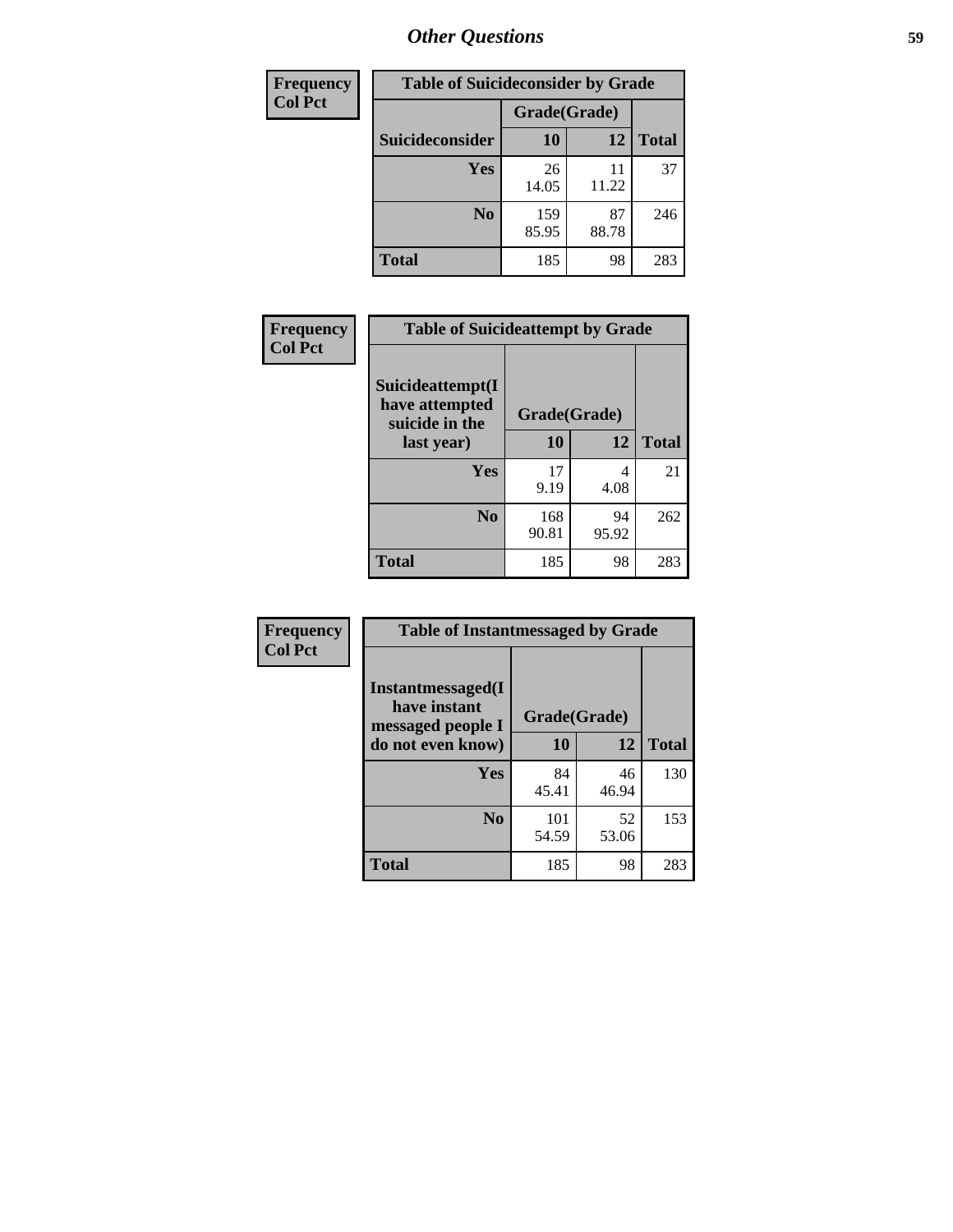| Frequency      | <b>Table of Getsalong by Grade</b>                          |             |              |              |
|----------------|-------------------------------------------------------------|-------------|--------------|--------------|
| <b>Col Pct</b> | <b>Getsalong</b> (I get<br>along with other<br>students and |             | Grade(Grade) |              |
|                | adults)                                                     | 10          | 12           | <b>Total</b> |
|                | <b>Strongly Agree</b>                                       | 94<br>50.81 | 67<br>68.37  | 161          |
|                | <b>Somewhat Agree</b>                                       | 73<br>39.46 | 26<br>26.53  | 99           |
|                | <b>Somewhat Disagree</b>                                    | 13<br>7.03  | 1.02         | 14           |
|                | <b>Strongly Disagree</b>                                    | 5<br>2.70   | 4<br>4.08    | 9            |
|                | <b>Total</b>                                                | 185         | 98           | 283          |

| Frequency      | <b>Table of Safehome by Grade</b> |                    |             |              |
|----------------|-----------------------------------|--------------------|-------------|--------------|
| <b>Col Pct</b> | Safehome(I feel<br>safe at home)  | Grade(Grade)<br>10 | 12          | <b>Total</b> |
|                | <b>Strongly Agree</b>             | 133<br>71.89       | 78<br>79.59 | 211          |
|                | <b>Somewhat Agree</b>             | 28<br>15.14        | 16<br>16.33 | 44           |
|                | <b>Somewhat Disagree</b>          | 14<br>7.57         | 0<br>0.00   | 14           |
|                | <b>Strongly Disagree</b>          | 10<br>5.41         | 4<br>4.08   | 14           |
|                | <b>Total</b>                      | 185                | 98          | 283          |

| Frequency      |                                                                                      | <b>Table of Adulttalk by Grade</b> |             |              |
|----------------|--------------------------------------------------------------------------------------|------------------------------------|-------------|--------------|
| <b>Col Pct</b> | <b>Adulttalk</b> (I<br>know an<br>adult at<br>school that<br>I can talk<br>with if I | Grade(Grade)                       |             |              |
|                | need help)                                                                           | 10                                 | 12          | <b>Total</b> |
|                | <b>Yes</b>                                                                           | 112<br>60.54                       | 70<br>71.43 | 182          |
|                | N <sub>0</sub>                                                                       | 73<br>39.46                        | 28<br>28.57 | 101          |
|                | <b>Total</b>                                                                         | 185                                | 98          | 283          |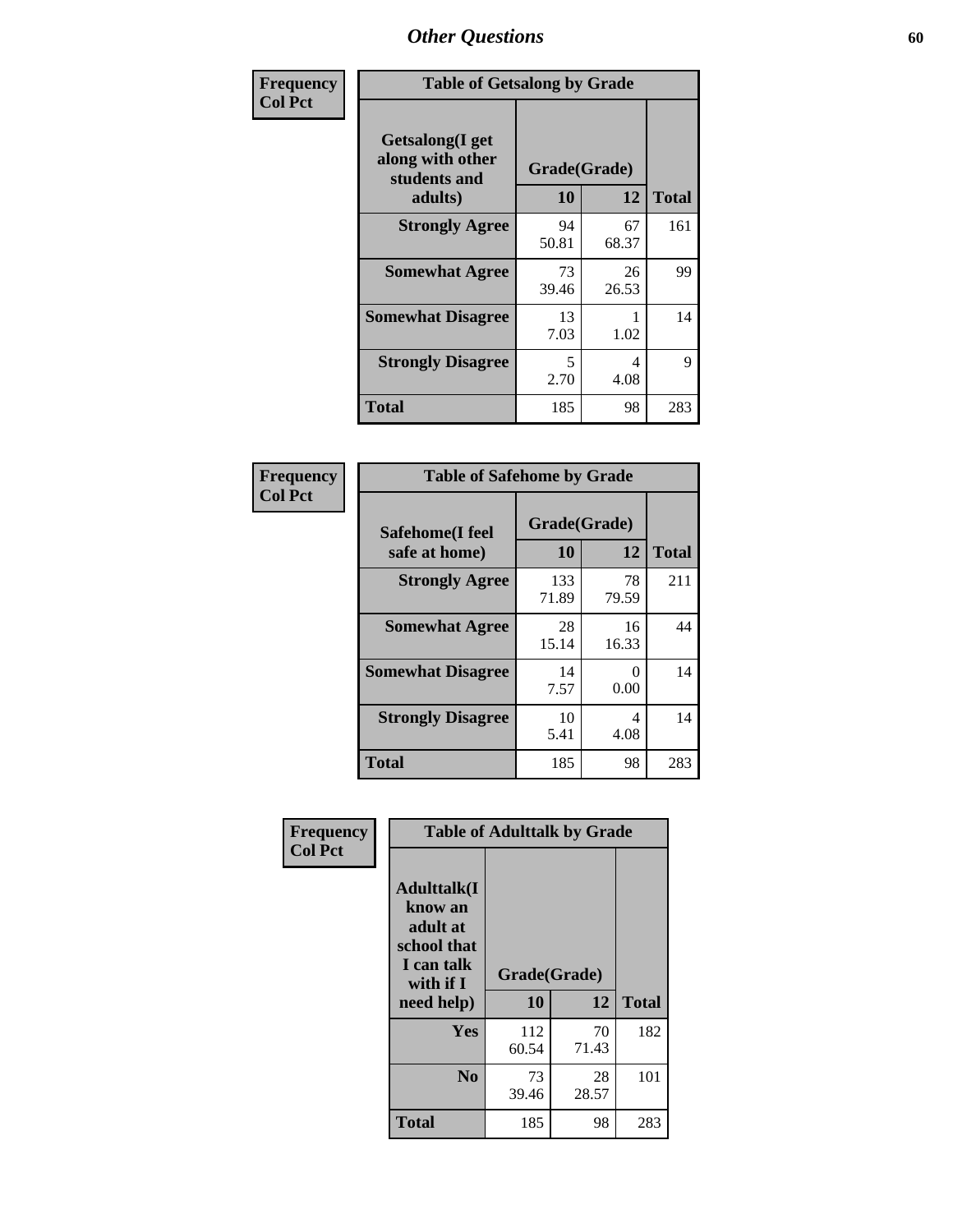**Frequency Row Pct**

| <b>Table of Grade by Tvtime</b> |             |                                                                                                                                                                                                                           |             |             |            |            |     |  |  |
|---------------------------------|-------------|---------------------------------------------------------------------------------------------------------------------------------------------------------------------------------------------------------------------------|-------------|-------------|------------|------------|-----|--|--|
|                                 |             | Tytime (On an average school day,<br>how much unsupervised time do I spend watching TV)<br><b>Less that</b><br>$2 - 3$<br>$4 - 5$<br>$6+$<br>hour/day   hour/day<br>hours/day<br>hours/day<br>  hours/day<br><b>Total</b> |             |             |            |            |     |  |  |
| Grade(Grade)   None             |             |                                                                                                                                                                                                                           |             |             |            |            |     |  |  |
| <b>10</b>                       | 20<br>10.81 | 39<br>21.08                                                                                                                                                                                                               | 30<br>16.22 | 61<br>32.97 | 18<br>9.73 | 17<br>9.19 | 185 |  |  |
| 12                              | 15<br>15.31 | 28<br>28.57                                                                                                                                                                                                               | 21<br>21.43 | 23<br>23.47 | 4<br>4.08  | 7.14       | 98  |  |  |
| <b>Total</b>                    | 35          | 67                                                                                                                                                                                                                        | 51          | 84          | 22         | 24         | 283 |  |  |

**Frequency Row Pct**

| <b>Table of Grade by Computertime</b> |             |                                                                                                   |                     |             |                                  |                   |              |  |  |
|---------------------------------------|-------------|---------------------------------------------------------------------------------------------------|---------------------|-------------|----------------------------------|-------------------|--------------|--|--|
|                                       |             | Computertime (On an average school day,<br>how much unsupervised time do I spend on the computer) |                     |             |                                  |                   |              |  |  |
| Grade(Grade)                          | None        | <b>Less that</b>                                                                                  | hour/day   hour/day | $2 - 3$     | $4 - 5$<br>hours/day   hours/day | $6+$<br>hours/day | <b>Total</b> |  |  |
| 10                                    | 34<br>18.38 | 43<br>23.24                                                                                       | 35<br>18.92         | 38<br>20.54 | 21<br>11.35                      | 14<br>7.57        | 185          |  |  |
| 12                                    | 23<br>23.47 | 32<br>19<br>15<br>19.39<br>4.08<br>32.65<br>15.31<br>5.10                                         |                     |             |                                  |                   |              |  |  |
| <b>Total</b>                          | 57          | 75                                                                                                | 54                  | 53          | 25                               | 19                | 283          |  |  |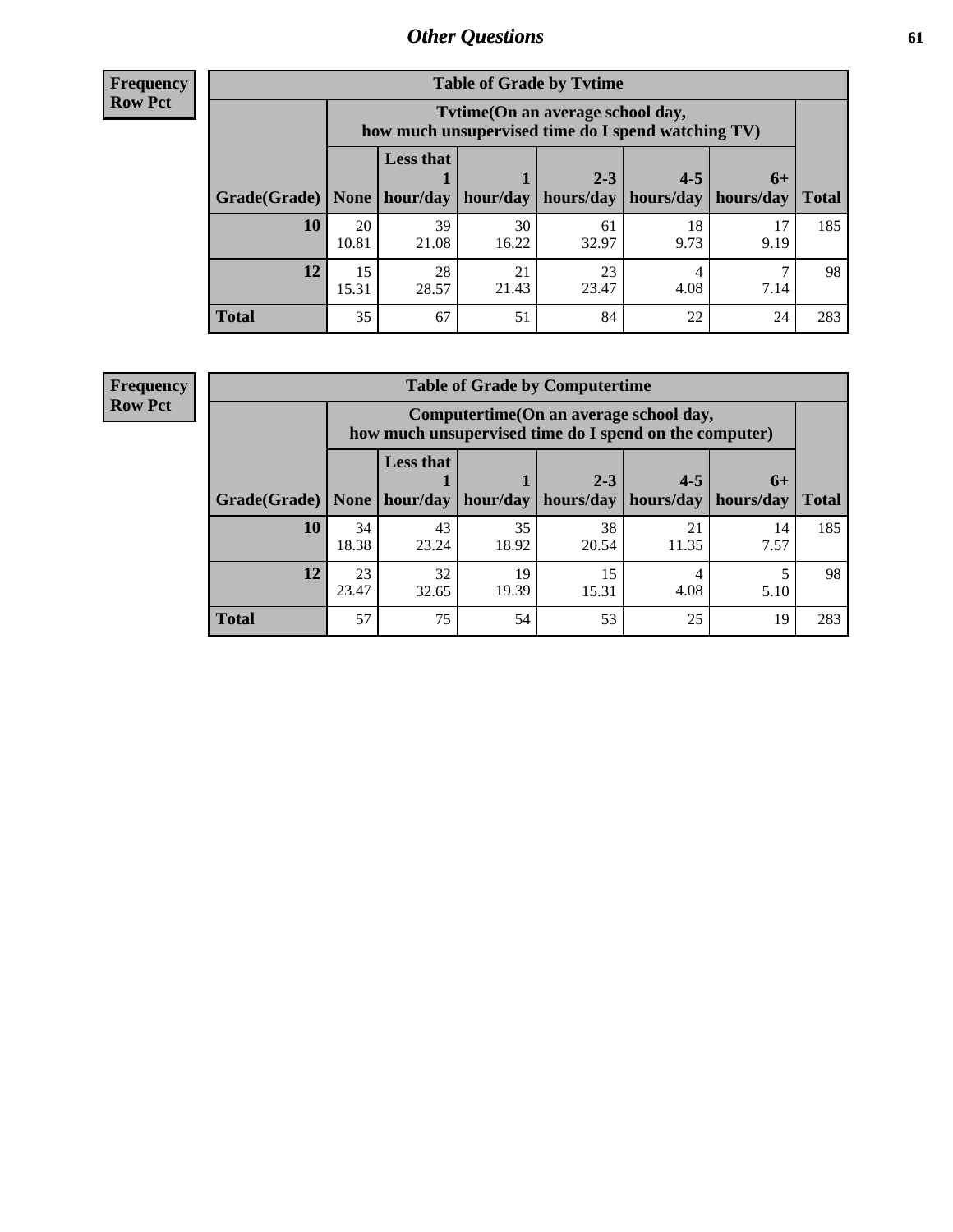#### *Questions about Driving Laws* **62** *Driving Questions were asked only of high school students.*

| <b>Frequency</b> |
|------------------|
| <b>Row Pct</b>   |

| <b>Table of Grade by License1</b> |                                                              |                                                                                                                                           |           |        |               |              |  |  |  |
|-----------------------------------|--------------------------------------------------------------|-------------------------------------------------------------------------------------------------------------------------------------------|-----------|--------|---------------|--------------|--|--|--|
|                                   |                                                              | License1(During the first 6 months of driving<br>with a provisional license,<br>the only passengers who can ride with the<br>driver are:) |           |        |               |              |  |  |  |
| Grade(Grade)                      | <b>Parent or</b>                                             | Family<br><b>Guardian</b>   Members                                                                                                       | Friends   | Anyone | Don't<br>Know | <b>Total</b> |  |  |  |
| 10                                | 58<br>31.35                                                  | 90<br>48.65                                                                                                                               | 6<br>3.24 | 3.78   | 24<br>12.97   | 185          |  |  |  |
| 12                                | 79<br>3<br>11<br>4<br>11.22<br>1.02<br>4.08<br>80.61<br>3.06 |                                                                                                                                           |           |        |               |              |  |  |  |
| Total                             | 69                                                           | 169                                                                                                                                       | ┑         | 11     | 27            | 283          |  |  |  |

| <b>Frequency</b> |                     | <b>Table of Grade by License2</b> |                                                                                                          |                  |                                                      |               |              |  |  |
|------------------|---------------------|-----------------------------------|----------------------------------------------------------------------------------------------------------|------------------|------------------------------------------------------|---------------|--------------|--|--|
| <b>Row Pct</b>   |                     |                                   | License2(17 yr old drivers with a<br>provisional driver's license cannot<br>drive between the hours of:) |                  |                                                      |               |              |  |  |
|                  | <b>Grade(Grade)</b> | <b>Midnight</b><br>to 6am         | 1am<br>to<br>5am                                                                                         | 1am<br>to<br>6am | N <sub>0</sub><br>curfew<br>for $17$<br>year<br>olds | Don't<br>Know | <b>Total</b> |  |  |
|                  | 10                  | 109<br>58.92                      | 13<br>7.03                                                                                               | 7<br>3.78        | 16<br>8.65                                           | 40<br>21.62   | 185          |  |  |
|                  | 12                  | 86<br>87.76                       | $\mathfrak{D}$<br>2.04                                                                                   | 3<br>3.06        | $\mathfrak{D}$<br>2.04                               | 5<br>5.10     | 98           |  |  |
|                  | <b>Total</b>        | 195                               | 15                                                                                                       | 10               | 18                                                   | 45            | 283          |  |  |

| Frequency      | <b>Table of Grade by License3</b> |                                       |                                     |              |           |            |               |              |
|----------------|-----------------------------------|---------------------------------------|-------------------------------------|--------------|-----------|------------|---------------|--------------|
| <b>Row Pct</b> |                                   | License3(For drivers under the age of | what level of alcohol is considered | 21,<br>DUI?) |           |            |               |              |
|                | Grade(Grade)                      | Any<br><b>Amount</b>                  | 0.02                                | 0.04         | 0.06      | 0.08       | Don't<br>know | <b>Total</b> |
|                | 10                                | 45<br>24.32                           | 55<br>29.73                         | 10<br>5.41   | 8<br>4.32 | 16<br>8.65 | 51<br>27.57   | 185          |
|                | 12                                | 44<br>44.90                           | 20<br>20.41                         | 10<br>10.20  | 1.02      | 6<br>6.12  | 17<br>17.35   | 98           |
|                | <b>Total</b>                      | 89                                    | 75                                  | 20           | 9         | 22         | 68            | 283          |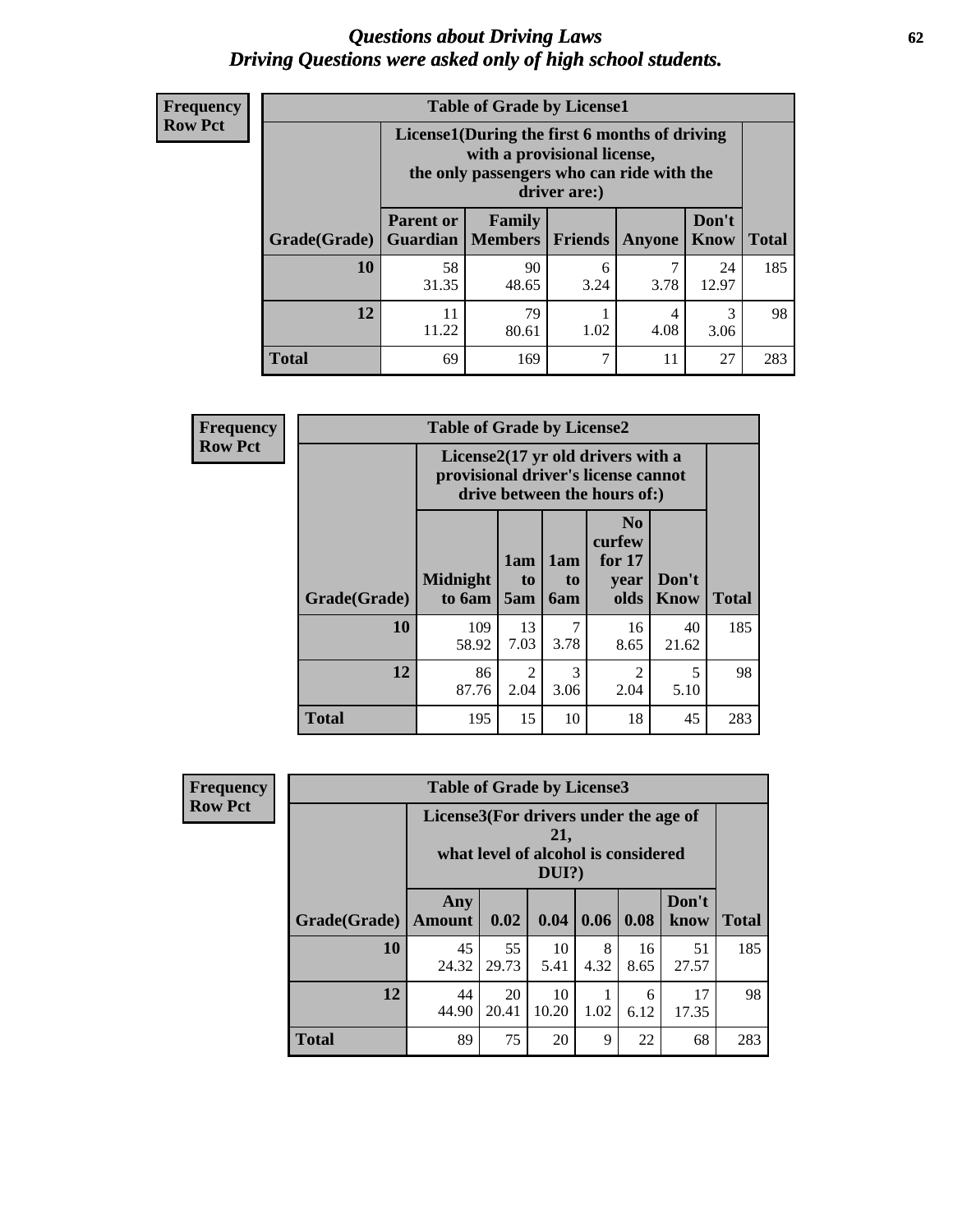#### *Questions about Driving Laws* **63** *Driving Questions were asked only of high school students.*

**Frequency Row Pct**

| <b>Table of Grade by License4</b> |              |                                                                                                                                                      |             |            |            |             |     |  |
|-----------------------------------|--------------|------------------------------------------------------------------------------------------------------------------------------------------------------|-------------|------------|------------|-------------|-----|--|
|                                   |              | License4(A driver under 21 automatically<br>loses his/her license if caught exceeding the<br>posted speet limit by:)                                 |             |            |            |             |     |  |
| Grade(Grade)                      | $15+$<br>mph | Can't<br>lose<br><b>Depends</b><br>license<br>$25+$<br>$35+$<br>Don't<br>for<br><b>on</b><br><b>Total</b><br>mph<br>speeding<br>know<br>mph<br>judge |             |            |            |             |     |  |
| 10                                | 44<br>23.78  | 33<br>17.84                                                                                                                                          | 25<br>13.51 | 11<br>5.95 | 17<br>9.19 | 55<br>29.73 | 185 |  |
| 12                                | 13<br>13.27  | 39<br>39.80                                                                                                                                          | 9<br>9.18   | 7<br>7.14  | 4<br>4.08  | 26<br>26.53 | 98  |  |
| <b>Total</b>                      | 57           | 72                                                                                                                                                   | 34          | 18         | 21         | 81          | 283 |  |

| Frequency      | <b>Table of Grade by License5</b> |                                                                                                                                                             |                |               |       |  |
|----------------|-----------------------------------|-------------------------------------------------------------------------------------------------------------------------------------------------------------|----------------|---------------|-------|--|
| <b>Row Pct</b> |                                   | License5(A)<br>Georgia teenager<br>with family<br>connections or a<br>good lawyer can<br>break a teen<br>driving law and<br>keep their driver's<br>license) |                |               |       |  |
|                | Grade(Grade)                      | Yes                                                                                                                                                         | N <sub>0</sub> | Don't<br>know | Total |  |
|                | 10                                | 29<br>15.68                                                                                                                                                 | 88<br>47.57    | 68<br>36.76   | 185   |  |
|                | 12                                | 33<br>33.67                                                                                                                                                 | 37<br>37.76    | 28<br>28.57   | 98    |  |
|                | Total                             | 62                                                                                                                                                          | 125            | 96            | 283   |  |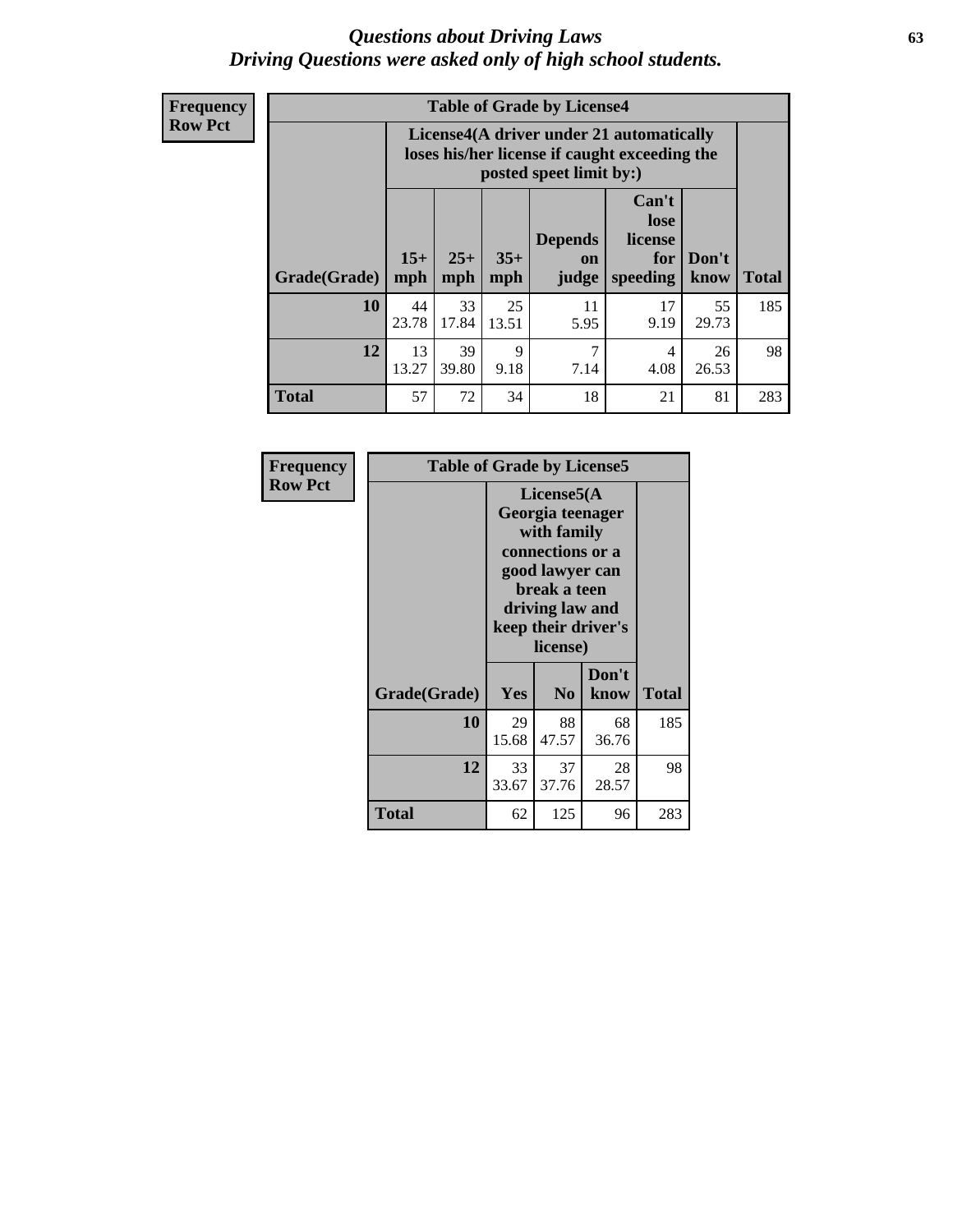#### *Questions about Driving Laws* **64** *Driving Questions were asked only of high school students.*

| <b>Frequency</b> | <b>Table of Grade by License6</b> |             |                                                                                                                           |                    |              |  |
|------------------|-----------------------------------|-------------|---------------------------------------------------------------------------------------------------------------------------|--------------------|--------------|--|
| <b>Row Pct</b>   |                                   |             | License <sub>6</sub> (I know a<br>friend or<br>classmate that<br>broke a teen<br>driving law,<br>keep his/her<br>license) | but was allowed to |              |  |
|                  | Grade(Grade)                      | Yes         | N <sub>0</sub>                                                                                                            | Don't<br>know      | <b>Total</b> |  |
|                  | 10                                | 43<br>23.24 | 85<br>45.95                                                                                                               | 57<br>30.81        | 185          |  |
|                  | 12                                | 44<br>44.90 | 25<br>25.51                                                                                                               | 29<br>29.59        | 98           |  |
|                  | <b>Total</b>                      | 87          | 110                                                                                                                       | 86                 | 283          |  |

| <b>Frequency</b> | <b>Table of Grade by License7</b> |                                                                             |                                   |                                                                                               |                        |              |  |  |
|------------------|-----------------------------------|-----------------------------------------------------------------------------|-----------------------------------|-----------------------------------------------------------------------------------------------|------------------------|--------------|--|--|
| <b>Row Pct</b>   |                                   |                                                                             |                                   | License7(A student under the age of 18 cam loser<br>his/her driving privileges if he or she:) |                        |              |  |  |
| Grade(Grade)     |                                   | <b>Have</b><br>more than<br>10<br>unexcused<br>absences<br>per school<br>yr | Drop out<br>without<br>graduating | <b>Bring</b><br>alcohol/drugs/weapon<br>to school                                             | All of<br>the<br>above | <b>Total</b> |  |  |
|                  | 10                                | 48<br>25.95                                                                 | 9<br>4.86                         | 4<br>2.16                                                                                     | 124<br>67.03           | 185          |  |  |
|                  | 12                                | 24<br>24.49                                                                 | 3<br>3.06                         | 1.02                                                                                          | 70<br>71.43            | 98           |  |  |
|                  | <b>Total</b>                      | 72                                                                          | 12                                | 5                                                                                             | 194                    | 283          |  |  |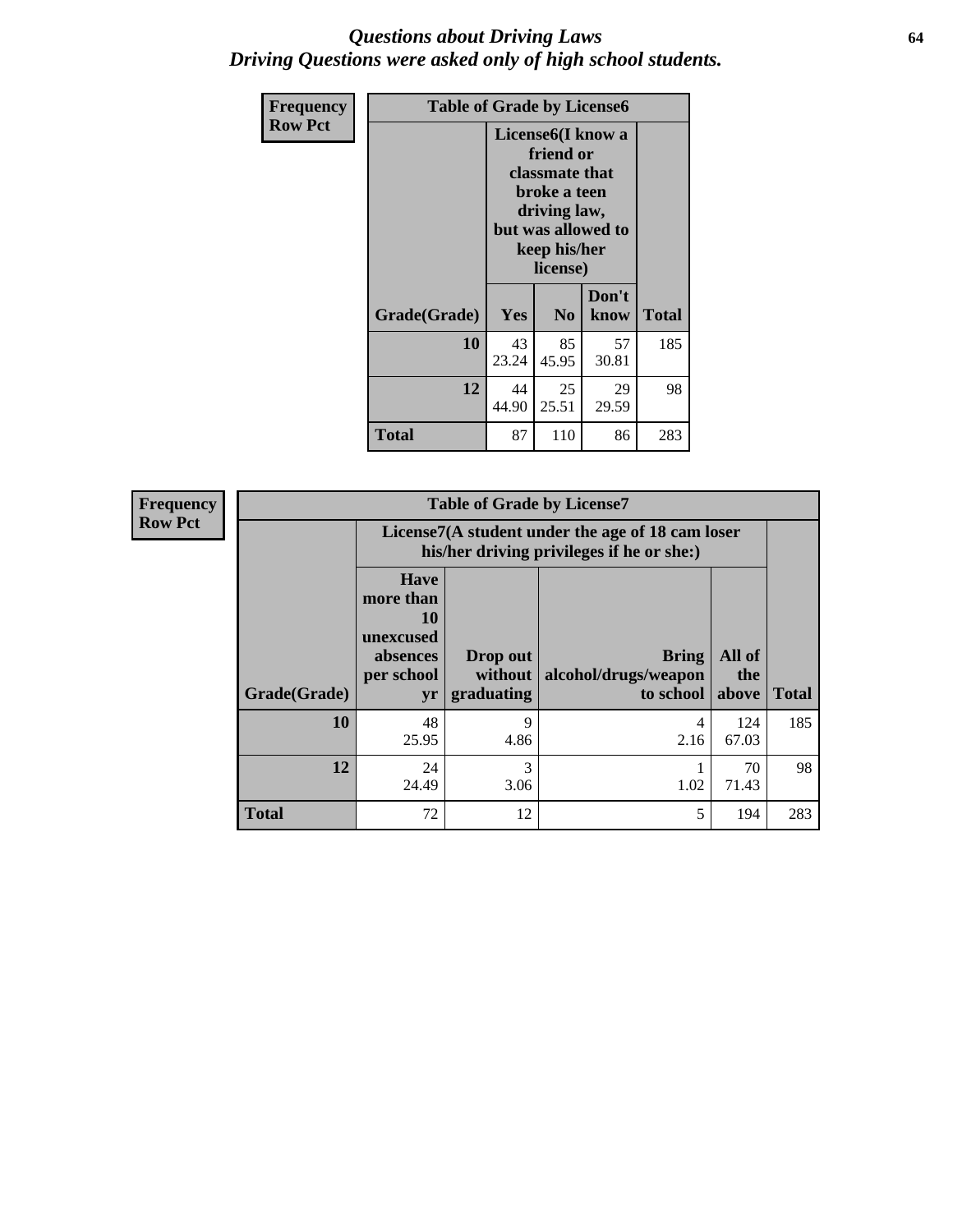# *Select Results by Gender* **65**

| Frequency      | <b>Table of SchoolClimate2 by Gender</b>          |                                 |             |              |  |
|----------------|---------------------------------------------------|---------------------------------|-------------|--------------|--|
| <b>Col Pct</b> | SchoolClimate2(I<br>feel successful at<br>school) | Gender(Gender)<br><b>Female</b> | <b>Male</b> | <b>Total</b> |  |
|                | <b>Strongly Agree</b>                             | 36<br>26.28                     | 42<br>28.77 | 78           |  |
|                | <b>Somewhat Agree</b>                             | 82<br>59.85                     | 81<br>55.48 | 163          |  |
|                | <b>Somewhat Disagree</b>                          | 17<br>12.41                     | 12<br>8.22  | 29           |  |
|                | <b>Strongly Disagree</b>                          | $\mathcal{L}$<br>1.46           | 11<br>7.53  | 13           |  |
|                | <b>Total</b>                                      | 137                             | 146         | 283          |  |

| Frequency      | <b>Table of SchoolClimate6 by Gender</b>                 |                                 |             |              |  |
|----------------|----------------------------------------------------------|---------------------------------|-------------|--------------|--|
| <b>Col Pct</b> | <b>SchoolClimate6(Teachers</b><br>treat me with respect) | Gender(Gender)<br><b>Female</b> | <b>Male</b> | <b>Total</b> |  |
|                | <b>Strongly Agree</b>                                    | 49<br>35.77                     | 43<br>29.45 | 92           |  |
|                | <b>Somewhat Agree</b>                                    | 58<br>42.34                     | 56<br>38.36 | 114          |  |
|                | <b>Somewhat Disagree</b>                                 | 18<br>13.14                     | 23<br>15.75 | 41           |  |
|                | <b>Strongly Disagree</b>                                 | 12<br>8.76                      | 24<br>16.44 | 36           |  |
|                | Total                                                    | 137                             | 146         | 283          |  |

| Frequency      | <b>Table of SchoolClimate8 by Gender</b>                                             |                                 |             |              |  |
|----------------|--------------------------------------------------------------------------------------|---------------------------------|-------------|--------------|--|
| <b>Col Pct</b> | <b>SchoolClimate8(Students</b><br>are frequently<br>recognized for good<br>behavior) | Gender(Gender)<br><b>Female</b> | <b>Male</b> | <b>Total</b> |  |
|                | <b>Strongly Agree</b>                                                                | 19<br>13.87                     | 17<br>11.64 | 36           |  |
|                | <b>Somewhat Agree</b>                                                                | 56<br>40.88                     | 55<br>37.67 | 111          |  |
|                | <b>Somewhat Disagree</b>                                                             | 41<br>29.93                     | 36<br>24.66 | 77           |  |
|                | <b>Strongly Disagree</b>                                                             | 21<br>15.33                     | 38<br>26.03 | 59           |  |
|                | Total                                                                                | 137                             | 146         | 283          |  |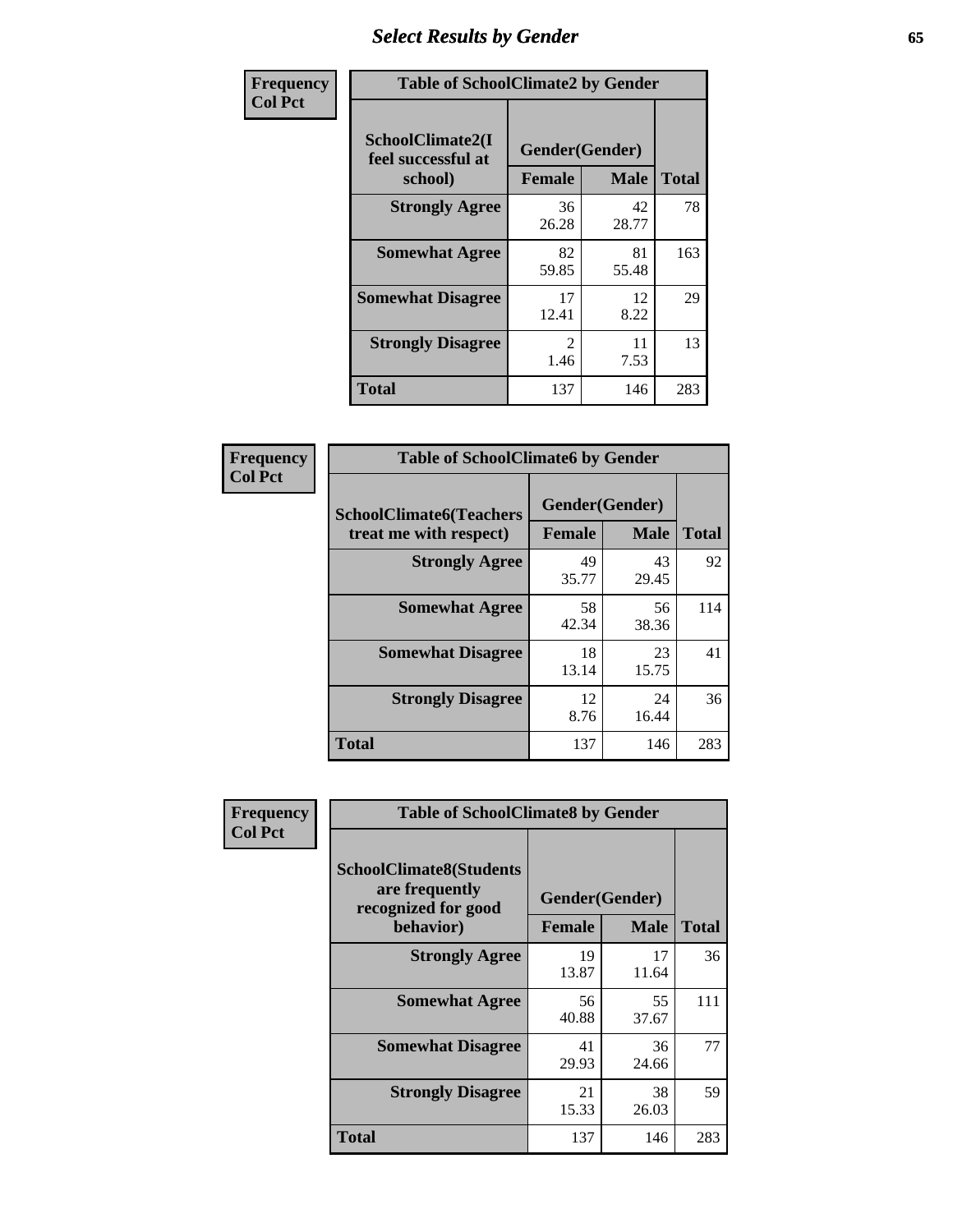# *Select Results by Gender* **66**

| <b>Frequency</b> | <b>Table of Gender by Dropout</b> |                                                                        |                |              |
|------------------|-----------------------------------|------------------------------------------------------------------------|----------------|--------------|
| <b>Row Pct</b>   |                                   | Dropout(I<br>have<br>thought<br>about<br>dropping<br>out of<br>school) |                |              |
|                  | Gender(Gender)                    | Yes                                                                    | N <sub>0</sub> | <b>Total</b> |
|                  | <b>Female</b>                     | 37<br>27.01                                                            | 100<br>72.99   | 137          |
|                  | <b>Male</b>                       | 39<br>26.71                                                            | 107<br>73.29   | 146          |
|                  | <b>Total</b>                      | 76                                                                     | 207            | 283          |

| <b>Frequency</b> |                | <b>Table of Gender by Dropoutreason</b>                             |              |                                 |                                |              |              |
|------------------|----------------|---------------------------------------------------------------------|--------------|---------------------------------|--------------------------------|--------------|--------------|
| <b>Row Pct</b>   |                | Dropoutreason (If I dropped out the<br>reason would most likely be) |              |                                 |                                |              |              |
|                  | Gender(Gender) | Won't<br><b>Drop</b><br>out                                         | <b>Bored</b> | <b>Family</b><br><b>Reasons</b> | <b>Being</b><br><b>Bullied</b> | <b>Other</b> | <b>Total</b> |
|                  | <b>Female</b>  | 84<br>61.31                                                         | 19<br>13.87  | 8<br>5.84                       | 3<br>2.19                      | 23<br>16.79  | 137          |
|                  | <b>Male</b>    | 86<br>58.90                                                         | 27<br>18.49  | 6<br>4.11                       | 0.68                           | 26<br>17.81  | 146          |
|                  | <b>Total</b>   | 170                                                                 | 46           | 14                              | $\overline{4}$                 | 49           | 283          |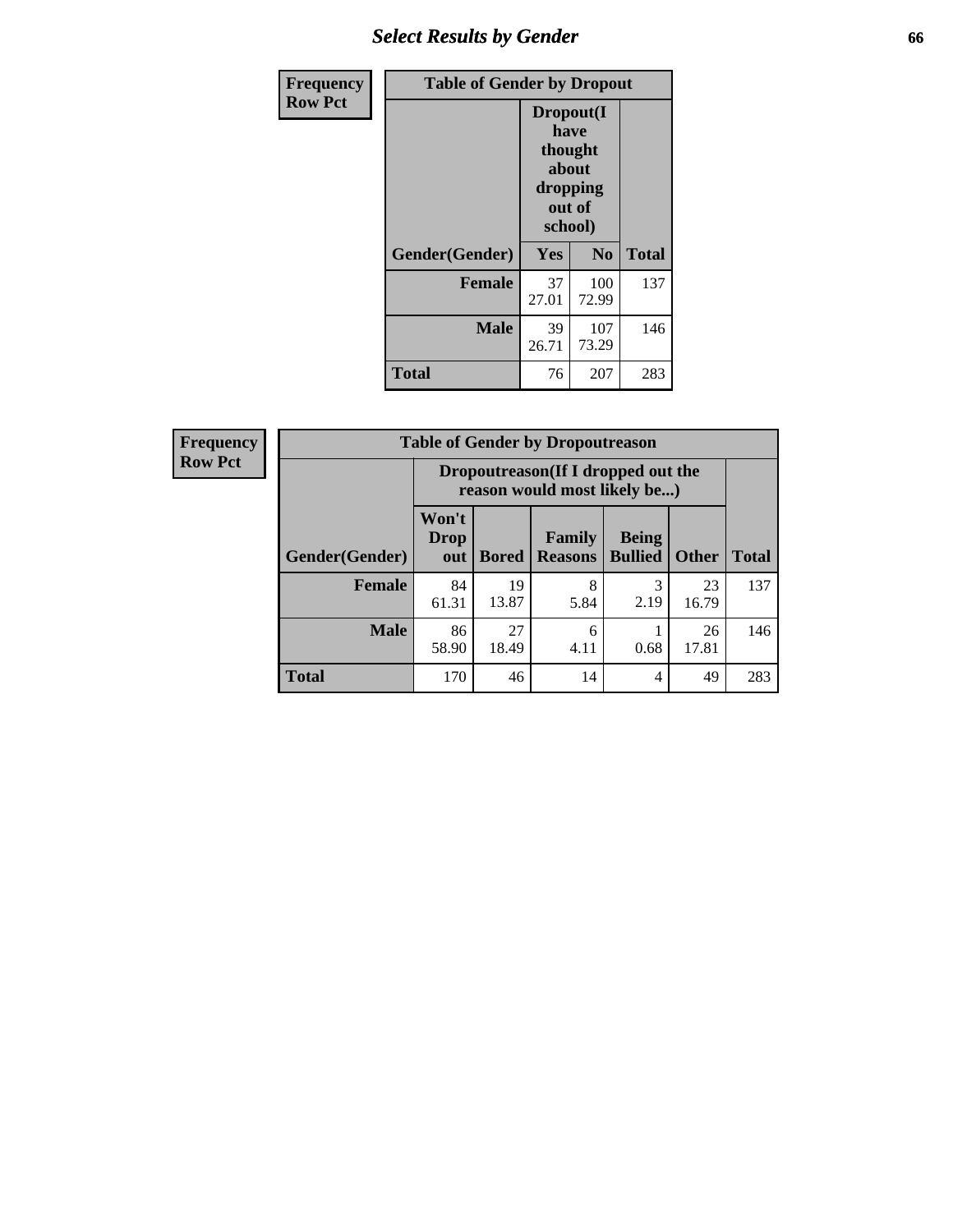*School Safety* **67**

| Frequency      | <b>Table of Gender by Bullied2</b> |                 |                |              |
|----------------|------------------------------------|-----------------|----------------|--------------|
| <b>Row Pct</b> |                                    | <b>Bullied2</b> |                |              |
|                | Gender(Gender)                     | <b>Yes</b>      | N <sub>0</sub> | <b>Total</b> |
|                | <b>Female</b>                      | 21<br>15.33     | 116<br>84.67   | 137          |
|                | <b>Male</b>                        | 17<br>11.64     | 129<br>88.36   | 146          |
|                | <b>Total</b>                       | 38              | 245            | 283          |

| <b>Frequency</b> | <b>Table of Gender by Bulliedothers2</b> |                       |                |              |
|------------------|------------------------------------------|-----------------------|----------------|--------------|
| <b>Row Pct</b>   |                                          | <b>Bulliedothers2</b> |                |              |
|                  | Gender(Gender)                           | Yes                   | N <sub>0</sub> | <b>Total</b> |
|                  | <b>Female</b>                            | 14<br>10.22           | 123<br>89.78   | 137          |
|                  | Male                                     | 22<br>15.07           | 124<br>84.93   | 146          |
|                  | <b>Total</b>                             | 36                    | 247            | 283          |

| Frequency      | <b>Table of Gender by Weaponschool2</b> |                      |                |              |
|----------------|-----------------------------------------|----------------------|----------------|--------------|
| <b>Row Pct</b> |                                         | <b>Weaponschool2</b> |                |              |
|                | Gender(Gender)                          | Yes                  | N <sub>0</sub> | <b>Total</b> |
|                | <b>Female</b>                           | 3<br>2.19            | 134<br>97.81   | 137          |
|                | <b>Male</b>                             | 8<br>5.48            | 138<br>94.52   | 146          |
|                | <b>Total</b>                            | 11                   | 272            | 283          |

| Frequency      | <b>Table of Gender by Absentunsafe2</b> |               |                |              |  |
|----------------|-----------------------------------------|---------------|----------------|--------------|--|
| <b>Row Pct</b> |                                         | Absentunsafe2 |                |              |  |
|                | Gender(Gender)                          | Yes           | N <sub>0</sub> | <b>Total</b> |  |
|                | <b>Female</b>                           | 6<br>4.38     | 131<br>95.62   | 137          |  |
|                | <b>Male</b>                             | 4.79          | 139<br>95.21   | 146          |  |
|                | <b>Total</b>                            | 13            | 270            | 283          |  |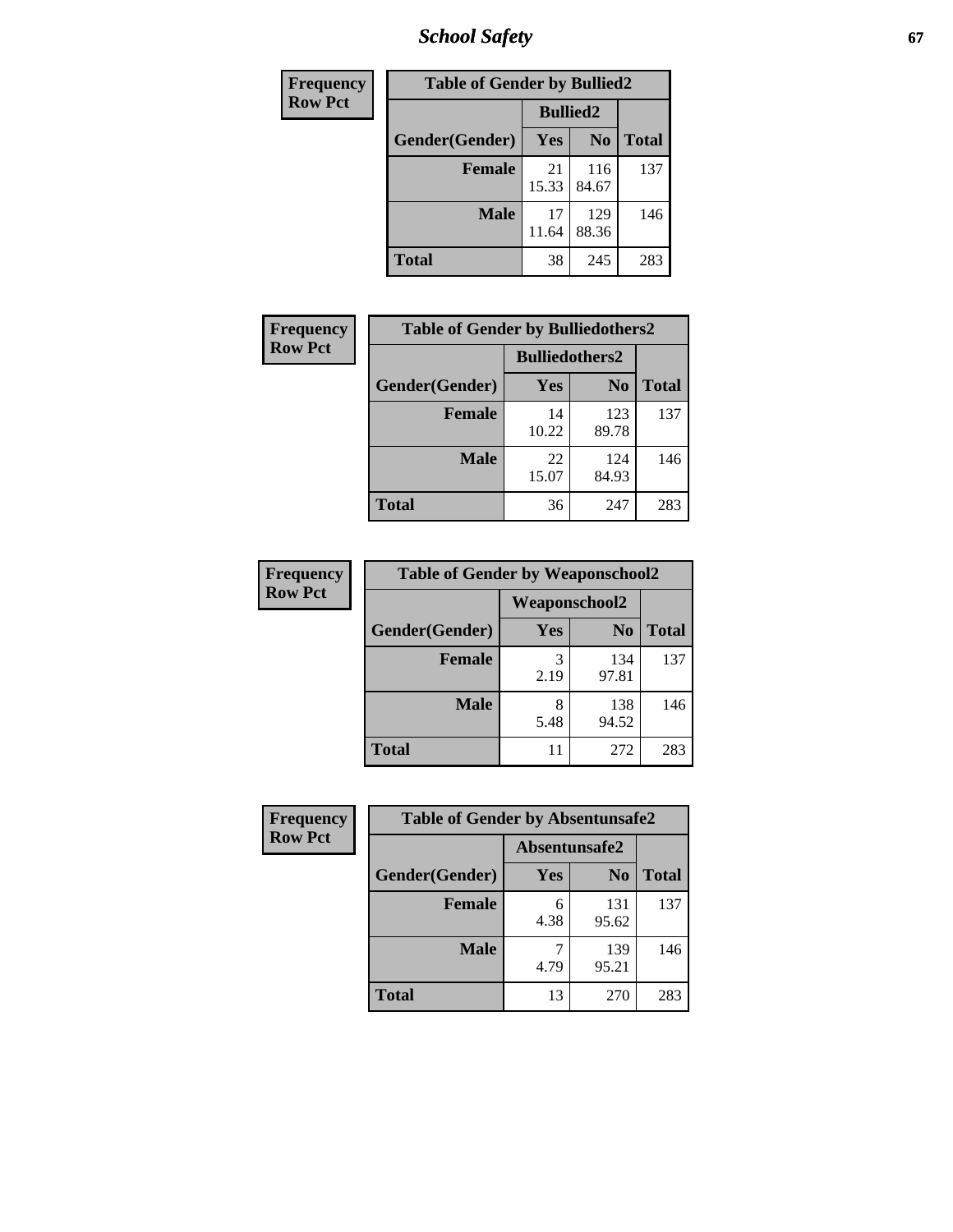*School Safety* **68**

| Frequency      | <b>Table of Gender by Gangself</b> |                                                                                                |                |              |
|----------------|------------------------------------|------------------------------------------------------------------------------------------------|----------------|--------------|
| <b>Row Pct</b> |                                    | Gangself(I<br>have<br>participated<br>in illegal gang<br>activities in<br>the past 30<br>days) |                |              |
|                | Gender(Gender)                     | Yes                                                                                            | N <sub>0</sub> | <b>Total</b> |
|                | <b>Female</b>                      | 0.73                                                                                           | 136<br>99.27   | 137          |
|                | <b>Male</b>                        | 16<br>10.96                                                                                    | 130<br>89.04   | 146          |
|                | <b>Total</b>                       | 17                                                                                             | 266            | 283          |

| Frequency      | <b>Table of Gender by Gangpeers</b> |                                                                                                                             |                |              |
|----------------|-------------------------------------|-----------------------------------------------------------------------------------------------------------------------------|----------------|--------------|
| <b>Row Pct</b> |                                     | <b>Gangpeers</b> (I<br>have friends<br>who have<br>participated<br>in illegal gang<br>activities in<br>the past 30<br>days) |                |              |
|                | Gender(Gender)                      | <b>Yes</b>                                                                                                                  | N <sub>0</sub> | <b>Total</b> |
|                | <b>Female</b>                       | 22<br>16.06                                                                                                                 | 115<br>83.94   | 137          |
|                | <b>Male</b>                         | 30<br>20.55                                                                                                                 | 116<br>79.45   | 146          |
|                | Total                               | 52                                                                                                                          | 231            | 283          |

| Frequency      | <b>Table of Gender by Pickedon2</b> |             |                |              |
|----------------|-------------------------------------|-------------|----------------|--------------|
| <b>Row Pct</b> |                                     | Pickedon2   |                |              |
|                | Gender(Gender)                      | <b>Yes</b>  | N <sub>0</sub> | <b>Total</b> |
|                | <b>Female</b>                       | 37<br>27.01 | 100<br>72.99   | 137          |
|                | <b>Male</b>                         | 27<br>18.49 | 119<br>81.51   | 146          |
|                | <b>Total</b>                        | 64          | 219            | 283          |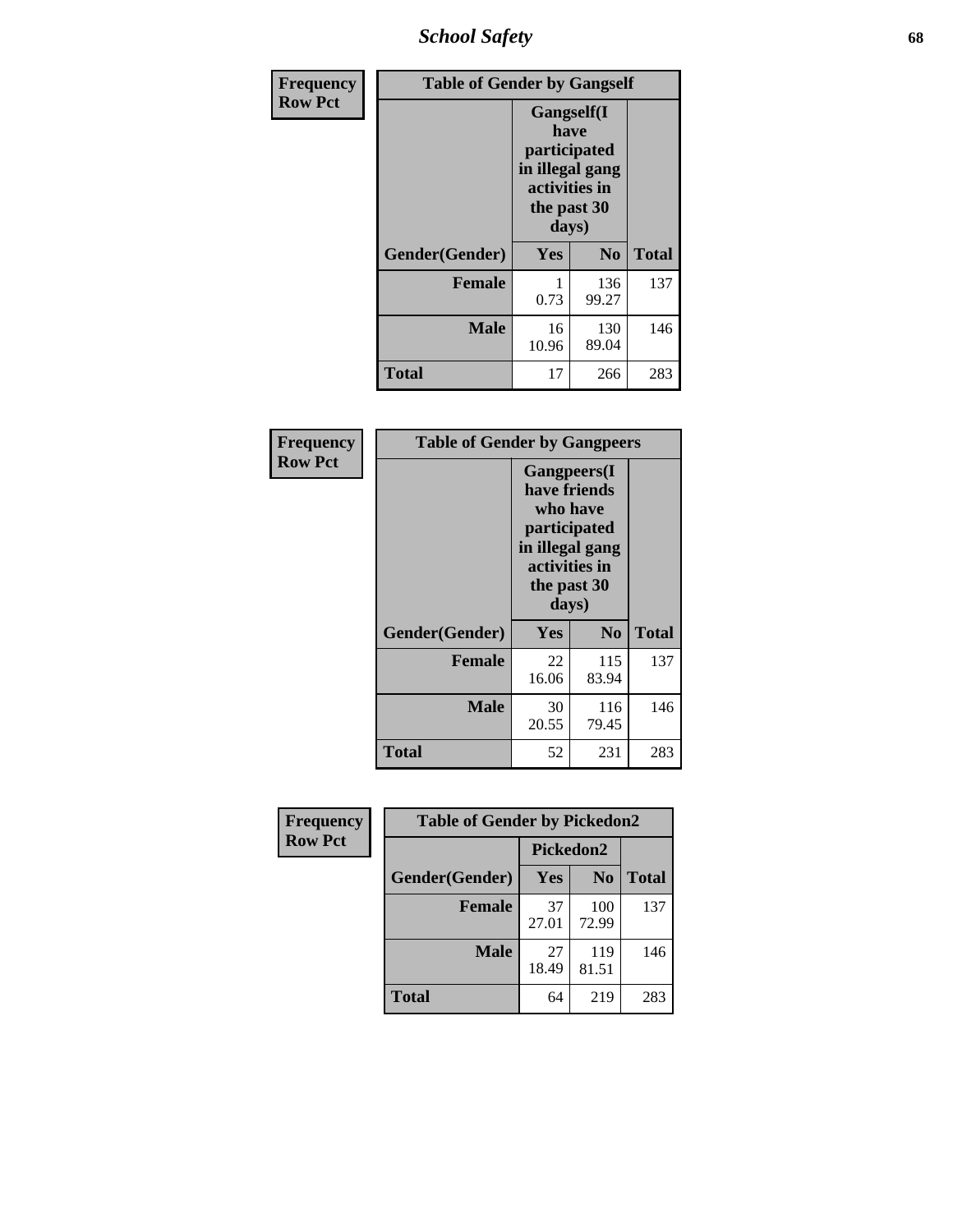*School Safety* **69**

| <b>Frequency</b> | <b>Table of Gender by Safeschool2</b> |             |                |              |  |
|------------------|---------------------------------------|-------------|----------------|--------------|--|
| <b>Row Pct</b>   |                                       | Safeschool2 |                |              |  |
|                  | Gender(Gender)                        | <b>Yes</b>  | N <sub>0</sub> | <b>Total</b> |  |
|                  | <b>Female</b>                         | 91<br>66.42 | 46<br>33.58    | 137          |  |
|                  | <b>Male</b>                           | 92<br>63.01 | 54<br>36.99    | 146          |  |
|                  | <b>Total</b>                          | 183         | 100            | 283          |  |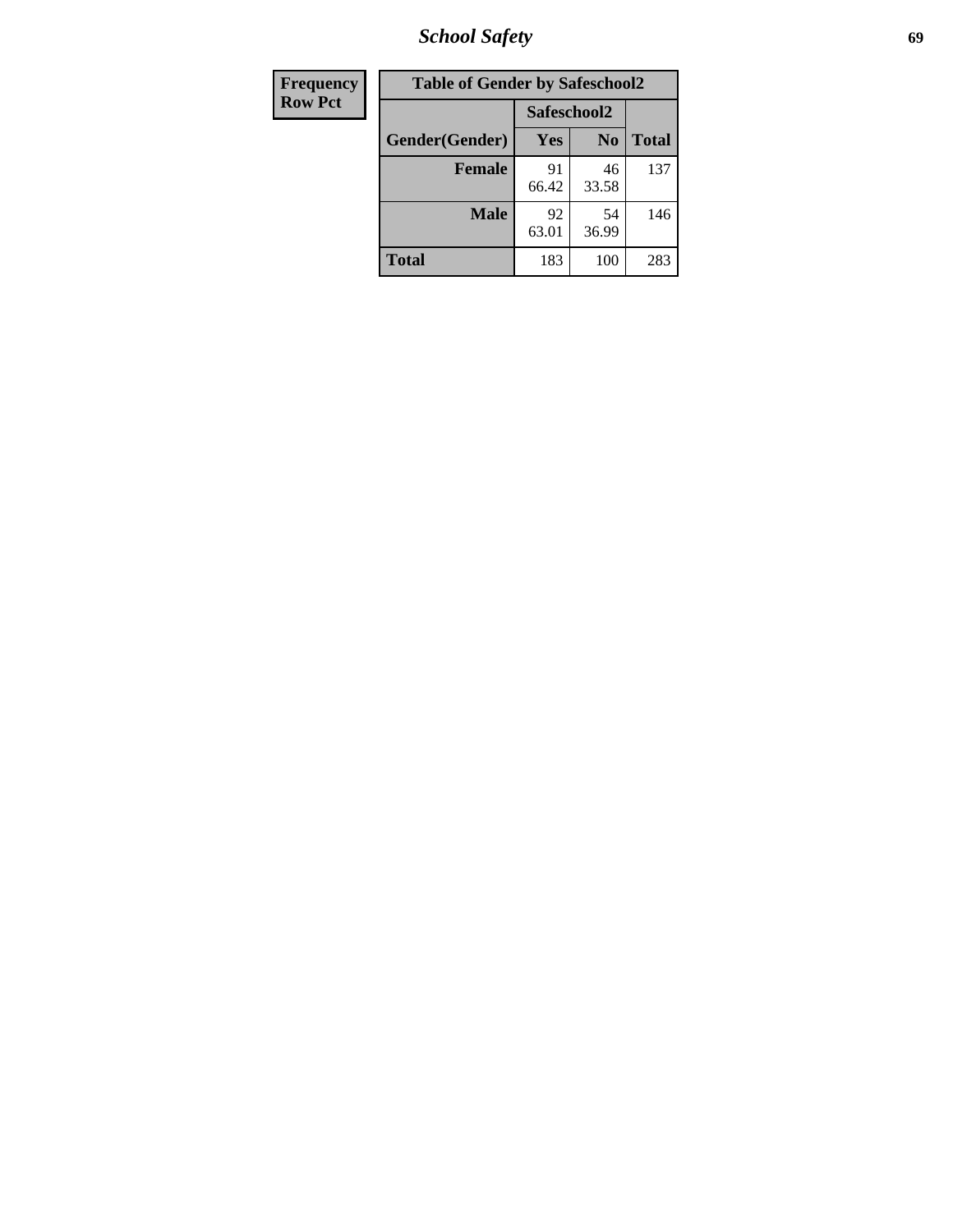# *Incidence of Drug Use* **70**

| <b>Frequency</b> | <b>Table of Gender by AlcoholAlt</b>     |             |                |              |  |
|------------------|------------------------------------------|-------------|----------------|--------------|--|
| <b>Row Pct</b>   | AlcoholAlt(Alcohol<br>use, past 30 days) |             |                |              |  |
|                  | Gender(Gender)                           | <b>Yes</b>  | N <sub>0</sub> | <b>Total</b> |  |
|                  | <b>Female</b>                            | 36<br>26.28 | 101<br>73.72   | 137          |  |
|                  | <b>Male</b>                              | 35<br>23.97 | 111<br>76.03   | 146          |  |
|                  | <b>Total</b>                             | 71          | 212            | 283          |  |

| <b>Frequency</b> | <b>Table of Gender by TobaccoAny</b> |                    |                    |              |
|------------------|--------------------------------------|--------------------|--------------------|--------------|
| <b>Row Pct</b>   |                                      | use, past 30 days) | TobaccoAny(Tobacco |              |
|                  | Gender(Gender)                       | Yes                | N <sub>0</sub>     | <b>Total</b> |
|                  | <b>Female</b>                        | 37<br>27.01        | 100<br>72.99       | 137          |
|                  | <b>Male</b>                          | 49<br>33.56        | 97<br>66.44        | 146          |
|                  | <b>Total</b>                         | 86                 | 197                | 283          |

| <b>Frequency</b> | <b>Table of Gender by MarijuanaAlt</b> |                                              |                |              |
|------------------|----------------------------------------|----------------------------------------------|----------------|--------------|
| <b>Row Pct</b>   |                                        | MarijuanaAlt(Marijuana<br>use, past 30 days) |                |              |
|                  | Gender(Gender)                         | <b>Yes</b>                                   | N <sub>0</sub> | <b>Total</b> |
|                  | <b>Female</b>                          | 20<br>14.60                                  | 117<br>85.40   | 137          |
|                  | <b>Male</b>                            | 19<br>13.01                                  | 127<br>86.99   | 146          |
|                  | <b>Total</b>                           | 39                                           | 244            | 283          |

| <b>Frequency</b> | <b>Table of Gender by OtherDrugAny</b> |                         |                           |              |
|------------------|----------------------------------------|-------------------------|---------------------------|--------------|
| <b>Row Pct</b>   |                                        | drug use, past 30 days) | <b>OtherDrugAny(Other</b> |              |
|                  | <b>Gender</b> (Gender)                 | <b>Yes</b>              | N <sub>0</sub>            | <b>Total</b> |
|                  | <b>Female</b>                          | 19<br>13.87             | 118<br>86.13              | 137          |
|                  | <b>Male</b>                            | 15<br>10.27             | 131<br>89.73              | 146          |
|                  | <b>Total</b>                           | 34                      | 249                       | 283          |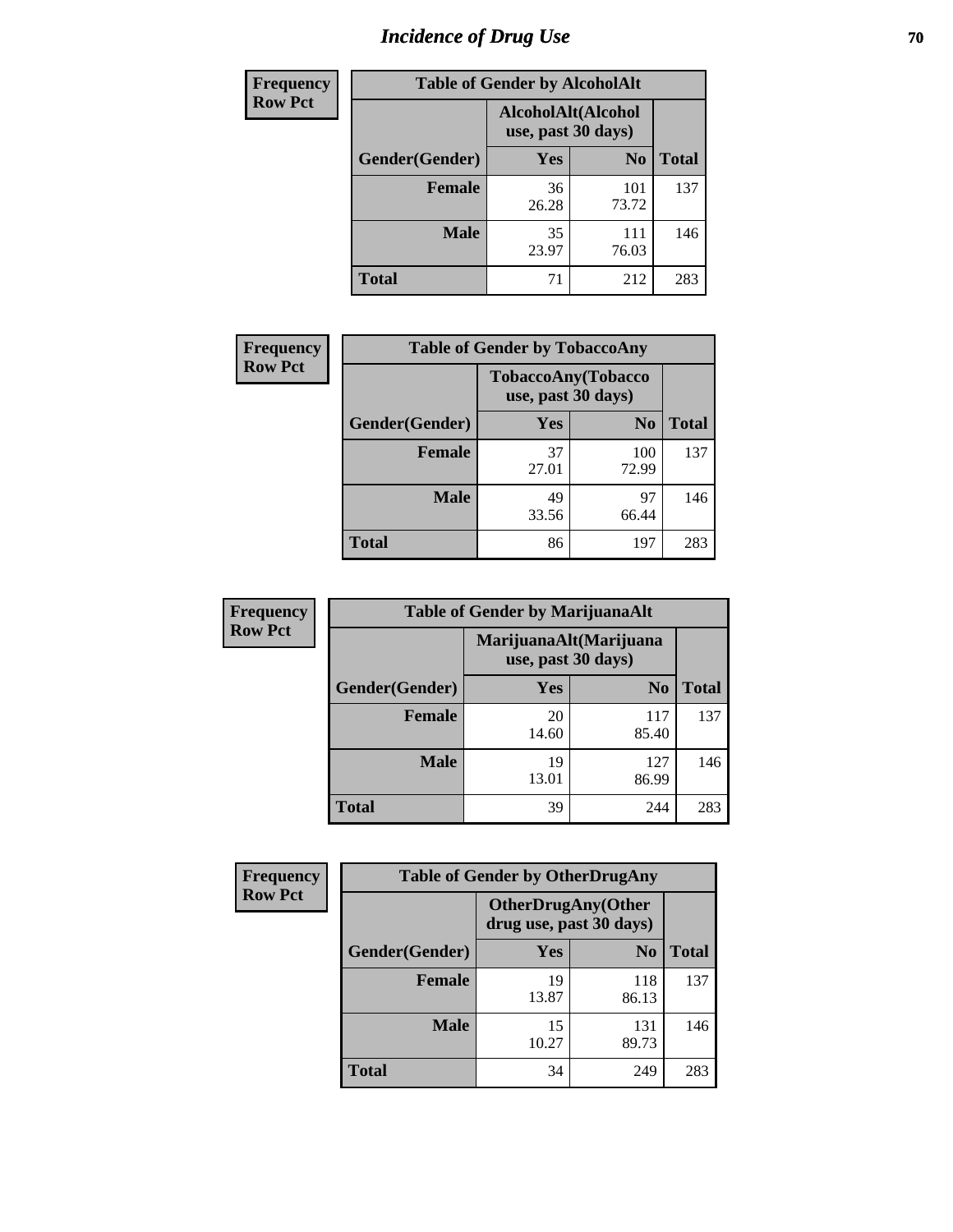#### *Average Age at Onset of Use* **71** *Results for "Average Age at Onset of Use" questions exclude students who said they did not use that substance*

#### **Gender=Female**

| <b>Variable</b>    | Label                                                              | <b>Mean</b> |
|--------------------|--------------------------------------------------------------------|-------------|
| Alcoholinit2       | I started using alcohol when I was                                 | 14.03       |
| Cigarettesinit2    | I started smoking tobacco when I was                               | 13.30       |
| Smokelessinit2     | I started chewing tobacco when I was                               | 13.85       |
| Marijuanainit2     | I started using marijuana when I was                               | 14.10       |
| Cocaineinit2       | I started using cocaine when I was                                 | 14.50       |
| Inhalantsinit2     | I started using inhalants when I was                               | 13.13       |
| Steroidsinit2      | I started using steroids when I was                                | 14.00       |
| Ecstasyinit2       | I started using ecstasy when I was                                 | 14.17       |
| Methinit2          | I started using methamphetamines when I was                        | 15.00       |
| Hallucinogensinit2 | I started using hallucinogens when I was                           | 14.50       |
| Prescriptioninit2  | I started using prescription drugs not prescribed to me when I was | 14.09       |

#### **Gender=Male**

| <b>Variable</b>                 | Label                                                              | <b>Mean</b> |
|---------------------------------|--------------------------------------------------------------------|-------------|
| Alcoholinit2                    | I started using alcohol when I was                                 | 13.70       |
| Cigarettesinit2                 | I started smoking tobacco when I was                               | 13.75       |
| Smokelessinit2                  | I started chewing tobacco when I was                               | 12.91       |
| Marijuanainit2                  | I started using marijuana when I was                               | 12.67       |
| Cocaineinit2                    | I started using cocaine when I was                                 | 13.33       |
| Inhalantsinit2                  | I started using inhalants when I was                               | 13.36       |
| Steroidsinit2                   | I started using steroids when I was                                | 11.29       |
| Ecstasyinit2                    | I started using ecstasy when I was                                 | 12.83       |
| Methinit2                       | I started using methamphetamines when I was                        | 13.11       |
| Hallucinogensinit2              | I started using hallucinogens when I was                           | 12.17       |
| Prescription in it <sub>2</sub> | I started using prescription drugs not prescribed to me when I was | 12.94       |
|                                 |                                                                    |             |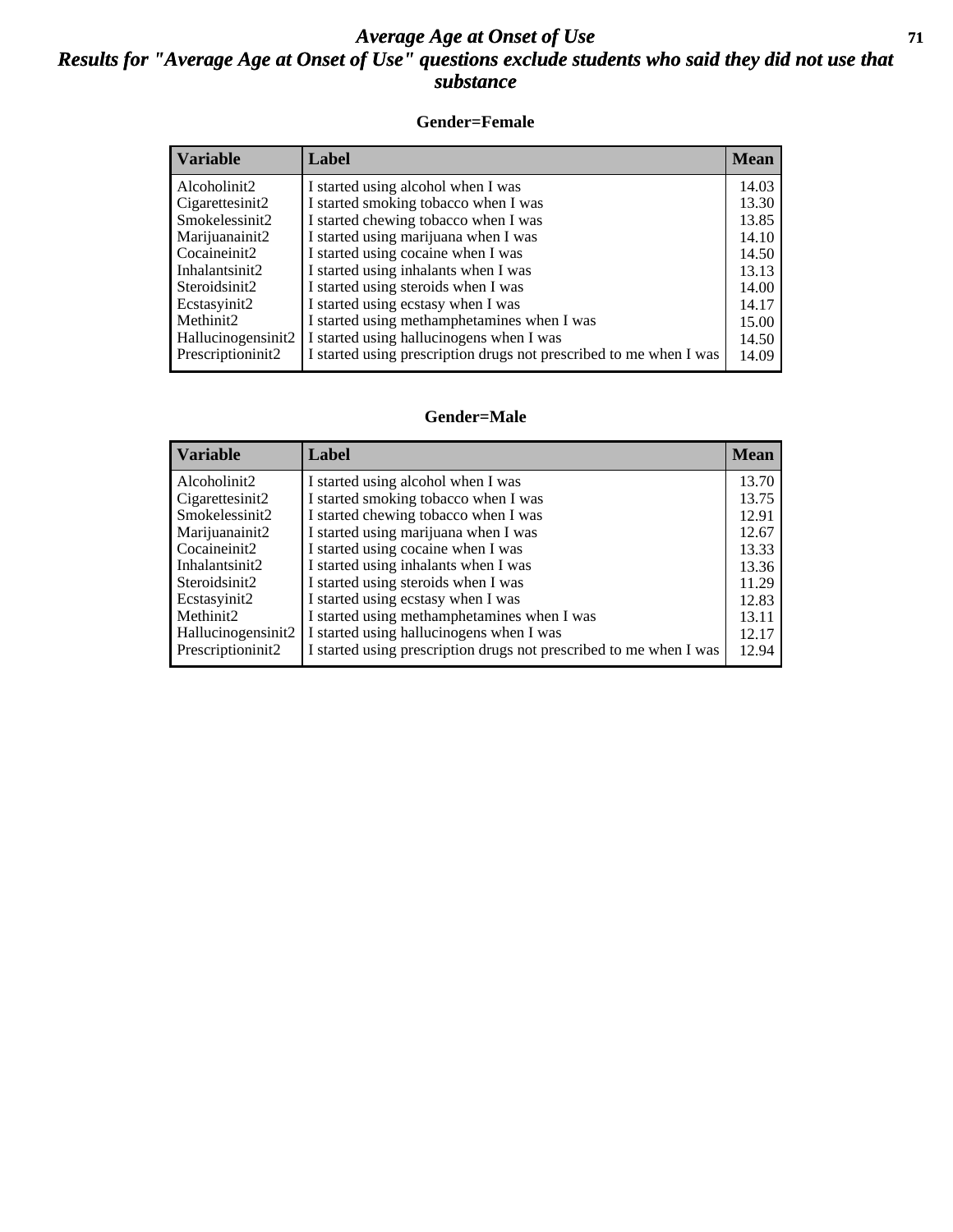# *I Think These Drugs are Harmful* **72**

| Frequency      | <b>Table of Gender by Alcoholharmdich</b> |                  |                               |              |
|----------------|-------------------------------------------|------------------|-------------------------------|--------------|
| <b>Row Pct</b> |                                           | think alcohol is | Alcoholharmdich(I<br>harmful) |              |
|                | Gender(Gender)                            | <b>Yes</b>       | N <sub>0</sub>                | <b>Total</b> |
|                | <b>Female</b>                             | 110<br>80.29     | 27<br>19.71                   | 137          |
|                | <b>Male</b>                               | 110<br>75.34     | 36<br>24.66                   | 146          |
|                | <b>Total</b>                              | 220              | 63                            | 283          |

| Frequency      | <b>Table of Gender by Tobaccoharmdich</b> |                                                   |                |              |  |
|----------------|-------------------------------------------|---------------------------------------------------|----------------|--------------|--|
| <b>Row Pct</b> |                                           | Tobaccoharmdich(I<br>think tobacco is<br>harmful) |                |              |  |
|                | Gender(Gender)                            | <b>Yes</b>                                        | N <sub>0</sub> | <b>Total</b> |  |
|                | <b>Female</b>                             | 132<br>96.35                                      | 5<br>3.65      | 137          |  |
|                | <b>Male</b>                               | 127<br>86.99                                      | 19<br>13.01    | 146          |  |
|                | <b>Total</b>                              | 259                                               | 24             | 283          |  |

| Frequency      | <b>Table of Gender by Marijuanaharmdich</b> |                                                       |                |              |  |
|----------------|---------------------------------------------|-------------------------------------------------------|----------------|--------------|--|
| <b>Row Pct</b> |                                             | Marijuanaharmdich(I<br>think marijuana is<br>harmful) |                |              |  |
|                | Gender(Gender)                              | <b>Yes</b>                                            | N <sub>0</sub> | <b>Total</b> |  |
|                | <b>Female</b>                               | 115<br>83.94                                          | 22<br>16.06    | 137          |  |
|                | <b>Male</b>                                 | 100<br>68.49                                          | 46<br>31.51    | 146          |  |
|                | <b>Total</b>                                | 215                                                   | 68             | 283          |  |

| Frequency      | <b>Table of Gender by Otherdrugharmdich</b> |                                                          |                |              |  |
|----------------|---------------------------------------------|----------------------------------------------------------|----------------|--------------|--|
| <b>Row Pct</b> |                                             | Otherdrugharmdich(I<br>think other drugs are<br>harmful) |                |              |  |
|                | Gender(Gender)                              | <b>Yes</b>                                               | N <sub>0</sub> | <b>Total</b> |  |
|                | <b>Female</b>                               | 130<br>94.89                                             | 7<br>5.11      | 137          |  |
|                | <b>Male</b>                                 | 131<br>89.73                                             | 15<br>10.27    | 146          |  |
|                | <b>Total</b>                                | 261                                                      | 22             | 283          |  |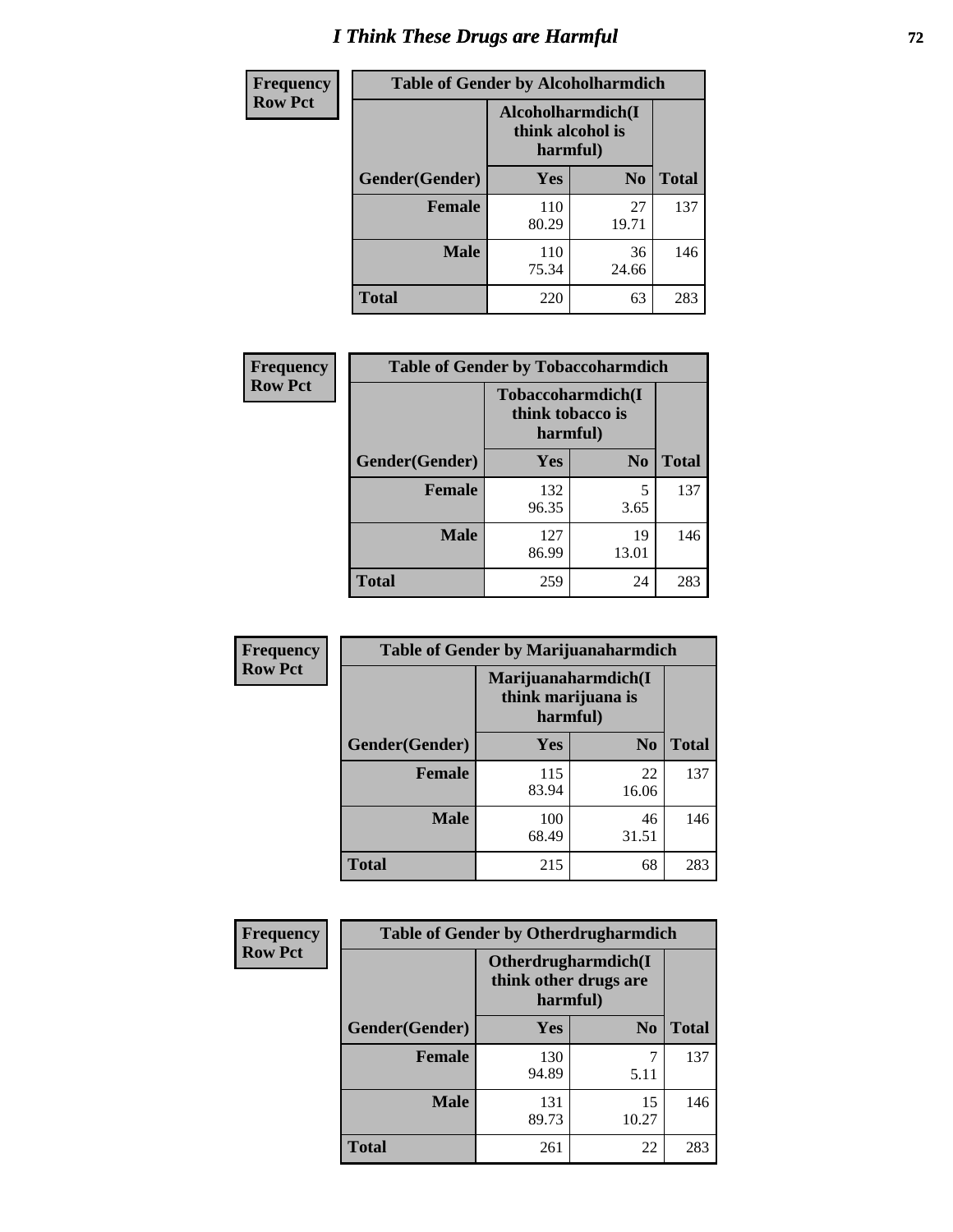| <b>Frequency</b>                                                                | <b>Table of Gender by Alcohollocation1</b> |              |             |              |
|---------------------------------------------------------------------------------|--------------------------------------------|--------------|-------------|--------------|
| <b>Row Pct</b><br><b>Alcohollocation1(Places</b><br><b>Friends Use Alcohol)</b> |                                            |              |             |              |
|                                                                                 | Gender(Gender)                             |              | Do Not Use  | <b>Total</b> |
|                                                                                 | <b>Female</b>                              | 95<br>69.34  | 42<br>30.66 | 137          |
|                                                                                 | <b>Male</b>                                | 100<br>68.49 | 46<br>31.51 | 146          |
|                                                                                 | <b>Total</b>                               | 195          | 88          | 283          |

| <b>Frequency</b> | <b>Table of Gender by Alcohollocation2</b> |             |                                                               |              |
|------------------|--------------------------------------------|-------------|---------------------------------------------------------------|--------------|
| <b>Row Pct</b>   |                                            |             | <b>Alcohollocation2(Places</b><br><b>Friends Use Alcohol)</b> |              |
|                  | Gender(Gender)                             |             | Home                                                          | <b>Total</b> |
|                  | <b>Female</b>                              | 71<br>51.82 | 66<br>48.18                                                   | 137          |
|                  | <b>Male</b>                                | 90<br>61.64 | 56<br>38.36                                                   | 146          |
|                  | <b>Total</b>                               | 161         | 122                                                           | 283          |

| Frequency      | <b>Table of Gender by Alcohollocation3</b> |              |                                                               |              |
|----------------|--------------------------------------------|--------------|---------------------------------------------------------------|--------------|
| <b>Row Pct</b> |                                            |              | <b>Alcohollocation3(Places</b><br><b>Friends Use Alcohol)</b> |              |
|                | Gender(Gender)                             |              | <b>School</b>                                                 | <b>Total</b> |
|                | <b>Female</b>                              | 125<br>91.24 | 12<br>8.76                                                    | 137          |
|                | <b>Male</b>                                | 135<br>92.47 | 11<br>7.53                                                    | 146          |
|                | <b>Total</b>                               | 260          | 23                                                            | 283          |

| Frequency      | <b>Table of Gender by Alcohollocation4</b> |                                                               |            |              |
|----------------|--------------------------------------------|---------------------------------------------------------------|------------|--------------|
| <b>Row Pct</b> |                                            | <b>Alcohollocation4(Places</b><br><b>Friends Use Alcohol)</b> |            |              |
|                | Gender(Gender)                             |                                                               | Car        | <b>Total</b> |
|                | Female                                     | 124<br>90.51                                                  | 13<br>9.49 | 137          |
|                | <b>Male</b>                                | 133<br>91.10                                                  | 13<br>8.90 | 146          |
|                | <b>Total</b>                               | 257                                                           | 26         | 283          |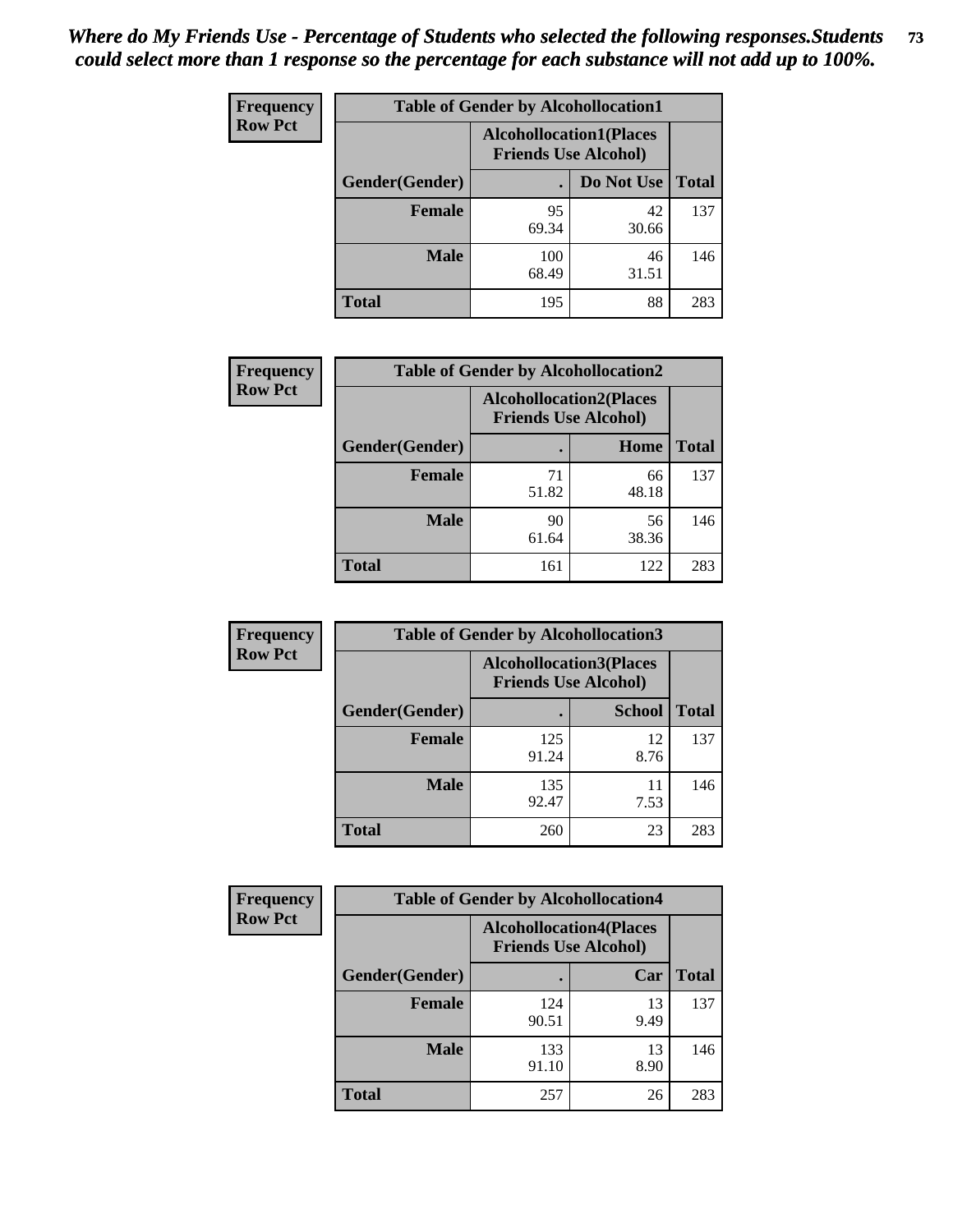| <b>Frequency</b> | <b>Table of Gender by Alcohollocation5</b> |                                                               |                                 |              |
|------------------|--------------------------------------------|---------------------------------------------------------------|---------------------------------|--------------|
| <b>Row Pct</b>   |                                            | <b>Alcohollocation5(Places</b><br><b>Friends Use Alcohol)</b> |                                 |              |
|                  | Gender(Gender)                             |                                                               | <b>Friend's</b><br><b>House</b> | <b>Total</b> |
|                  | <b>Female</b>                              | 58<br>42.34                                                   | 79<br>57.66                     | 137          |
|                  | <b>Male</b>                                | 74<br>50.68                                                   | 72<br>49.32                     | 146          |
|                  | <b>Total</b>                               | 132                                                           | 151                             | 283          |

| Frequency      | <b>Table of Gender by Alcohollocation6</b> |                                                               |              |              |
|----------------|--------------------------------------------|---------------------------------------------------------------|--------------|--------------|
| <b>Row Pct</b> |                                            | <b>Alcohollocation6(Places</b><br><b>Friends Use Alcohol)</b> |              |              |
|                | <b>Gender</b> (Gender)                     |                                                               | <b>Other</b> | <b>Total</b> |
|                | <b>Female</b>                              | 82<br>59.85                                                   | 55<br>40.15  | 137          |
|                | <b>Male</b>                                | 101<br>69.18                                                  | 45<br>30.82  | 146          |
|                | <b>Total</b>                               | 183                                                           | 100          | 283          |

| Frequency      | <b>Table of Gender by Tobaccolocation1</b> |                                                               |             |              |  |
|----------------|--------------------------------------------|---------------------------------------------------------------|-------------|--------------|--|
| <b>Row Pct</b> |                                            | <b>Tobaccolocation1(Places</b><br><b>Friends Use Tobacco)</b> |             |              |  |
|                | Gender(Gender)                             |                                                               | Do Not Use  | <b>Total</b> |  |
|                | Female                                     | 85<br>62.04                                                   | 52<br>37.96 | 137          |  |
|                | <b>Male</b>                                | 103<br>70.55                                                  | 43<br>29.45 | 146          |  |
|                | <b>Total</b>                               | 188                                                           | 95          | 283          |  |

| Frequency      |                        | <b>Table of Gender by Tobaccolocation2</b>                    |             |              |
|----------------|------------------------|---------------------------------------------------------------|-------------|--------------|
| <b>Row Pct</b> |                        | <b>Tobaccolocation2(Places</b><br><b>Friends Use Tobacco)</b> |             |              |
|                | <b>Gender</b> (Gender) |                                                               | Home        | <b>Total</b> |
|                | Female                 | 62<br>45.26                                                   | 75<br>54.74 | 137          |
|                | <b>Male</b>            | 74<br>50.68                                                   | 72<br>49.32 | 146          |
|                | <b>Total</b>           | 136                                                           | 147         | 283          |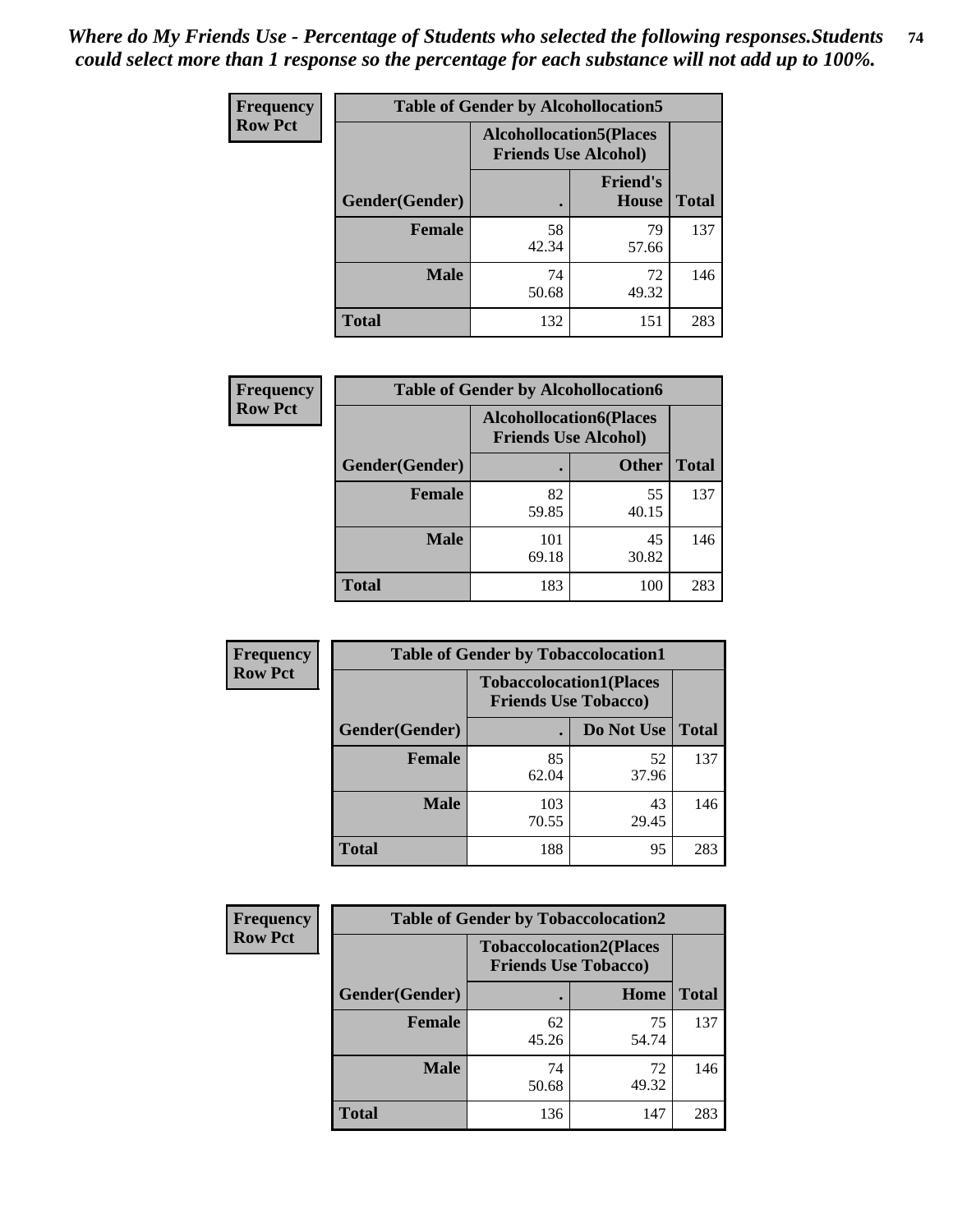| <b>Frequency</b> | <b>Table of Gender by Tobaccolocation3</b> |                                                               |               |              |
|------------------|--------------------------------------------|---------------------------------------------------------------|---------------|--------------|
| <b>Row Pct</b>   |                                            | <b>Tobaccolocation3(Places</b><br><b>Friends Use Tobacco)</b> |               |              |
|                  | Gender(Gender)                             |                                                               | <b>School</b> | <b>Total</b> |
|                  | <b>Female</b>                              | 86<br>62.77                                                   | 51<br>37.23   | 137          |
|                  | <b>Male</b>                                | 75<br>51.37                                                   | 71<br>48.63   | 146          |
|                  | Total                                      | 161                                                           | 122           | 283          |

| <b>Frequency</b> | <b>Table of Gender by Tobaccolocation4</b> |             |                                                               |              |
|------------------|--------------------------------------------|-------------|---------------------------------------------------------------|--------------|
| <b>Row Pct</b>   |                                            |             | <b>Tobaccolocation4(Places</b><br><b>Friends Use Tobacco)</b> |              |
|                  | Gender(Gender)                             |             | Car                                                           | <b>Total</b> |
|                  | Female                                     | 81<br>59.12 | 56<br>40.88                                                   | 137          |
|                  | <b>Male</b>                                | 80<br>54.79 | 66<br>45.21                                                   | 146          |
|                  | <b>Total</b>                               | 161         | 122                                                           | 283          |

| <b>Frequency</b> | <b>Table of Gender by Tobaccolocation5</b> |                                                               |                                 |              |
|------------------|--------------------------------------------|---------------------------------------------------------------|---------------------------------|--------------|
| <b>Row Pct</b>   |                                            | <b>Tobaccolocation5(Places</b><br><b>Friends Use Tobacco)</b> |                                 |              |
|                  | <b>Gender</b> (Gender)                     |                                                               | <b>Friend's</b><br><b>House</b> | <b>Total</b> |
|                  | <b>Female</b>                              | 72<br>52.55                                                   | 65<br>47.45                     | 137          |
|                  | <b>Male</b>                                | 78<br>53.42                                                   | 68<br>46.58                     | 146          |
|                  | <b>Total</b>                               | 150                                                           | 133                             | 283          |

| <b>Frequency</b> | <b>Table of Gender by Tobaccolocation6</b> |                                                               |              |              |
|------------------|--------------------------------------------|---------------------------------------------------------------|--------------|--------------|
| <b>Row Pct</b>   |                                            | <b>Tobaccolocation6(Places</b><br><b>Friends Use Tobacco)</b> |              |              |
|                  | Gender(Gender)                             |                                                               | <b>Other</b> | <b>Total</b> |
|                  | Female                                     | 80<br>58.39                                                   | 57<br>41.61  | 137          |
|                  | <b>Male</b>                                | 91<br>62.33                                                   | 55<br>37.67  | 146          |
|                  | <b>Total</b>                               | 171                                                           | 112          | 283          |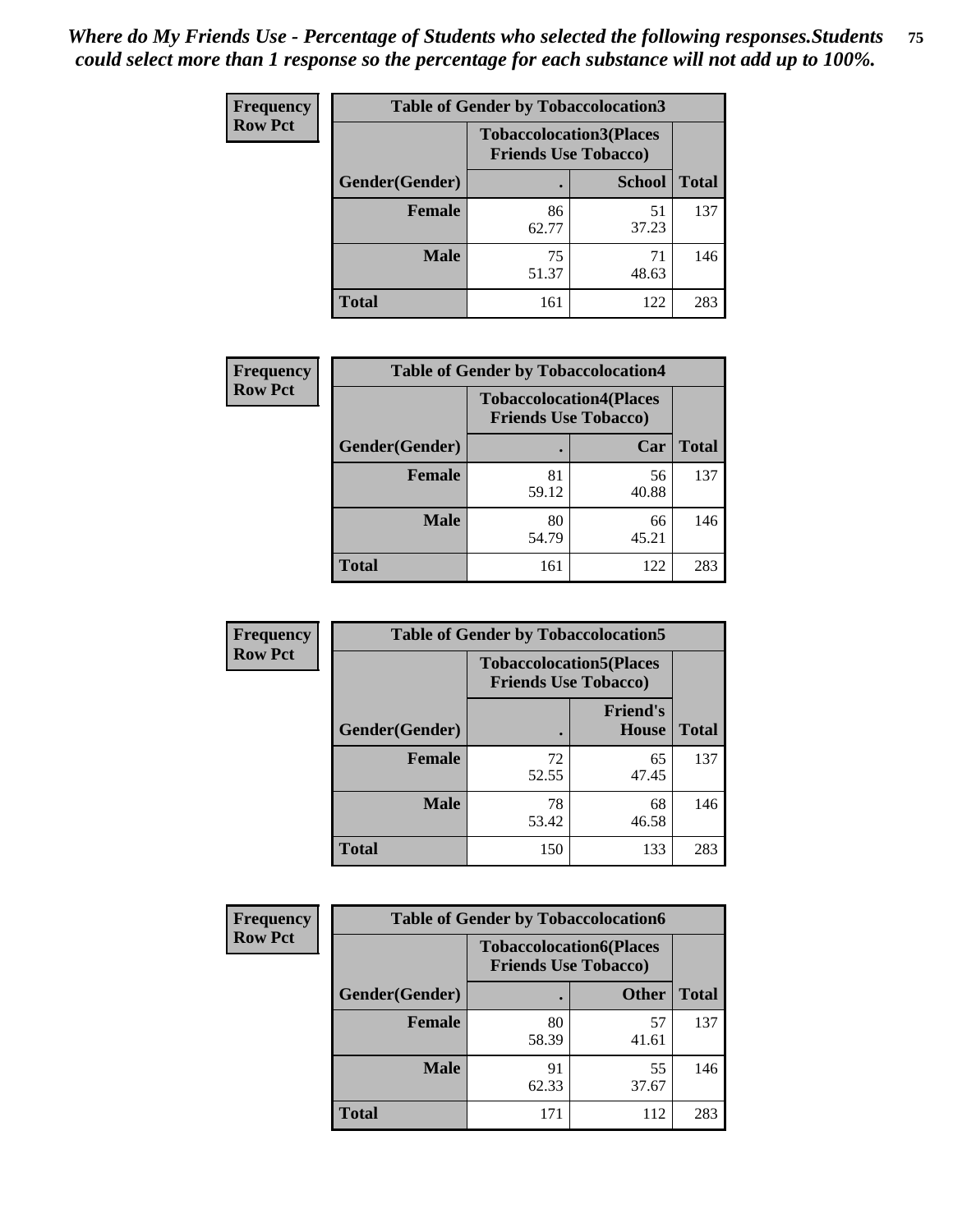| <b>Frequency</b> | <b>Table of Gender by Marijuanalocation1</b> |                                                                    |             |              |
|------------------|----------------------------------------------|--------------------------------------------------------------------|-------------|--------------|
| <b>Row Pct</b>   |                                              | <b>Marijuanalocation1(Places</b><br><b>Friends Use Marijuana</b> ) |             |              |
|                  | Gender(Gender)                               |                                                                    | Do Not Use  | <b>Total</b> |
|                  | <b>Female</b>                                | 62<br>45.26                                                        | 75<br>54.74 | 137          |
|                  | <b>Male</b>                                  | 71<br>48.63                                                        | 75<br>51.37 | 146          |
|                  | <b>Total</b>                                 | 133                                                                | 150         | 283          |

| <b>Frequency</b> | <b>Table of Gender by Marijuanalocation2</b> |                                                                    |             |              |
|------------------|----------------------------------------------|--------------------------------------------------------------------|-------------|--------------|
| <b>Row Pct</b>   |                                              | <b>Marijuanalocation2(Places</b><br><b>Friends Use Marijuana</b> ) |             |              |
|                  | Gender(Gender)                               |                                                                    | Home        | <b>Total</b> |
|                  | Female                                       | 95<br>69.34                                                        | 42<br>30.66 | 137          |
|                  | <b>Male</b>                                  | 99<br>67.81                                                        | 47<br>32.19 | 146          |
|                  | <b>Total</b>                                 | 194                                                                | 89          | 283          |

| Frequency      | <b>Table of Gender by Marijuanalocation3</b> |                                                                    |               |              |
|----------------|----------------------------------------------|--------------------------------------------------------------------|---------------|--------------|
| <b>Row Pct</b> |                                              | <b>Marijuanalocation3(Places</b><br><b>Friends Use Marijuana</b> ) |               |              |
|                | Gender(Gender)                               |                                                                    | <b>School</b> | <b>Total</b> |
|                | Female                                       | 117<br>85.40                                                       | 20<br>14.60   | 137          |
|                | <b>Male</b>                                  | 126<br>86.30                                                       | 20<br>13.70   | 146          |
|                | <b>Total</b>                                 | 243                                                                | 40            | 283          |

| <b>Frequency</b> | <b>Table of Gender by Marijuanalocation4</b> |                                                                    |             |              |  |
|------------------|----------------------------------------------|--------------------------------------------------------------------|-------------|--------------|--|
| <b>Row Pct</b>   |                                              | <b>Marijuanalocation4(Places</b><br><b>Friends Use Marijuana</b> ) |             |              |  |
|                  | Gender(Gender)                               |                                                                    | Car         | <b>Total</b> |  |
|                  | Female                                       | 109<br>79.56                                                       | 28<br>20.44 | 137          |  |
|                  | <b>Male</b>                                  | 120<br>82.19                                                       | 26<br>17.81 | 146          |  |
|                  | <b>Total</b>                                 | 229                                                                | 54          | 283          |  |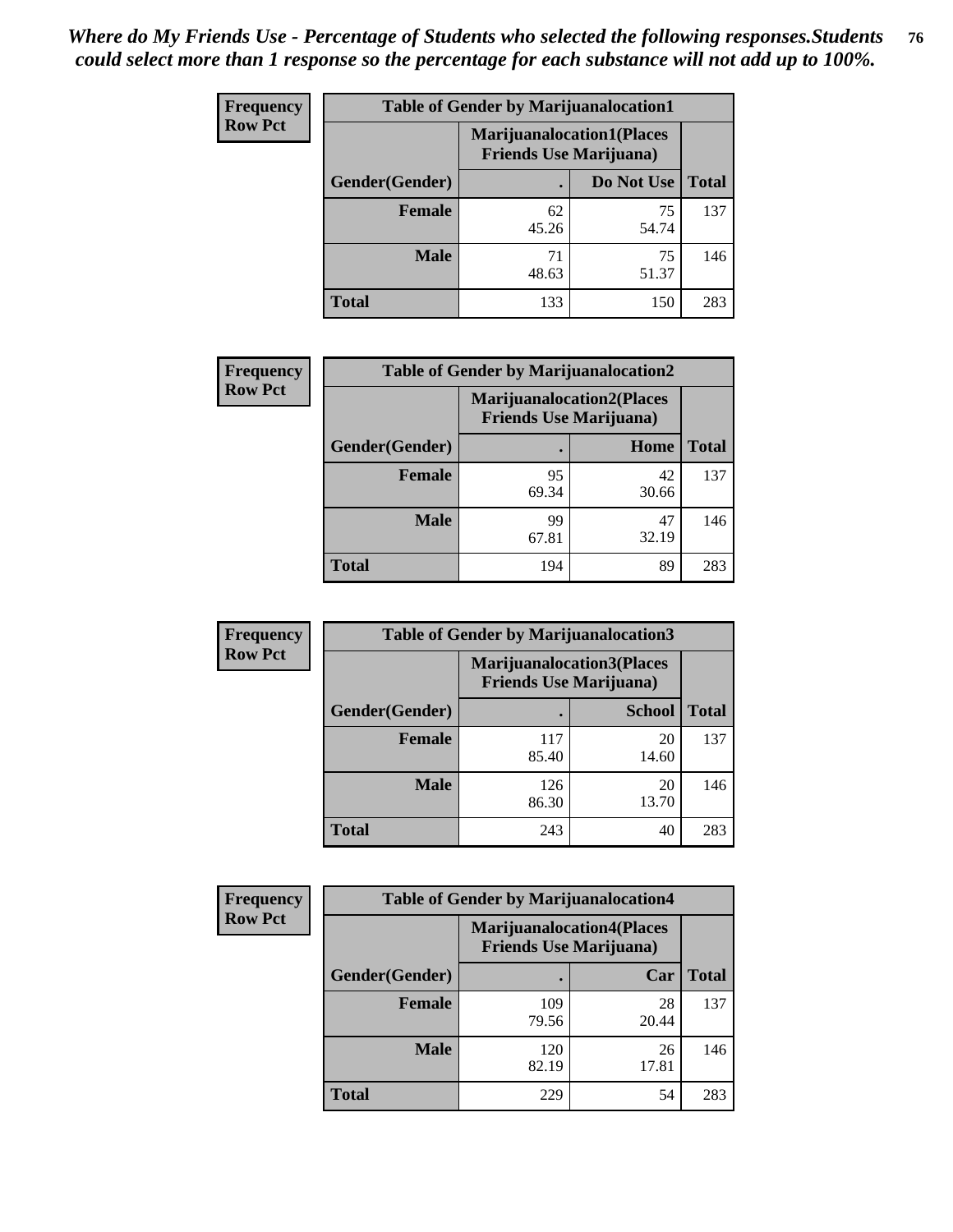| <b>Frequency</b> | <b>Table of Gender by Marijuanalocation5</b> |                                                                     |                                 |              |
|------------------|----------------------------------------------|---------------------------------------------------------------------|---------------------------------|--------------|
| <b>Row Pct</b>   |                                              | <b>Marijuanalocation5</b> (Places<br><b>Friends Use Marijuana</b> ) |                                 |              |
|                  | Gender(Gender)                               |                                                                     | <b>Friend's</b><br><b>House</b> | <b>Total</b> |
|                  | <b>Female</b>                                | 85<br>62.04                                                         | 52<br>37.96                     | 137          |
|                  | <b>Male</b>                                  | 89<br>60.96                                                         | 57<br>39.04                     | 146          |
|                  | <b>Total</b>                                 | 174                                                                 | 109                             | 283          |

| <b>Frequency</b> | <b>Table of Gender by Marijuanalocation6</b> |                                                                    |              |              |
|------------------|----------------------------------------------|--------------------------------------------------------------------|--------------|--------------|
| <b>Row Pct</b>   |                                              | <b>Marijuanalocation6(Places</b><br><b>Friends Use Marijuana</b> ) |              |              |
|                  | <b>Gender</b> (Gender)                       |                                                                    | <b>Other</b> | <b>Total</b> |
|                  | <b>Female</b>                                | 101<br>73.72                                                       | 36<br>26.28  | 137          |
|                  | <b>Male</b>                                  | 115<br>78.77                                                       | 31<br>21.23  | 146          |
|                  | <b>Total</b>                                 | 216                                                                | 67           | 283          |

| Frequency      | <b>Table of Gender by Otherdruglocation1</b> |                                                                                |             |              |
|----------------|----------------------------------------------|--------------------------------------------------------------------------------|-------------|--------------|
| <b>Row Pct</b> |                                              | <b>Otherdruglocation1(Places</b><br><b>Friends Use Other Illegal</b><br>Drugs) |             |              |
|                | Gender(Gender)                               |                                                                                | Do Not Use  | <b>Total</b> |
|                | <b>Female</b>                                | 50<br>36.50                                                                    | 87<br>63.50 | 137          |
|                | <b>Male</b>                                  | 47<br>32.19                                                                    | 99<br>67.81 | 146          |
|                | <b>Total</b>                                 | 97                                                                             | 186         | 283          |

| Frequency      | <b>Table of Gender by Otherdruglocation2</b> |                                            |                                  |              |
|----------------|----------------------------------------------|--------------------------------------------|----------------------------------|--------------|
| <b>Row Pct</b> |                                              | <b>Friends Use Other Illegal</b><br>Drugs) | <b>Otherdruglocation2(Places</b> |              |
|                | Gender(Gender)                               |                                            | Home                             | <b>Total</b> |
|                | <b>Female</b>                                | 101<br>73.72                               | 36<br>26.28                      | 137          |
|                | <b>Male</b>                                  | 118<br>80.82                               | 28<br>19.18                      | 146          |
|                | <b>Total</b>                                 | 219                                        | 64                               | 283          |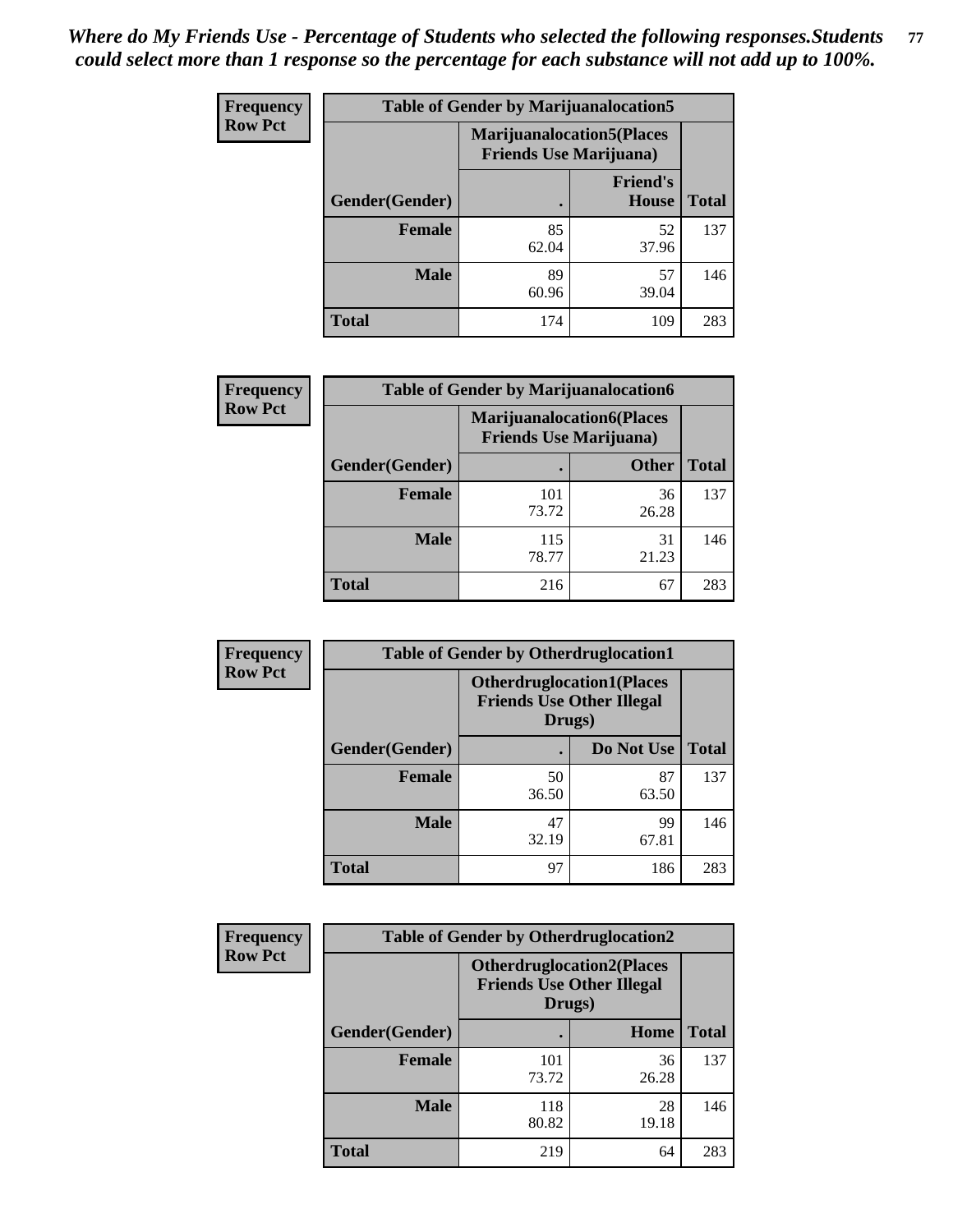| <b>Frequency</b> | <b>Table of Gender by Otherdruglocation3</b> |                                            |                                  |              |
|------------------|----------------------------------------------|--------------------------------------------|----------------------------------|--------------|
| <b>Row Pct</b>   |                                              | <b>Friends Use Other Illegal</b><br>Drugs) | <b>Otherdruglocation3(Places</b> |              |
|                  | Gender(Gender)                               |                                            | <b>School</b>                    | <b>Total</b> |
|                  | <b>Female</b>                                | 112<br>81.75                               | 25<br>18.25                      | 137          |
|                  | <b>Male</b>                                  | 130<br>89.04                               | 16<br>10.96                      | 146          |
|                  | <b>Total</b>                                 | 242                                        | 41                               | 283          |

| <b>Frequency</b> | <b>Table of Gender by Otherdruglocation4</b> |              |                                                                      |              |
|------------------|----------------------------------------------|--------------|----------------------------------------------------------------------|--------------|
| <b>Row Pct</b>   |                                              | Drugs)       | <b>Otherdruglocation4(Places</b><br><b>Friends Use Other Illegal</b> |              |
|                  | Gender(Gender)                               |              | Car                                                                  | <b>Total</b> |
|                  | <b>Female</b>                                | 115<br>83.94 | 22<br>16.06                                                          | 137          |
|                  | <b>Male</b>                                  | 126<br>86.30 | 20<br>13.70                                                          | 146          |
|                  | <b>Total</b>                                 | 241          | 42                                                                   | 283          |

| Frequency      | <b>Table of Gender by Otherdruglocation5</b>                                   |              |                                 |              |
|----------------|--------------------------------------------------------------------------------|--------------|---------------------------------|--------------|
| <b>Row Pct</b> | <b>Otherdruglocation5(Places</b><br><b>Friends Use Other Illegal</b><br>Drugs) |              |                                 |              |
|                | Gender(Gender)                                                                 |              | <b>Friend's</b><br><b>House</b> | <b>Total</b> |
|                | <b>Female</b>                                                                  | 97<br>70.80  | 40<br>29.20                     | 137          |
|                | <b>Male</b>                                                                    | 108<br>73.97 | 38<br>26.03                     | 146          |
|                | <b>Total</b>                                                                   | 205          | 78                              | 283          |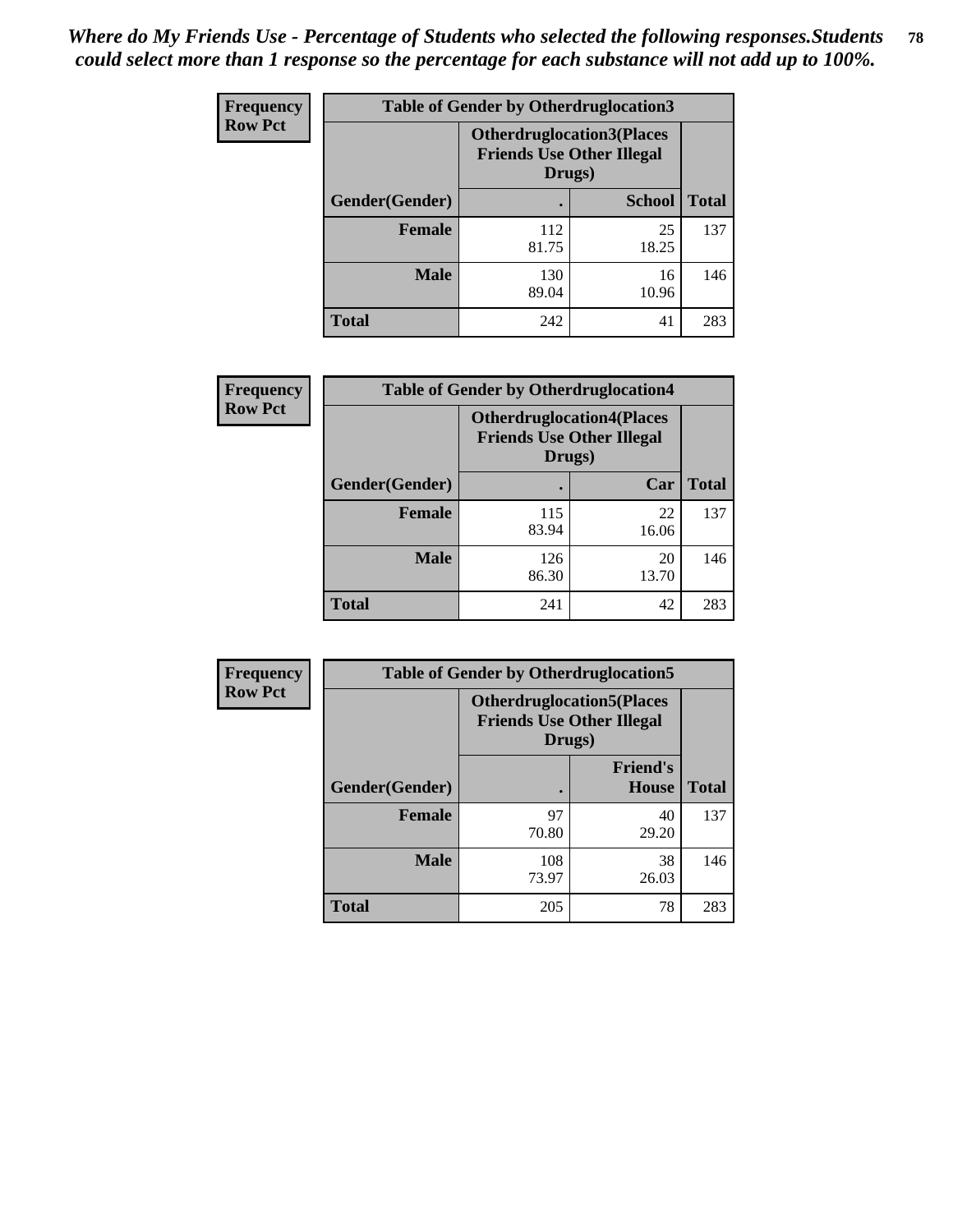| Frequency      | <b>Table of Gender by Otherdruglocation6</b> |                                            |                                  |              |
|----------------|----------------------------------------------|--------------------------------------------|----------------------------------|--------------|
| <b>Row Pct</b> |                                              | <b>Friends Use Other Illegal</b><br>Drugs) | <b>Otherdruglocation6(Places</b> |              |
|                | Gender(Gender)                               |                                            | <b>Other</b>                     | <b>Total</b> |
|                | <b>Female</b>                                | 106<br>77.37                               | 31<br>22.63                      | 137          |
|                | <b>Male</b>                                  | 120<br>82.19                               | 26<br>17.81                      | 146          |
|                | <b>Total</b>                                 | 226                                        | 57                               | 283          |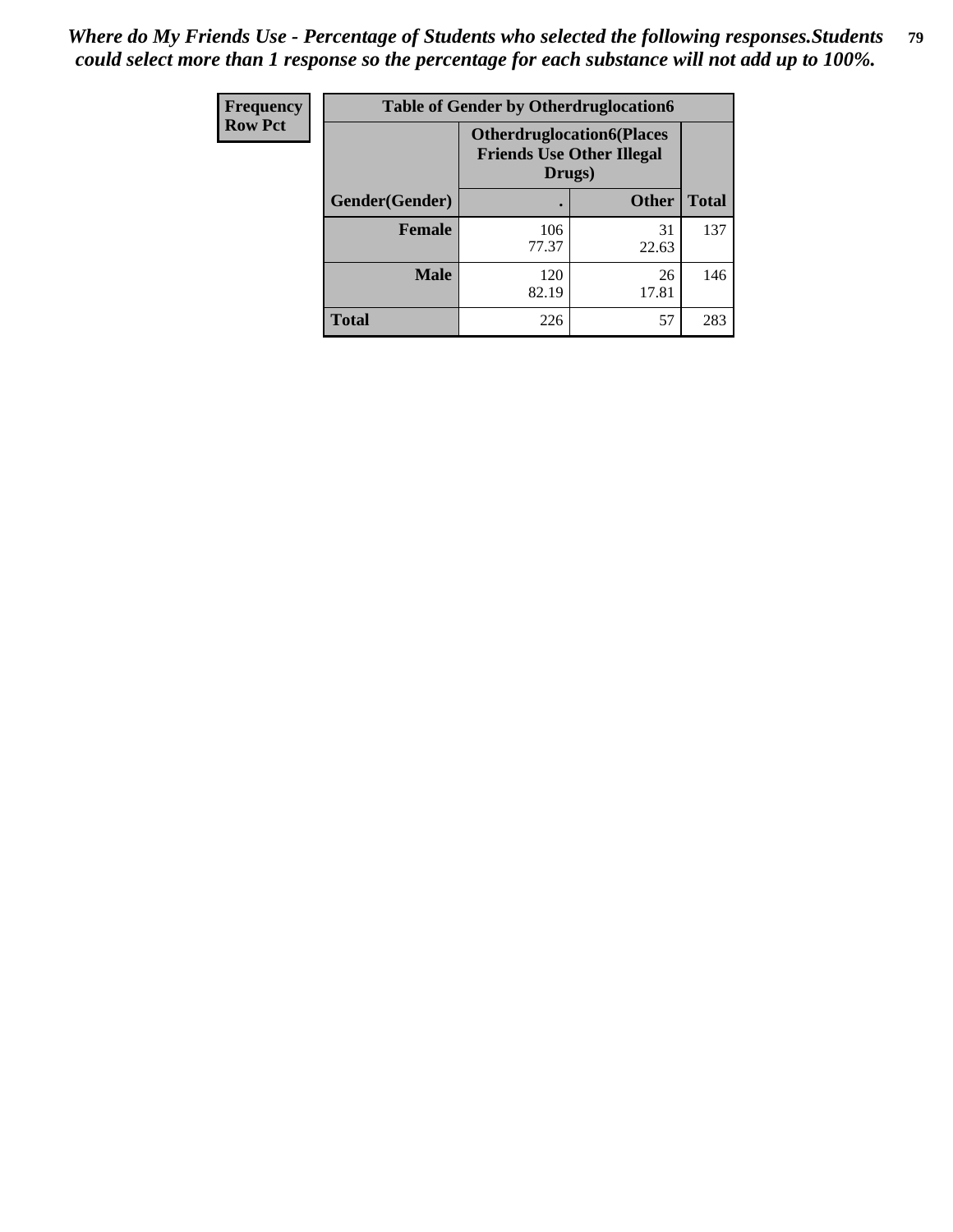| <b>Frequency</b> | <b>Table of Gender by Alcoholtime1</b> |                                                          |                      |              |
|------------------|----------------------------------------|----------------------------------------------------------|----------------------|--------------|
| <b>Row Pct</b>   |                                        | <b>Alcoholtime1(Times</b><br><b>Friends Use Alcohol)</b> |                      |              |
|                  | Gender(Gender)                         | $\bullet$                                                | Do Not<br><b>Use</b> | <b>Total</b> |
|                  | <b>Female</b>                          | 101<br>73.72                                             | 36<br>26.28          | 137          |
|                  | <b>Male</b>                            | 96<br>65.75                                              | 50<br>34.25          | 146          |
|                  | <b>Total</b>                           | 197                                                      | 86                   | 283          |

| Frequency      | <b>Table of Gender by Alcoholtime2</b> |                                                          |                            |              |
|----------------|----------------------------------------|----------------------------------------------------------|----------------------------|--------------|
| <b>Row Pct</b> |                                        | <b>Alcoholtime2(Times</b><br><b>Friends Use Alcohol)</b> |                            |              |
|                | Gender(Gender)                         |                                                          | <b>On Way</b><br>to School | <b>Total</b> |
|                | <b>Female</b>                          | 130<br>94.89                                             | 5.11                       | 137          |
|                | <b>Male</b>                            | 136<br>93.15                                             | 10<br>6.85                 | 146          |
|                | <b>Total</b>                           | 266                                                      | 17                         | 283          |

| <b>Frequency</b> | <b>Table of Gender by Alcoholtime3</b> |                                                          |                         |              |
|------------------|----------------------------------------|----------------------------------------------------------|-------------------------|--------------|
| <b>Row Pct</b>   |                                        | <b>Alcoholtime3(Times</b><br><b>Friends Use Alcohol)</b> |                         |              |
|                  | Gender(Gender)                         |                                                          | <b>During</b><br>School | <b>Total</b> |
|                  | Female                                 | 127<br>92.70                                             | 10<br>7.30              | 137          |
|                  | <b>Male</b>                            | 135<br>92.47                                             | 11<br>7.53              | 146          |
|                  | <b>Total</b>                           | 262                                                      | 21                      | 283          |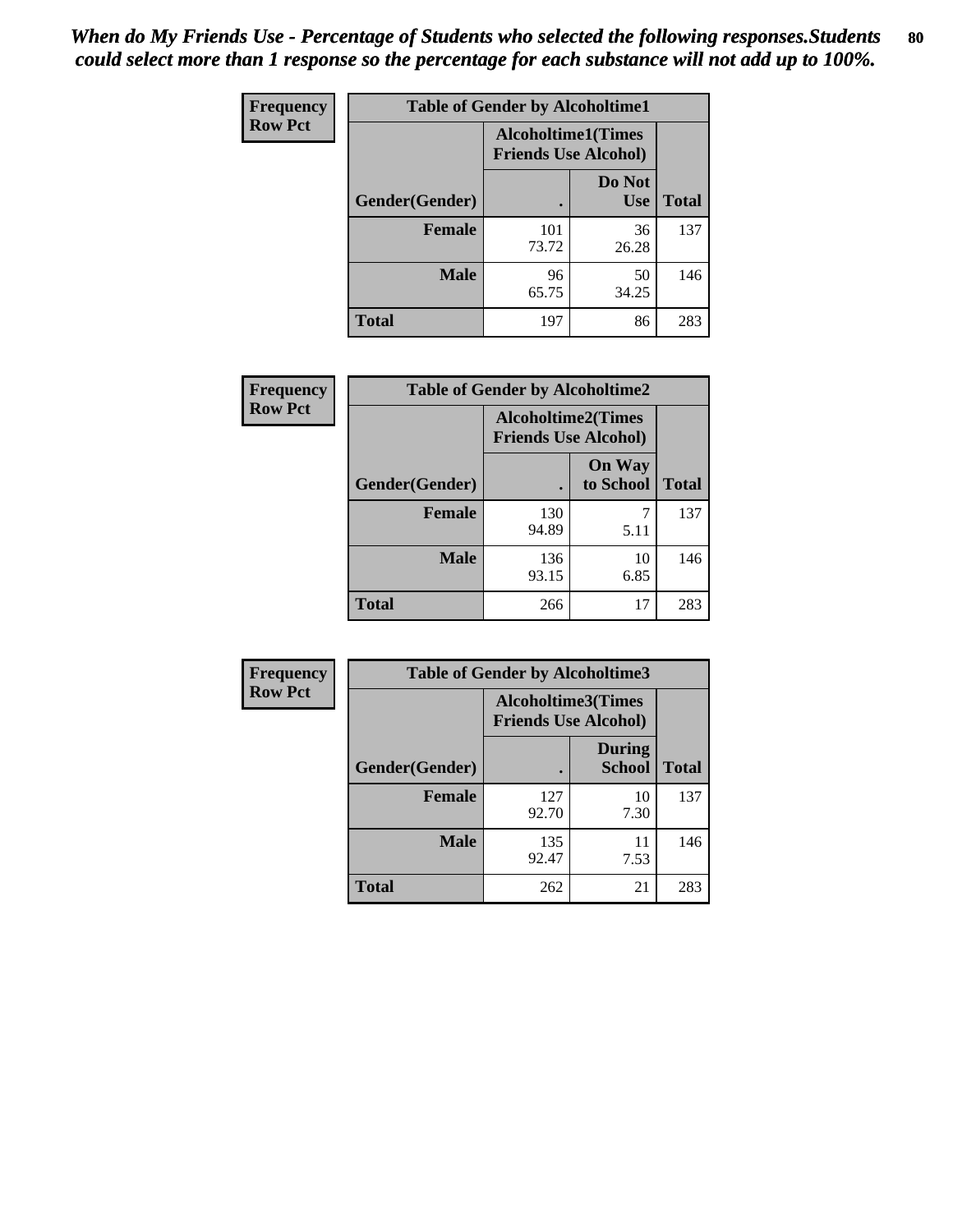*When do My Friends Use - Percentage of Students who selected the following responses.Students could select more than 1 response so the percentage for each substance will not add up to 100%.* **81**

| <b>Frequency</b> | <b>Table of Gender by Alcoholtime4</b> |                                                          |                                                       |              |
|------------------|----------------------------------------|----------------------------------------------------------|-------------------------------------------------------|--------------|
| <b>Row Pct</b>   |                                        | <b>Alcoholtime4(Times</b><br><b>Friends Use Alcohol)</b> |                                                       |              |
|                  | Gender(Gender)                         |                                                          | <b>On Way</b><br>Home<br><b>From</b><br><b>School</b> | <b>Total</b> |
|                  | <b>Female</b>                          | 122<br>89.05                                             | 15<br>10.95                                           | 137          |
|                  | <b>Male</b>                            | 137<br>93.84                                             | 9<br>6.16                                             | 146          |
|                  | <b>Total</b>                           | 259                                                      | 24                                                    | 283          |

| <b>Frequency</b> | <b>Table of Gender by Alcoholtime5</b> |                                                           |             |              |
|------------------|----------------------------------------|-----------------------------------------------------------|-------------|--------------|
| <b>Row Pct</b>   |                                        | <b>Alcoholtime5</b> (Times<br><b>Friends Use Alcohol)</b> |             |              |
|                  | Gender(Gender)                         |                                                           | Weeknights  | <b>Total</b> |
|                  | <b>Female</b>                          | 96<br>70.07                                               | 41<br>29.93 | 137          |
|                  | <b>Male</b>                            | 113<br>77.40                                              | 33<br>22.60 | 146          |
|                  | <b>Total</b>                           | 209                                                       | 74          | 283          |

| <b>Frequency</b> | <b>Table of Gender by Alcoholtime6</b> |                                                          |              |              |  |
|------------------|----------------------------------------|----------------------------------------------------------|--------------|--------------|--|
| <b>Row Pct</b>   |                                        | <b>Alcoholtime6(Times</b><br><b>Friends Use Alcohol)</b> |              |              |  |
|                  | Gender(Gender)                         |                                                          | Weekends     | <b>Total</b> |  |
|                  | Female                                 | 37<br>27.01                                              | 100<br>72.99 | 137          |  |
|                  | <b>Male</b>                            | 48<br>32.88                                              | 98<br>67.12  | 146          |  |
|                  | <b>Total</b>                           | 85                                                       | 198          | 283          |  |

| Frequency      | <b>Table of Gender by Tobaccotime1</b> |                                                          |                      |              |
|----------------|----------------------------------------|----------------------------------------------------------|----------------------|--------------|
| <b>Row Pct</b> |                                        | <b>Tobaccotime1(Times</b><br><b>Friends Use Tobacco)</b> |                      |              |
|                | Gender(Gender)                         |                                                          | Do Not<br><b>Use</b> | <b>Total</b> |
|                | <b>Female</b>                          | 87<br>63.50                                              | 50<br>36.50          | 137          |
|                | <b>Male</b>                            | 102<br>69.86                                             | 44<br>30.14          | 146          |
|                | <b>Total</b>                           | 189                                                      | 94                   | 283          |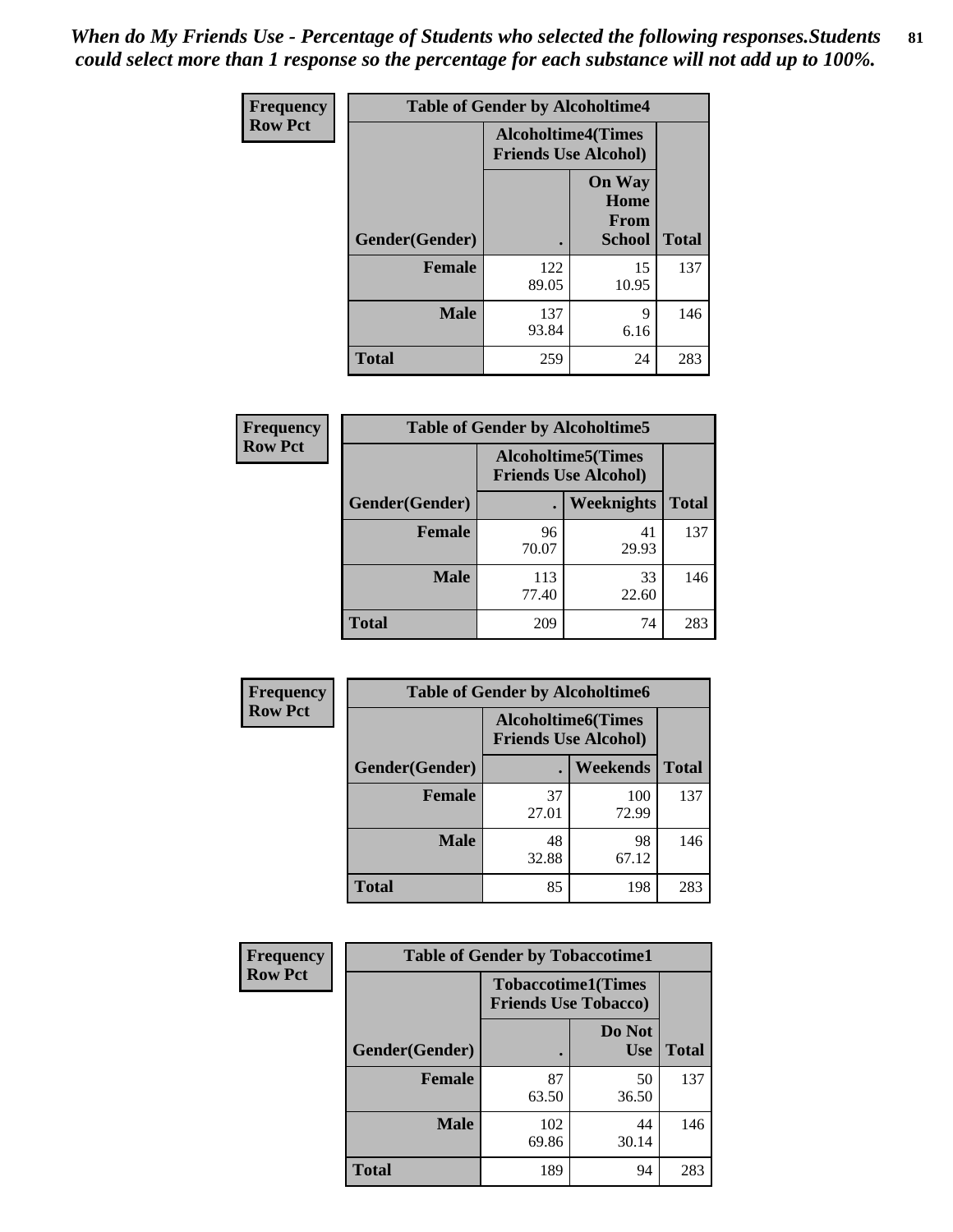| <b>Frequency</b> | <b>Table of Gender by Tobaccotime2</b> |                                                          |                            |              |
|------------------|----------------------------------------|----------------------------------------------------------|----------------------------|--------------|
| <b>Row Pct</b>   |                                        | <b>Tobaccotime2(Times</b><br><b>Friends Use Tobacco)</b> |                            |              |
|                  | Gender(Gender)                         |                                                          | <b>On Way</b><br>to School | <b>Total</b> |
|                  | <b>Female</b>                          | 82<br>59.85                                              | 55<br>40.15                | 137          |
|                  | <b>Male</b>                            | 79<br>54.11                                              | 67<br>45.89                | 146          |
|                  | <b>Total</b>                           | 161                                                      | 122                        | 283          |

| Frequency      | <b>Table of Gender by Tobaccotime3</b> |                                                          |                                |              |
|----------------|----------------------------------------|----------------------------------------------------------|--------------------------------|--------------|
| <b>Row Pct</b> |                                        | <b>Tobaccotime3(Times</b><br><b>Friends Use Tobacco)</b> |                                |              |
|                | Gender(Gender)                         |                                                          | <b>During</b><br><b>School</b> | <b>Total</b> |
|                | Female                                 | 96<br>70.07                                              | 41<br>29.93                    | 137          |
|                | <b>Male</b>                            | 80<br>54.79                                              | 66<br>45.21                    | 146          |
|                | <b>Total</b>                           | 176                                                      | 107                            | 283          |

| <b>Frequency</b> | <b>Table of Gender by Tobaccotime4</b> |                                                          |                                                |              |
|------------------|----------------------------------------|----------------------------------------------------------|------------------------------------------------|--------------|
| <b>Row Pct</b>   |                                        | <b>Tobaccotime4(Times</b><br><b>Friends Use Tobacco)</b> |                                                |              |
|                  | Gender(Gender)                         |                                                          | <b>On Way</b><br>Home<br><b>From</b><br>School | <b>Total</b> |
|                  | <b>Female</b>                          | 122<br>89.05                                             | 15<br>10.95                                    | 137          |
|                  | <b>Male</b>                            | 137<br>93.84                                             | 9<br>6.16                                      | 146          |
|                  | <b>Total</b>                           | 259                                                      | 24                                             | 283          |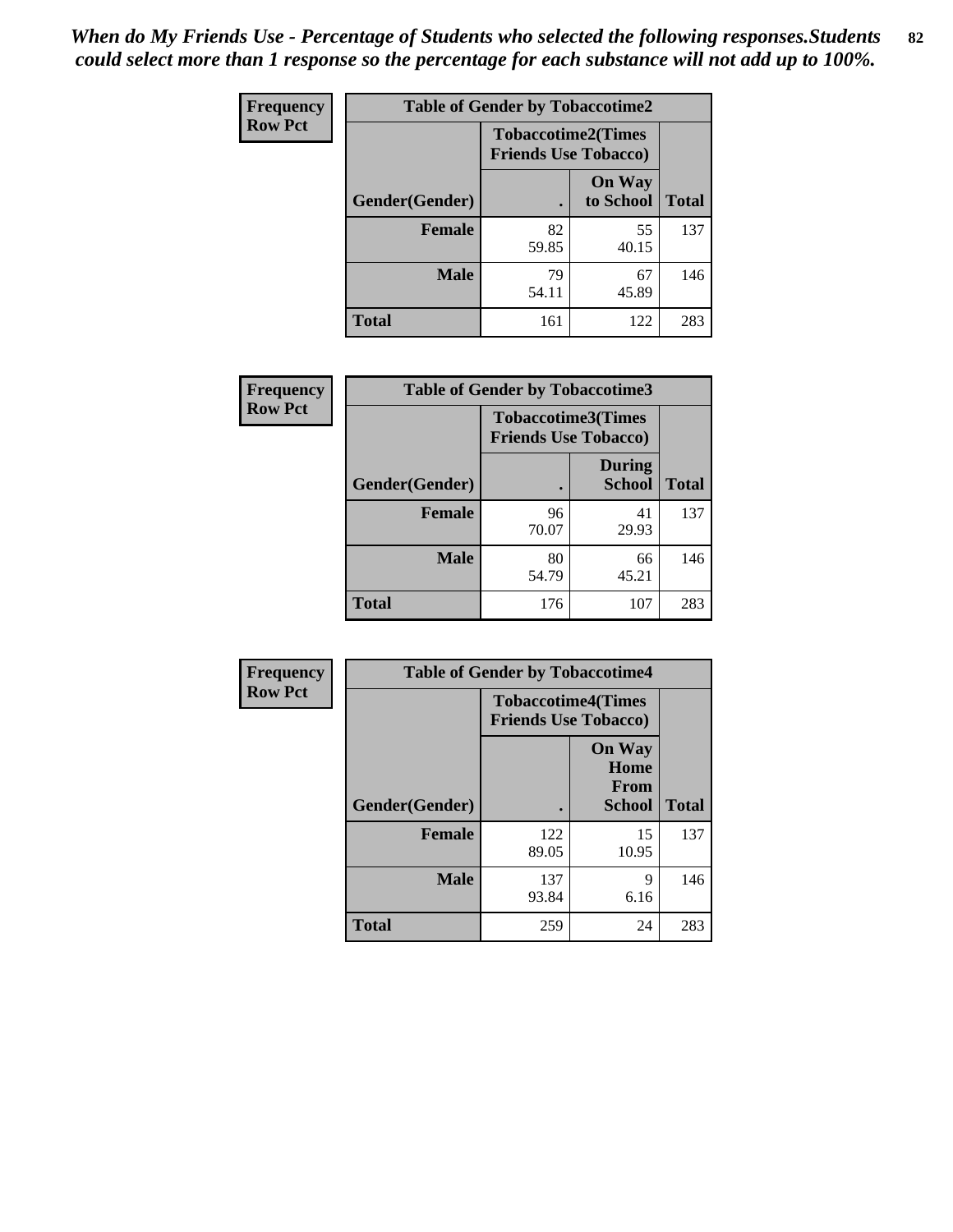| Frequency      | <b>Table of Gender by Tobaccotime5</b> |             |                                                          |              |  |
|----------------|----------------------------------------|-------------|----------------------------------------------------------|--------------|--|
| <b>Row Pct</b> |                                        |             | <b>Tobaccotime5(Times</b><br><b>Friends Use Tobacco)</b> |              |  |
|                | Gender(Gender)                         |             | Weeknights                                               | <b>Total</b> |  |
|                | <b>Female</b>                          | 62<br>45.26 | 75<br>54.74                                              | 137          |  |
|                | <b>Male</b>                            | 77<br>52.74 | 69<br>47.26                                              | 146          |  |
|                | <b>Total</b>                           | 139         | 144                                                      | 283          |  |

| Frequency      | <b>Table of Gender by Tobaccotime6</b> |                                                          |             |              |
|----------------|----------------------------------------|----------------------------------------------------------|-------------|--------------|
| <b>Row Pct</b> |                                        | <b>Tobaccotime6(Times</b><br><b>Friends Use Tobacco)</b> |             |              |
|                | Gender(Gender)                         |                                                          | Weekends    | <b>Total</b> |
|                | Female                                 | 64<br>46.72                                              | 73<br>53.28 | 137          |
|                | <b>Male</b>                            | 60<br>41.10                                              | 86<br>58.90 | 146          |
|                | <b>Total</b>                           | 124                                                      | 159         | 283          |

| <b>Frequency</b> | <b>Table of Gender by Marijuanatime1</b> |                                |                             |              |
|------------------|------------------------------------------|--------------------------------|-----------------------------|--------------|
| <b>Row Pct</b>   |                                          | <b>Friends Use Marijuana</b> ) | <b>Marijuanatime1(Times</b> |              |
|                  | Gender(Gender)                           |                                | Do Not Use                  | <b>Total</b> |
|                  | <b>Female</b>                            | 61<br>44.53                    | 76<br>55.47                 | 137          |
|                  | <b>Male</b>                              | 70<br>47.95                    | 76<br>52.05                 | 146          |
|                  | <b>Total</b>                             | 131                            | 152                         | 283          |

| <b>Frequency</b> | <b>Table of Gender by Marijuanatime2</b> |                                                               |                            |              |
|------------------|------------------------------------------|---------------------------------------------------------------|----------------------------|--------------|
| <b>Row Pct</b>   |                                          | <b>Marijuanatime2(Times</b><br><b>Friends Use Marijuana</b> ) |                            |              |
|                  | Gender(Gender)                           |                                                               | On Way to<br><b>School</b> | <b>Total</b> |
|                  | Female                                   | 116<br>84.67                                                  | 21<br>15.33                | 137          |
|                  | <b>Male</b>                              | 128<br>87.67                                                  | 18<br>12.33                | 146          |
|                  | <b>Total</b>                             | 244                                                           | 39                         | 283          |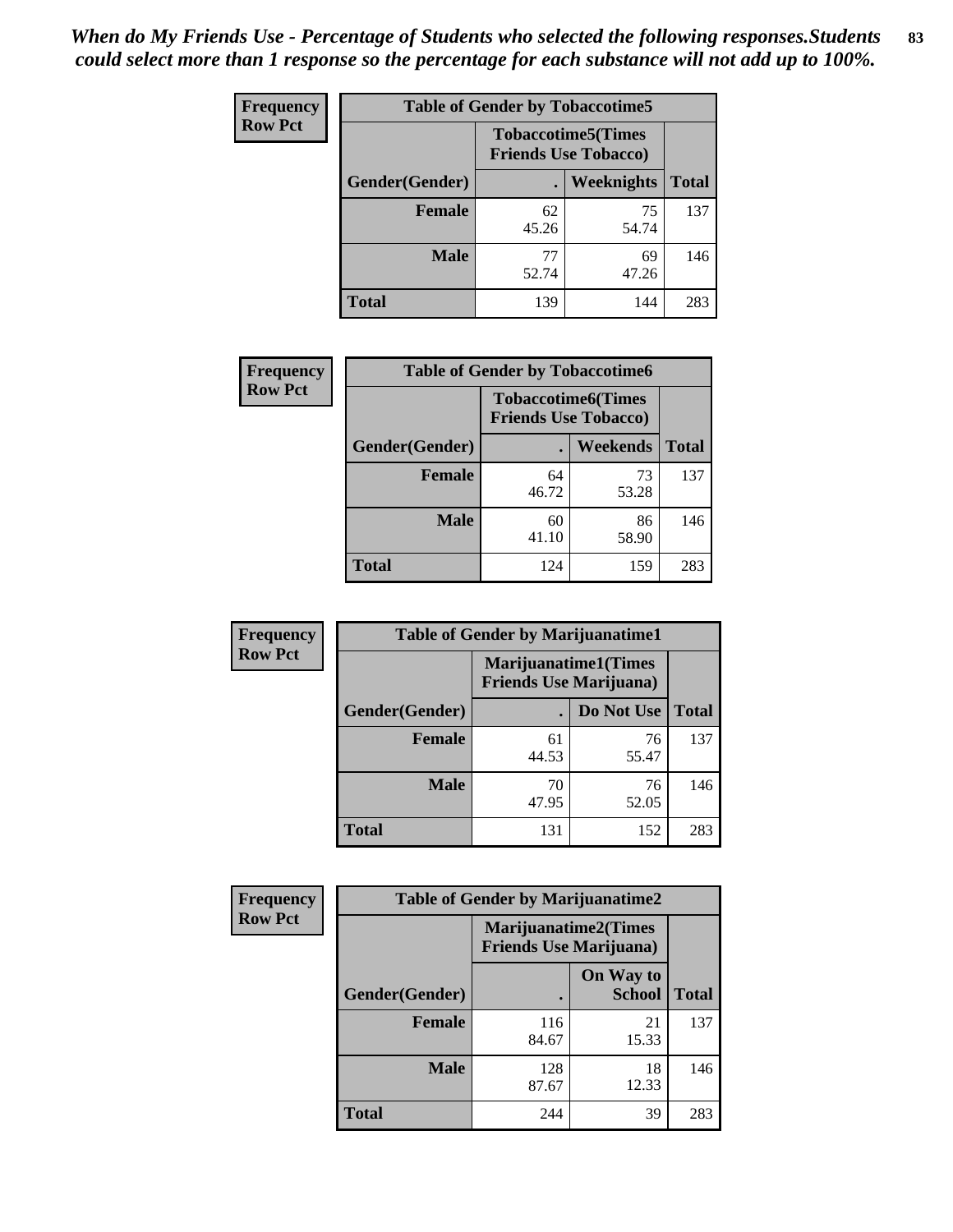*When do My Friends Use - Percentage of Students who selected the following responses.Students could select more than 1 response so the percentage for each substance will not add up to 100%.* **84**

| <b>Frequency</b> | Table of Gender by Marijuanatime3 |                                                        |                                |              |
|------------------|-----------------------------------|--------------------------------------------------------|--------------------------------|--------------|
| <b>Row Pct</b>   |                                   | Marijuanatime3(Times<br><b>Friends Use Marijuana</b> ) |                                |              |
|                  | Gender(Gender)                    |                                                        | <b>During</b><br><b>School</b> | <b>Total</b> |
|                  | <b>Female</b>                     | 125<br>91.24                                           | 12<br>8.76                     | 137          |
|                  | <b>Male</b>                       | 124<br>84.93                                           | 22<br>15.07                    | 146          |
|                  | <b>Total</b>                      | 249                                                    | 34                             | 283          |

| Frequency      | <b>Table of Gender by Marijuanatime4</b> |                                |                                                       |              |
|----------------|------------------------------------------|--------------------------------|-------------------------------------------------------|--------------|
| <b>Row Pct</b> |                                          | <b>Friends Use Marijuana</b> ) | <b>Marijuanatime4</b> (Times                          |              |
|                | <b>Gender</b> (Gender)                   |                                | <b>On Way</b><br>Home<br><b>From</b><br><b>School</b> | <b>Total</b> |
|                | <b>Female</b>                            | 116<br>84.67                   | 21<br>15.33                                           | 137          |
|                | <b>Male</b>                              | 123<br>84.25                   | 23<br>15.75                                           | 146          |
|                | <b>Total</b>                             | 239                            | 44                                                    | 283          |

| Frequency      | <b>Table of Gender by Marijuanatime5</b> |              |                                                                |              |  |
|----------------|------------------------------------------|--------------|----------------------------------------------------------------|--------------|--|
| <b>Row Pct</b> |                                          |              | <b>Marijuanatime5</b> (Times<br><b>Friends Use Marijuana</b> ) |              |  |
|                | Gender(Gender)                           |              | Weeknights                                                     | <b>Total</b> |  |
|                | <b>Female</b>                            | 96<br>70.07  | 41<br>29.93                                                    | 137          |  |
|                | <b>Male</b>                              | 105<br>71.92 | 41<br>28.08                                                    | 146          |  |
|                | <b>Total</b>                             | 201          | 82                                                             | 283          |  |

| <b>Frequency</b> | <b>Table of Gender by Marijuanatime6</b> |                                |                             |              |
|------------------|------------------------------------------|--------------------------------|-----------------------------|--------------|
| <b>Row Pct</b>   |                                          | <b>Friends Use Marijuana</b> ) | <b>Marijuanatime6(Times</b> |              |
|                  | Gender(Gender)                           |                                | Weekends                    | <b>Total</b> |
|                  | <b>Female</b>                            | 79<br>57.66                    | 58<br>42.34                 | 137          |
|                  | <b>Male</b>                              | 79<br>54.11                    | 67<br>45.89                 | 146          |
|                  | <b>Total</b>                             | 158                            | 125                         | 283          |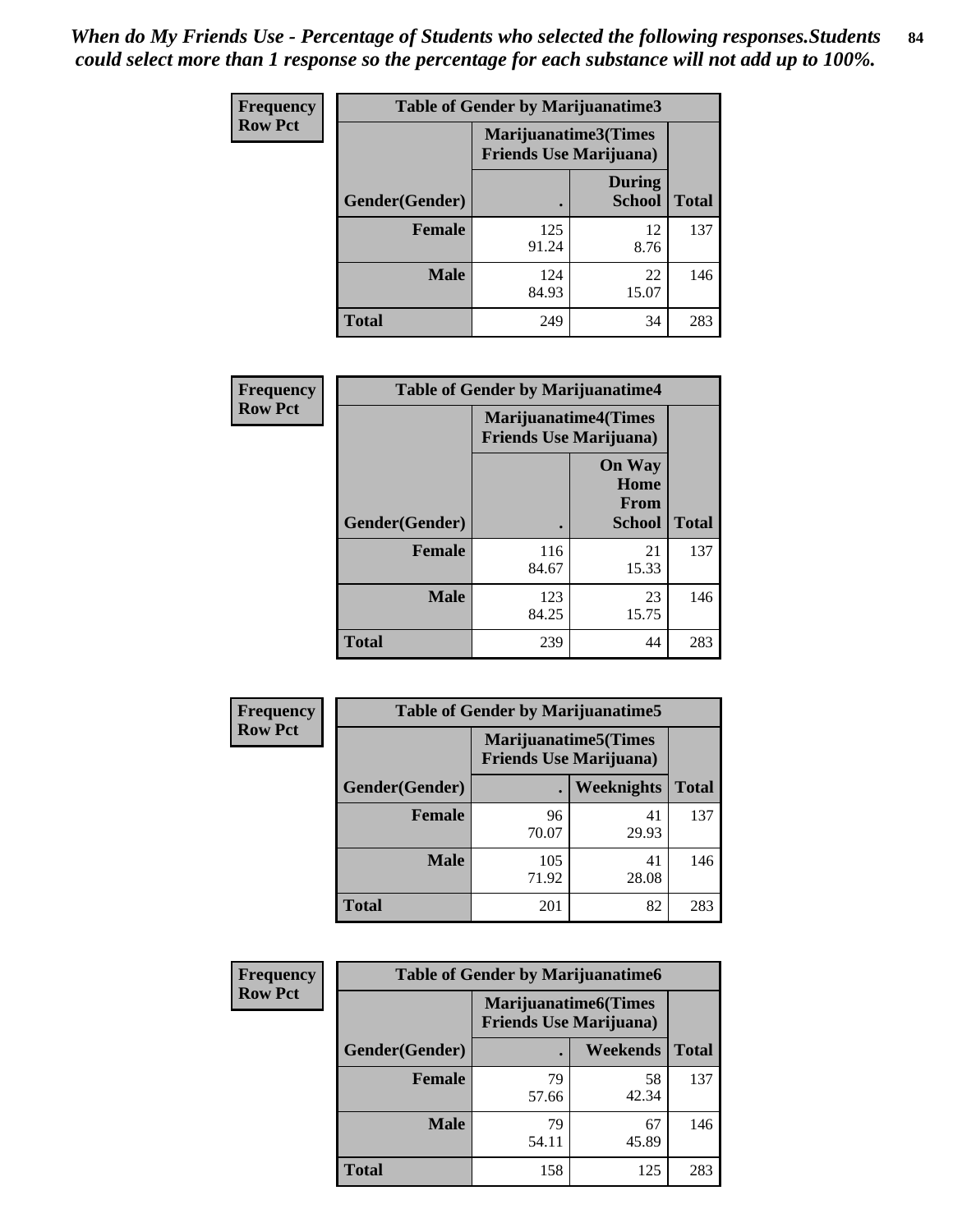| <b>Frequency</b> | <b>Table of Gender by Otherdrugtime1</b> |                                                                                    |              |              |
|------------------|------------------------------------------|------------------------------------------------------------------------------------|--------------|--------------|
| <b>Row Pct</b>   |                                          | <b>Otherdrugtime1</b> (Times<br><b>Friends Use Other</b><br><b>Illegal Drugs</b> ) |              |              |
|                  | Gender(Gender)                           |                                                                                    | Do Not Use   | <b>Total</b> |
|                  | <b>Female</b>                            | 49<br>35.77                                                                        | 88<br>64.23  | 137          |
|                  | <b>Male</b>                              | 43<br>29.45                                                                        | 103<br>70.55 | 146          |
|                  | <b>Total</b>                             | 92                                                                                 | 191          | 283          |

| Frequency      | <b>Table of Gender by Otherdrugtime2</b> |                                                                                   |                            |              |
|----------------|------------------------------------------|-----------------------------------------------------------------------------------|----------------------------|--------------|
| <b>Row Pct</b> |                                          | <b>Otherdrugtime2(Times</b><br><b>Friends Use Other</b><br><b>Illegal Drugs</b> ) |                            |              |
|                | Gender(Gender)                           |                                                                                   | On Way to<br><b>School</b> | <b>Total</b> |
|                | <b>Female</b>                            | 121<br>88.32                                                                      | 16<br>11.68                | 137          |
|                | <b>Male</b>                              | 133<br>91.10                                                                      | 13<br>8.90                 | 146          |
|                | <b>Total</b>                             | 254                                                                               | 29                         | 283          |

| <b>Frequency</b> | Table of Gender by Otherdrugtime3 |                                                                            |                                |              |
|------------------|-----------------------------------|----------------------------------------------------------------------------|--------------------------------|--------------|
| <b>Row Pct</b>   |                                   | Otherdrugtime3(Times<br><b>Friends Use Other</b><br><b>Illegal Drugs</b> ) |                                |              |
|                  | Gender(Gender)                    | $\bullet$                                                                  | <b>During</b><br><b>School</b> | <b>Total</b> |
|                  | <b>Female</b>                     | 120<br>87.59                                                               | 17<br>12.41                    | 137          |
|                  | <b>Male</b>                       | 129<br>88.36                                                               | 17<br>11.64                    | 146          |
|                  | <b>Total</b>                      | 249                                                                        | 34                             | 283          |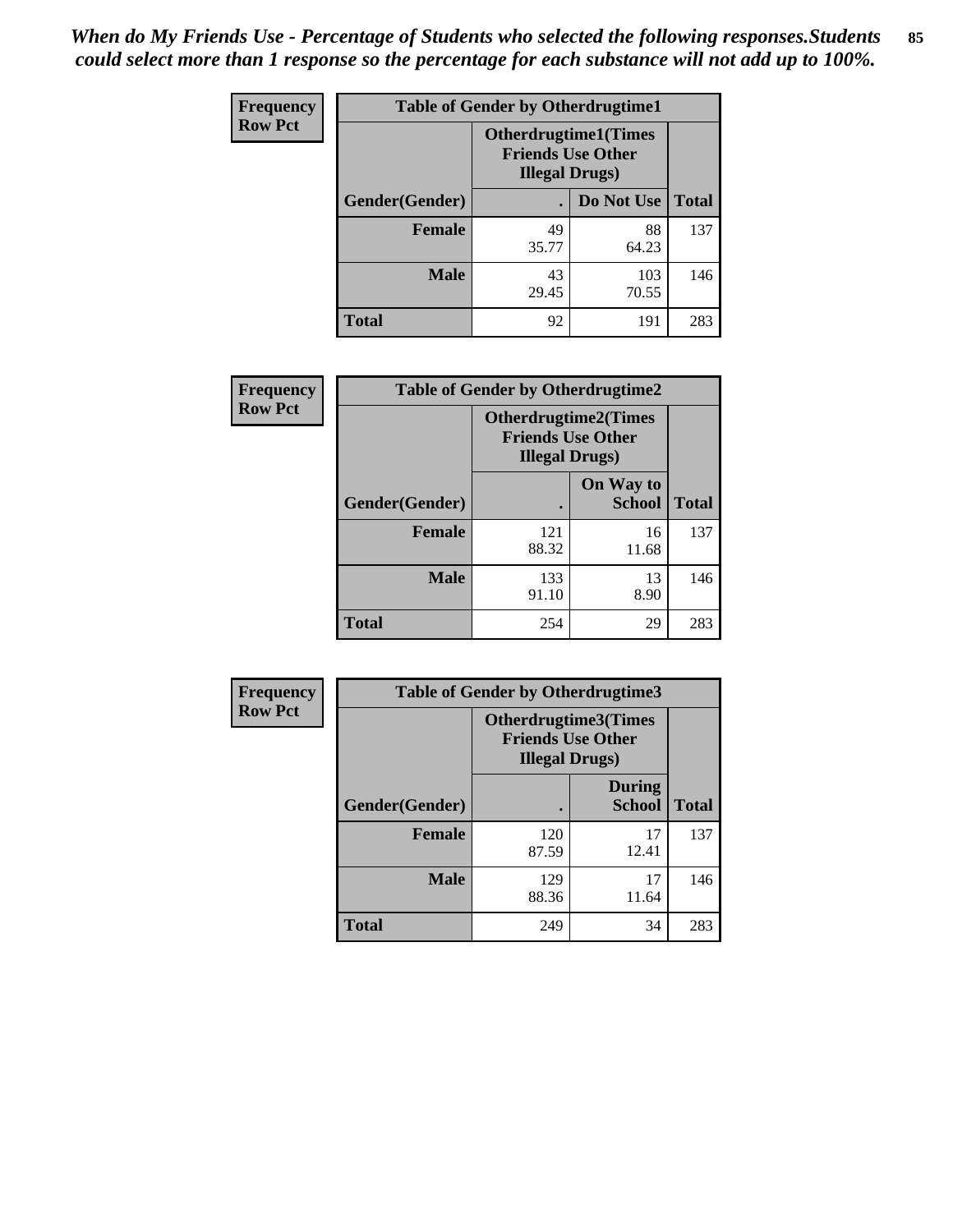*When do My Friends Use - Percentage of Students who selected the following responses.Students could select more than 1 response so the percentage for each substance will not add up to 100%.* **86**

| <b>Frequency</b> | <b>Table of Gender by Otherdrugtime4</b> |                                                    |                                                |              |
|------------------|------------------------------------------|----------------------------------------------------|------------------------------------------------|--------------|
| <b>Row Pct</b>   |                                          | <b>Friends Use Other</b><br><b>Illegal Drugs</b> ) | <b>Otherdrugtime4(Times</b>                    |              |
|                  | Gender(Gender)                           |                                                    | <b>On Way</b><br>Home<br>From<br><b>School</b> | <b>Total</b> |
|                  | Female                                   | 119<br>86.86                                       | 18<br>13.14                                    | 137          |
|                  | <b>Male</b>                              | 130<br>89.04                                       | 16<br>10.96                                    | 146          |
|                  | <b>Total</b>                             | 249                                                | 34                                             | 283          |

| <b>Frequency</b> | <b>Table of Gender by Otherdrugtime5</b> |              |                                                                                    |              |
|------------------|------------------------------------------|--------------|------------------------------------------------------------------------------------|--------------|
| <b>Row Pct</b>   |                                          |              | <b>Otherdrugtime5</b> (Times<br><b>Friends Use Other</b><br><b>Illegal Drugs</b> ) |              |
|                  | Gender(Gender)                           |              | Weeknights                                                                         | <b>Total</b> |
|                  | <b>Female</b>                            | 102<br>74.45 | 35<br>25.55                                                                        | 137          |
|                  | <b>Male</b>                              | 121<br>82.88 | 25<br>17.12                                                                        | 146          |
|                  | <b>Total</b>                             | 223          | 60                                                                                 | 283          |

| <b>Frequency</b> | <b>Table of Gender by Otherdrugtime6</b> |                                                                                   |             |              |
|------------------|------------------------------------------|-----------------------------------------------------------------------------------|-------------|--------------|
| <b>Row Pct</b>   |                                          | <b>Otherdrugtime6(Times</b><br><b>Friends Use Other</b><br><b>Illegal Drugs</b> ) |             |              |
|                  | Gender(Gender)                           |                                                                                   | Weekends    | <b>Total</b> |
|                  | Female                                   | 89<br>64.96                                                                       | 48<br>35.04 | 137          |
|                  | <b>Male</b>                              | 104<br>71.23                                                                      | 42<br>28.77 | 146          |
|                  | <b>Total</b>                             | 193                                                                               | 90          | 283          |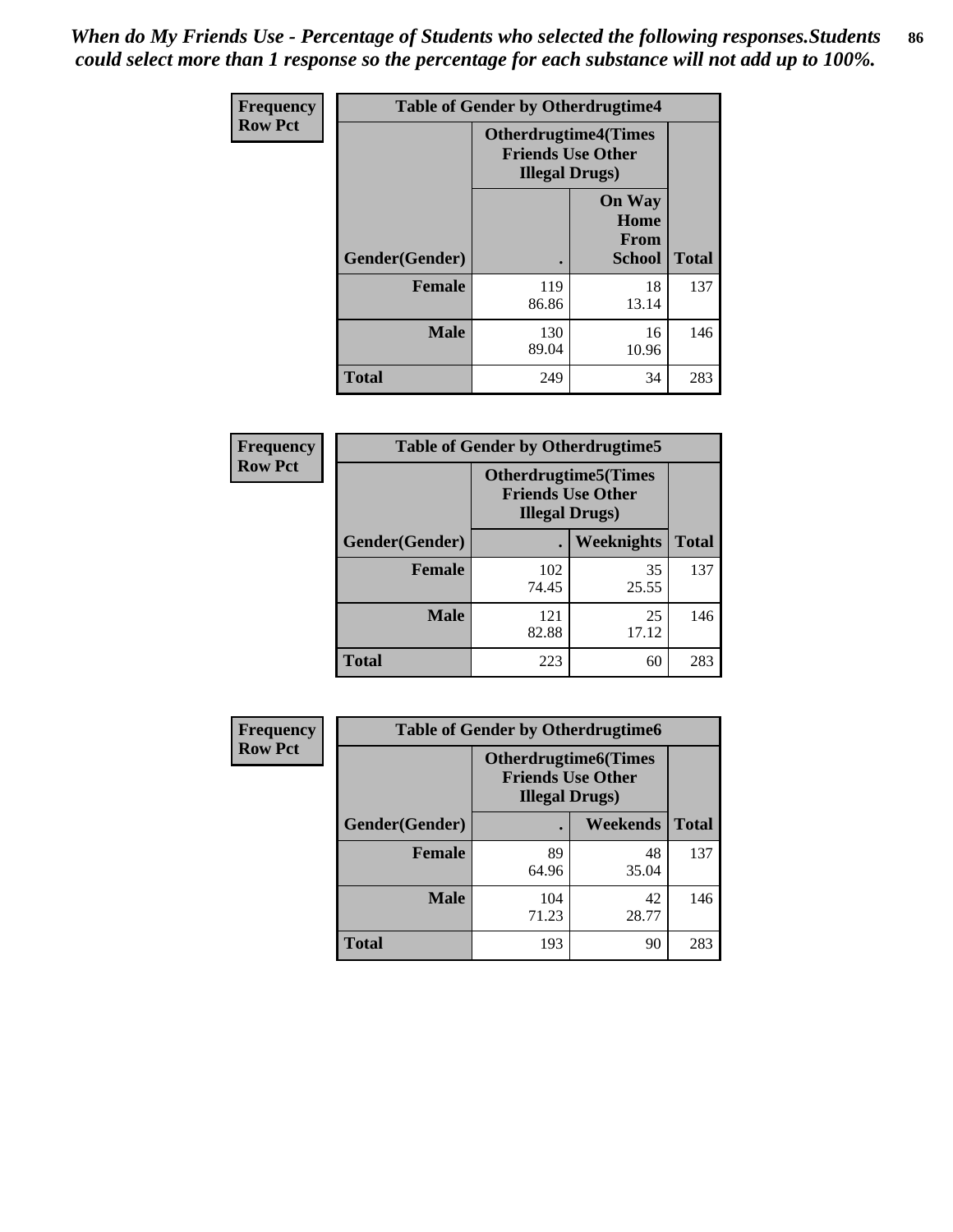# *Other Questions* **87**

| <b>Frequency</b> | <b>Table of Gender by Educationalcohol</b> |                                                                                                                                       |                |              |  |
|------------------|--------------------------------------------|---------------------------------------------------------------------------------------------------------------------------------------|----------------|--------------|--|
| <b>Row Pct</b>   |                                            | <b>Educationalcohol</b> (I<br>have been taught<br>about alcohol,<br>tobacco,<br>and other drugs<br>within the last year<br>at school) |                |              |  |
|                  | Gender(Gender)                             | <b>Yes</b>                                                                                                                            | N <sub>0</sub> | <b>Total</b> |  |
|                  | <b>Female</b>                              | 87<br>63.50                                                                                                                           | 50<br>36.50    | 137          |  |
|                  | <b>Male</b>                                | 91<br>62.33                                                                                                                           | 55<br>37.67    | 146          |  |
|                  | <b>Total</b>                               | 178                                                                                                                                   | 105            | 283          |  |

| Frequency      | <b>Table of Gender by Rodedrinking</b> |                                                                                                                     |                |              |  |
|----------------|----------------------------------------|---------------------------------------------------------------------------------------------------------------------|----------------|--------------|--|
| <b>Row Pct</b> |                                        | Rodedrinking(In<br>the past 30 days I<br>have ridden in a<br>car with a driver<br>who had been<br>drinking alcohol) |                |              |  |
|                | Gender(Gender)                         | Yes                                                                                                                 | N <sub>0</sub> | <b>Total</b> |  |
|                | <b>Female</b>                          | 21<br>15.33                                                                                                         | 116<br>84.67   | 137          |  |
|                | <b>Male</b>                            | 18<br>12.33                                                                                                         | 128<br>87.67   | 146          |  |
|                | <b>Total</b>                           | 39                                                                                                                  | 244            | 283          |  |

| Frequency      | <b>Table of Gender by Drugsschool</b> |                                                                                                                                     |                |              |  |
|----------------|---------------------------------------|-------------------------------------------------------------------------------------------------------------------------------------|----------------|--------------|--|
| <b>Row Pct</b> |                                       | <b>Drugsschool</b> (During<br>the past 12 months,<br>I have been offered,<br>sold,<br>or given illegal drugs<br>on school property) |                |              |  |
|                | Gender(Gender)                        | <b>Yes</b>                                                                                                                          | N <sub>0</sub> | <b>Total</b> |  |
|                | <b>Female</b>                         | 30<br>21.90                                                                                                                         | 107<br>78.10   | 137          |  |
|                | <b>Male</b>                           | 37<br>25.34                                                                                                                         | 109<br>74.66   | 146          |  |
|                | <b>Total</b>                          | 67                                                                                                                                  | 216            | 283          |  |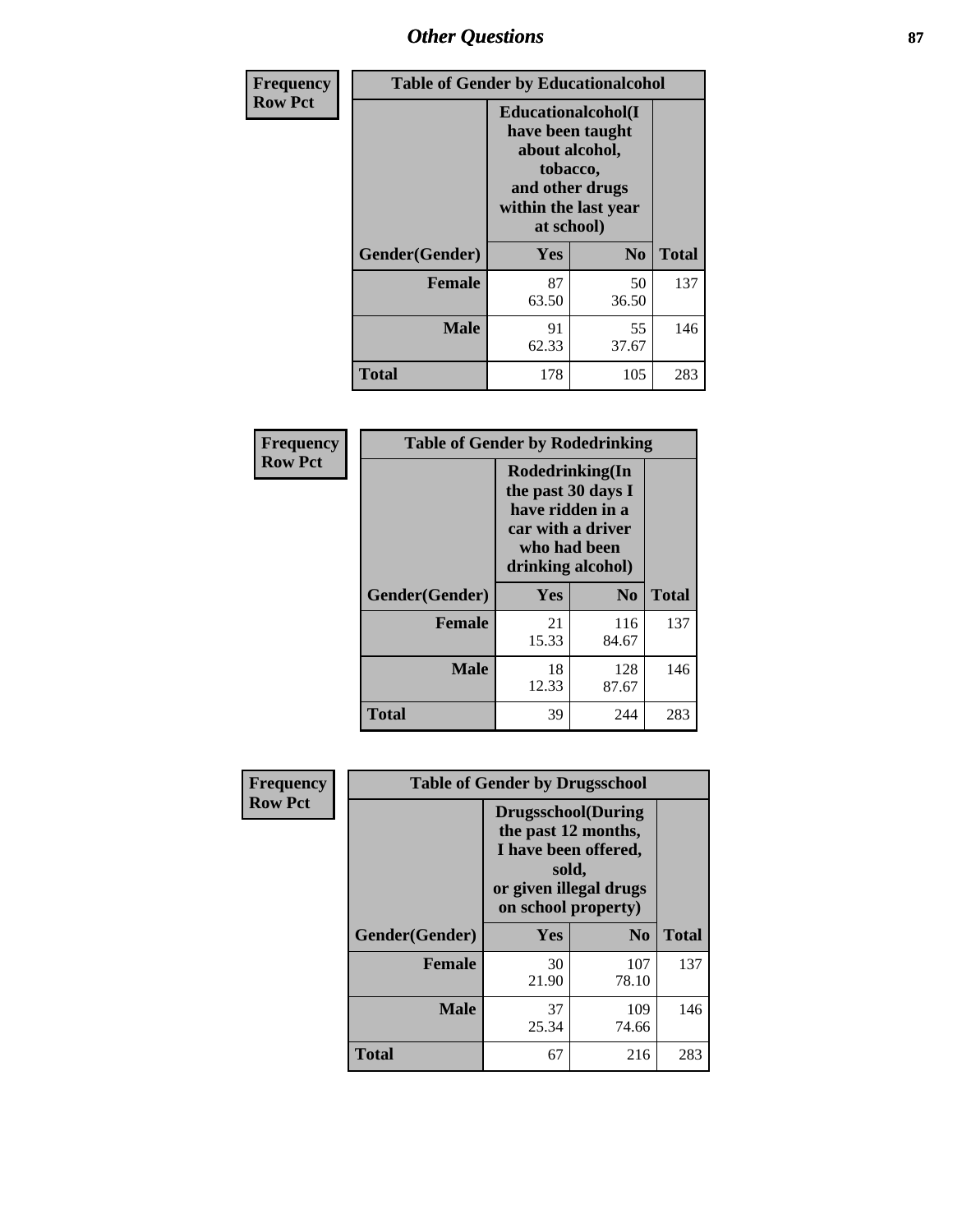# *Other Questions* **88**

**Frequency Row Pct**

| <b>Table of Gender by Bingedrinking</b> |                         |                                                                                                         |                   |                   |                               |                               |                   |              |
|-----------------------------------------|-------------------------|---------------------------------------------------------------------------------------------------------|-------------------|-------------------|-------------------------------|-------------------------------|-------------------|--------------|
|                                         |                         | Bingedrinking(I have drunk five or more<br>drinks of alcohol at one sitting during the<br>last 30 days) |                   |                   |                               |                               |                   |              |
| <b>Gender</b> (Gender)                  | $\bf{0}$<br><b>Days</b> | 1 or<br>days                                                                                            | 3 to<br>5<br>days | 6 to<br>9<br>days | <b>10</b><br>to<br>19<br>days | <b>20</b><br>to<br>29<br>days | All<br>30<br>days | <b>Total</b> |
| <b>Female</b>                           | 108<br>78.83            | 5<br>3.65                                                                                               | 5<br>3.65         | 2<br>1.46         | 8<br>5.84                     | 6<br>4.38                     | 3<br>2.19         | 137          |
| <b>Male</b>                             | 110<br>75.34            | 5<br>3.42                                                                                               | 8<br>5.48         | 5<br>3.42         | 9<br>6.16                     | 4<br>2.74                     | 5<br>3.42         | 146          |
| <b>Total</b>                            | 218                     | 10                                                                                                      | 13                | 7                 | 17                            | 10                            | 8                 | 283          |

| Frequency      | <b>Table of Gender by Educationaids</b> |                                                                                                 |                |              |  |
|----------------|-----------------------------------------|-------------------------------------------------------------------------------------------------|----------------|--------------|--|
| <b>Row Pct</b> |                                         | <b>Educationaids</b> (I<br>have been taught<br>about HIV/AIDS<br>at school in the<br>past year) |                |              |  |
|                | Gender(Gender)                          | Yes                                                                                             | N <sub>0</sub> | <b>Total</b> |  |
|                | <b>Female</b>                           | 102<br>74.45                                                                                    | 35<br>25.55    | 137          |  |
|                | <b>Male</b>                             | 99<br>67.81                                                                                     | 47<br>32.19    | 146          |  |
|                | <b>Total</b>                            | 201                                                                                             | 82             | 283          |  |

| <b>Frequency</b> | <b>Table of Gender by Suicideconsider</b> |                 |                |              |  |
|------------------|-------------------------------------------|-----------------|----------------|--------------|--|
| <b>Row Pct</b>   |                                           | Suicideconsider |                |              |  |
|                  | Gender(Gender)                            | Yes             | N <sub>0</sub> | <b>Total</b> |  |
|                  | <b>Female</b>                             | 17<br>12.41     | 120<br>87.59   | 137          |  |
|                  | <b>Male</b>                               | 20<br>13.70     | 126<br>86.30   | 146          |  |
|                  | Total                                     | 37              | 246            | 283          |  |